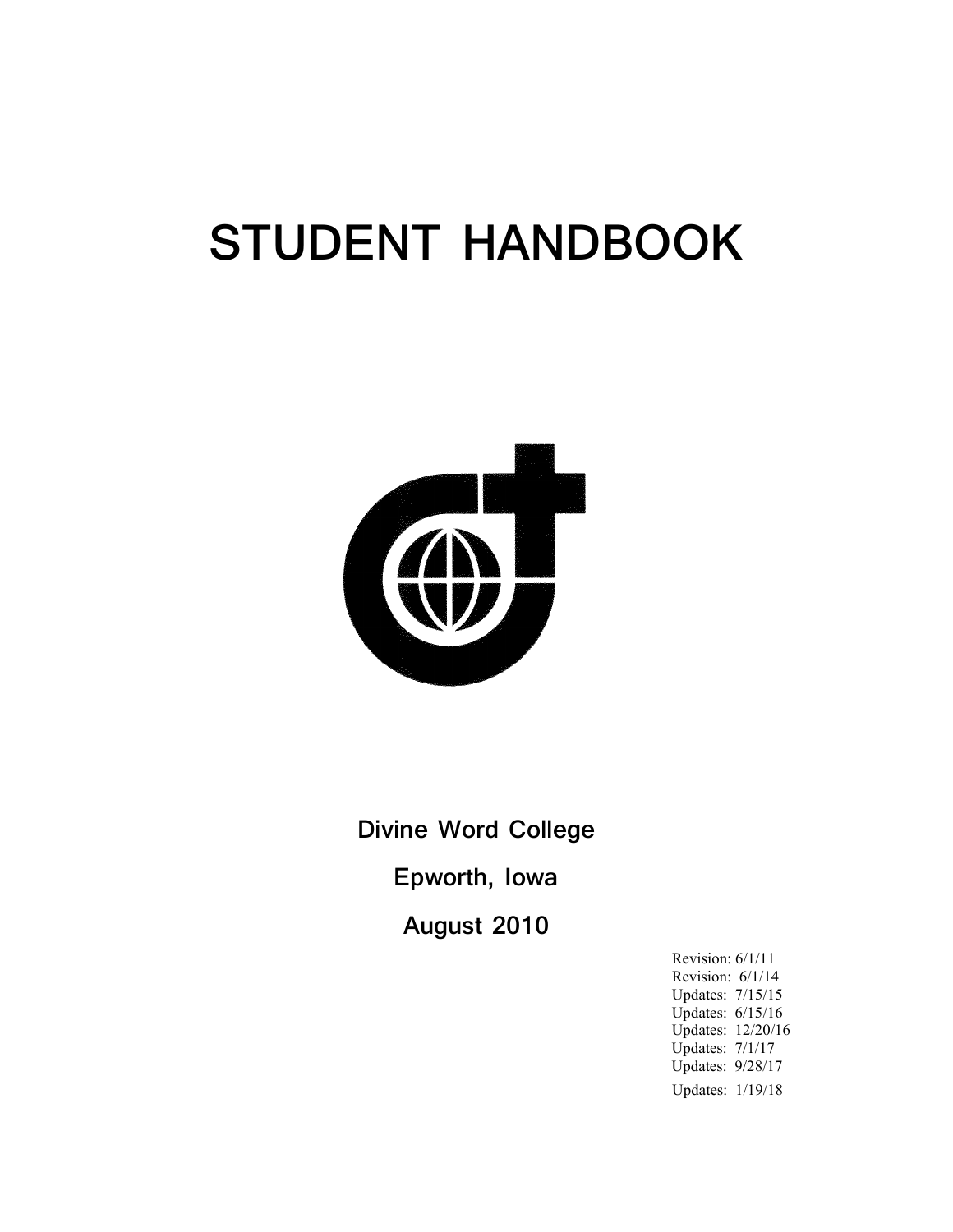# **STUDENT HANDBOOK**

**Divine Word College Epworth, Iowa 52045**

#### **August 2010**

**As part of a growing commitment to living with others in community, each student works together with others for the common goals of the community in cooperating in the practical order needed for the functioning of the community.**

**The following are the rights and responsibilities and minimal expectations for community living, along with the information and procedures needed for the practical order of that community living.**

## **MISSION STATEMENT**

**Divine Word College, a Roman Catholic seminary in the tradition of the Society of the Divine Word, educates men and women for missionary service as priests, brothers, sisters and laypersons. For this purpose, we offer an education that combines spiritual formation, a liberal arts curriculum, language learning and mission preparation within an environment that teaches and honors the rich cultural diversity of the world. This spiritual, academic, and experiential preparation serves the particular learning needs of our students, promotes their development as whole and responsible persons, and fosters a lifelong commitment to serving God's people.**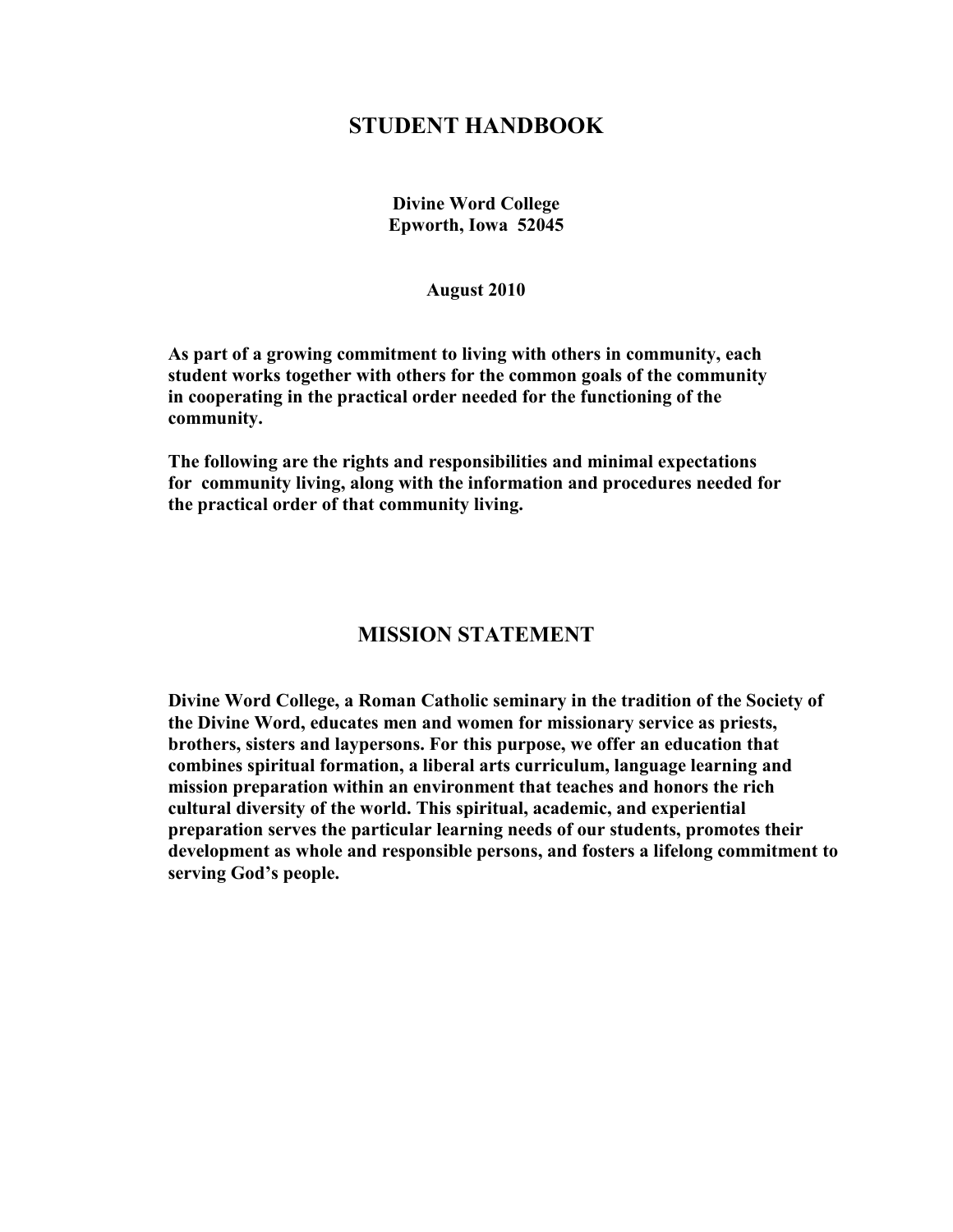#### **TABLE OF CONTENTS**

#### **GENERAL RIGHTS AND OBLIGATIONS**

- Student Rights
- Non-Discrimination
- Privacy of Records
- Student Complaints
- Fair Process
- Disciplinary Proceedings
- Proscriptions Stated
- 151 Other Causes for Dismissal
- Sanctions Defined
- Appeals
- Jurisdiction
- Substance Use and Abuse
- Dorm Room Entry

#### **STUDENT RESPONSIBILITIES (MINIMAL EXPECTATIONS)**

#### **RESIDENCE AND ROOM POLICIES**

- Residence Hall Contract
- Atmosphere for Study
- Room Care
- End of the Year Clean-Up
- End of the Year Check-Out
- Damage and Costs
- Keys
- Bookstore Textbooks
- 390 Dining Room and Kitchen<br>391 Food Services
- Food Services

#### **APPEARANCE**

#### **GENERAL COLLEGE POLICIES**

- College Language
- Visitors
- College Cars
- Emergency/College Safety and Security
- Vacation Periods at the College
- Summer Placement Program
- Policy on HIV Infection
- Anti-Bullying
- Anti-Harassment/Sexual Misconduct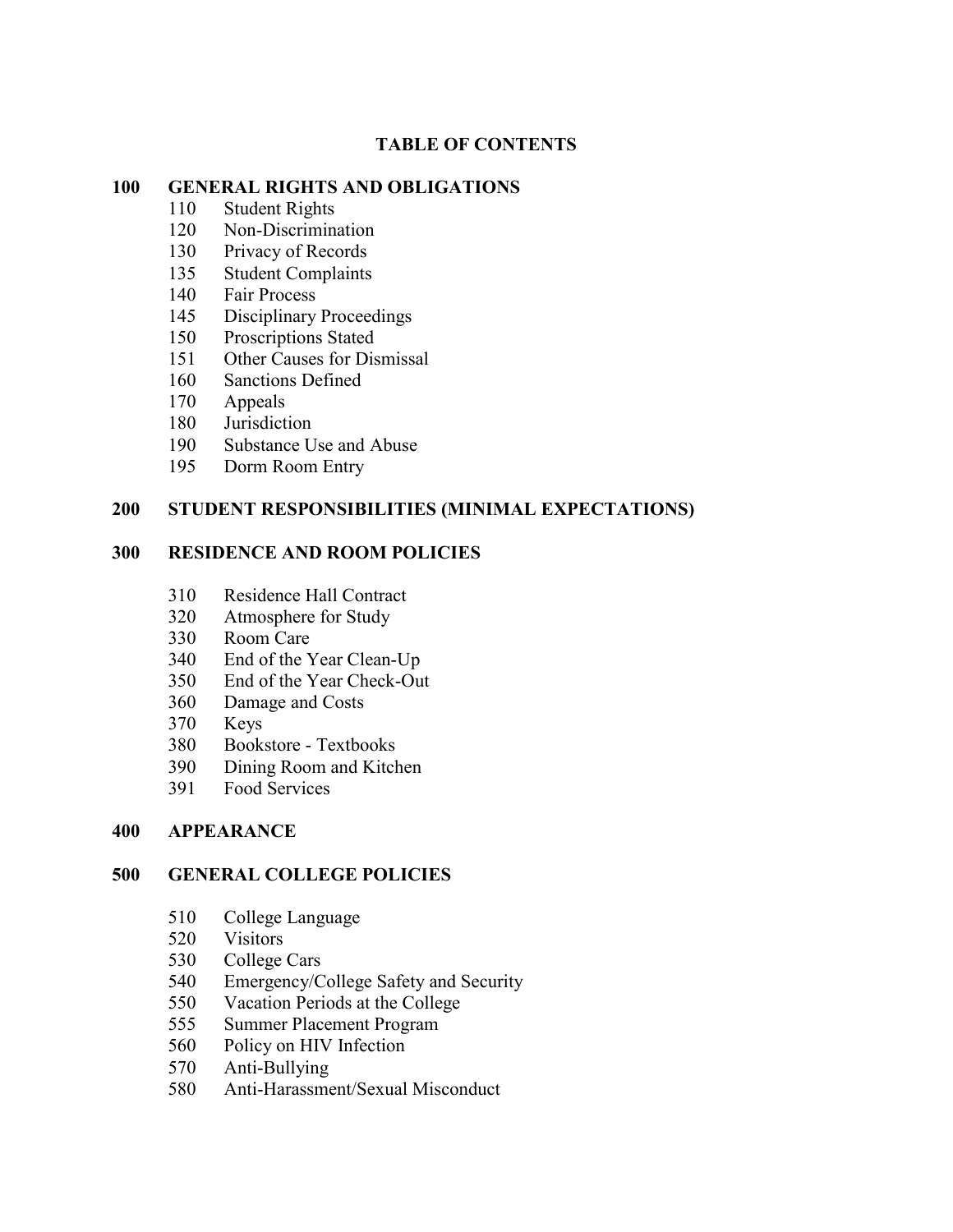- Health Services
- Student Health Services Policy
- Miscellaneous
- Academic Honor Code
- Academic Probation

## **STUDENT CHANNELS OF COMMUNICATION**

- Formational/Spiritual
- Academics
- Student Life/Concerns

## **THE CONSTITUTIONS OF THE STUDENT SENATE**

- Name and Membership
- Purpose
- Organization The Student Senate
- Election of Officers
- Election of Student Senators
- Rights and Responsibilities of Officers and Senators
- Vacancy and Removal
- Amending the Constitutions
- Student and College Committees

## **HANDBOOK APPROVAL**

## **POLICIES OF DIVINE WORD COLLEGE**

- Access to and Disclosure of Employment Records
- Admissions of Students Who Lack a High School or General Educational Development (GED) Diploma
- Americans With Disability Act (ADA) Policy
- Anti-Bullying Policy
- Awards
- Anti-Harassment/Sexual Misconduct
- Bereavement and Illness Notices
- Child Abuse-Mandatory Reporter
- Children in the Work Place
- College Facilities Use of
- 913 Computer/Information Technology Policies
	- 913.1 College Network Use of and Security
	- 913.2 Computer Hardware and Software Acquisition
	- 913.3 Computer Lab Policy
	- 913.4 Computer Resources and Technology
	- 913.5 Computer Virus Policy
	- 913.6 Information System Waste Disposal
	- 913.7 Information Technology Emergency Services
	- 913.8 Digital Millennium Copyright Act Compliance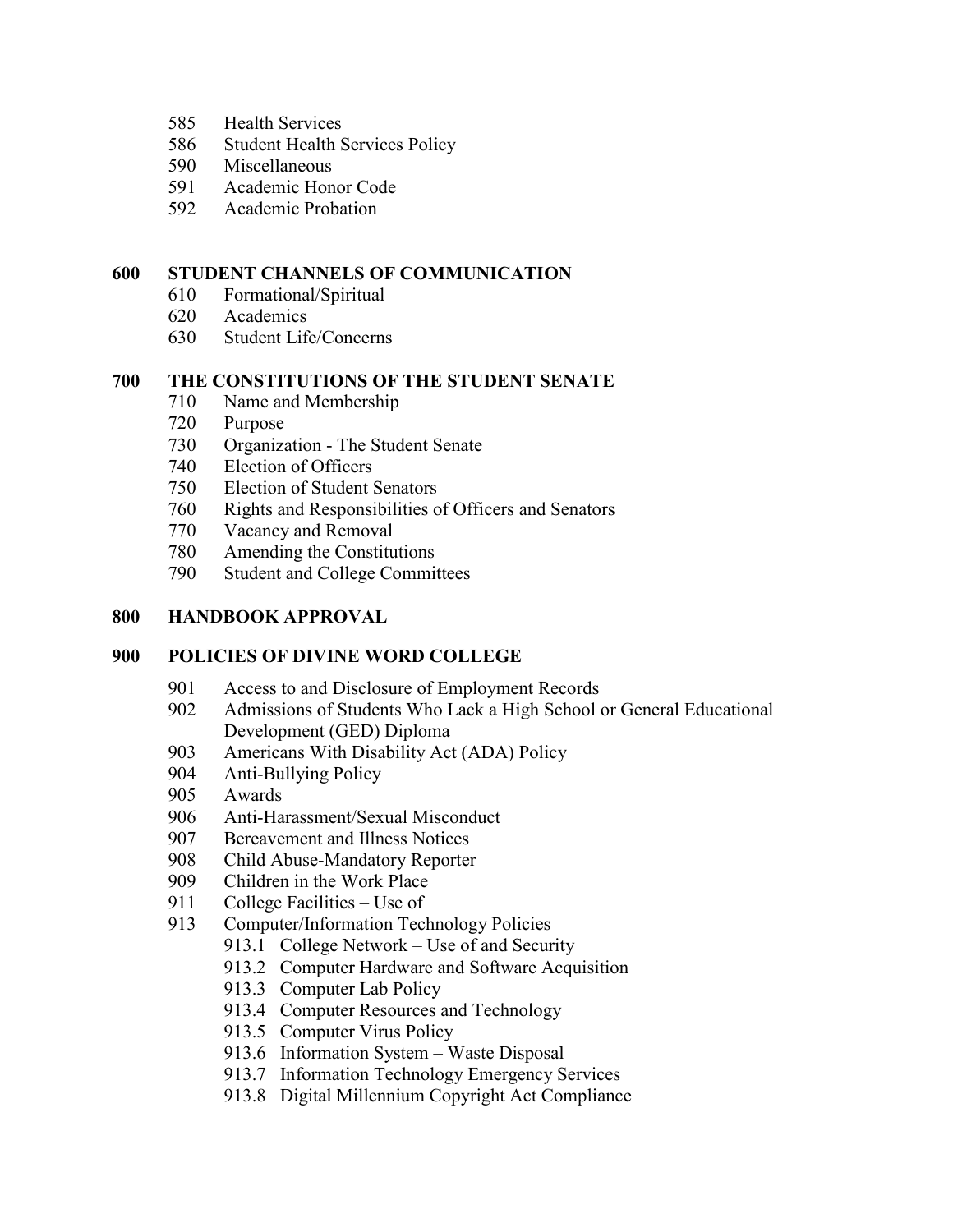- 915 Conduct of Employees
- 916 Disposal of College Property<br>917 Drug Free Work Place and Co
- Drug Free Work Place and College
- 919 College Safety and Security<br>921 Equal Opportunity Employm
- **Equal Opportunity Employment**
- 923 Family Education Rights and Privacy Act (FERPA)<br>925 Food and Beverages
- Food and Beverages
- 927 Graduation Policy<br>929 Guests (Overnight)
- Guests (Overnight) at DWC
- 931 HIV/AIDS Policy
- 933 Honorary Degrees from Divine Word College
- 935 Injuries/Workers Compensation
- 936 Intercultural Celebrations
- 937 Key Distribution Procedure<br>939 Meals at DWC
- Meals at DWC
- 941 Personally Owned Property
- 943 Protection on the Human Subject of Research Sexual Misconduct/Anti-Harassment – See #906
- 949 Smoke Detectors/Fire Alarm
- 951 Smoking Policy
- 953 Solicitation of Funds
- 955 Student Complaints
- 957 Student Leave of Absence<br>959 SVD Students in Temporar
- 959 SVD Students in Temporary/Perpetual Vows
- 961 Telephone/Cell Phones
- 963 Tranquility Weekends
- 965 Whistleblower Policy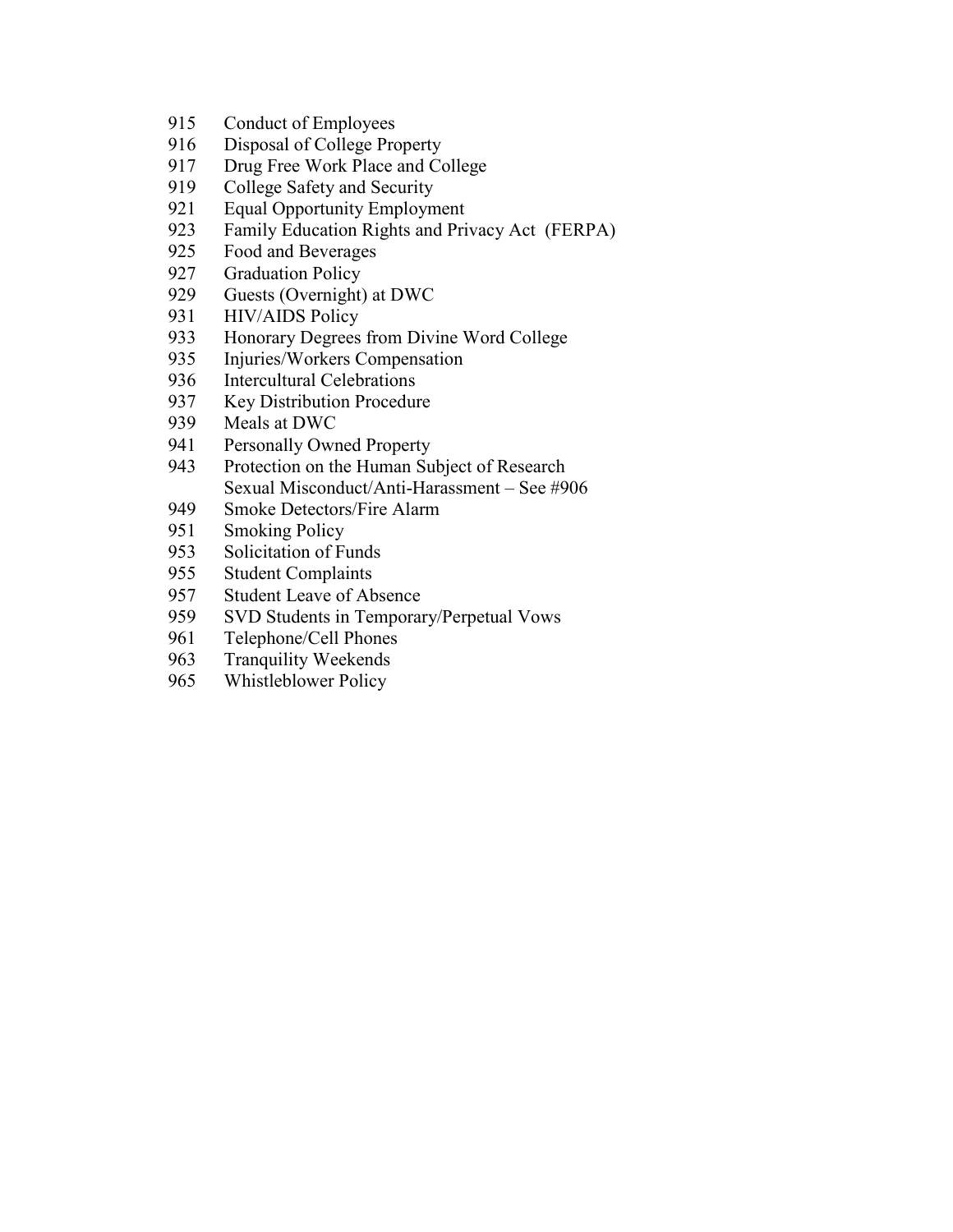# **100 GENERAL RULES AND OBLIGATIONS**

# **110. STUDENTS RIGHTS**

- 1.Divine Word College, an undergraduate Catholic seminary grounded in the liberal arts has the responsibility of:
	- 1.1 Creating a climate for mutual respect, responsible communication, and purpose of collaboration so that the individual will have the opportunity to grow into full adulthood and accept maturely the responsibilities of baptismal and religious calling.
	- 1.2 Creating an atmosphere of freedom and community accountability in the context of well-defined responsibilities entailed by a demanding academic program, a systematic and supervised ministry program, a well-ordered liturgical program, close personal contact with members of the faculty and the demands of a life in common with other students.
- 2. Convinced of the above, Divine Word College, as a liberal arts seminary college of the Roman Catholic Church, endorses the following student rights:
	- 2.1 To pastoral ministry of the religious faculty and to such assistance from the faculty and community
		- 2.1.1 as will promote physical and mental health, intellectual and spiritual growth, and a proper balance between self-identity and social adaptation;
		- 2.1.2 as will enable them to learn to value disciplined human intelligence as contributing to a mature Christian faith and to have no fear of constant critical inquiry and research in any field of thought.
	- 2.2 To freely choose a spiritual director during Junior and Senior year. (Student Handbook 200.4).
	- 2.3 To regular use of the Sacrament of Reconciliation to help in the dynamic and ongoing process of personal transformation and to facilitate initial and continued conversion to Christ.
	- 2.4 To the privilege of daily participation in the Eucharist as the most vital source of nourishment and enrichment in the Christian life and as the center of Christian growth.
	- 2.5 To follow their own form of spiritual life consonant with the teaching of the Church (Canon 214).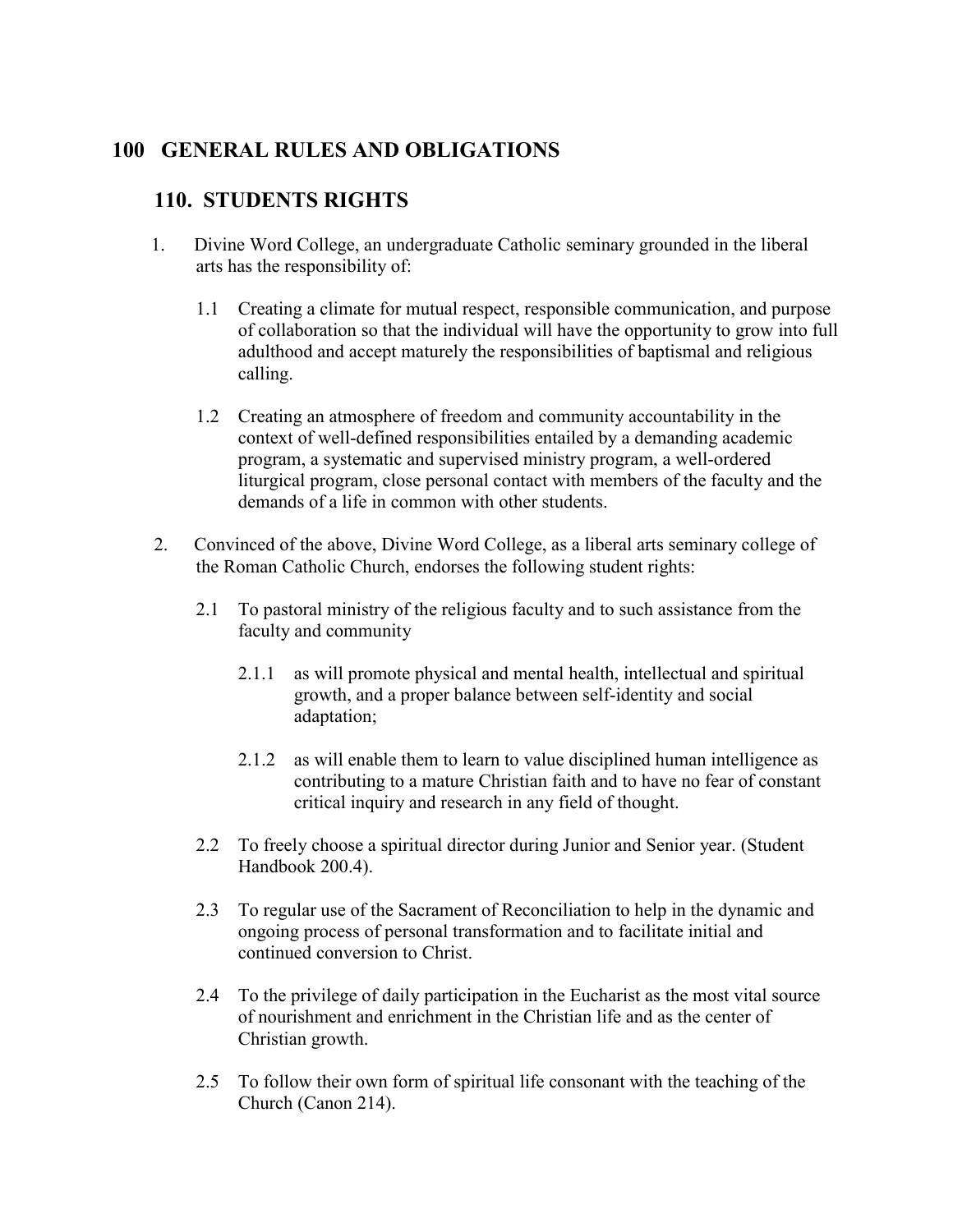- 2.6 To be helped to develop a spirit of prayer.
- 2.7 To live in a community of genuine interpersonal relationship which provides the student with an experience of Christian life, worship, camaraderie and which fosters stimulating intellectual debate, a commitment to truth and the discipline and hard work necessary to attain it.
- 2.8 To genuine participation, proportionate to their maturity, in the processes by which academic and disciplinary programs of the College are determined.
- 2.9 To be helped to grow in the social virtues such as sincerity, a constant love of justice, fidelity to one's promises, courtesy in deed, modesty and charity in speech.
- 2.10 To seek professional counseling on their own initiative or on the advice of a personal advisor.
- 3. Divine Word College, as an institution of higher education, has the responsibility of creating an atmosphere of free inquiry and expression.
	- 3.1 Each student or student group has the right to express disagreement on a particular subject by orderly means, provided ordinary means of discussion, dialogue, and persuasion have first been tried. Any means which interferes with a duly authorized program or activity of the College is not considered orderly.
	- 3.2 Any demonstration of dissent that is or develops into an infringement on the rights of others is a serious matter.
	- 3.3 Any such incidents that may occur and any such problems that may develop will be considered a disciplinary matter and will be dealt with accordingly. The following will be the College's procedure:
		- 3.3.1 Student groups and organizations planning to hold a demonstration shall file twenty-four hours in advance a "Notice of Intent" with the Dean of Students. The "Notice of Intent" will include such matters as protection against unfair harassment by others, provisions for legal protection and the minimizing of danger to the physical well-being of persons and to private and public property.
		- 3.3.2 Any public display or posting of banners, signs, and pennants must be approved by the Dean of Students. Failure to receive authorization from the Dean of Students will result in suspension from the College or other disciplinary action.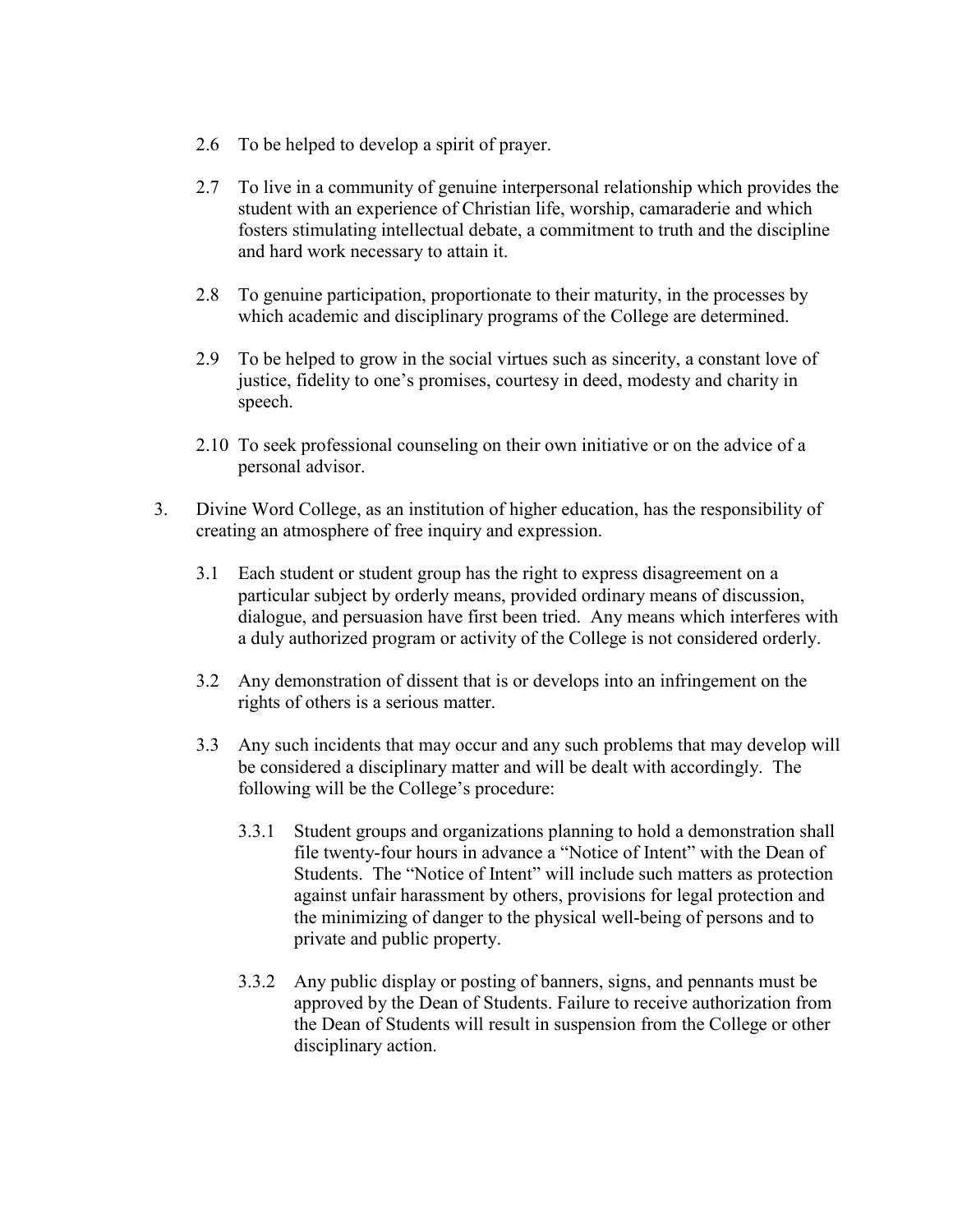- 3.3.3 The presence of students in a demonstrating group after an oral warning to disperse had been given by the Dean of Students or other appropriate College officials will be considered evidence that the students are a part of the demonstration.
- 3.4 Any individual or group participating in a disruptive demonstration will be subject to disciplinary action by the Formation Appeals Committee only after an oral warning has been given by the Dean of Students. An oral warning is to be recorded on the student's records in the office of the Dean of Students.
- 3.5 Any student or group of students who disrupts or contributes to the disruption of the orderly operation of the College, or who interferes with a duly authorized College program or activity, and thereby infringes upon the rights of others, will be liable to suspension.
- 3.6 Students causing personal and/or property damage will be held liable for such damage. (Student Handbook 360)

# **120. NON-DISCRIMINATION**

Divine Word College is committed to a policy of non-discrimination in admissions, education programs or activities and employment, as required by applicable laws and regulations. Inquiries may be addressed to: Director, Affirmative Action or the Vice President for Academic Affairs, Divine Word College, or to: Director, Civil Rights Commission, Washington, D.C.

Divine Word College makes an effort to attract students from diverse economic, racial and ethnic backgrounds. The College does not discriminate on the basis of race, color, national or ethnic origin in the administration of educational and admission policies or in scholarship, loan, athletic and other College-administered programs.

## **130. NOTICE OF COMPLIANCE WITH THE FAMILY EDUCATION RIGHTS AND PRIVACY ACT OF 1974 AS AMENDED**

The policy of Divine Word College relating to confidentiality of student educational records is in keeping with the "Family Educational Rights and Privacy Act of 1974 as Amended." The statute governs access to records maintained by educational institutions and the release of educational information.

Briefly, the rights guaranteed to students are:

The right to inspect and review their educational records.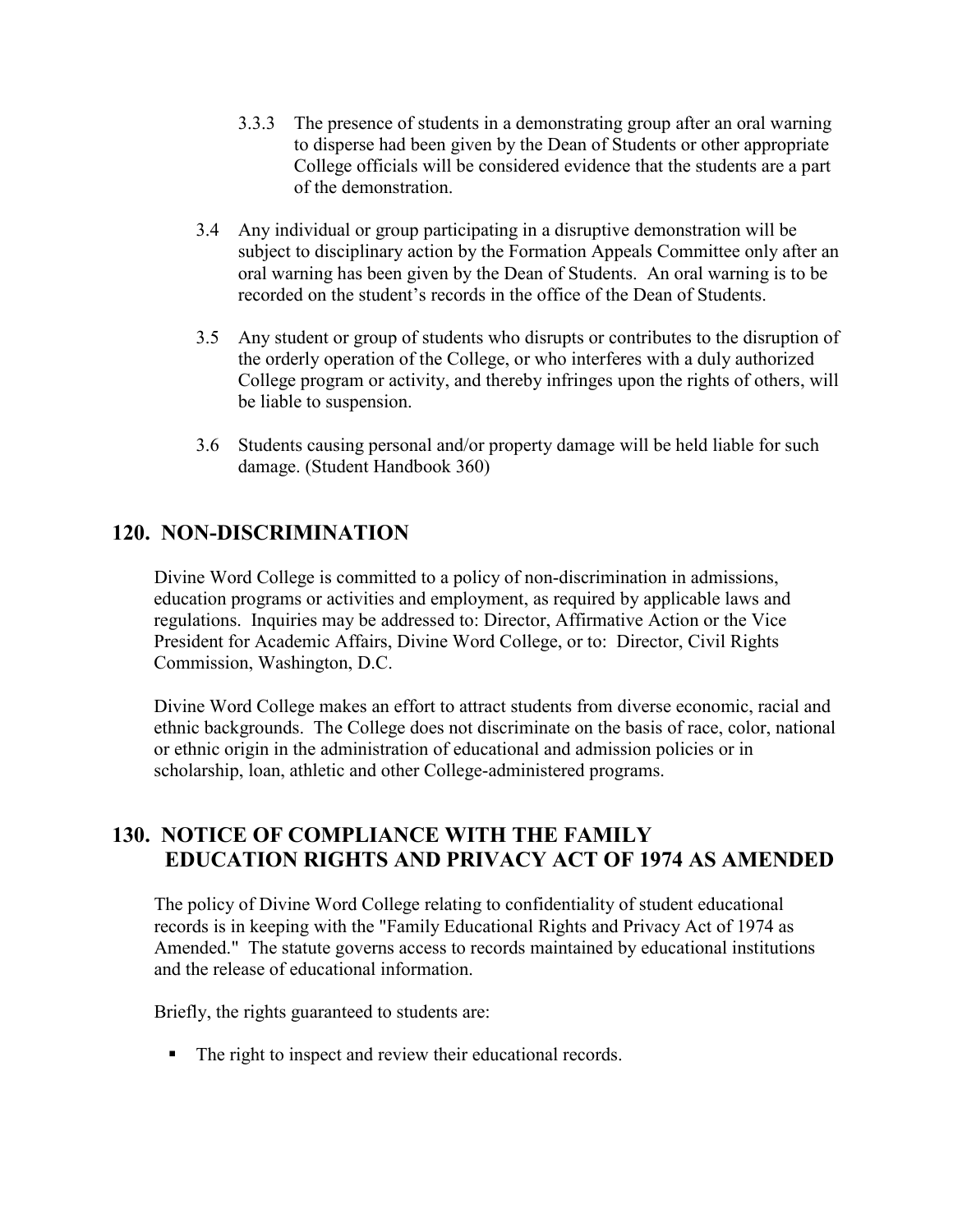- The right to a hearing to challenge and amend the content of their educational records if it is found that they are inaccurate or otherwise inappropriate.
- The right to request and receive copies of all or part of their records. (There is a charge of \$5 per copy and 25 cents per page for any other documents.)

Student records or personally identifiable information may not be released without the written consent of the student to anyone except school officials or specified individuals or agencies who have legitimate educational interests.

The College may release "Directory Information" without written consent unless the student specifically requests that such information not be released. The following "Directory Information" may be released: name, address, telephone listing, date and place of birth, major field of study, dates of attendance, degrees and awards received, the most recent previous school or institution attended, class schedule information, and other similar information.

# **135. STUDENT COMPLAINTS**

## **1. Processing Student Concerns**

Individuals in human organizations are sometimes the victims of unfair treatment or perceive themselves to be the victims of unfair treatment. Students in schools and seminaries experience this same reality. At Divine Word College, where respect for the individual person is a core value, processes are in place to ensure that students receive fair treatment in their dealings with faculty members, formation personnel, administrators, staff employees and other students.

Processes for establishing fair treatment or resolving perceptions of unfair treatment are both formal and informal. All College personnel, including students, are encouraged to resolve differences and problems by discussing them personally and informally with the individuals or parties concerned. Students are encouraged to seek the assistance of their formation directors, spiritual directors, the College Counselor, appropriate administrators and other staff members toward an informal resolution of a difficult issue or perceived grievance.

When a student feels unable to achieve satisfactory resolution of a problem, the student may resort to a formal process. Examples of formal processes available to students include but are not limited to the process for resolving a grade dispute between a student and an instructor (*College Catalog,* Academic Regulations*);* "Fair Process" protections afforded students in the administration of discipline (*Student Handbook No. 140 and 160.2)*; actions of the Student Senate *(Student Handbook, No. 720);* and written requests to either the Vice President for Academic Affairs or the Dean of Students.

A record of student issues addressed through a formal procedure should be kept in the minutes of the committee or office primarily responsible for the resolution of the issue.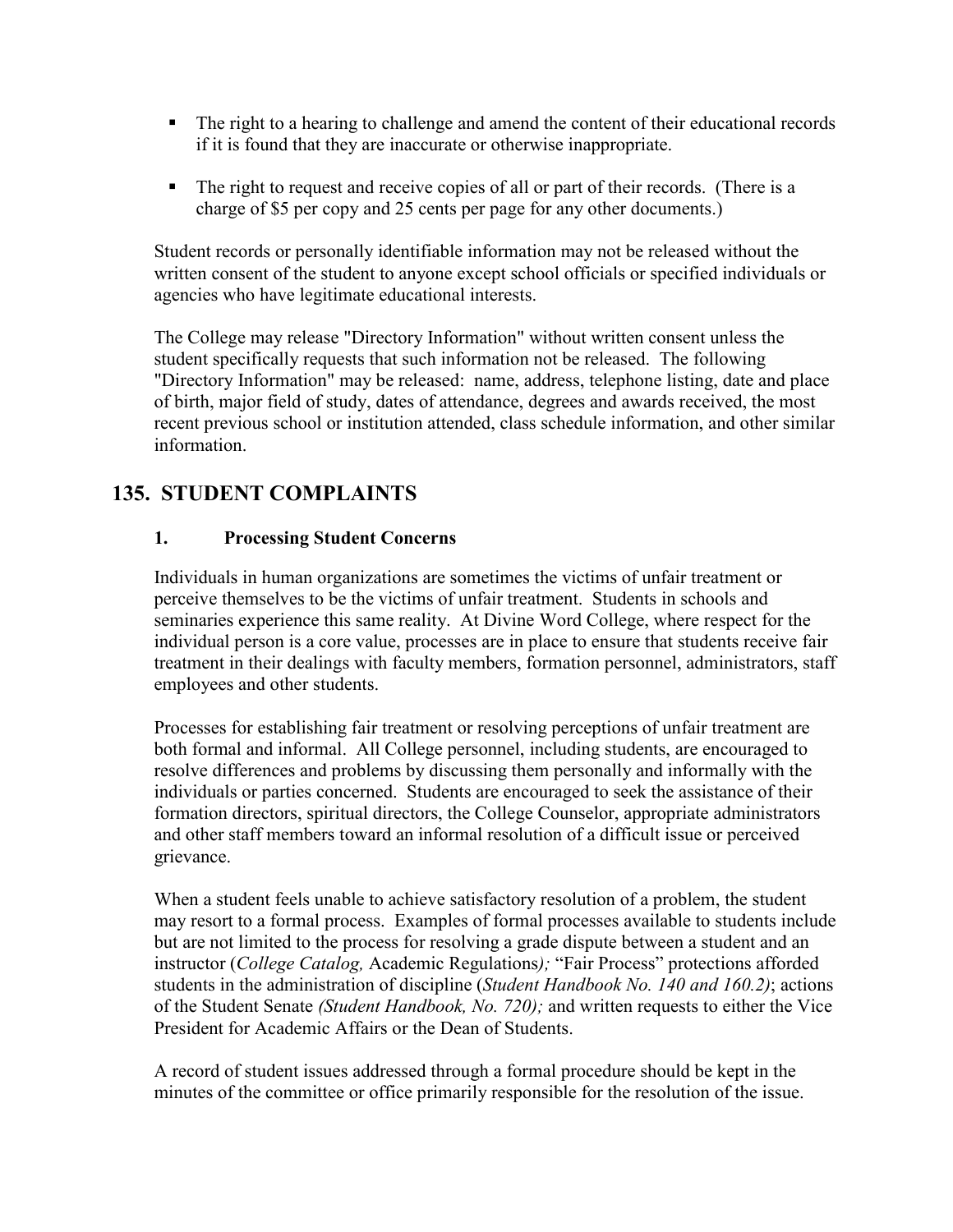It is possible that in some instances, after having exhausted both informal and formal processes, a student or students may feel that they have failed to achieve a satisfactory resolution of a problem. In such instances a student or students may submit a written request for review of the issue to the College President. The request should include a description of the problem and the actions already taken toward its resolution. The College President will act on the request within ten working days.

## **2. Record of Student Complaints**

Divine Word College, in accord with the expectations of higher education accrediting bodies, maintains a record of all formal, written complaints filed by students. This record is available in the President's Office for review by authorized personnel. The Vice President for Academic Affairs and the Vice President for Formation are the College officials who will ordinarily forward such records to the President's Office.

## **3. Filing Student Complaints**

Student complaints about Divine Word College can be filed with the Iowa College Aid Commission, a state agency that accepts complaints from students attending an Iowa college or university. The Iowa College Aid Commission:

Iowa College Student Aid Commission 430 East Grand Ave, FL 3 Des Moines, IA 50309-1920 Phone: 877-272-4456 Website: <https://www.iowacollegeaid.gov/content/constituent-request-review>

Students can also file complaints with the Higher Learning Commission: Higher Learning Commission 230 South LaSalle Street, Suite 7-500 Chicago, IL 60604-1411 Phone: 800-621-7440 Website: [https://www.ncahlc.org](https://www.ncahlc.org/)

# **140. FAIR PROCESS**

- 1. Divine Word College assures its students fair process in the resolution of disciplinary matters.
- 2. Within the limits of fair process, the College must be free to devise various types of disciplinary procedures, relevant to its lawful mission, consistent with its varying processes and functions, and not an unreasonable strain on its resources and personnel.
- 3. Fair process means: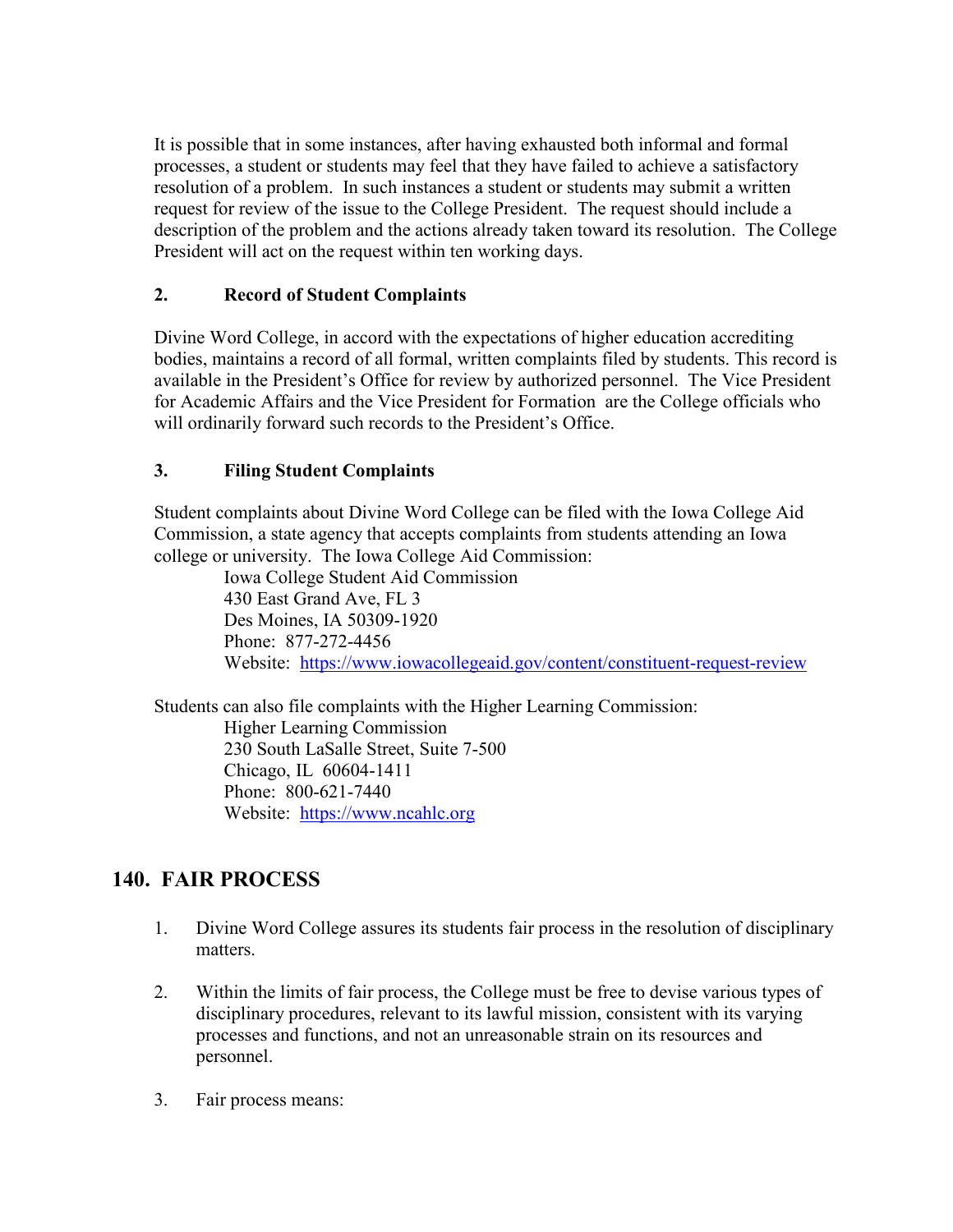- 3.1 The person or persons charged with a violation must be given adequate notice in writing of the specific ground(s) and the nature of the evidence on which the disciplinary proceedings are based.
- 3.2 The person or persons charged with a violation must be given an opportunity for a hearing in which the disciplinary authority provides a fair opportunity for hearing the individual's position, explanation, and evidence.
- 3.3 That no disciplinary action be taken on grounds which are not supported by substantial evidence.
- 3.4 In extreme cases, however, where the safety of individuals, the protection of property, and the continuity of the educational process may be in danger, the Dean of Students, after consultation with the President, can suspend an individual without the normal fair process of law. In these cases, disciplinary proceedings must be initiated within the next 72 hours, or the suspension must be revoked.

# **145. DISCIPLINARY PROCEEDINGS**

- 1. Any academic or administrative official of the College, any member of the faculty, or any student of the College may file charges against any student of the College for misconduct. The charges shall be filed with the Dean of Students. In extraordinary circumstances, the Dean may suspend the student pending consideration of the case.
- 2. The Dean may initiate a preliminary investigation to be made for the purpose of ascertaining whether the charges may be disposed of informally without the initiation of the disciplinary proceedings. The student against whom the charges have been brought may request the assistance of an advisor at the time of such preliminary examination.
- 3. If the Dean determines that the alleged misconduct requires the initiation of disciplinary proceedings under these rules, the Dean shall send written copies of the charges, together with the notice of the initiation of proceedings and a copy of applicable procedures, to the student charged with misconduct. The letter shall also set a time for the hearing which shall be fixed not more than five days later.
- 4. Upon receipt of such notice of charges, the student involved, may within five days tender a written resignation and withdraw from the College, in which event the case shall be deemed closed. If such a student is a minor, the written withdrawal and resignation shall be joined in by the parents or legal guardian of the student to be effective.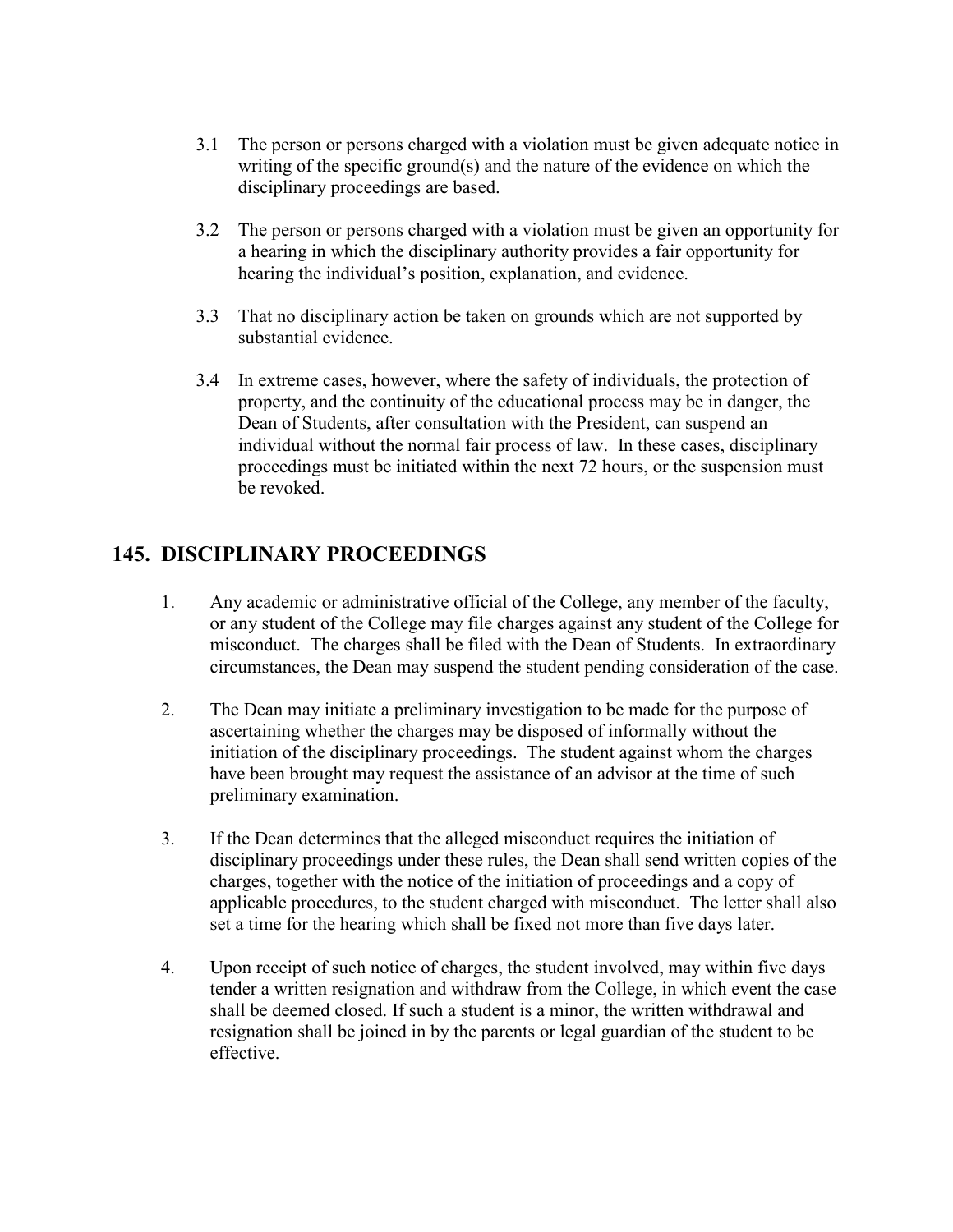5. Within three days after the receipt of the charges and notice, the student against whom the charges are made shall respond in writing to the President about their intent to appeal. A copy of this letter shall be sent to the Chair of the Formation Appeals Committee.

# **150. PROSCRIPTIONS STATED**

Students enrolling in Divine Word College assume an obligation to behave in a manner compatible with the College's function as a Catholic educational institution oriented toward religious life and ministry. Misconduct for which students are subject to discipline falls into the following categories:

- 1. Dishonesty, such as cheating, plagiarism, misuse of electronic media, or knowingly furnishing false information to the College (See 590 and 591).
- 2. Forgery, alteration or misuse of College documents, records, or identification.
- 3. Obstruction or disruption of teaching, research, administration, disciplinary procedure, or other College activities including its public service functions, or of the other authorized activities on College premises.
- 4. Physical abuse of any person on college-owned or controlled property collegesponsored or supervised functions, or conduct which threatens or endangers the health or safety of any such person.
- 5. Theft of or damage to property of the College, or of a member of the College community or campus visitor.
- 6. Use of College cars without permission (*Student Handbook 530*).
- 7. Use of a College car while drinking alcoholic beverages and/or smoking, using a nonhands-free cell phone or texting while driving, failure to use a seat-belt.
- 8. Violations of College policies or of campus regulations concerning the registration of student organizations.
- 9. Misuse of College facilities.
- 10. Conduct, either off or on campus, which brings discredit upon the College or is considered a serious moral fault according to the common moral code of the Roman Catholic Church which includes, but is not limited to, verbal abuse, sexual abuse *(Student Handbook 580),* sexual harassment *(Student Handbook 570),* physical assault, pornography, excessive gambling, inappropriate use of computers, etc.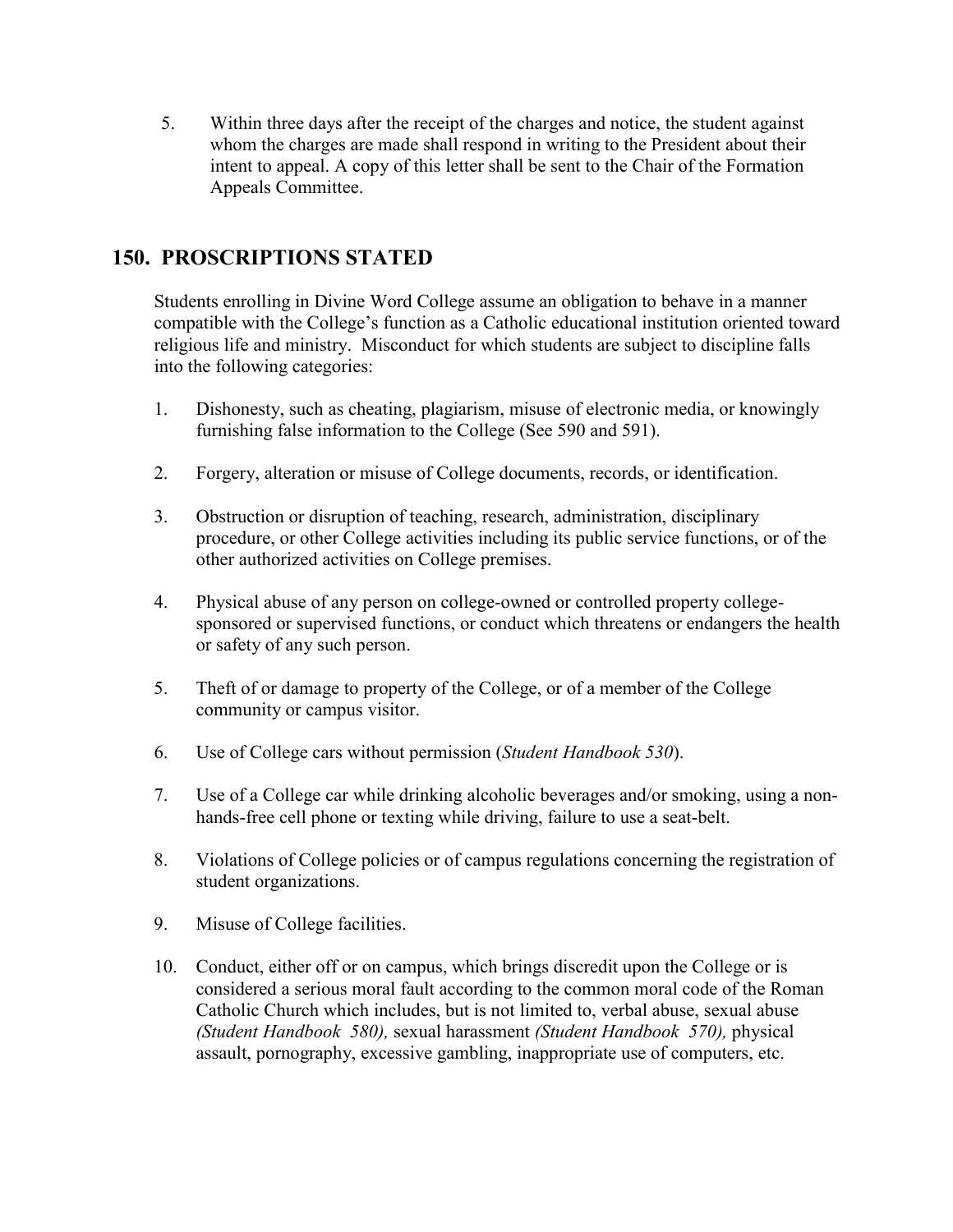- 11. Use, possession, or distribution of alcohol or drugs on campus except as expressly permitted by law, or the Student Handbook.
- 12. Violation of the Smoking Policy on Campus, see Smoking Policy *(Student Handbook 590.8).*
	- 13. Disorderly conduct, indecent, or obscene conduct or expression on college-owned or controlled property or at college-sponsored or supervised functions.
- 14. Any act which violates federal and/or state law, local ordinances or College policies whether on or off College property.
- 15. Possession of firearms or any kind of weapon on campus.
- 16. Unauthorized possession of a master key*.*
- 17. Unauthorized entry of offices, dorms, or buildings*.*

# **151. ADDITIONAL CAUSES FOR DISCIPLINARY ACTION OR DISMISSAL**

- 1. Failure to comply with the values found in the Religious Formation Program.
- 2. Lack of evident vocation/formation motivation.
- 3. Failure to respect differences of nationality, race, gender, sexual orientation, and culture; failure to avoid overt jealousy and aversions, dissensions and all negative criticism that impair fraternity and community togetherness; failure to refrain from anything that brings harm to a student's or a faculty member's good name. What is intended here is ongoing failure which is disruptive and destructive.

# **160. SANCTIONS DEFINED**

- 1. Students may be subject to any of the following sanctions deemed necessary by the Students Activities and Welfare (SAW) Committee and/or by the Dean of Students.
	- 1.1 **Admonition.** An *oral warning* to students who have violated the rules.
	- 1.2 **Warning.** *A written* notice that continuation or repetition of the conduct found wrongful, within a period of time stated in the warning, may be cause for more severe disciplinary action.
	- 1.3 **Restitution.** Reimbursement for damage to or misappropriation of property; reimbursement may take the form of appropriate service to repair or otherwise compensate for damages.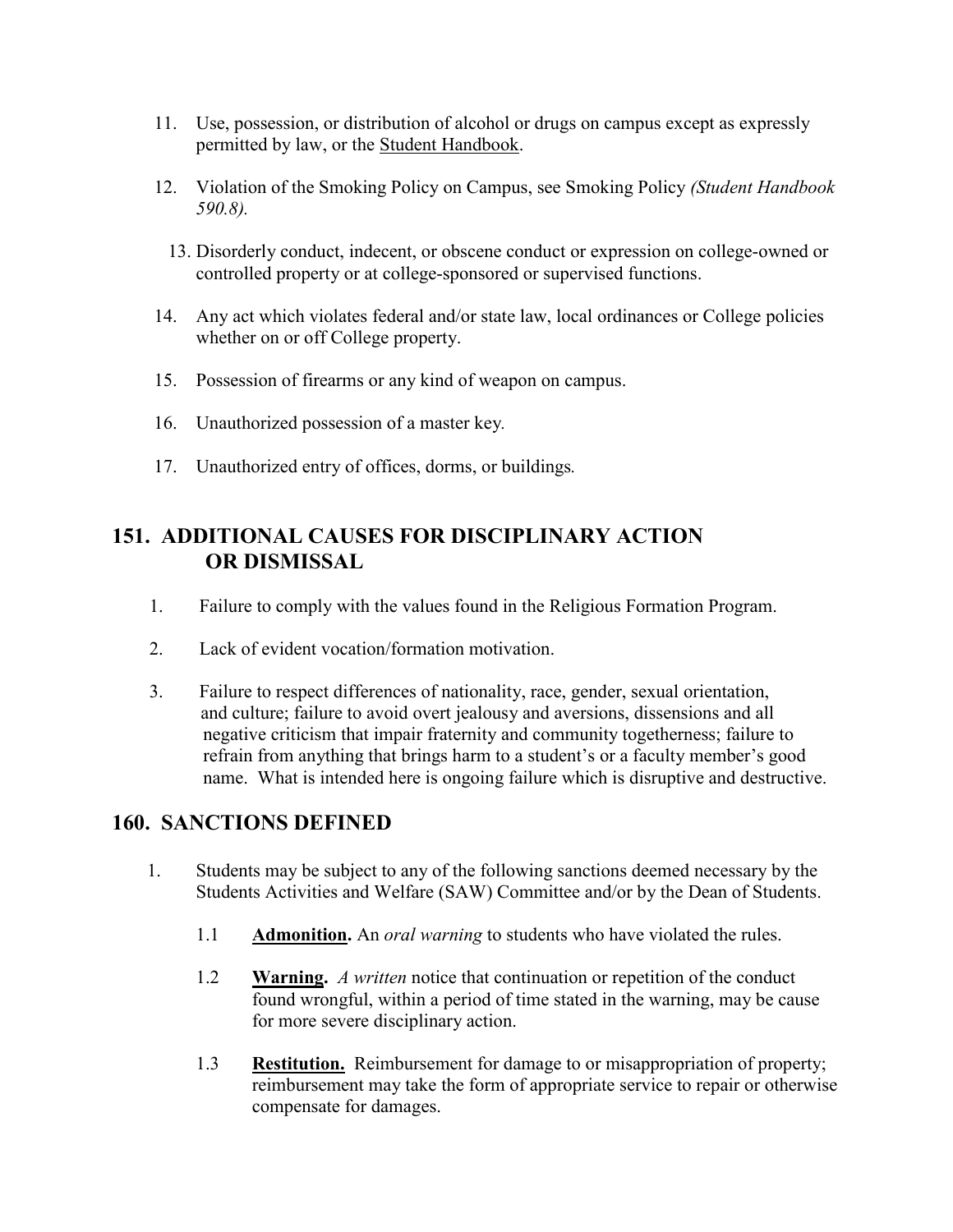- 1.4 **Monetary Fines.** Fines may be imposed as specified in the current rules and regulations; or as deemed appropriate by the Formation Appeals Committee and/or the Dean of Students.
- 1.5 **Loss of Privileges.** Misuse of College property (including cars, computers, pool, etc.) may result in the loss of the privilege to use them for a period.
- 1.6 **Disciplinary Probation.** Exclusion from participation in privileges or extracurricular College activities as set forth in the notice of disciplinary probation for a specified period of time; composition of such sanction as may be deemed appropriate.
- 1.7 **Expulsion**. Termination of student for an indefinite period. The conditions for readmission, if any is permitted, shall be stated in the order of expulsion.
- 2. **In case of an altercation** between a faculty member and a student, or an administrator and a student, or a staff member and a student, the normal procedure to follow shall be:
	- 2.1 The parties involved shall discuss the problem and try to reach an agreement.
	- 2.2 Gender or cultural differences can be taken into account and either party can request a neutral third person from the faculty or administration to mediate the problem.
	- 2.3 If a satisfactory agreement cannot be reached or the problem continues, then an **Early Alert Form** should be sent to either, the Dean of Students, the Vice President of Academic Affairs, the student's Formator, or the Counselor. The student should receive a copy of the Early Alert form. A copy of the Early Alert form should always be sent to the Dean of Students so he is aware of the problem.
	- 2.4 If the problem continues, then a formal letter of complaint should be filed with the Dean of Students and/or the Vice President of Academic Affairs.
	- 2.5 After receiving the formal complaint, the Dean of Students or the Vice President of Academic Affairs will investigate the complaint.
	- 2.6 Depending on the outcome of the investigation the following could be done:
		- 2.6.1 The Student may be required to see the Counselor.
		- 2.6.2 The student may be put on probation.
		- 2.6.3 The student may be brought before the Formation Appeals Committee.
		- 2.6.4 The sanctions listed in section 160 of the Student Handbook may be used including expulsion from class or work-study if the problem is severe enough.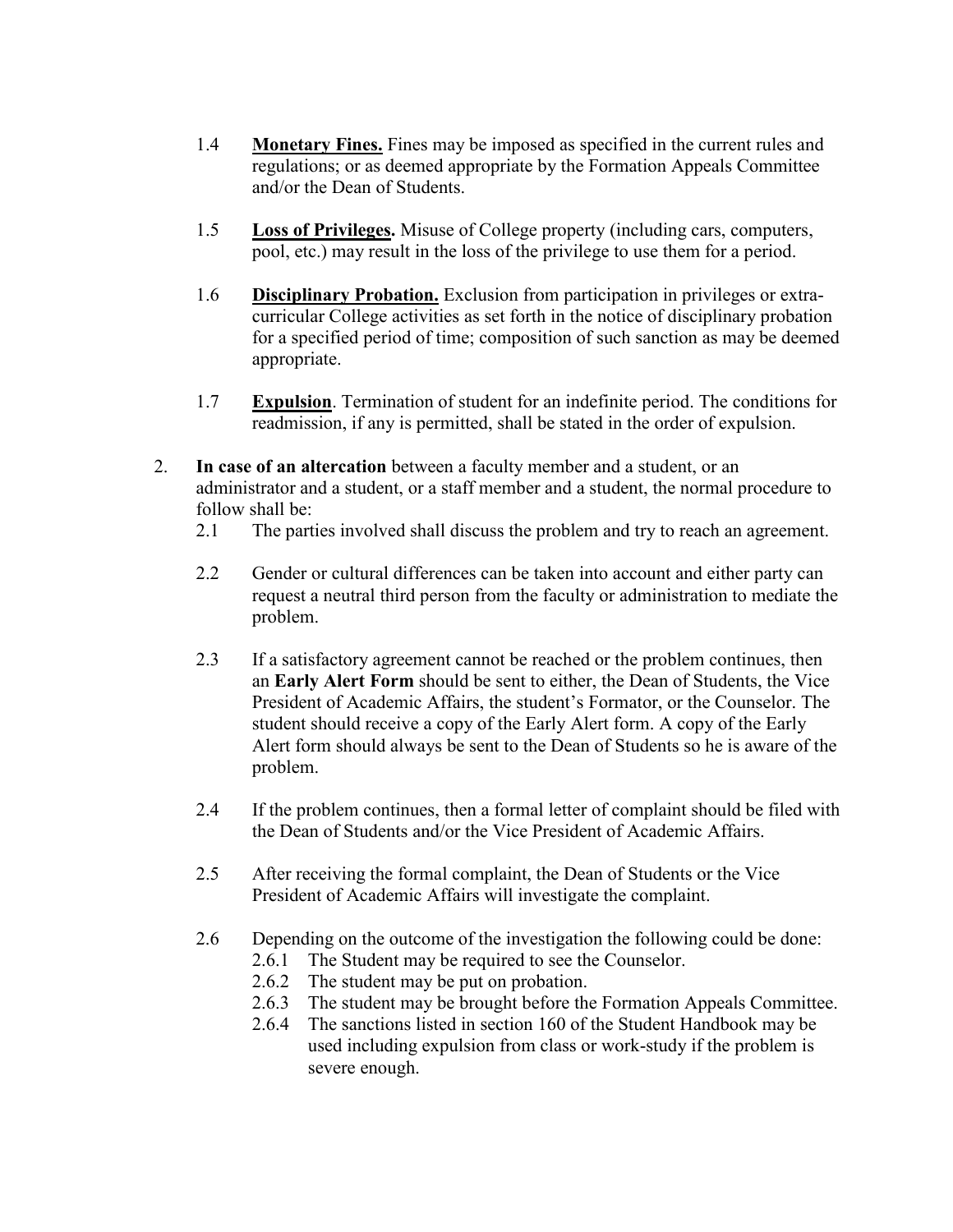## 3. **In case of dismissal from class:**

- 3.1 The faculty member has a right to dismiss a student from a particular class period if the problem is detrimental to the purposes and objectives of the class.
- 3.2 When a student is dismissed from a particular class period, the following persons should be informed in writing within 24 hours: the Dean of Students, the Vice President of Academic Affairs and the Program Chair.
- 3.3 The student should receive a copy of the complaint which is filed by the faculty member.
- 3.4 An investigation will take place. The rule for Disciplinary Procedures (*Student Handbook No.* 145) will be used if needed.

# **170. APPEALS**

1. The student has the right to appeal decisions of the Formation Appeals Committee to the President within three days.

# **180. JURISDICTION**

- 1. The Formation Appeals Committee may, having considered the evidence together with the recommendation of the Dean of Students or the group of current formation directors:
	- 1.1 deny the student registration for the following semester;
	- 1.2 place the student on disciplinary probation;
	- 1.3 use any or all Sanctions listed in Section 160 of the Student Handbook.
- 2. If students are placed on disciplinary or vocational probation, they should be given a written notice that they will be dismissed or denied registration if they continue to act as listed in the letter of probation. Copies of this notice should be given to the students' Formation Director and also sent to the parents or the guardians of students under 18 years of age.
- 3. If, after a warning, a student continues to act in a manner harmful to self, to others, or to the College, procedures toward dismissal or denial of registration are initiated through the Dean of Students.
- 4. If the student's behaviors are egregiously offensive, the Dean of Students may initiate procedures for dismissal immediately.
- 5. The Dean on his own may use Sanctions 1.1 1.7, defined in Section 160 of the Student Handbook.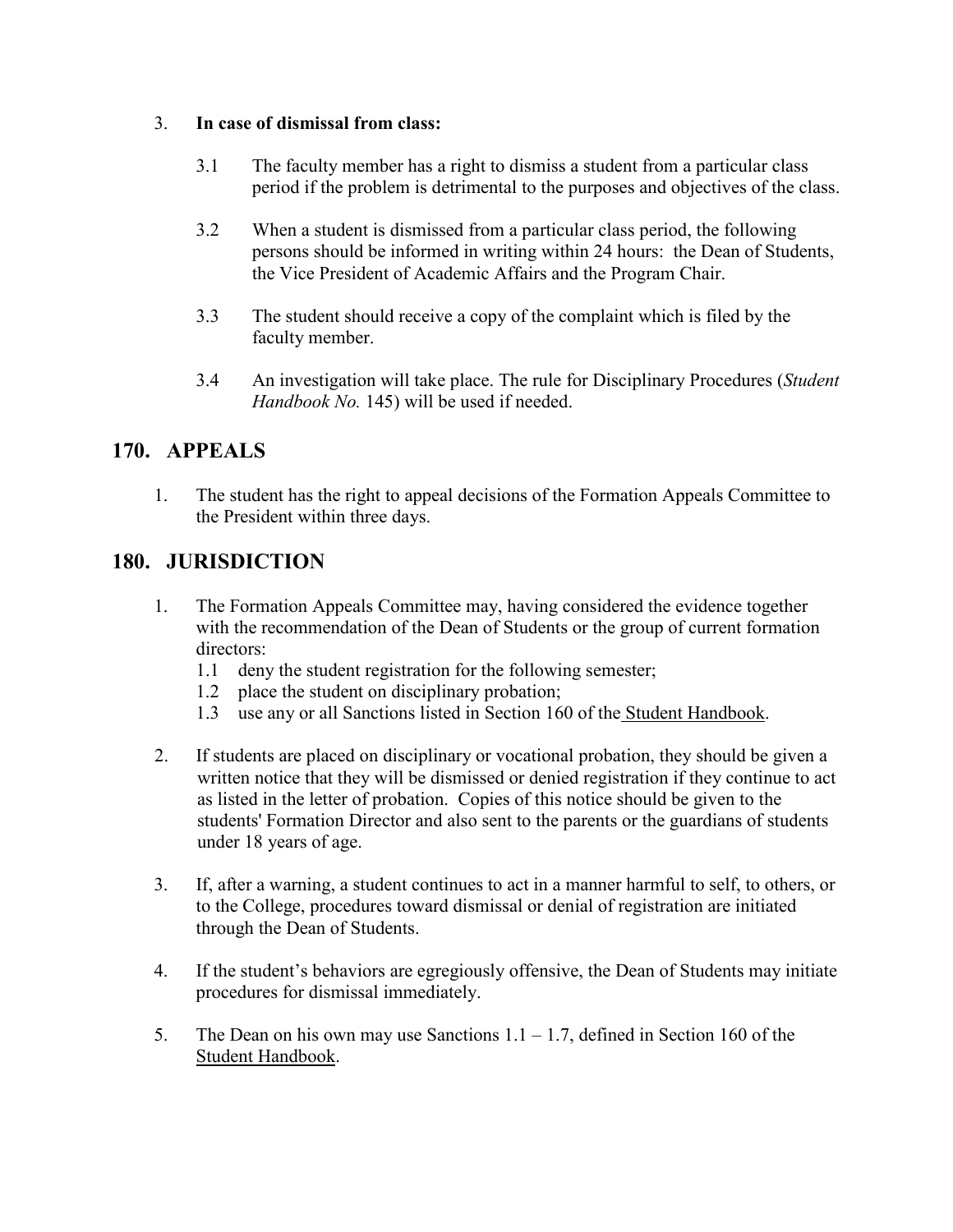- 6. The Dean and**/**or the Formation Appeals Committee may place a student on probation when the student violates any of the proscriptions in 150.
	- 6.1 The formation directors periodically meet to evaluate the student's vocational motivation and his participation in the Religious Formation Program.
- 7. Toward the end of the probationary period, the students' status is to be reviewed by the Formation Appeals Committee for possible removal from probationary status.

## **190. SUBSTANCE USE AND ABUSE**

#### **1. Use and Possession of Intoxicants**

1.1 Divine Word College recognizes that students are adults and are expected to obey the law and take personal responsibility for their conduct; however, students will be disciplined if their use of alcohol creates a public disturbance, danger to themselves and/or others, or property damage.

All students are to obey the laws of the State of Iowa and the regulations of the College concerning the use and/or possession of alcohol, prescription or non prescription drugs, and illegal drugs*.* The legislation reads in part: "A person shall not sell, give, or otherwise supply alcoholic liquor, wine or beer to any person knowingly or having reasonable cause to believe him to be under the age of eighteen, and a person or persons under the age of eighteen shall not purchase or attempt to purchase, or individually or jointly have alcoholic liquor, wine or beer in their possession or control; except in the case of liquor, wine or beer given or dispensed to a person under the age of eighteen within a private home and with the knowledge, presence, and consent of the parent or guardian for beverage or medicinal purposes or as administered to him by either a physician or dentist for medicinal purposes or and except to the extent that a person under the age of eighteen may handle alcoholic beverages and beer during the regular course of the person's employment by a liquor control licensee, or wine or beer permittee under this chapter." (Code of Iowa, Section 123.47)

"A person shall not sell, give or otherwise supply alcoholic liquor, wine, or beer to any person knowing or having reasonable cause to believe that the person is age eighteen, nineteen, or twenty. A person age eighteen, nineteen, or twenty shall not purchase or possess alcoholic liquor, wine, or beer. However, a person age eighteen, nineteen, or twenty may posses alcoholic liquor, wine, or beer given to the person within a private home with the knowledge, presence, and consent of the person's parent or guardian, or with the signed, written consent of the parent or guardian specifying the date and place for the consumption and displayed by the person upon demand, and a person age eighteen, nineteen, or twenty may handle alcoholic liquor, wine, or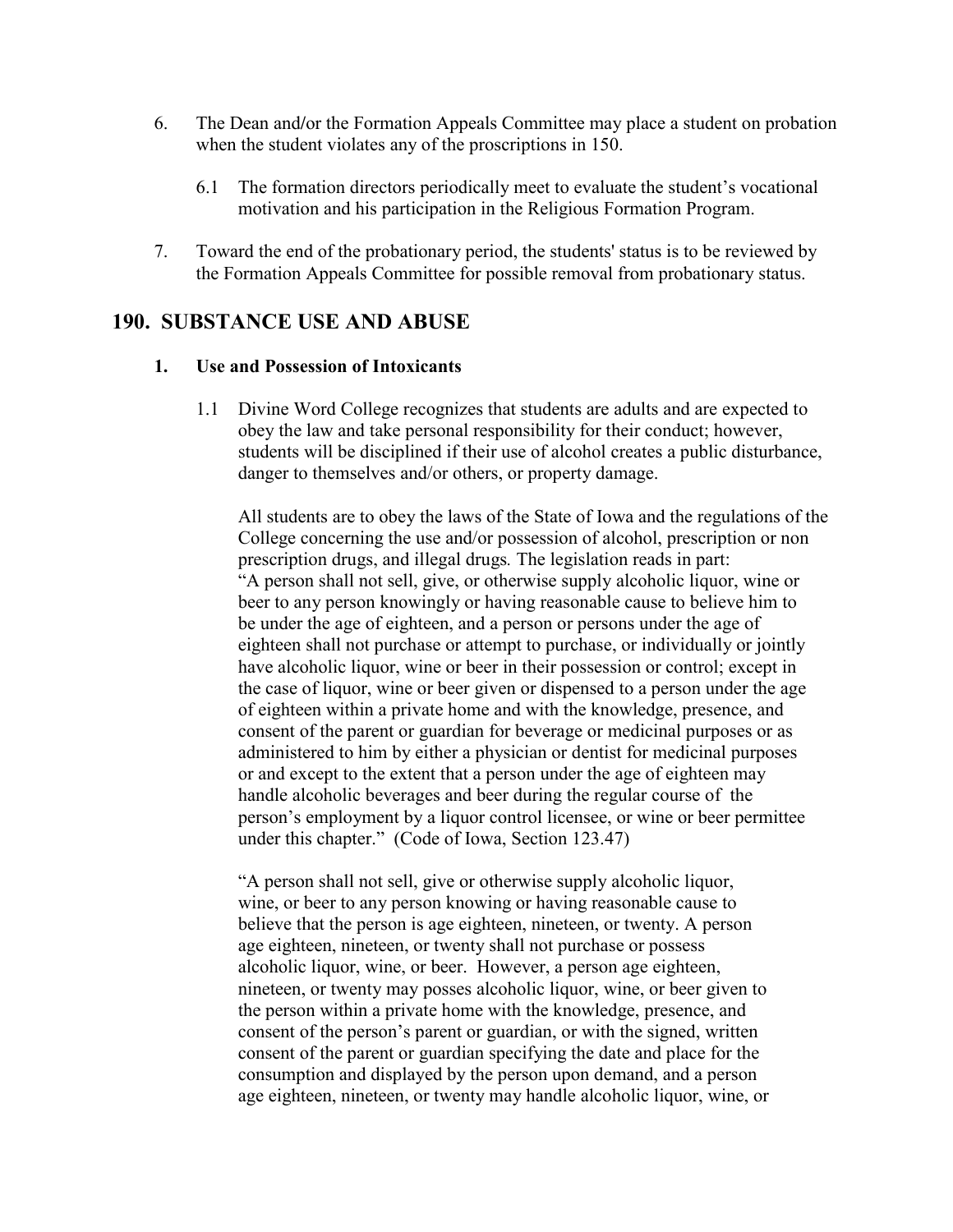beer during the course of the person's employment by a liquor control licensee, or wine or beer permittee." (Code of Iowa, Section 123.49A) "A person shall not sell, dispense, or give to any intoxicated person, or one simulating intoxication, any alcoholic liquor, wine or beer." (Code of Iowa, Section 123.49)

"Any person who violates any of the provisions of Section 123.49 shall be "Guilty of a simple misdemeanor.'" (Code of Iowa, Section 123.50)

- 1.2 In accord with the Iowa Code, students of the legal age (21 years of age and older) may drink alcoholic beverages. To sell or give or otherwise provide a person under the legal age with alcoholic beverages is prohibited.
- 1.3 The legal age for qualifying as a bartender is 18 and over. (Code of Iowa, Section 123.47)
- 1.4 The consumption of alcoholic beverages is limited to the recreation area: Pourhouse, student lounge, TV rooms, First Street House lounge, Megan Hall lounge and TV room.
- 1.5 Using or storing alcohol in student dorms is not permitted. Alcohol is not permitted in the kitchen or dining room except during special events when permission has been granted by the Dean of Students (Student Handbook 390.6.). Alcohol is to be kept in the Dean's Offices or in the Pourhouse.
- 1.6 Alcohol is not permitted in any other areas unless permission is granted by the Dean of Students.
- 1.7 Violation of the above regulations will be dealt with strictly. Such violations will result in the confiscation of the alcoholic beverage and may result in the revocation, for a specific period, of the student's privilege regarding drinking. It may also result in disciplinary probation. If such violations continue, the student will be brought before the Formation Appeals Committee.
- 1.8 The use of alcoholic beverages does not excuse one from respect towards others, towards the property of others, or towards a general atmosphere of quiet in the dorms.
- 1.9 The preceding guidelines are to be considered an integral part of formation for a mature Christian and for someone considering the religious, missionary vocation. They are intended to encourage both responsible enjoyment of alcohol and a gradual self-mastery as well.
- 1.10 A student may not drink alcoholic beverages before or while driving a Collegeowned vehicle.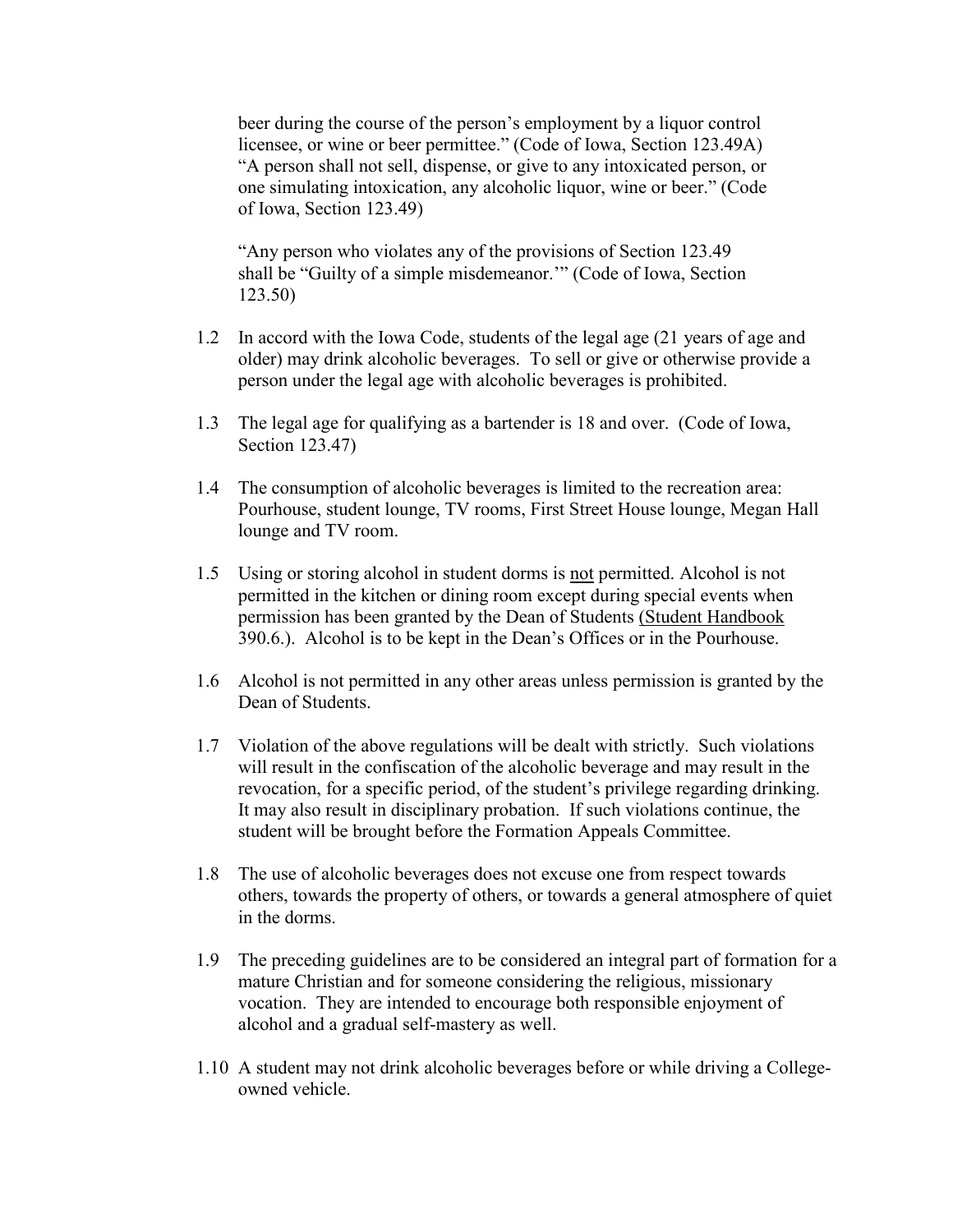## **2. DUI Policy**

A student arrested for DUI (Driving Under the Influence) is ordinarily subject to immediate dismissal from Divine Word College. A student may appeal a dismissal decision to the Formation Appeals Committee if there are mitigating circumstances warranting consideration. The decision to consider an appeal rests with the Formation Appeals Committee.

## **3. Drugs**

The policy of the College in regard to drugs is that anyone possessing and/or using illegal drugs is subject to immediate dismissal by the Dean of Students*.*

#### **4. Smoking**

- 1. Divine Word College is a smoke free campus. Iowa Law prohibits smoking on the College campus or in College vehicles.
- 2. The policy of the College in regards to smoking is stated in Appendix A of the Student Handbook.
- 3. DWC does not allow the sale of tobacco products on campus. All students are to obey the laws of the State of Iowa and the College's regarding tobacco. "A person shall not sell, give, or otherwise supply any tobacco, tobacco products, or cigarettes to any person under eighteen years of age. A person under eighteen years of age shall not smoke, use, possess, purchase or attempt to purchase any tobacco, tobacco products, or cigarettes." (Code of Iowa, Section 453A.2)

# **195. DORM ROOM ENTRY**

Divine Word College respects the student's rights for privacy within the college-learning environment and will strive to protect and guarantee this privacy. This policy is designed to ensure only legal and appropriate entry into a student's room by specifically authorized staff and to define the conditions under which authorized personnel may enter a student's room.

A room may be entered under the following conditions:

- 1. To provide room maintenance inspections, housekeeping, repair service or perform a safety inspection.
- 2. When there is reasonable cause to believe that College regulations or laws are being violated.
- 3. For an emergency situation that requires that the room be entered.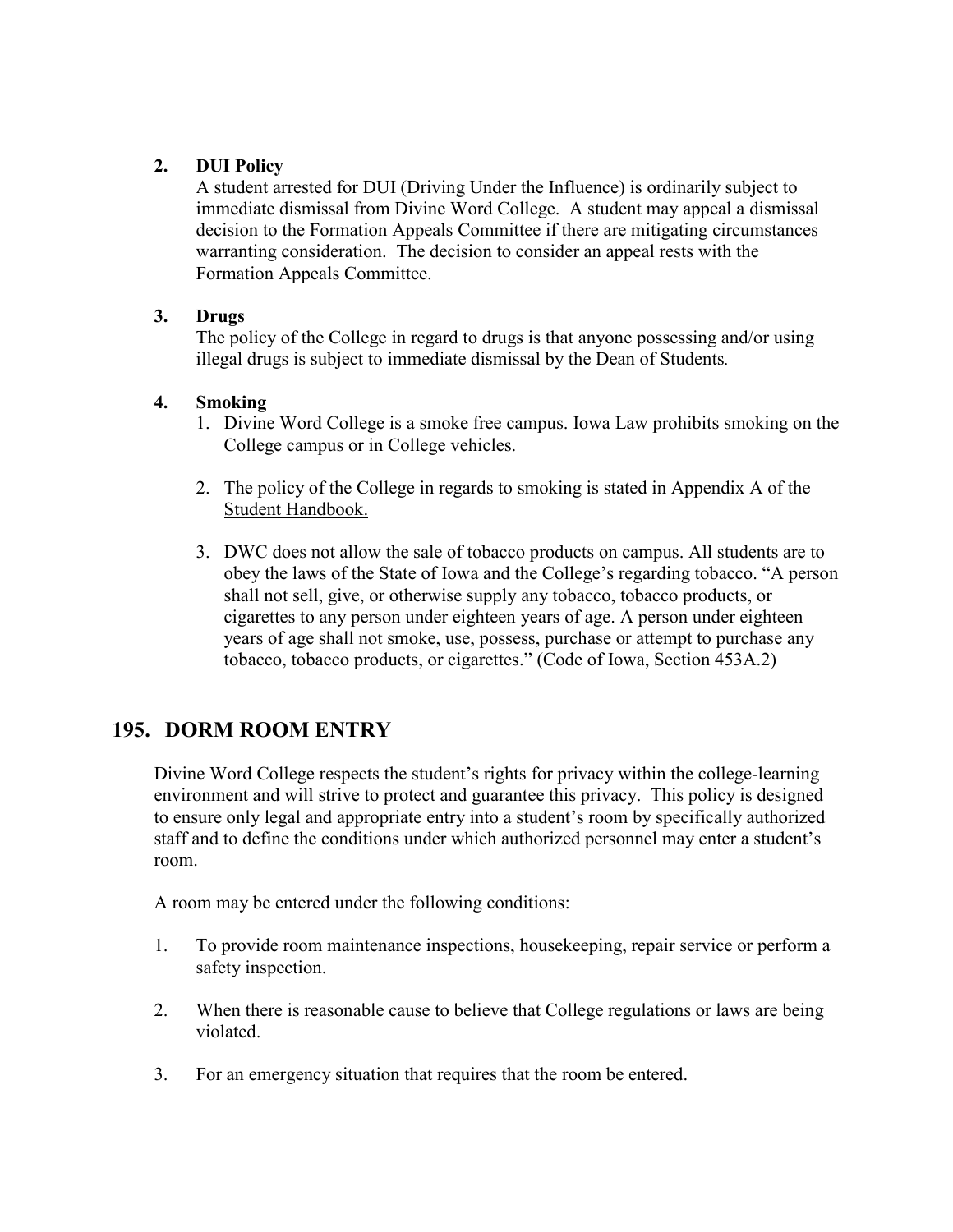4. When a resident vacates a room for a break period, to provide room maintenance, inspections, housekeeping, repair service or to perform safety inspections.

Illegal materials or items in plain view will be removed if they are noticed in the course of room maintenance, or in response to a violation of College or departmental policy. The resident will receive written notification of this action if confiscation of property is required when the student is absent.

A student's room will not be entered without knocking. A sufficient time lapse will be allowed to provide the residents ample opportunity to open the door. If no response is received, the room may be entered under the four conditions listed above. Before entering a room with the use of a key, staff members will identify themselves.

Authorized College staff members who may enter a student's room are the Dean of Students or his associates, College administrators, maintenance, and safety personnel.

# **200 STUDENT RESPONSIBLITIES (MINIMAL EXPECTATIONS)**

- 1. Each student is a member of a formation group. In circumstances where an individual is not at the point where he/she can profitably take part in the group process, other arrangements can be made temporarily with the Dean of Students. But, eventually, each student is to participate in the formation process.
- 2. Formation groups meet periodically for a minimum of one hour. This meeting has priority over all other activities. Students who need to be excused from the meetings must have specific permission of the Vice President for Formation.
- 3. All students meet at the beginning of each semester to set goals. Students meet with their formation director at the end of each semester and for an end- of-year evaluation.
- 4. Juniors and Seniors choose a spiritual director. Seniors meet for spiritual direction every two weeks, Juniors every three weeks. While ideally the initiative lies with the students, their spiritual directors have the option of contacting the students if they have not been living up to the agreements, either explicitly stated or implied in the program, in regard to the frequency of meetings. Freshmen, Sophomores, and ESL students are able to choose a spiritual director and are expected to meet with them once a month*.*
- 5. Daily participation in the Eucharistic liturgy is expected. Liturgy on Sunday is required, and two weekdays so designated by the College Chaplain are community liturgies, at which all members are present. Each formation group celebrates the liturgy at least once a week as a group.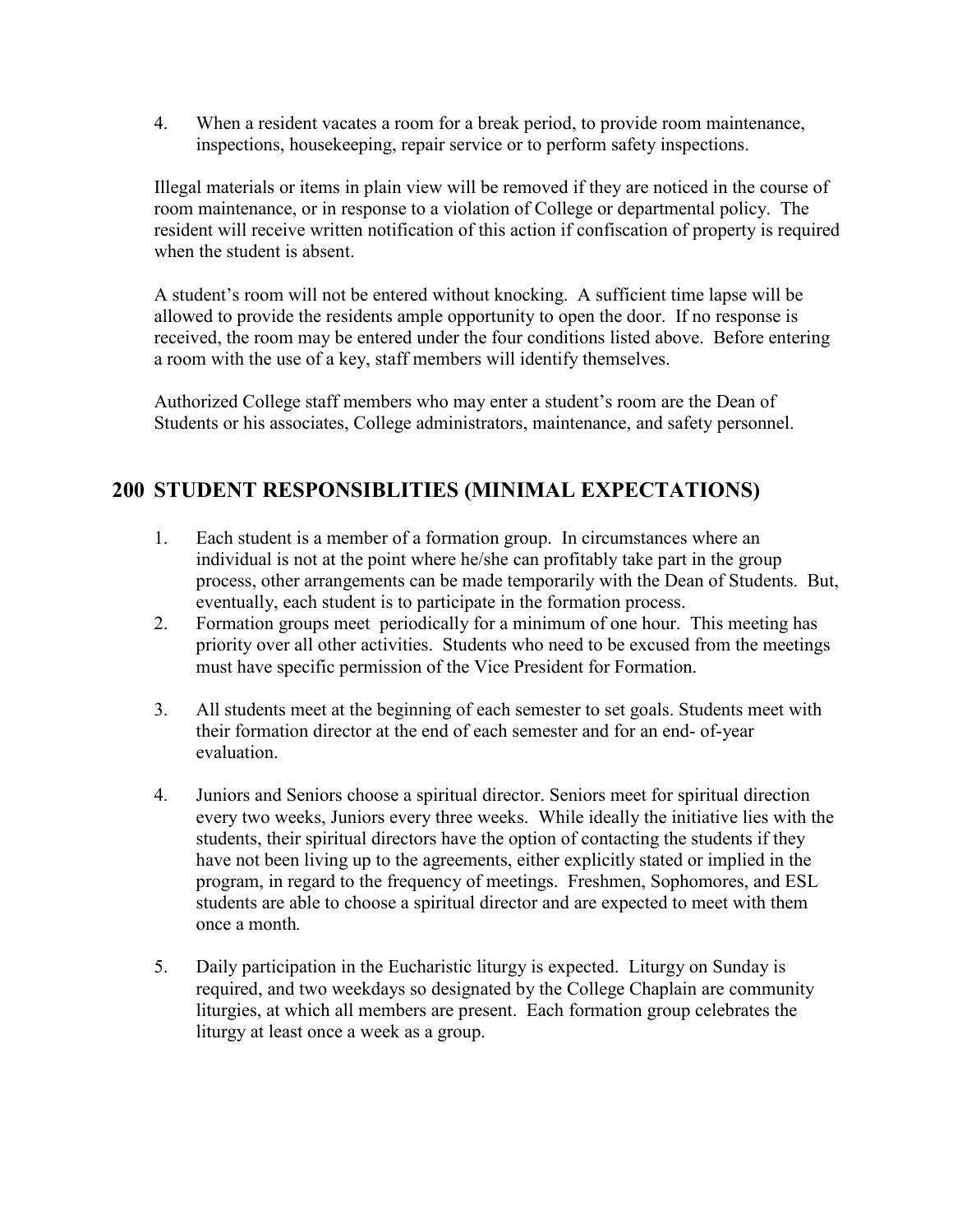- 6. Communal reconciliation services are scheduled twice a year (Advent and Lent). While individuals are not required to go to confession at these, they are required to attend and to participate in the public sections of the penance service.
- 7. Such practices as personal prayer, shared prayer, spiritual and scriptural readings on a consistent basis should be considered to be absolutely necessary if one is to grow in his*/*her spiritual life and relationship with Jesus Christ.
- 8. Once a year each formation group meets at a location outside the college for a retreat.
- 9. From second semester Freshman to Pre-Novitiate (including Associates), students are to be involved in Ministries offered by the College during each semester of the school year. Students are required to participate in reflection sessions and evaluations that are part of the field education*.* ESL students and first semester Freshmen students are required to participate in the Ministries Program several times each semester.
- 10. Seminary *s*tudents and other religious students are to live the celibate way of life. Accordingly, dating or giving the appearance of romantic and/or sexual involvement with another are unacceptable and will lead to disciplinary action. Lay ministry students should live a Christian life which honors the teaching of the Catholic Church.
- 11. In the cases where students are attending courses at other colleges in the area, they are still to meet the expectations as outlined in the Religious Formation Program.
- 12. All students are expected to participate in the following community functions: conferences, liturgy preparation, graduation, mission symposium, Family Feast, work days, the Holy Week Triduum, and other specified occasions.
- 13. On nights before a class day, students are required to be back at the College by midnight. On nights before a free day, this is extended to 1:00 a.m. Exceptions to this should be cleared with the Dean of Students.
- 14. It is the responsibility of students to meet with their Academic Advisor regularly. At least twice a semester, at mid-term and after the final exams, students are advised of their academic standing, registration and pre-registration. Registration is not accepted without the advisor's signature. Failure to meet the minimal academic requirements will result in being placed on Academic Probation. Restrictions and possible sanctions may also be imposed.
- 15. Students are to be involved in a program whose objective is the good health necessary for active apostolic life. This program includes proper diet, exercise, necessary hours of sleep, and creative use of leisure time.
- 16. Students are required to leave at the end of the semester and to return at the beginning of the semester on the dates designated in the School Activities Calendar. Exceptions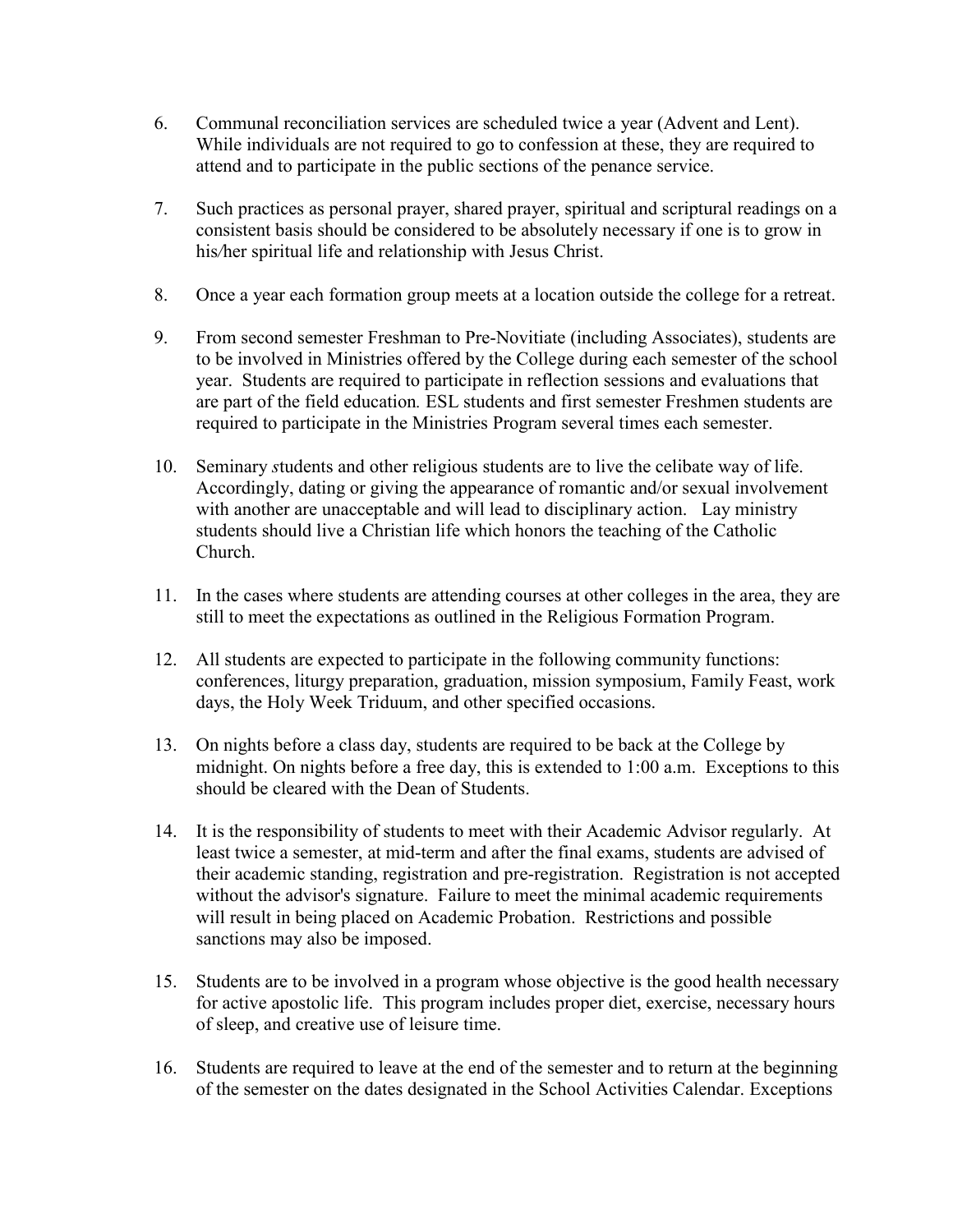to this should be cleared in writing with the Dean of Students and the Vice President for Academic Affairs before any travel arrangements are made.

# **300 RESIDENCE AND ROOM POLICIES**

# **310. RESIDENCE HALL CONTRACT**

- 1. The Dean of Students will assign students to the dorms, Megan Hall, and the Arkfeld House. All room changes need to be approved by the Dean of Students.
- 2. The School calendar gives the dates for the opening and closing of the dorms or rooms. Exceptions can be made only with the approval of the Dean of Students.
- 3. Upon arrival a room key is obtained from the Dean of Students with a refundable \$10.00 deposit. At the time of withdrawal from the dorm, the key must be returned to the Dean of Students. At this time, the room will be inspected and the key deposit will be returned. If the key is lost, the deposit is forfeited. Another \$10.00 deposit is required for a new key.
- 4. Room Deposit: Besides the key deposit, there is a room deposit of \$25.00 required of each student. This deposit is returned to the student after the end-of-year room inspection. The deposit is forfeited if the student does not follow the end-of-year check out policies (Student Handbook, 350). This includes the rooms at Megan Hall, and the Arkfeld House.
- 5. Any damage either from normal or careless use should be reported to the Dean of Students.
- 6. Megan Hall and the Arkfeld House are not alternative recreation areas for other students. Any visitors to these buildings should be with the person who invited them and they should leave the building by 10:00 p.m.
- 7. Non-College visitors to Megan Hall residents should ordinarily be met in the main building. As Megan Hall is a women's dorm, men should not ordinarily be invited into the Hall. Exceptions require the explicit approval of the Dean of Students for each occasion. Children should not ordinarily be brought into Megan Hall.
- 8. All overnight guests should be approved by the Dean of Students ahead of time. Owing to emergencies that might arise the Dean needs to be able to account for everyone.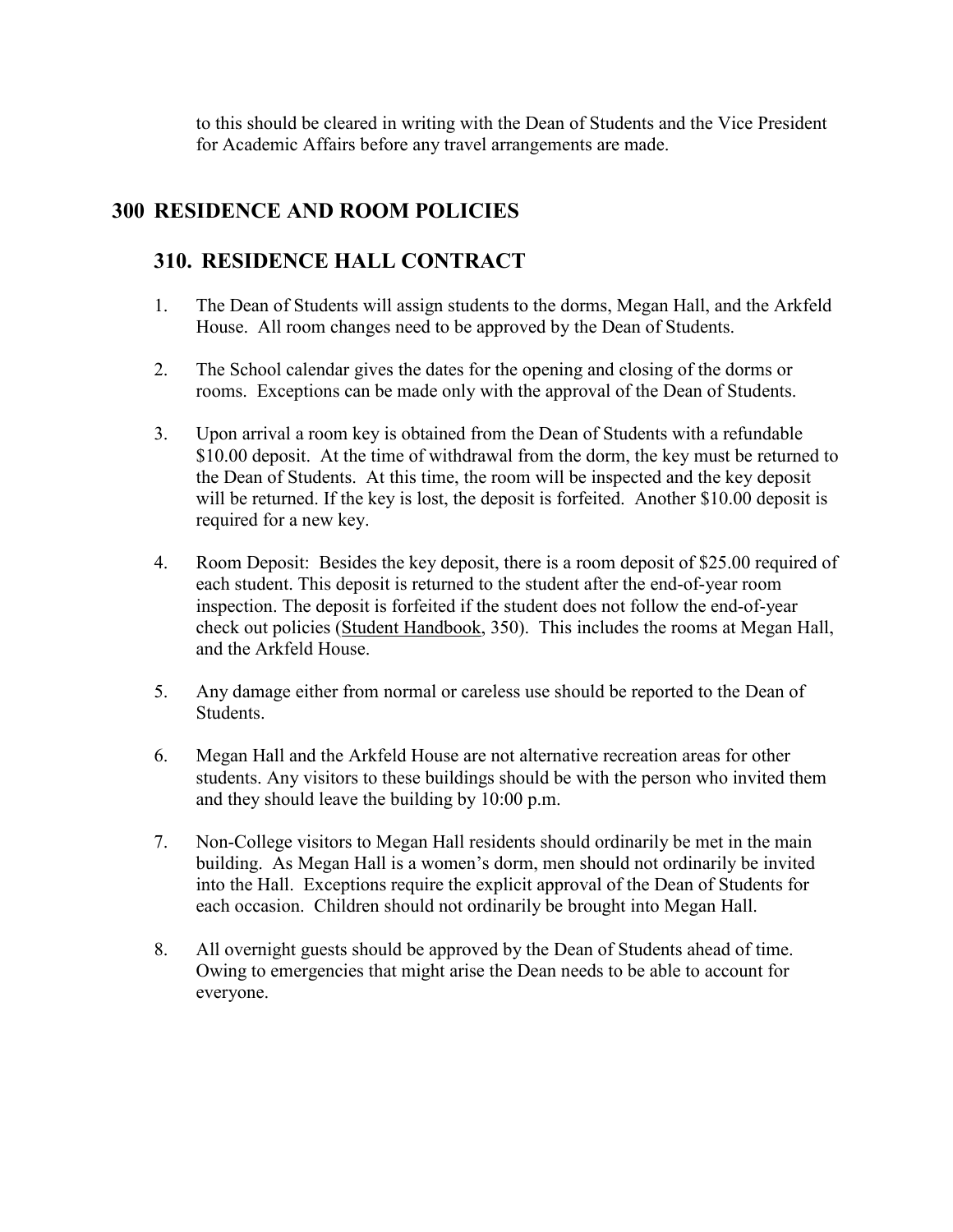# **320. ATMOSPHERE FOR STUDY**

- 1. The dorms are first and foremost meant to provide each individual as much privacy as possible, especially for the sake of studying, reading, praying, and sleeping. This must be kept in mind at all times, but especially when playing radios, stereos, electronic games and televisions and when visiting in student rooms.
- 2. Silence begins in the house each night at 10:30 p.m. The only exceptions are the student lounge and Pourhouse, and the pool/gym/TV areas. Visiting, conversation, and music can continue in the individual dorm rooms provided it is not heard in the corridor or in the adjacent rooms. There is complete silence in the dorm corridors and in the open areas outside the Deans' Offices. Because of the noise that passes through the ventilation system there is to be silence in the lavatories after 10:30 p.m.
- 3. If students feel that their rights to quiet and privacy are being violated, they should request the individual(s) reduce the sound level. If the noise continues, they should see the Dean on their floor.
- 4. Megan Hall will have silence in the corridors after 10:00 p.m. This allows those who wish to go to bed early, or to have time for reflection or meditation, as well as study.

# **330. ROOM CARE**

- 1. Students are responsible for and expected to keep their room clean and orderly.
- 2. No nails, thumb tacks, hooks or pins are to be driven into the walls, doors, ceilings, floors, woodwork or furniture. Pictures and posters and other decorations may be mounted on the walls with "Plast-Tak" or any other similar non-damaging adhesive.
- 3. Pictures and posters used in the rooms should reflect the kind of lifestyle and values we profess and aspire to. The College reserves the right to remove anything that does not meet these codes.
- 4. All room furnishings and decorations must meet the requirements of the state and local and College fire and safety standards and regulations. The College reserves the right to remove anything that does not meet these codes.
	- 4.1 Due to fire and health ordinances, cooking is limited in student rooms.
	- 4.2 Electrical appliances, such as coffee makers, microwave, hot pots and fans are permitted. But cooking appliances, such as toasters, corn poppers, frying pans, sandwich grills, hot plates and waffle irons, are prohibited because of the electrical load limitations and fire safety. The College reserves the right to remove unauthorized or dangerous appliances.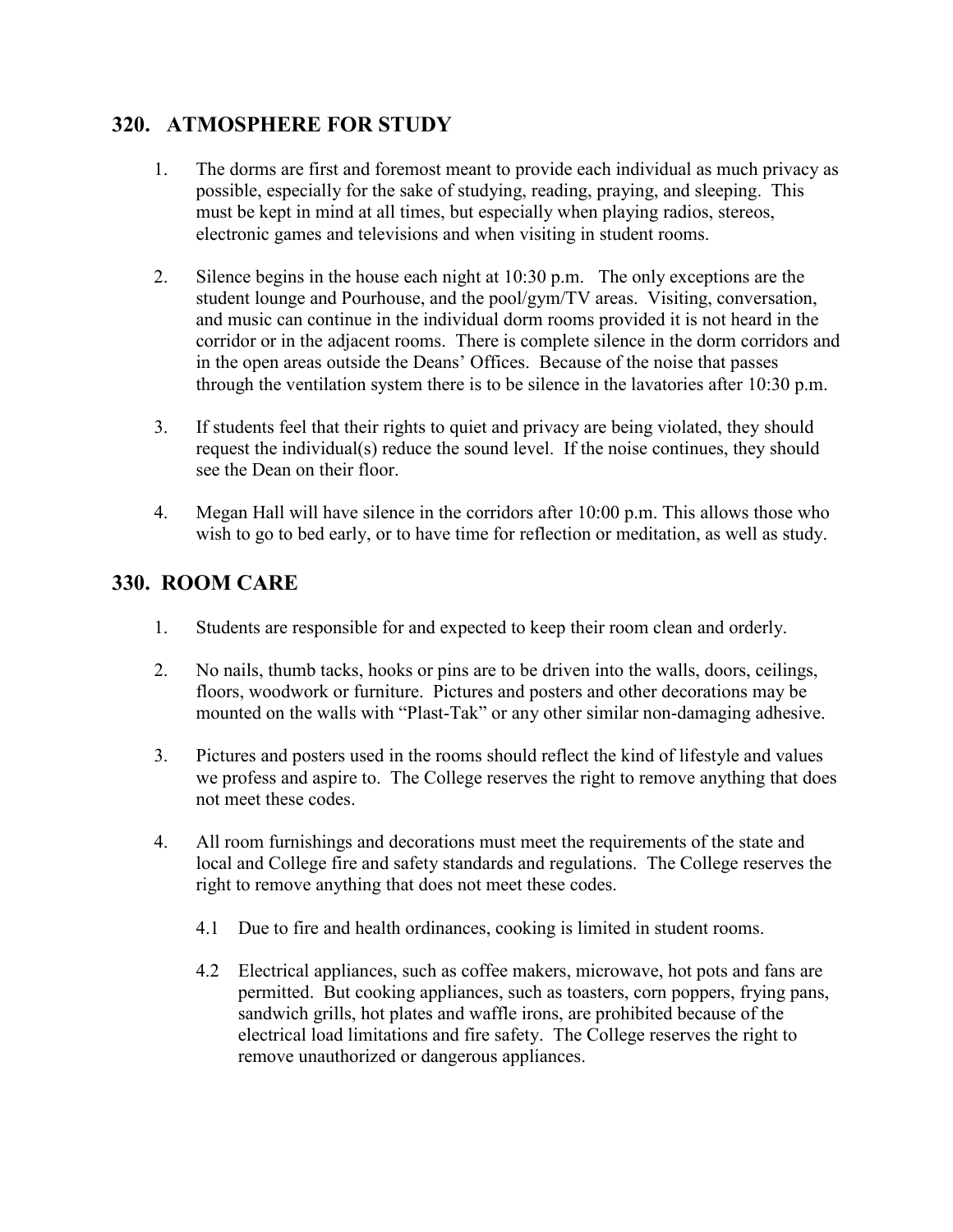- 4.3 Electrical heaters can be used, but only with the permission of the Dean of **Students**
- 4.4 No cloth or other flammable materials are permitted to be hung in the doorway in such a manner as to block movement in or out. Room decorations and wall hangings, such as sheers, flags, fish-netting, and macramé items, etc. are not to be draped or hung from the ceiling at any time.
- 4.5 Live Christmas trees and wreaths are not allowed in the rooms. Only fireproof artificial trees may be used in rooms. Spray snow may not be used to decorate windows or any other part of the room.
- 4.6 Students may not burn candles in their rooms. The Dean of students will conduct periodic safety inspections of the dorms to insure the safe use of electrical appliances. The Dean of Students reserves the right to confiscate any items that, in his judgment, constitute a safety hazard.
- 5. Furniture is not to be taken from public parts of the house and from community rooms for use in the dorms. Permission of the Dean of Students is necessary to take out or put extra furniture in the College storage areas.
- 6. To prevent unnecessary damage, beds are not to be placed on top of lockers or desks. Pop bottles, cans, foodstuffs and other objects are not to be placed between screen and window. No radio/TV aerials are strung outside the windows.
- 7. No animals except fish are allowed in the building.

# **340. END OF THE YEAR CLEAN-UP**

Students are responsible for cleaning their room at the end of the year before departing for summer vacation.

- 1. All lockers and desks are to be cleared of personal belongings. No personal belongings are to be stored in the dorm rooms or halls. They are to be stored in the school storage room if they are neatly packed.
- 2. Trash, etc., is to be thrown out on the trash days or else personally disposed of. Trash is not to be dumped at the end of the corridors. Bottles and cans should be placed in their appropriate containers. Places will be designated for those wishing to get rid of clothes and books.
- 3. Extra furniture must be returned to its proper storage area.
- 4. All other College property (library books, AV equipment, sports equipment, etc.) must be returned to its proper place.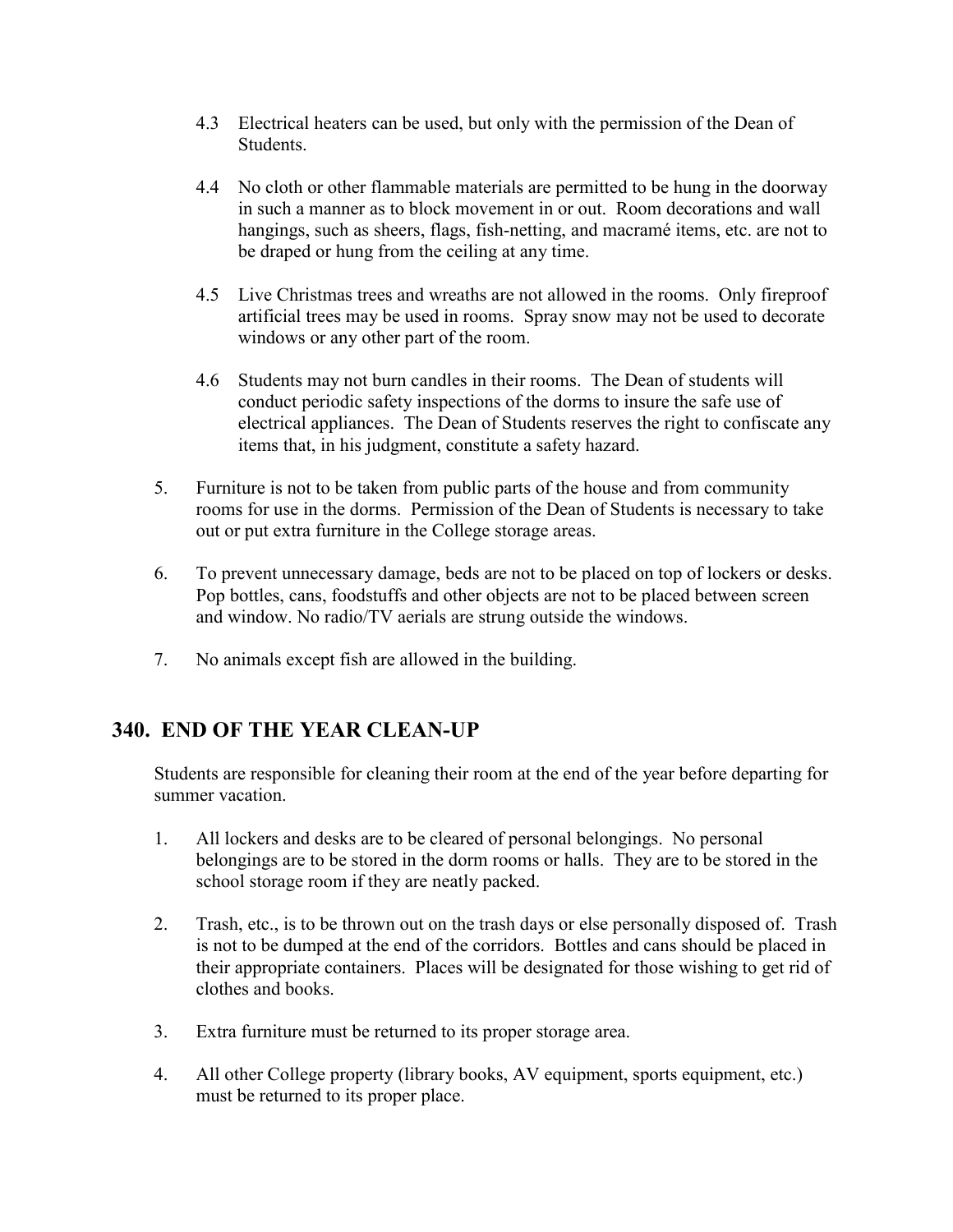- 5. Mattress covers, blankets, and bed spreads are to be taken to the laundry room.
- 6. All posters and other objects attached to the walls are to be removed, together with the adhesive used. They are either to be stored or thrown away.
- 7*.* All cups, dishes, silverware need to be returned to the Pourhouse or kitchen.
- 8. Window sills, locker shelves, and desk drawers are to be cleaned out and wiped.
- 9. The floor is to be swept and damp-mopped.

# **350. END OF THE YEAR CHECK-OUT**

- 1. Before leaving, students are to have their room checked out by the designated staff member. The rooms will be checked for cleanliness, room care and damage. The key deposit is returned only after this inspection is made.
- 2. Students who do not have their room cleaned at the designated time posted by the Dean of Students forfeit their \$25.00 room deposit. (Student Handbook, 310.4)

# **360. DAMAGE AND COSTS**

- 1. Any damage or breakage to the building must be reported to the Business Office. The Business Office will then invoice students or their parent for the amount of the damage.
- 2. Students are responsible for all damages, lost property or unnecessary service cost caused by the students to the College residence halls because of neglect or intent. The students will be billed for damages to the building and for damaged or missing furniture or equipment. Such charges must be paid within seven (7) days after billing. Where two or more students occupy the same room and responsibility for the damage or loss cannot be ascertained by the College, after giving the students the opportunity to explain the damage or loss, the cost of the damage will be divided and assessed equally between the residents of the room.
- 3. Damages will be assessed as follows:
	- 3.1 for nails, thumb tacks, hooks or pins in the walls, floors, ceilings, doors, woodwork or furniture - a \$10 fine. If the damage is excessive, the cost of repair will be billed to the student.
	- 3.2 for damage of equipment or furniture, the students will be charged the cost of repair and/or replacement of the equipment/furniture.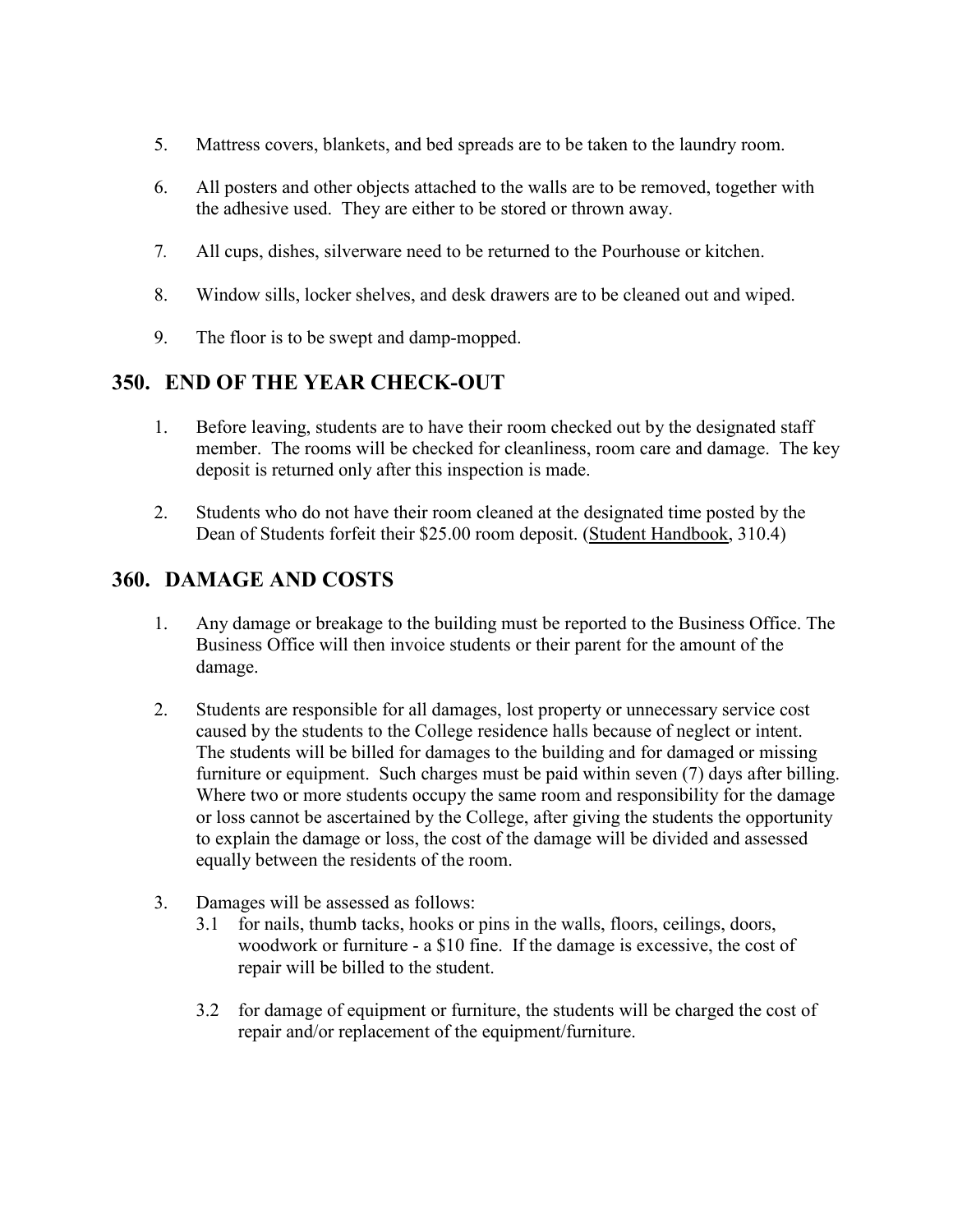4. All fines and damages are due before the end of each semester. Students with delinquent accounts will not be permitted to register for the following semester and no transfer of credit will be issued until the debts are paid.

# **370. KEYS**

- 1. Copies of keys are available from the Dean of Students. There is a deposit of \$10.00 for each key which will be refunded with the return of the key.
- 2. Those who need keys for special purposes because of their jobs (e.g., Sports Senior, Pourhouse Board Coordinator, etc.) can obtain them from the staff person in charge of these keys.
- 3. Unauthorized possession of a master key is grounds for immediate dismissal.

# **380. BOOKSTORE – TEXTBOOKS**

- 1. \$90 Book Rental charge to all students per semester.
- 2. Markings in books should be kept to a minimum. Highlighting and underlining allowed; no writing in books.
- 3. Students may purchase books at the end of the semester for one-half the original cost of the book. Cash only.
- 4. Books are to be returned to the bookstore after each semester. Students returning books after the bookstore is closed will be charged a \$5 late fee.
- 5. All fees must be paid before receiving books for the next semester.

# **390. DINING ROOM AND KITCHEN**

- 1. Outside of the designated meals students can help themselves to snacks such as sandwich, bagels, peanut butter, jam, coffee, tea, hot chocolate, juice etc.
- 2. For the sake of etiquette and propriety, the same kind of etiquette that one would use in a public restaurant also applies here. Accordingly, there is not to be, for example, any running around, shouting, tossing of food, etc. Likewise, there is to be no sitting on the window sills or tables.
- 3. Individuals are responsible for clearing off all food and all dishes (including those which are unused) from their table.
- 4. Announcements are to be made by, or cleared through the Dean of Students. Ordinarily, announcements are to be made only during the noon meal.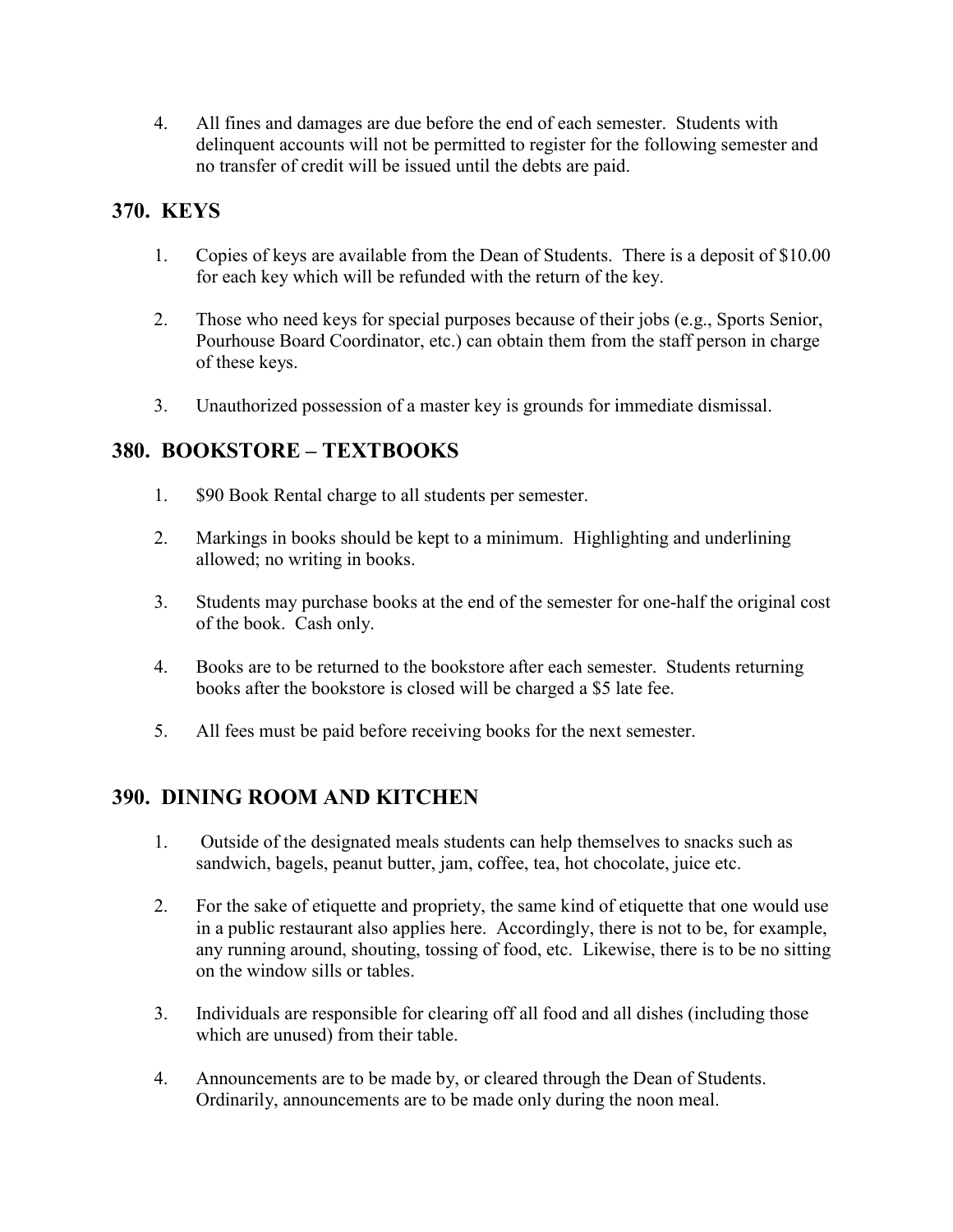- 5. Only the dining room senior, waiters, food crew and dishwashers are to be in the kitchen.
- 6. No alcoholic beverages are permitted in the kitchen and dining rooms without the permission of the Dean of Students.
- 7. The permission of the Dean of Students is required for the use of the kitchen.
- 8. Because of the potential for injury and the resulting legal liability for Divine Word College, the kitchen is an area strictly off bounds to visiting minor children. (Student Handbook, 909)
- 9. Students who want to remove or borrow anything from the kitchen must seek permission from the Dean of Students and the Food Service Director.

# **391. FOOD SERVICES**

- 1. The College ordinarily serves three meals each day according to an established schedule. Students are expected to share meals with the larger community according to the regular schedule. Provisions for meals outside the regular schedule or special diets require the approval of the Dean of Students.
- 2. Students need special permission from the Dean of Students at each instance for any use of the kitchen. The Dean of Students will communicate regularly with the Food Service Director regarding students' needs for any special provisions.
- 3. Special diets, i.e. those requiring preparation of food items not on the regular menu, are based on documented medical need, not simply on dietary preferences. The organization and supervision of the kitchen itself is under the authority of the Food Service Director and the Vice President for Operations.

# **400. APPEARANCE**

1. A sense of personal self-worth should pervade the totality of each one's life, ranging from their appearance, attire*,* residence, the quality of their work, application, responsibility to self, and their functioning as an active rather than a passive member of the community, e.g., formation group meetings, classes, ministries, liturgical functions, and conferences.

In line with the Religious Formation Program's call for self-respect and respect for others is a sense of attire/appearance appropriate for a candidate for religious life. Final determination of the appropriateness of attire/appearance is the responsibility of the Dean of Students and his associates.

One of the basic distinctions to be sensitive to in regard to attire is the difference between public areas of the house and private living quarters. The dorms are the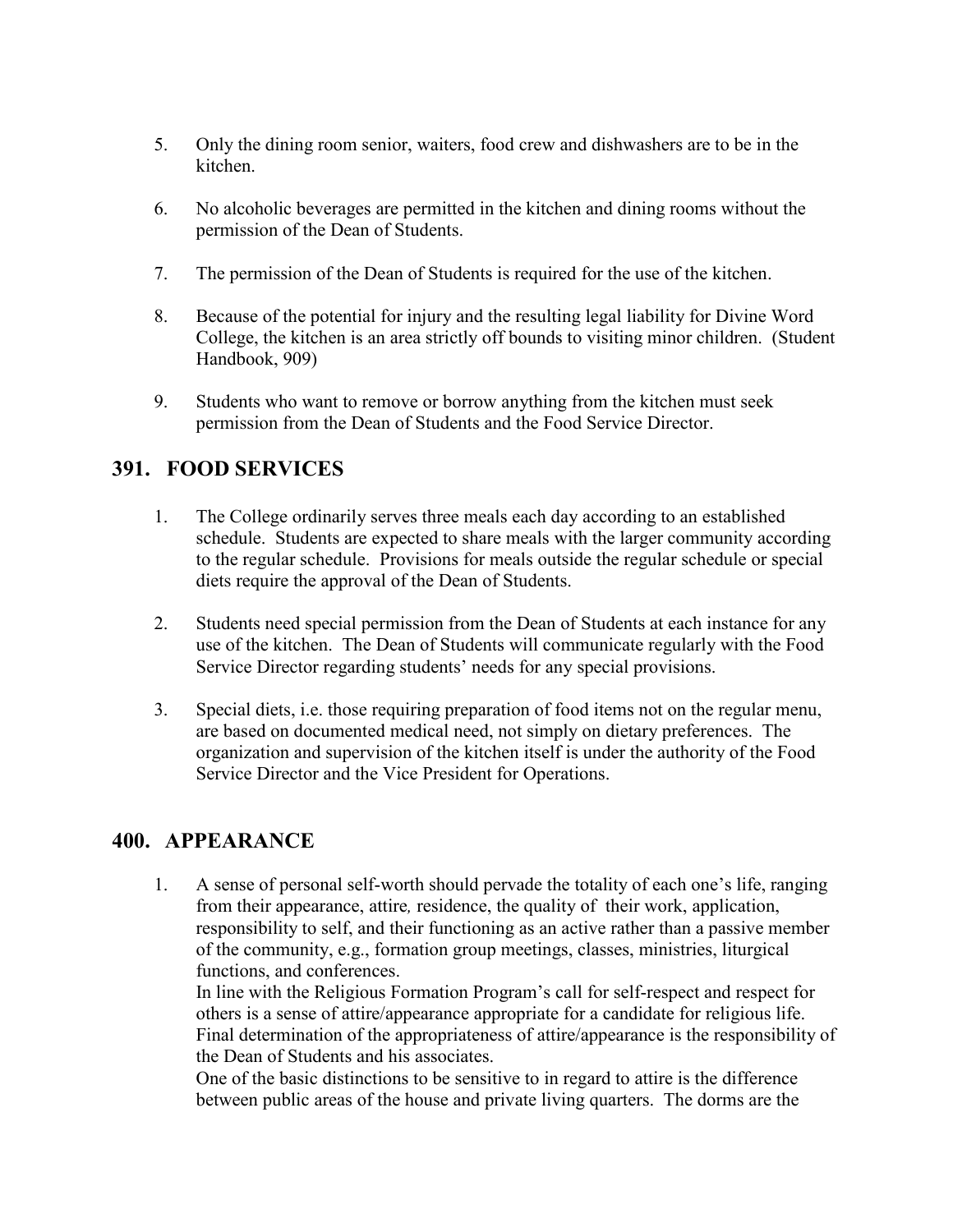students' home and there they may dress comfortably. In Public areas of the house, students must be aware of visitors, their expectations and the fact that they are preparing for a professional way of life.

- 2. The dress code includes the following categories:
	- 2.1 **Formal dress for men***-* shirt with collar, dress slacks, cultural attire, tie, sweater or suit, dress shoes.
	- 2.2 **Formal dress for women-**religious habits, dress, dress slacks, dress shirt, skirts, pant suit, sweater, and dress shoes.
	- 2.3 **Semi-formal for men** shirt with collar, polo shirt, dress slacks, dress shoes.
	- 2.4 **Semi-formal for women-** religious, dresses, skirts, slacks, casual shirts, dress shoes or dress sandals.
	- 2.5 **Informal**  shirt with collar, polo shirt, sweatshirt, jeans, dress shoes or tennis shoes or dress sandals, dress T-shirts or with SVD/DWC logos or religious objects or wordings (permitted but not recommended).
	- 2.6 **Casual**  jeans, sweat pants, tennis shoes or casual sandals, T-shirts with appropriate designs or wordings.
- 3. Implementation of the dress code:

#### 3.1 **Weekday/Saturday Masses and Sunday Vespers**:

- 3.1.1 For acolytes, lectors, cantors, musicians, and eucharistic ministers semi-formal dress.
- 3.1.2 For all other students informal dress.

#### 3.2 **Sunday Masses and special celebrations**:

- 3.2.1 For acolytes, lectors, cantors, musicians, eucharistic ministers, and ushers – formal dress.
- 3.2.2 For all other students semi-formal or formal dress when announced.
- 3.3 **Regular Hours (from breakfast to 5:00 p.m.)** (except in the forms, gym, and swimming pool) – informal dress.
- 3.4 **Any other times not mentioned above (normally after 5:00 p.m.)** casual dress but appropriate dress when there are meetings/conference/events.
- 3.5 **Hats and shorts** –are only to be worn in the dorms, gym and swimming pool, and in the building in the evening.
- 4. Religious garb (Roman collar and habits) are reserved only for religious. No student is to wear religious garb unless they are in vows.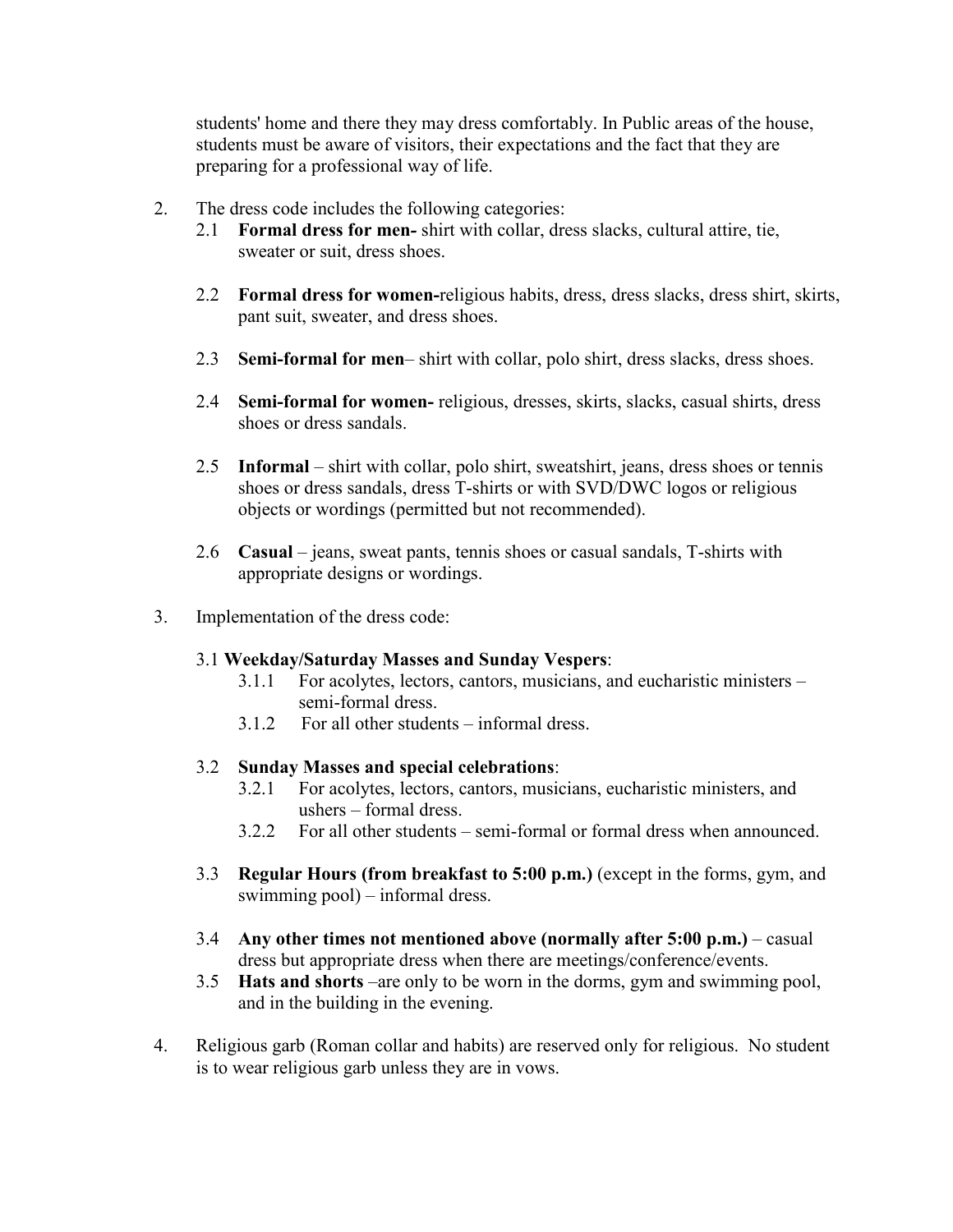- 5. Hair length, color and style should be appropriate for a college seminary.
- 6. Nose rings and body piercing, bodily decoration such as tattooing and bodily mutilation are ordinarily not allowed. In all cases, the Dean of Students makes final determination as to appropriateness of personal appearance.

# **500 GENERAL COLLEGE POLICIES**

# **510. COLLEGE LANGUAGE**

Students are required to speak English in all public and private areas of the College campus. Consistent use of English is essential for acquiring the professional competency needed for academic success, for facilitating effective interpersonal communication, and for building intercultural community. Students, faculty, staff and formators are responsible for creating a mutually supportive academic and formation environment wherein students may continually improve English fluency and wherein all may feel included and welcomed. Special exceptions apply from 7:00 p.m. Friday through Saturday, cultural celebrations, emergencies and other common sense occasions (spiritual direction, counseling, entertaining guests, studying another language). Students who fail to adhere to the English Language Policy are subject to disciplinary action.

The Vice President for Academic Affairs and the Vice President for Formation will periodically explain and review the implementation of this policy.

## Disciplinary Action:

- 1. First violation: Direct reminder to offender and inform the Dean of Students. (For the first three levels of ESL students there will be more reminders.)
- 2. Second violation: Same process as first violation, and the Dean of Students will issue an oral warning to the offender.
- 3. Third violation: Same process as first violation, and the Dean of Students will issue a written warning.
- 4. Fourth violation: Same process as first violation, and the Dean of Students will place the offender on formation probation.
- 5. Fifth violation: Same process as first violation. The offender will be expelled and before expulsion, the offender has the right to appeal to the Formation Appeal Committee.

# **520. VISITORS**

1. Visitors are welcome. However, since the dorm areas (rooms, stairwells, areas outside the Deans' rooms) are the only place for individual privacy, they are off limits to visitors. For any exceptions, permission from the Dean of Students is to be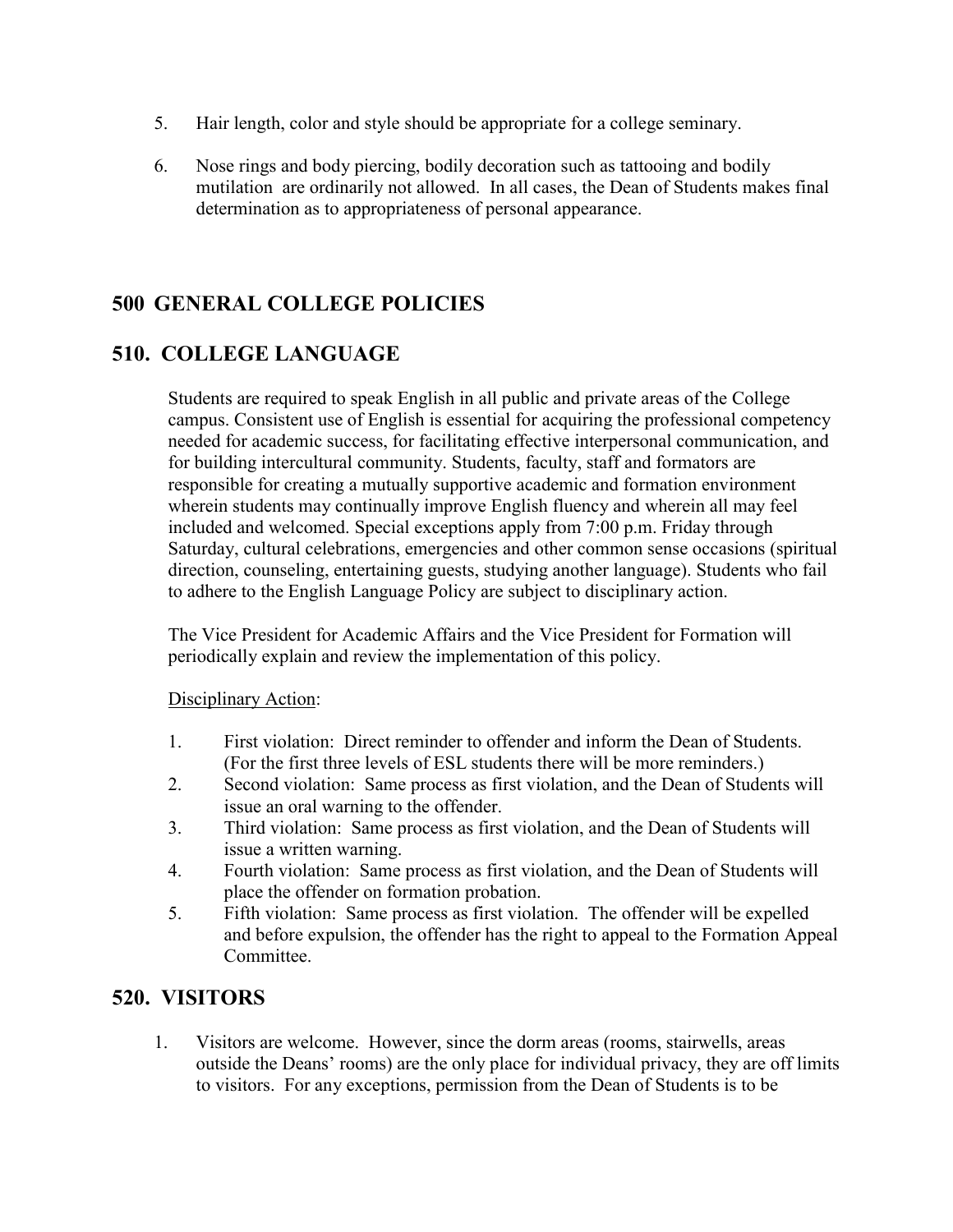obtained. Visitors are not permitted in the SVD wing without the permission of the Rector or accompanied by an SVD.

- 2. Before visitors are brought into the dining room, permission is required from the Dean of Students, the President, or the Vice President for Operations. An offering or some payment for meals is appreciated.
- 3. The Dean of Students is to be informed if there will be visitors staying overnight so that room arrangements can be made with the Rector.
- 4. Except for specially designated occasions, visitors here just for the evening are to leave campus by 10:00 p.m. During designated occasions visitors must leave campus by midnight.
- 5. Permission for the use of the gym or pool by the students' visitors must be obtained from the Dean of Students.
- 6. Unsupervised children or young people from the local area are not ordinarily to be in the student lounge, the dormitories, kitchen or the Pourhouse.
- 7. Arriving visitors are to be met at the front entrance, sign in, and wear a visitors tag.
- 8. Non-College visitors to Megan Hall residents should ordinarily be met in the main building. As Megan Hall is a women's dorm, men should not ordinarily be invited into the Hall. Exceptions require the explicit approval of the Dean of Students for each occasion. Children should not ordinarily be brought into Megan Hall.

# **530. COLLEGE CARS**

- 1. There is no charge for the use of the cars when they are used for official College business. Only ministry work, doctor appointments, and College business (e.g., Student Senate, SCC, Pourhouse, sports, etc.) constitute official use of College cars.
- 2. Only those students approved by the Dean of Students are allowed to drive student College cars. The Dean of Students can appoint student drivers based on the needs of the student community, ministries or work-study.
	- 2.1 Divine Word College normally will not provide driver education training for the students. (approved 10/13)
	- 2.2 For reasons of safety and liability, no students or College personnel may use College-owned vehicles for purposes of driver education and training. Driver training may not take place on DWC property. (approved 10/13)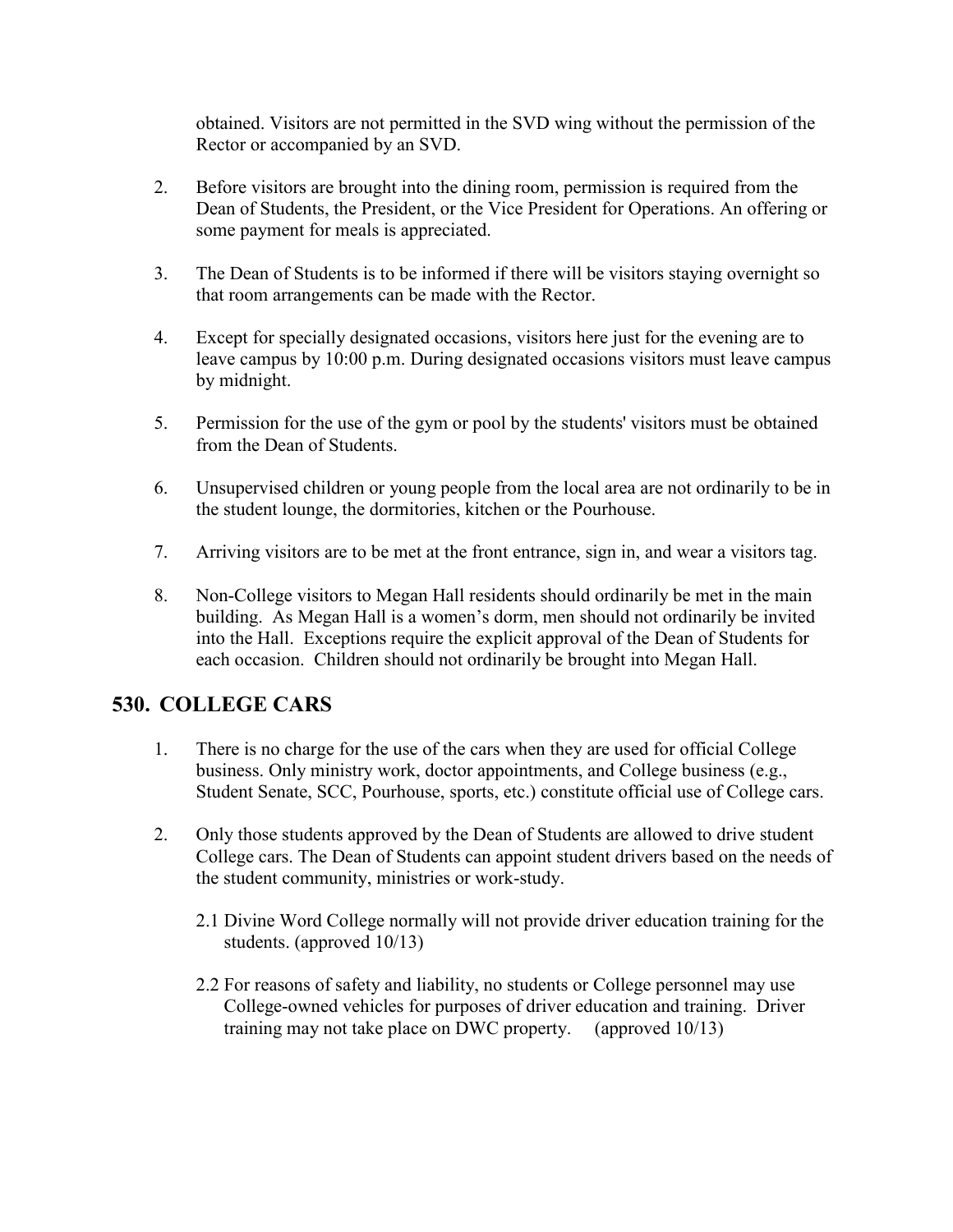- 3. The permission of a Dean is required for the use of student College cars. If a student does not have permission to use a car, the College will consider the car stolen by the student.
- 4. The State of Iowa requires that all front seat passengers wear seat belts. The driver has the responsibility for this and if charges are made by any law enforcement agency the student will be responsible for all fines and legal costs.
- 5. The College does not allow student drivers to drink alcohol or use illegal drugs and drive College cars. The College may conduct random drug/alcohol tests if a student appears to be under the influence of any kind of drug.
- 6. The College does not allow smoking in any of the college cars*.*
- 7. The College does not allow the driver to use a cell phone except hands-free. Texting is prohibited by state law. A student needing to use a cell phone should wait until he/she is no longer driving and the car is in park.
- 8. There needs to be at least half a tank of gas when one is finished using a student College car. If there is less than half a tank of gas, the driver will notify the student who has the cars for work-study.
- 9. Official business takes precedence over personal use.
- 10. When cars are taken out, they must be reserved and signed in and out in the appropriate column of the sign-out book. When signing out cars, student drivers must indicate:
	- 10.1 Name
	- 10.2 Time duration of use

If any of the information is missing, the student drivers' privileges can be revoked.

- 11. When cars are taken out, it is the drivers' responsibility to pick up the car slip from the Dean of Students box. When taking out cars the driver must indicate:
	- 11.1 Unofficial charge to
	- 11.2 Driver
	- 11.3 Official reason
	- 11.5 Mileage (when you take the car)
	- 11.6 Mileage (when you return the car)
	- 11.7 Dean's signature
	- 11.8 Date
	- 11.9 Car number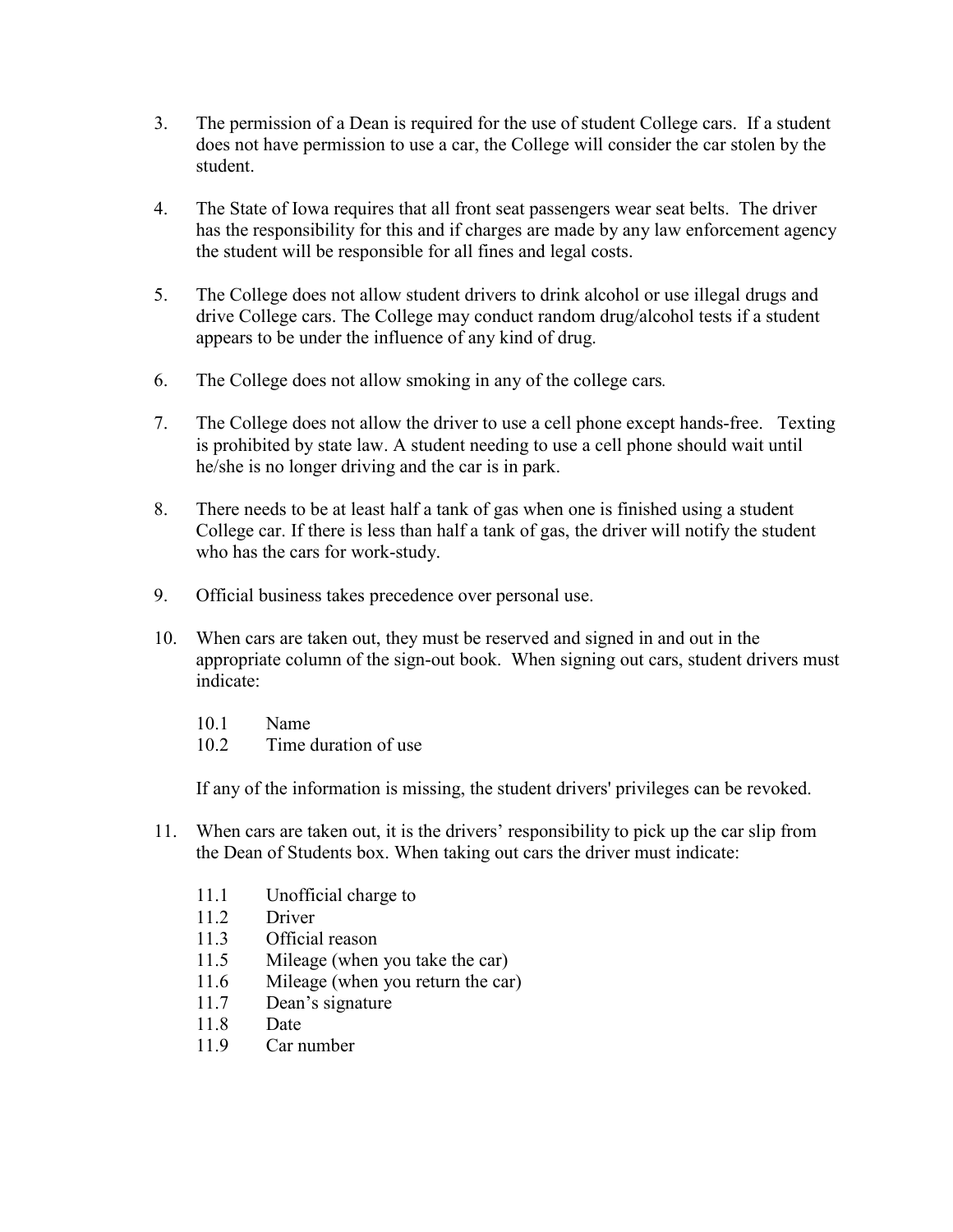- 12. Student College cars are to be returned by midnight. On nights before a free day, this is extended to 1:00 a.m.
- 13. Officially approved drivers are expected to be available to other students when their services are required.
- 14. Drivers are responsible for cleaning the cars after use.
- 15. Students may lose their driver privileges due to accidents, tickets, drinking, poor driving, complaints by others about the driver, or not following regulations. The Dean of Students and the Vice President for Operations will enforce these regulations and in reviewing such cases determine the proper action to be taken.
- 16. College van rules: the van is not to be used unless:
	- 16.1 there are five or more people to transport, including the driver;
	- 16.2 there is equipment to transport that will not fit in the other cars
	- 16.3 there are no other student College cars available.
- 17. The Dean of Students must be informed immediately when there is an accident.
- 18. Fees for unofficial use of the College cars are at the established rate per mile or at the minimum charge (currently \$5.00) for each time a College car is used. All fees must be paid within one week after receiving the bill.
- 19. Students are responsible for paying for the use of the car and for mileage.
- 20. Students who own cars must provide proof of insurance and registration in order to park their car on College property.

## **540. COLLEGE SAFETY AND SECURITY**

The Higher Education Opportunity Act (HEOA) was signed into law in August 2008 and contains several crucial campus safety components. One of the main provisions of the HEOA is the Campus Fire Safety Right-to-Know Act. This provision calls for all Title IV eligible institutions that participate in Title IV programs and maintain on-campus student housing facilities to publish an annual fire safety report and an annual security report. These reports outline fire safety systems, policies, practices, statistics, and emergency responses and procedures.

Divine Word College has an established Emergency Team in place to respond to any emergency. They are the President, Dean of Students, and the Rector of the SVD Religious Community. Students, faculty, staff and the SVD community are reminded that security is a shared responsibility and any emergency should be reported immediately to a member of the Emergency Team.

The Dean of Students is available 24 hours a day to assist students for any emergency on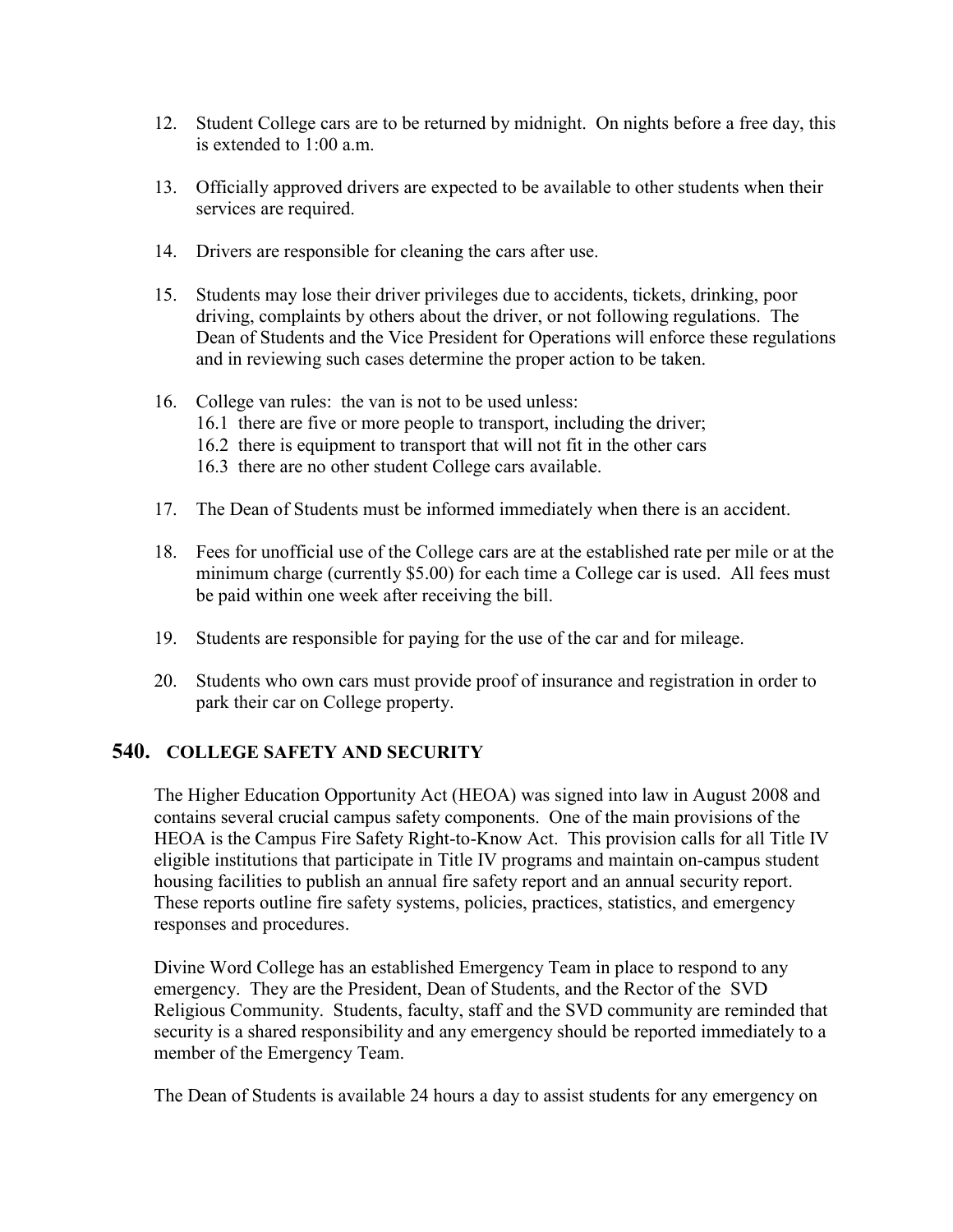campus by calling extension 215 from within the building or from Megan Hall. The Dean of Students, in an emergency, will contact the Dubuque County Sherriff, fire, or medical services by dialing 9-911 from any phone.

## **1. SECURITY**

Students, faculty, and staff are asked to exercise reasonable caution on-campus and to be alert to suspicious persons or activities. You are reminded to be certain that exit doors are not propped open and that you do not give the access code or keys to the building or your private room to anyone. Entrance doors are locked 24 hours a day in all residences for your protection.

Divine Word College complies with the requirements of the "Campus Crime Awareness and Campus Security Act of 1990" and makes available information describing College policies related to fire safety, security and crime statistics to its students, faculty, and staff and to prospective students, faculty, and staff. These reports are available online from the *Student Life* link.

- **Reporting** Divine Word College does not have security officers but has assigned personnel who do have access to the county sheriff and ambulance service. If you are the victim of a crime or have information regarding a crime, report the crime immediately to the President, Dean of Students, or Rector of the Religious Community.
- **Phones** In an emergency, students living in the main College dorms and Megan Hall must contact the Dean of Students from the phone in their room or in the corridors by dialing 215. Students living in the First Street House will inform their supervisor, who resides in the house, or call 9-876-3353, ext. 215.
- **Timely Notice** In cases where an emergency or criminal activity is reported, whether within one of the College buildings or outside the College campus, that may pose a threat to others, the President will use appropriate means to provide a general warning to the College community. This may include an email notice, intercom announcement, or bulletin board notice. It is your responsibility to be attentive to these announcements and act prudently when warned.
- **Dorms/Residence Halls** Students are asked to be particularly careful about keeping all exterior doors closed and locked. For your safety and the safety of others, you should not permit non-residents into the dorm areas of the College, Megan Hall, the First Street House, or Center Avenue building.
- **Security Awareness** It is the responsibility of the Dean of Students and appropriate staff members to provide information to the students about security procedures and fire safety at least once each semester.
- **Contact Person** At the beginning of each semester, students register for courses with the Registrar. At that time, students are asked to update their personal information.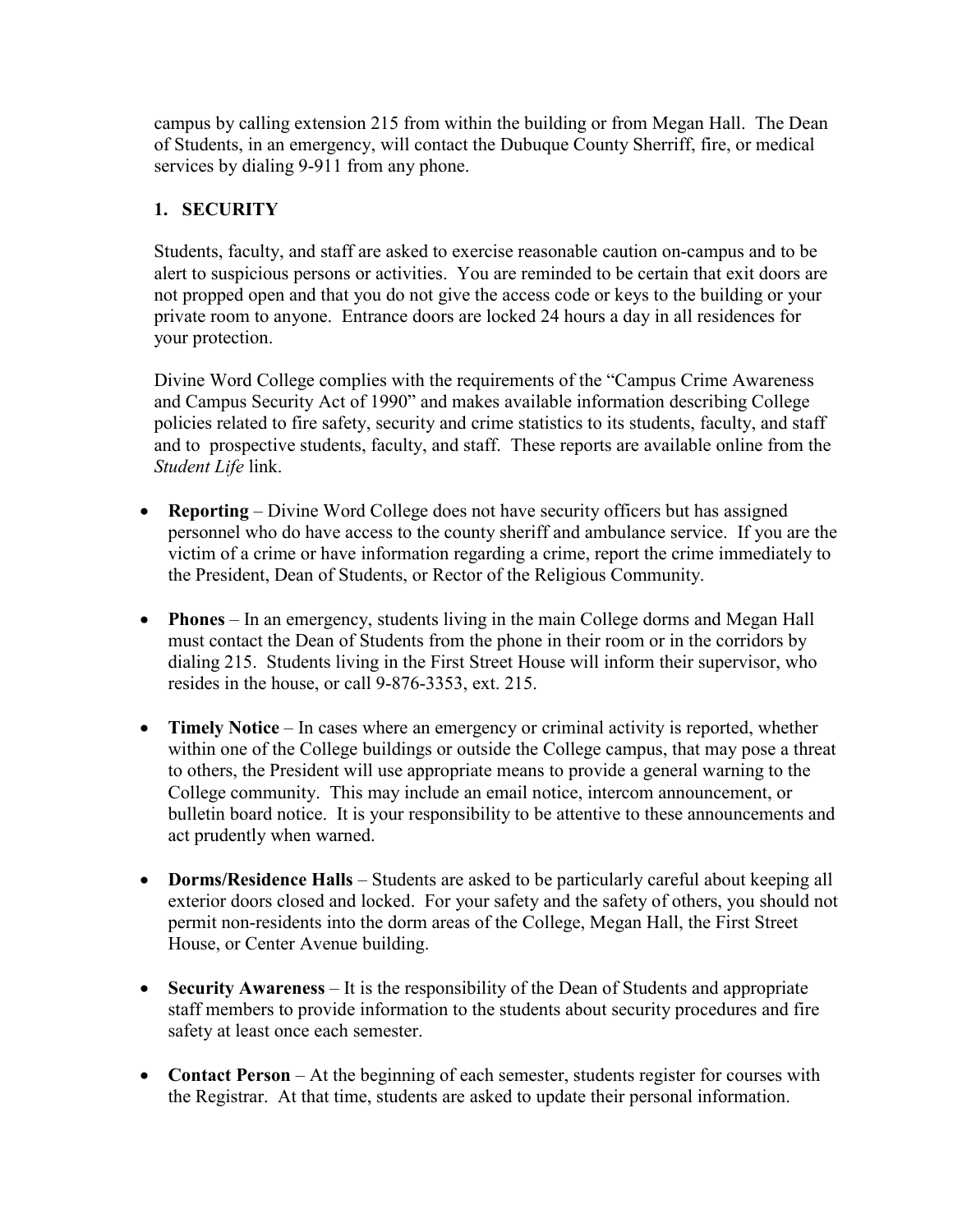Students are also asked to list a contact person in the event of an emergency. This information is confidential and is only available to authorized personnel.

- **Entrance/Exit Doors** All doors are locked twenty-four hours a day and require a code to enter. Please do not prop these doors open.
- **Classrooms** In the event of an intruder or hostile environment, all classrooms, labs, library, offices, etc. lock from the inside. If an announcement is made for a lockdown, you are to proceed to the nearest room, lock the door, and remain until law enforcement individuals or College personnel come to get you.
- **Photo IDs** Everyone at DWC is provided with a photo ID for security reasons. You are asked to wear your ID at all times. Should there be an emergency situation at the College, law enforcement officials will recognize you as being a student or employee of the College.
- Visitors Visitors who come to the College are asked to sign in at the front desk and to wear a visitor pass. If you see someone in the building without a visitor pass or believe they may not be an invited guest, inform the Dean of Students immediately.

## **2. EMERGENCY PROCEDURES**

The Emergency Planning Committee and Emergency Team assist the administration of Divine Word College in providing for the welfare and safety of the College community. The Dean of Students reviews the emergency procedures with the student body at the beginning of each semester. Fire and tornado drills are conducted each semester according to state fire regulations.

## Fire:

- 1. Pull the nearest fire alarm if you see a fire/smoke.
- 2. When the fire alarm goes off leave the building immediately through the nearest exit! Walk fast, do not run!
- 3. Proceed to the soccer field and gather by your formation groups.
- 4. Stay on the field until the fire department gives the "all-clear" signal. If you are unable to return to the main building, proceed to Megan Hall. If you reside at Megan Hall and are unable to return to the building, proceed to the main building.
- 5. Contact persons are assigned to each formation group. They are to inform the fire department if someone is missing in their group. No one but the Fire Department is to go back into the building to look for someone who is missing.

## Tornado:

- 1. When a tornado warning is announced over the PA system, go immediately to the basement corridor (near the art room). Megan Hall residents go to the south end of the Megan Hall basement (green game room).
- 2. Gather in your formation group.
- 3. Remain there until the "all-clear" signal sounds.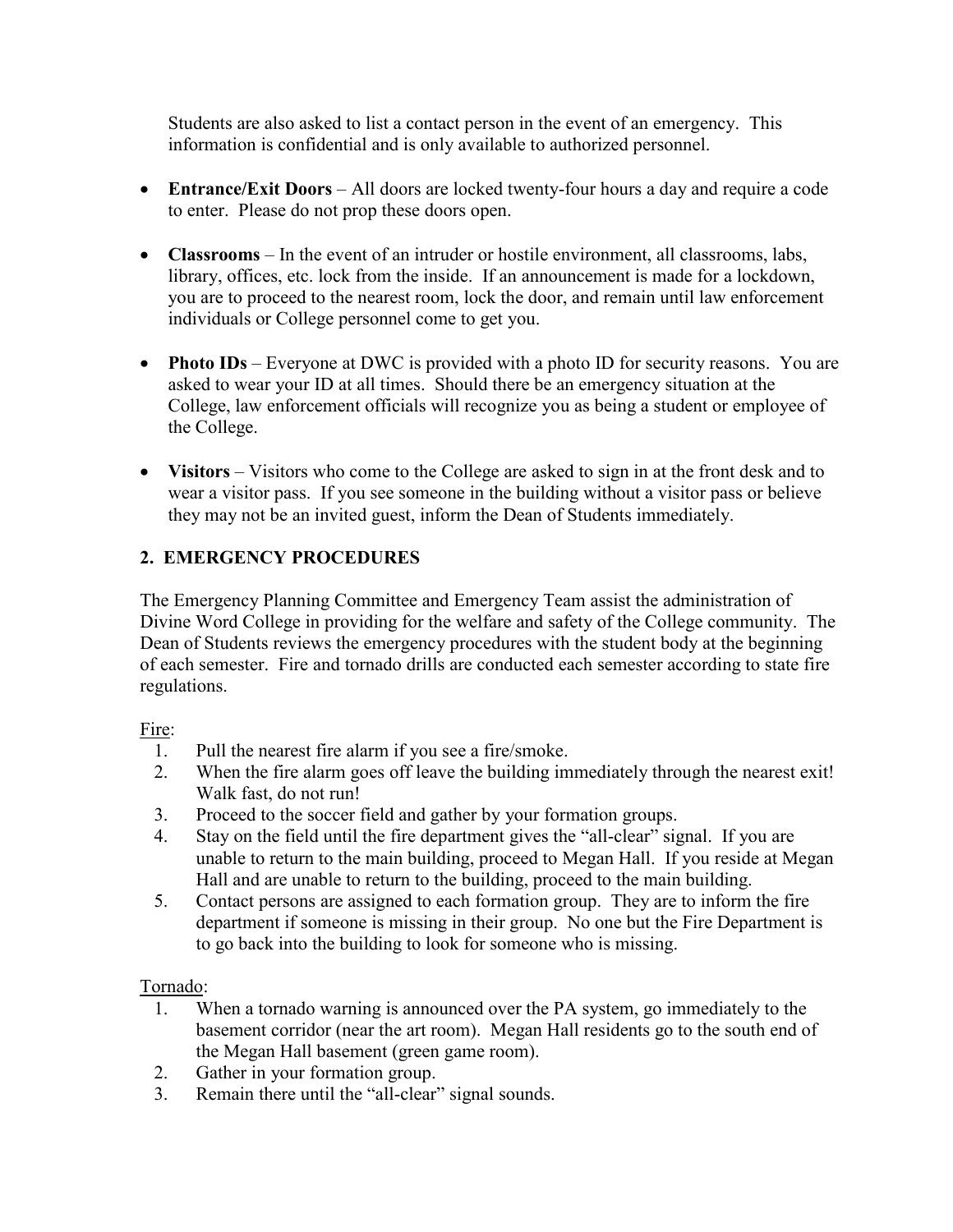#### Intruder:

- 1. When the announcement "THIS IS A LOCK DOWN" sounds over the PA system, remain where you are at. Shut/lock the door and remain quiet. Stay away from the windows.
- 2. Remain where you are until you hear the "all-clear" call or the police notify you that it is safe to leave the room.
- 3. After the emergency is over, everyone gathers in the gym for a person count.

## Bomb Threat:

- 1. When the PA system announces a bomb threat, leave the building immediately through the nearest exit.
- 2. Go to the soccer field and line up in your formation group.
- 3. Remain on the field until the "all clear" signal is given.

## Severe Weather or Electrical Storm:

1. The lifeguards or Dean of Students should evacuate the swimming pool, soccer field and tennis courts immediately.

## **3. MISSING STUDENT**

If an employee or student suspects or knows that another student is missing, he/she should report the situation to the Dean of Students immediately. The Dean of Students and the President of the College will work to substantiate that the student is missing and then proceed to contact area law enforcement. When a student is confirmed missing, the President will then inform the student's contact person about the missing student. If the student is under 18 years of age, the parent or guardian will be notified immediately.

# **550. VACATION PERIODS AT THE COLLEGE**

- 1. A number of students may find it necessary to spend Thanksgiving or Spring Break at the College. Since the room and board fee covers only the school periods of the year, those who spend these periods of time here are to defray the cost of their room and board by working around the College for three hours each day. This work period is set up and supervised by the Dean of Students and/or the Work-Study Coordinator.
- 2. Failure to return to the College from an academic break on the date specified in the DWC Activities Calendar will ordinarily result in the student's being placed on disciplinary probation. A student's need to return later than the calendar specified date should be discussed with the Dean of Students well in advance of the student's departure for the break. The Dean of Students and Formation Appeals Committee will evaluate any extenuating circumstances, such as unpredictable weather conditions, unavoidable public travel delays, that may have contributed to a student's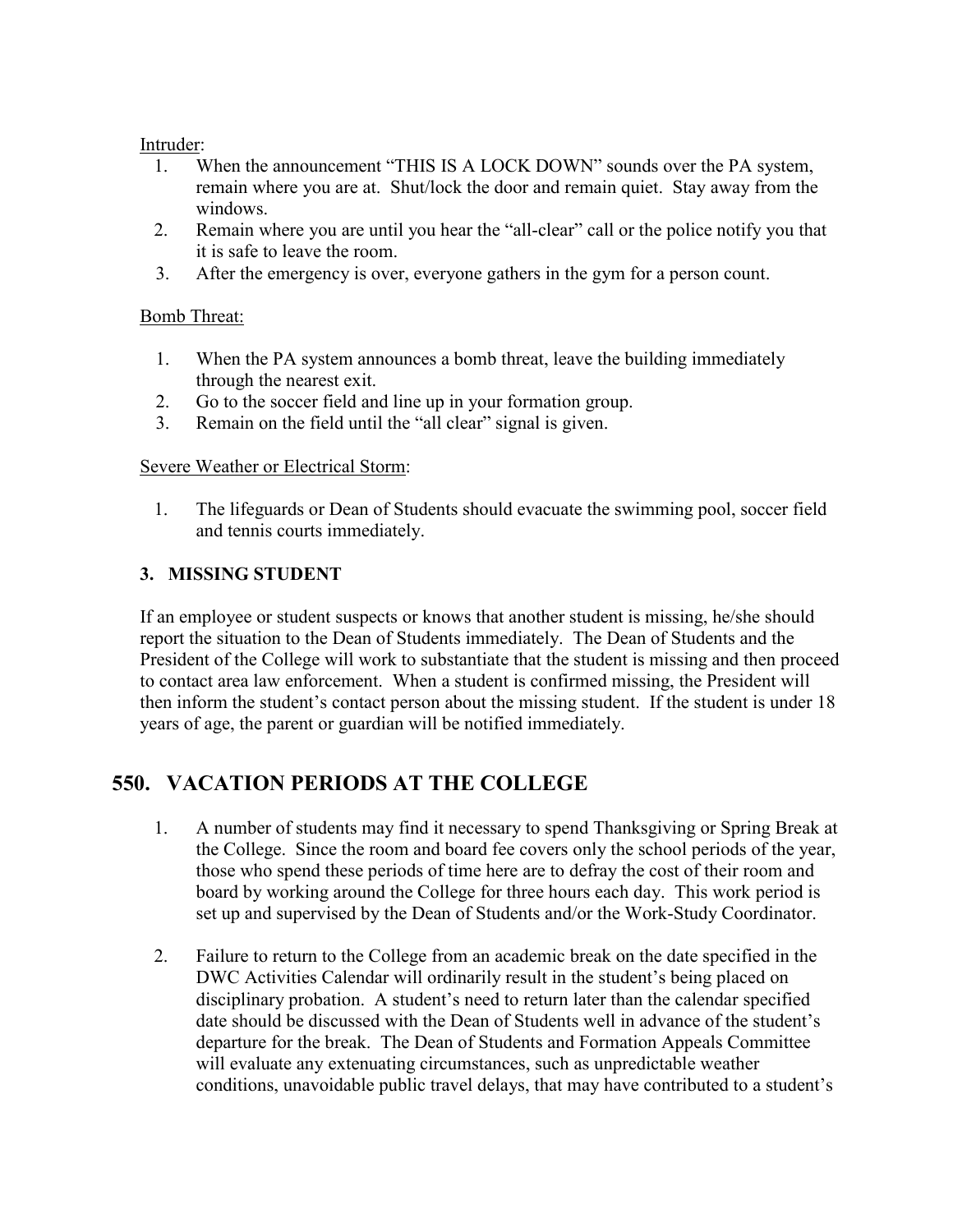unexcused absence. Unexcused late arrival for a student already under the sanction of disciplinary probation may result in the student's dismissal from the College.

- 3. No student may stay at the College during the Christmas and summer vacations unless working for the College or attending officially sanctioned classes.
- 4. The times when the dorms will be closed and reopened during the Christmas and summer vacations are published in the school activities calendar.
- 5. Students are required to leave at the end of the semester and to return at the beginning of the semester on the dates designated in the school activities calendar. Exceptions to this should be cleared with the Dean of Students and the Vice President for Academic Affairs.

## **555. SUMMER PLACEMENT PROGRAM**

#### **1. Goal**

- 1.1 Divine Word College students can apply for summer placements at parishes and other ministry settings operated by the Society of the Divine Word, the parent organization of Divine Word College. Prior approval of these summer placements must be given by the Vice President for Formation after consultation with the Formation Team. International students in F-1 visa status must also receive authorization from DWC's Designated School Official to ensure the student's summer placement complies with the Department of Homeland Security rules on international student employment. Students accepted for summer placements find opportunities to grow in their understanding of the Society's ministries and to experience vowed community living. A better understanding of the demands of ministry and community living prepares the students to make an informed decision about their vocational future. Some DWC students may be able to obtain college credit for this summer placement if they have been approved for and follow the requirements of TRS 295 (Summer Internship).
- 1.2 Students in summer placements ordinarily live within a community of professed members of the Society of the Divine Word. They would be expected to participate in the liturgical and prayer life of the community. Through close daily interaction in the religious, social, and work experience of the religious community, the students increase their knowledge of the history, traditions, and values of the Society. They gain exposure to role models among retired members who have spent their lives in dedicated service abroad and in the U.S. and from active members still engaged in a variety of contemporary ministries.
- 1.3 Under the direction of a designated supervisor, students develop particular ministry skills appropriate to their level of seminary formation. In a parish setting, for example, this might include home visitations to the elderly and infirm, conducting a parish census, working in a food kitchen for the poor, leading a youth group, organizing special youth activities, assisting with the maintenance and upkeep of facilities, supporting parish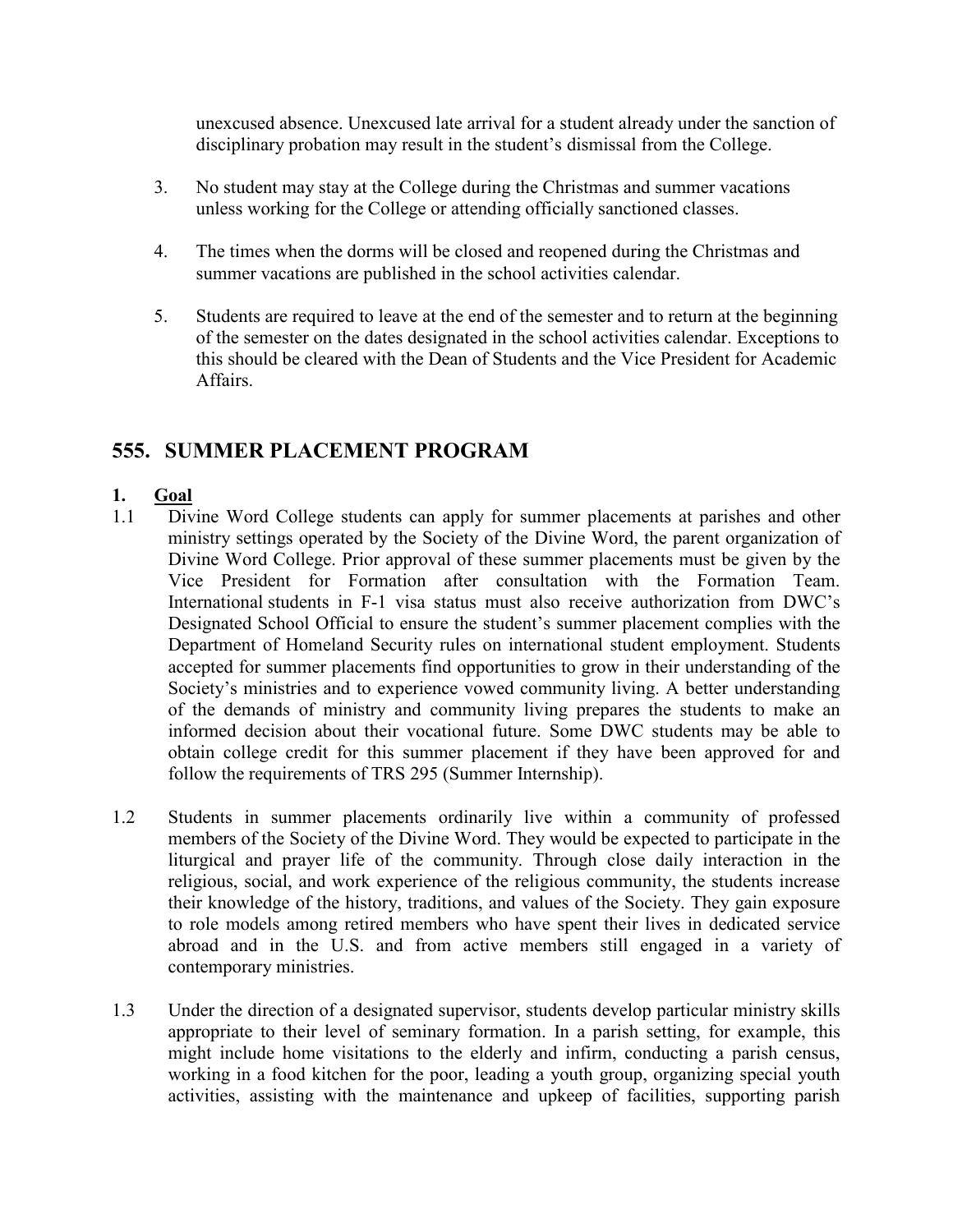fundraising activities, preparing liturgical celebrations, and providing other kinds of assistance necessary for the effective operation of a parish. At the Divine Word Missionaries' residences in Bordentown, NJ, and East Troy, WI, students assist with providing hospitality to groups making use of their facilities, play a supporting role in outreach to friends and benefactors of the Society, and help meet routine maintenance and housekeeping needs. They also gain experience by assisting in the care of the environmental projects located at these residences. In this way they learn to work together as a religious community under the supervision of an experienced Divine Word Missionary priest or brother.

- 1.4 An important benefit to students participating in a summer placement is the opportunity to increase proficiency in spoken American English. The language demands are immediate and practical. Summer placements also provide students from other countries an opportunity to live and work in an intercultural community and thus to increase their intercultural competence, which is an important value for members of the Society of the Divine Word. An additional benefit, available particularly at sites in the eastern United States, is an introduction to significant historical and cultural sites that help inform the students' knowledge of U.S. history and society.
- 1.5 Students may also find a summer placement in a parish under the care of a diocese or another religious order. While these placements do not provide the same direct exposure to SVD community life, they do offer experiences directly related to the students' interest in ministry. Such students would ordinarily work closely with the pastor of the parish and other parish administrators so that they can expand their understanding of the real-life demands of parish ministry.

## **2. Room and Board**

- 2.1 The SVD site will provide room and board to all students.
- 2.2 For those who reside at DWC, a deposit of \$35 for key and room is requested from all students. This amount will be returned to the student at the end of the summer if the room and the house are properly cleaned and no damage is made to the room or to the house.
- 2.3 Guests are not allowed in DWC's room/house without permission from the formator in charge.
- 2.4 For other SVD sites, students must ask permission from the local SVD superior before inviting guests to the SVD community.

## **3. Vehicles**

3.1 For those who reside at DWC, only student drivers are authorized to use the DWC's vehicles during the summer. If no student drivers are assigned to work at DWC, then the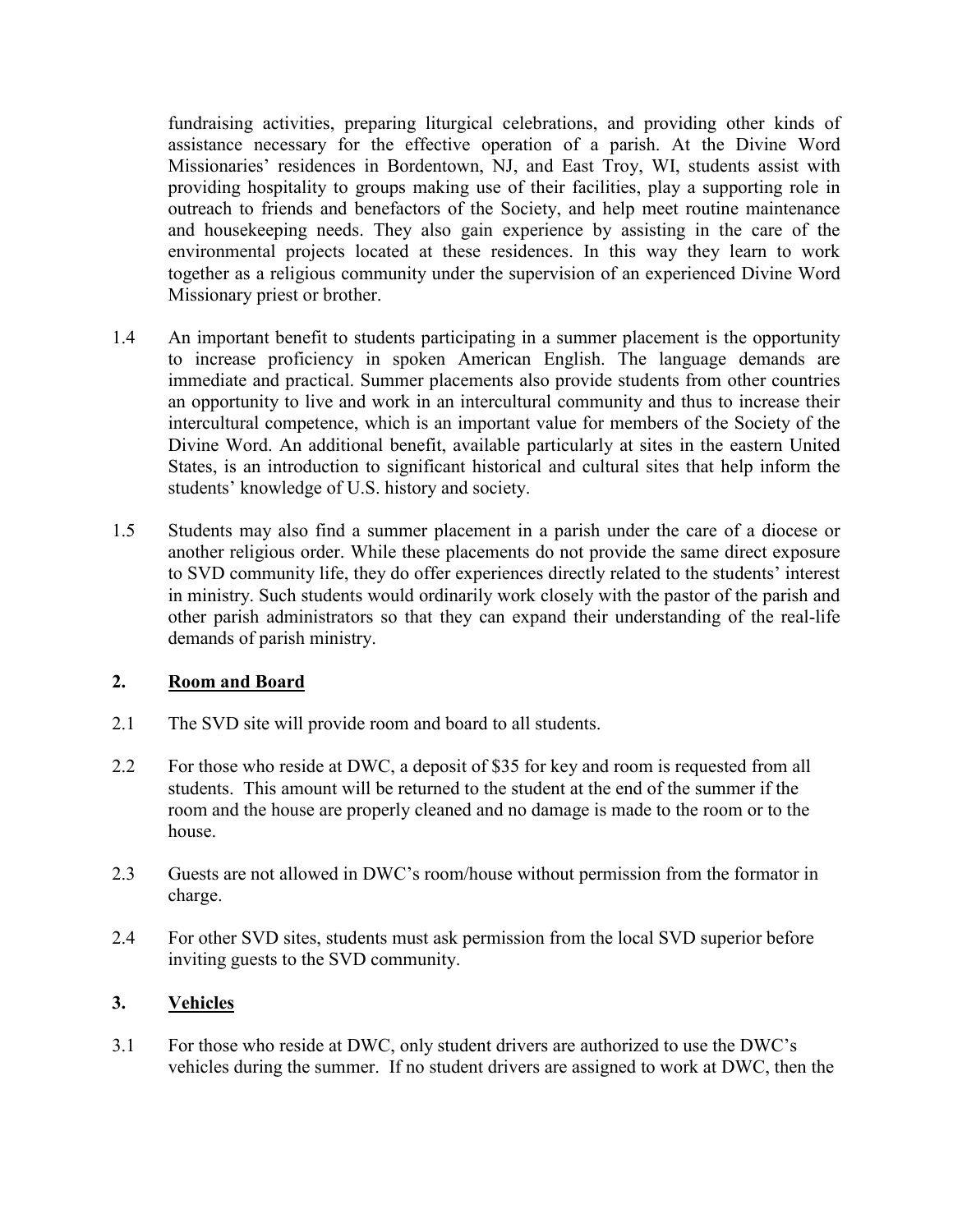Dean of Students will assign one or two driver(s) for the summer; only those who have a valid U.S. driver's license are eligible for consideration as a summer student driver.

- 3.2 The Student Drivers' policy is also applied during the summer months, that is, within the Dubuque area, the student driver has to complete the "Permission Slip" and have the formator in charge sign it. The fee for using a car is 40 cents per mile and 45 cents per mile for a minivan. Since it is summer time the "Official Reason" is rarely applicable, only the formator in charge can decide if the trip is "official" or not.
- 3.3 For longer trips, the student must have the approval of the Vice President for Operations. Before filling out the "Permission Slip", the student driver must first ask permission from the formator in charge and inform him where he plans to go and for how many days. The same mileage fee will be charged.
- 3.4 Taking a car without completing the "Permission Slip" and without having the "Permission Slip" signed by a formator in charge will be considered theft and not only will the student be put on formation probation in the following academic semester, but this will also result in his immediate dismissal from the Summer Placement Program and from DWC for the duration of the summer.
- 3.5 For those who work at other SVD sites, the use of vehicle is only with the permission of the local SVD superior.

#### **4. Expectations**

- 4.1 In order to grow in their understanding of the Society's ministries and to experience vowed community living, students are expected to participate and contribute in the daily program of the community from Monday to Friday for at least 8 hours a day, i.e. providing hospitality to groups making use of the facility, helping with routine maintenance or housekeeping needs.
- 4.2 Any vacation or break during the time of the Summer Placement Program should be submitted to the supervisor at least 2 weeks in advance. It must be approved by the Vice President for Operations at DWC or the local SVD superior.
- 4.3 During the 8-hour period, students are not allowed to use cell phones for personal use.
- 4.4 Students must wear proper clothing and shoes. No sandals or flip flops are allowed.
- 4.5 Participation in liturgical activities with the SVD community during the summer is expected. For those at DWC, be sure to work out with your supervisor the time that you take off for these activities.
- 4.6 Students are expected to follow all the instructions from their supervisors and diligently fulfill their assigned tasks. Loafing, inattentiveness to work, and failing to follow the instructions of the supervisors will result in dismissal from the Summer Placement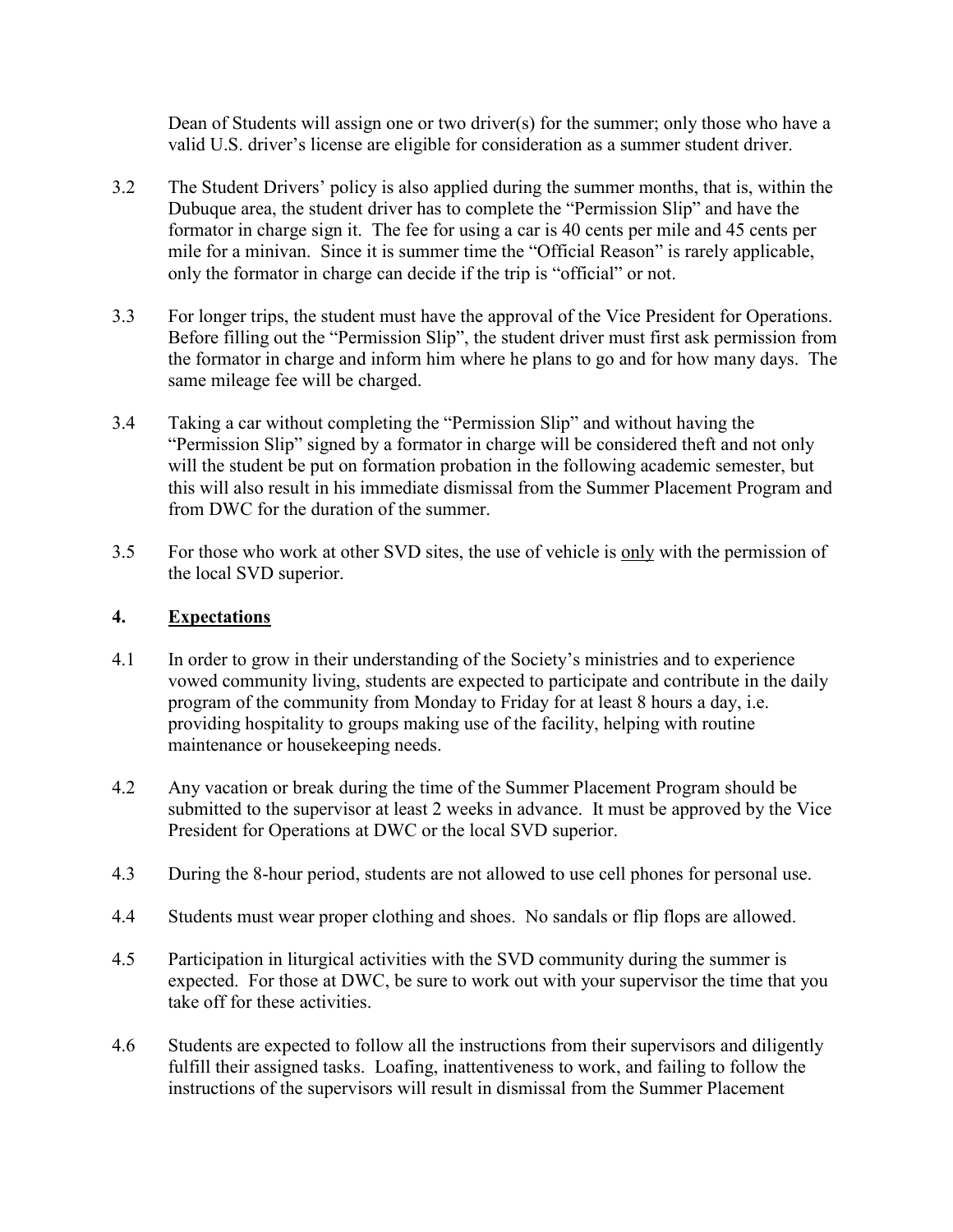Program and from DWC/SVD site within 48 hours. Any student so dismissed will never again be accepted into the Summer Placement Program.

#### **5. Remuneration**

- 5.1 The SVD placement site will provide room and board for all students participating in the college's Summer Placement Program.
- 5.2 Students may receive payment for their services as appropriate by federal, state and local laws.
- 5.3 International students who participated in the Summer Placement Program will not receive a monthly allowance the following academic year. They are expected to use the money they earned from the Summer Placement Program for their personal expenses. (April 10, 2015)

# **560. POLICY ON HIV INFECTION**

The Catholic mission of the College calls us to exercise compassion, prayer and concern for all persons affected by HIV (Human Immunodeficiency Virus) infection. At the same time, each individual must accept ultimate responsibility for his or her own health. Within this context, each person must also refrain from endangering or risking endangerment of another's health and well-being.

- 1. The College will not require newly admitted or current students to be screened for antibody to HIV.
- 2. Students, whether symptomatic or not, will be allowed access to any campus common area or classroom and be permitted to attend classes or work in an unrestricted manner as long as they are physically able to attend classes or perform their duties and take appropriate precautions related to secondary infections. Because of secondary infections, restrictions may be necessary on a case-by-case basis.
- 3. The Dean of Students will attempt to provide appropriate information to students who have concern about HIV infection. These services may include referrals to health professionals and support groups, or referrals for blood testing and medical care.
- 4. For further information see the College Policy for HIV Infection in Appendix A.

## **570. ANTI-BULLYING POLICY**

Divine Word College is committed to providing all students and employees a healthy and safe work and academic environment. The College will ensure that procedures exist to allow complaints of bullying to be dealt with and resolved.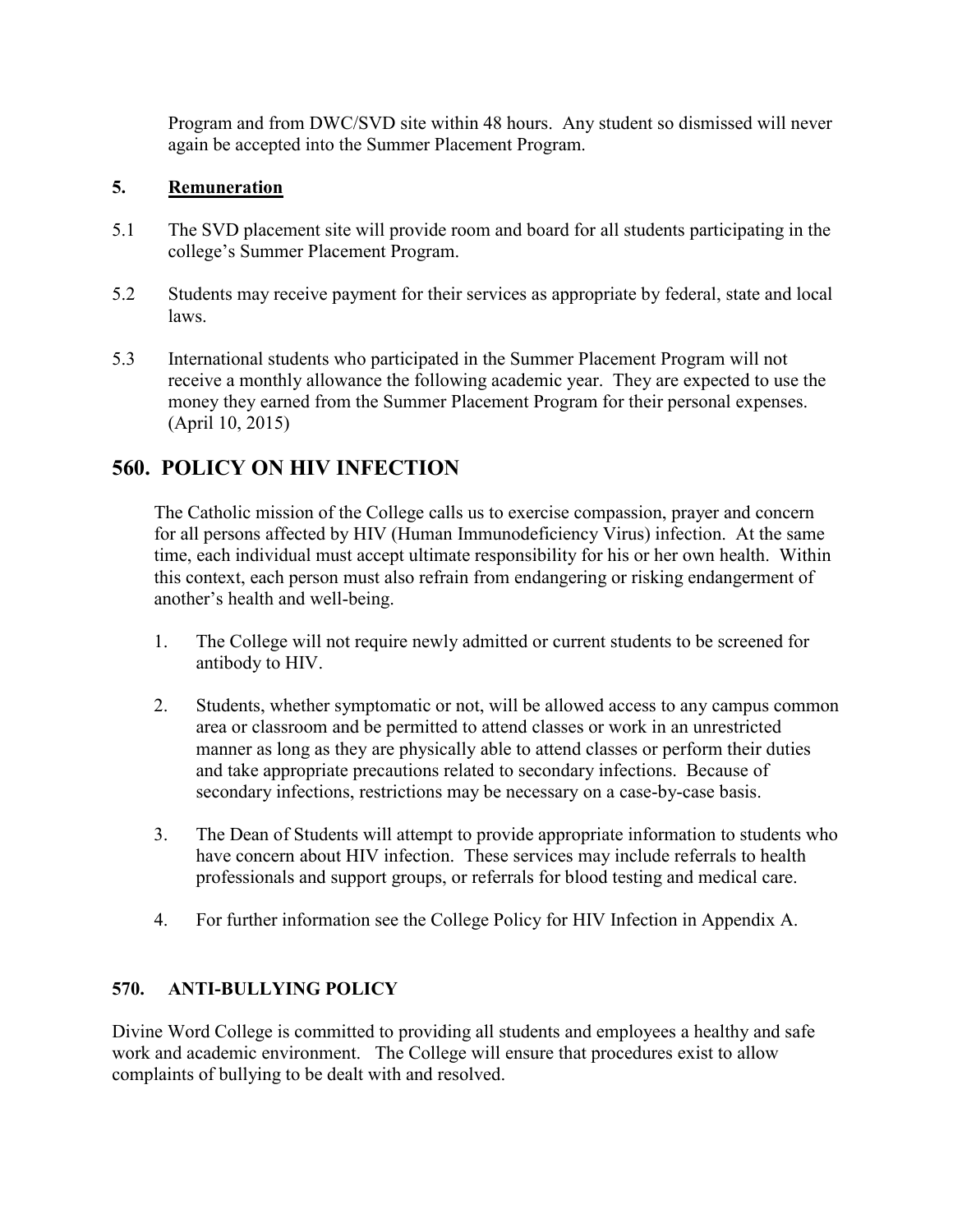Divine Word College considers bullying unacceptable and will not tolerate it under any circumstances. This policy applies to all students and all employees, regardless of his or her employee status (i.e. managerial vs. hourly, full-time vs. part-time). Any employee or student found in violation of this policy will be disciplined, up to and including termination or dismissal.

## **A. Definition of Bullying**

Bullying is unwanted offensive and malicious behavior which undermines an individual or group through negative verbal or psychological abuse. There is typically an element of vindictiveness and the behavior is calculated to threaten, undermine, patronize, humiliate, intimidate, or demean the recipient.

Bullying is unacceptable behavior because it breaches principles of equality and fairness, and it frequently represents an abuse of power and authority. It also has potential consequences for everyone involved.

Examples of behaviors that meet the definition of bullying include, but are not limited to:

- Staring, glaring or other nonverbal demonstrations of hostility;
- Exclusion or social isolation:
- Excessive monitoring or micro-managing;
- Work-related harassment (work-overload, unrealistic deadlines, meaningless tasks);
- Being held to a different standard than the rest of an employee's work group;
- Consistent ignoring or interrupting of an employee in front of co-workers;
- Personal attacks (angry outbursts, excessive profanity, or name-calling);
- Encouragement of others to turn against the targeted employee;
- Sabotage of a coworker's work product or undermining of an employee's work performance;
- Stalking;
- Invasion of another person's personal space;
- Unreasonable interference with an employee's ability to do his or her work (i.e. overloading of emails);
- Use of electronic devices to convey a message (text, image, audio, video) that defames, intimidates, harasses, stalks; posting sexually explicit photos or harassing comments on social media sites;
- Repeated infliction of verbal abuse, such as the use of derogatory remarks, insults and epithets;
- Abusive and offensive language;
- Trivializing of work and achievements;
- Criticizing continually in front of others;
- Pushing, shoving, kicking, poking, tripping, assault or threat of physical assault, damage to a person's work area or property;
- Nonverbal threatening gestures;
- Conduct that a reasonable person would find hostile, offensive, and unrelated to the employee's work.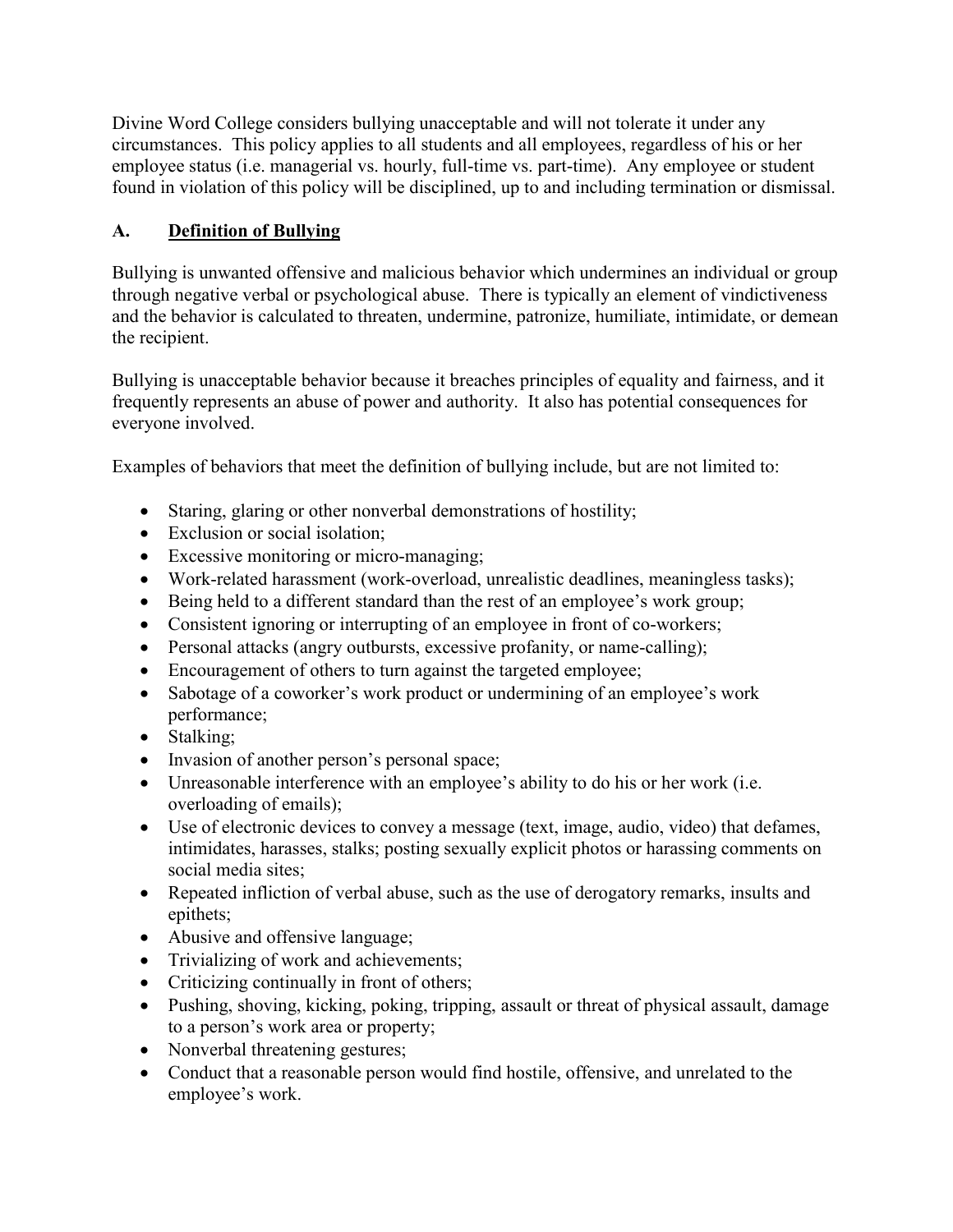Mobbing is a particular type of bullying behavior carried out by a group rather than by an individual. Mobbing is the bullying or social isolation of a person through collective unjustified accusations, humiliation, general harassment or emotional abuse. Although it is group behavior, specific incidents such as an insult or a practical joke may be carried out by an individual as part of mobbing behavior.

Persons who witness bullying behaviors can also have their attitudes and work performance affected. They can suffer from feelings of guilt that they did nothing to stop the bullying, and they can become intimidated and perform less efficiently fearing that they may be the next to be bullied.

#### **B. Reporting Bullying Actions**

- 1. Students A student who believes he or she has been the subject of bullying, or an individual who believes a student has engaged in bullying behavior should report the behavior to the Dean of Students or to his or her formation director. The student should report the acts of bullying to the person they feel most comfortable with and that is most appropriate to the situation.
- 2. Staff An individual who believes he or she has been the subject of bullying, or an individual who believes a staff member has engaged in bullying behavior should report the behavior to his or her supervisor, the College Counselor or a member of the Board of Administration. The individual should select the reporting method he or she is most comfortable with and that is most appropriate to the situation.
- 3. Faculty A faculty member who believes he or she has been the subject of bullying, or an individual who believes a faculty member has engaged in bullying behavior should report the behavior to the Department Chair, the Counselor, or the Vice President for Academic Affairs. The individual should select the reporting method he or she is most comfortable with and that is most appropriate to the situation.

#### **C. Procedure for Dealing with Bullying**

It is advantageous to all members of the College community for allegations of bullying to be resolved promptly through the use of informal process whenever possible. Therefore, a complainant is strongly encouraged, but not required, to pursue an informal resolution first.

1. Informal Resolution

Any person who feels that he or she has been subjected to bullying should contact an administrator of the College with whom that person feels comfortable lodging the complaint. This contact should ideally occur as soon as possible after recognition of the problem. The contact person with the consent of the complainant is responsible to carry the complaint on behalf of the complainant. The contact person should contact the Human Resource representative. The Human Resource representative will assign a mediator to help mediate the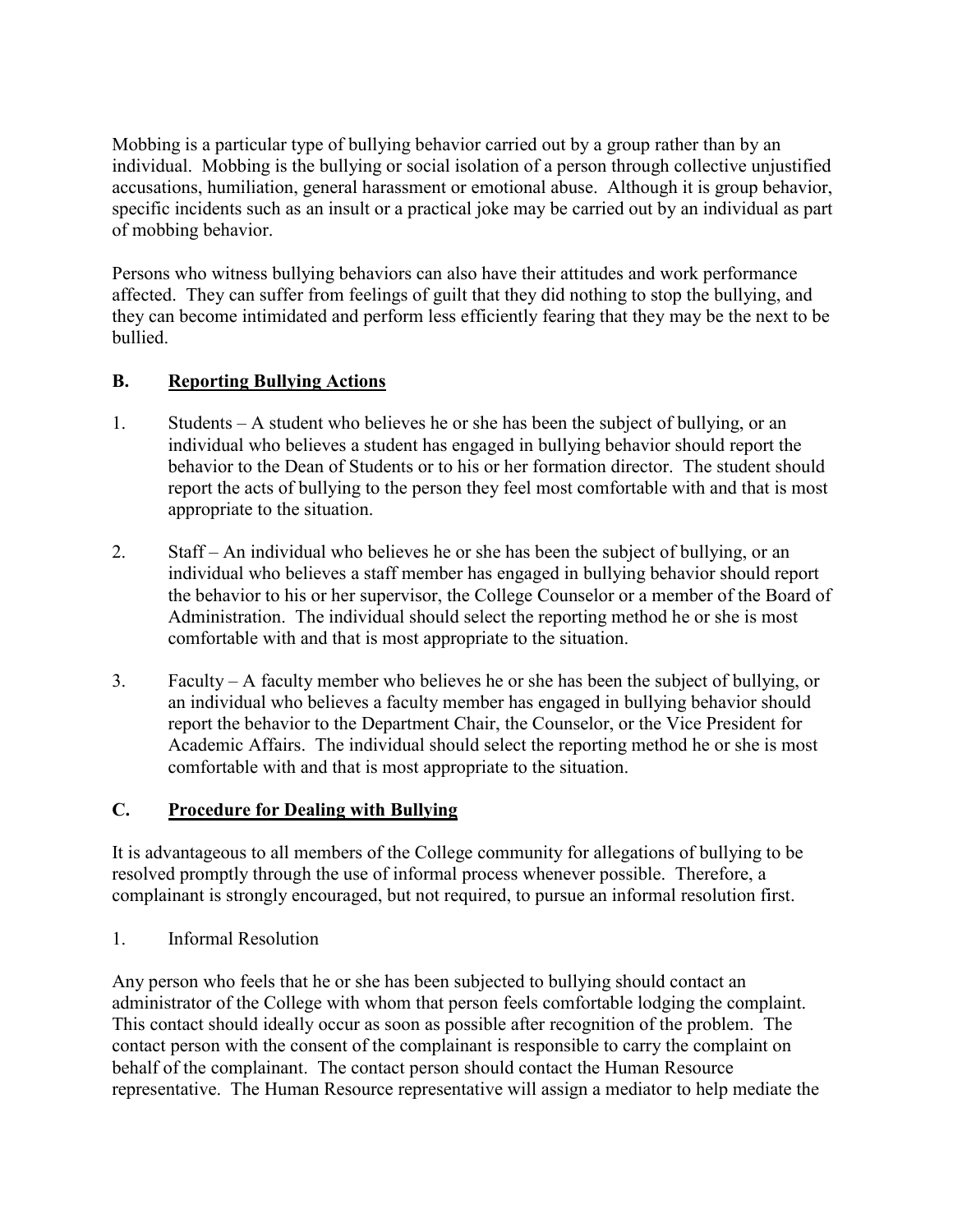complaint. The mediator is responsible to attempt an informal resolution of the complaint directly with the accused person. The Human Resource representative shall keep the name of the complainant, the accused person, and the mediator on file. If a pattern of repeated names emerges, the Human Relations representative may decide on some other or further course of action.

At this informal level, discussions must remain confidential in order to protect the rights and identity of both the complainant and the accused person. No formal, written record of these discussions should be kept.

If the matter cannot be resolved to the complainant's or accused person's satisfaction through this informal process, one should proceed with the following grievance procedures.

2. Formal Grievance Procedures

Any person who believes he or she has been subjected to bullying should report the complaint to the academic or administration department head under whose supervision the person being charged works. If the person being charged with bullying occupies a supervisory position, the complaint should be reported to that person's immediate supervisor. If the matter cannot be resolved to the complainant's or accused person's satisfaction, through the formal mediation of the supervisor, then a formal complaint should be filed with the Human Resource representative. If no supervisory or power relationship exists, and the alleged bullying occurs between two individuals of equal status/rank/authority, then the formal complaint should be filed with the Human Resource representative. The Human Resource representative shall take immediate steps to investigate the complaint and decide on the validity. The Human Resource representative may form a subcommittee to hear the charges and conduct an administrative hearing to decide on the validity of the complaints. If the complaint is determined to be valid, appropriate disciplinary action will be taken up to and including discharge for college employees and expulsion for students.

- 2.1 Supervisors or department chairpersons observing such bullying shall take immediate action to stop it and report the incident to the Human Resource representative.
- 3. General
- 3.1 All employees and students shall be protected from coercion, intimidation, retaliation, interference, or discrimination for filing a complaint of bullying or assisting in an investigation.
	- 3.2 All members of management, i.e., academic department chairpersons and administrative supervisors, are held accountable for the effective administration of this policy.

Approved: 6/30/15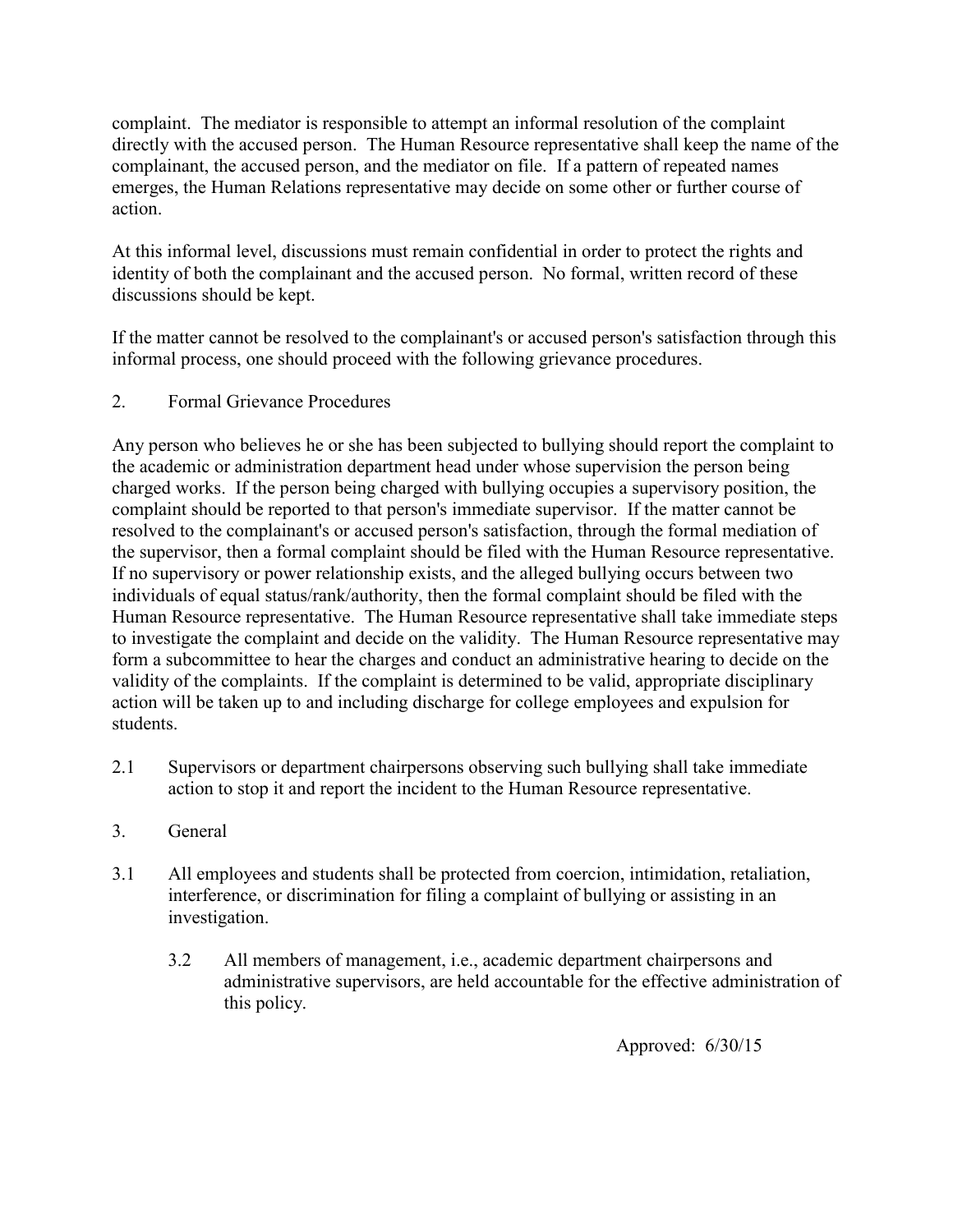#### **580. ANTI-HARRASSMENT/SEXUAL MISCONDUCT POLICY**

Divine Word College is a Catholic college seminary that reflects the values and heritage of the Society of the Divine Word. The College is committed to creating and maintaining a safe and respectful environment for all of its students, employees and visitors. All forms of harassment and sexual misconduct by members of the Divine Word College community will not be tolerated. This policy refers not only to a supervisor's actions with subordinates, or to a professor's/professional staff's actions with students, but also applies to actions between coworkers, co-students, and others with whom students and workers interact during the course of their education or employment at Divine Word College. Disciplinary sanctions will be taken up to and including discharge of College employees and expulsion of students.

Divine Word College strives to provide equal employment opportunity, equal educational opportunity, nondiscrimination in programs/services and use of facilities, and an affirmative action program.

#### **HARASSMENT**

Harassment consists of unwelcome conduct, whether verbal, physical, or visual, that is based on a person's protected status, such as sex, color, race, religion, national origin, age, physical or mental disability, sexual orientation, gender identity or other protected group status. The College will not tolerate harassing behavior that affects tangible job benefits, that interferes unreasonably with an individual's work performance, or that creates an intimidating, hostile, or offensive working environment.

Harassment is not always intentional, and does not have to be intentional to be illegal. It is the behavior that counts, not the identity of the participants. A person can feel harassed even if he or she is not the intended target of the behavior. While not all harassing behavior meets the standard of illegal conduct, any workplace harassment is inappropriate and will not be tolerated. Someone who feels harassed or is aware of incidents of harassment at Divine Word College, has a right and a responsibility to communicate and address the situation.

**Sexual Harassment**: Sexual Harassment is defined under this policy as severe, persistent or pervasive and objectively offensive unwelcome sexual advances, requests for sexual favors, or other verbal or physical conduct or communication of a sexual nature that limits or denies a student's ability to participate in or benefit from the College's education programs or activities, or creates a hostile working environment when:

- Submission to, or rejection of, the conduct is made either explicitly or implicitly a term or condition of an individual's employment or education;
- The conduct has the effect of unreasonably interfering with a person's work, professional or educational performance, productivity, physical security, participation in living arrangements, extracurricular activities, academic or career opportunities, services or benefits – or of creating an intimidating, hostile, or offensive learning or work environment.

Examples of sex discrimination and sexual misconduct may include, but are not limited to the following examples of unwelcome acts: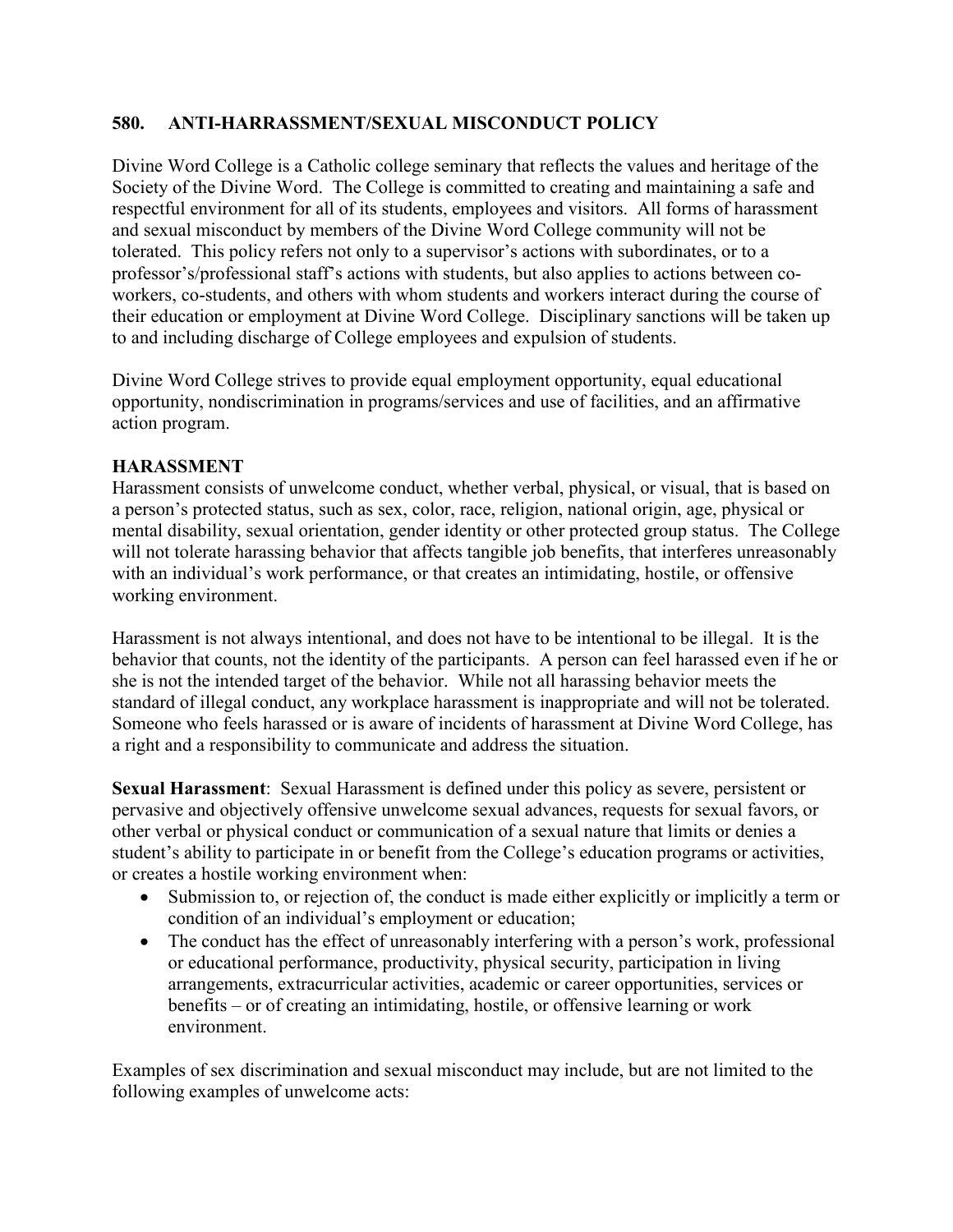- **Verbal:** Insults, threats, jokes or derogatory comments based on gender; sexual innuendo or suggestive comments; sexual propositions or advances; pressure for sexual favors; corruption of a minor; importuning or public indecency.
- **Nonverbal:** Posting of sexually suggestive or derogatory pictures, cartoons or drawings; making suggestive or insulting noises, leering, or whistling; making obscene gestures; corruption of a minor; importuning; voyeurism or public indecency.
- **Physical:** Touching, pinching, squeezing, patting or brushing against the body; impeding or blocking normal work or movement; coercing sexual intercourse or assault, rape or sexual battery; sodomy or assault with an object; corruption of a minor; importuning; public indecency; felonious penetration including oral penetration, penetration with a body part, or penetration with an object no matter how slight; or prostitution.
- **Social Media:** Posting sexually explicit photos or harassing comments on social media sites.

**Sexual Abuse:** Iowa law, Code 709.1 (1992), defines sexual abuse as any sexual act between any persons including non-consensual sexual intercourse (rape); non-consensual sexual contact (sexual assault and sexual exploitation) by either one when the act is performed with the other participant in any of the following circumstances:

- The act is done by force or against the will of the other. If the consent or acquaintance of the other is procured by threats of violence toward any person or if the act is done while the other is under the influence of a drug-induced sleep, or is otherwise in a state of unconsciousness or the act is done against the will of the other.
- When the victim is incapable of giving consent because he or she suffers from a mental defect or incapacity or lacks the mental capacity to know the right and wrong of conduct in sexual matters.
- The other person is a child (under age 18 and not married).

Iowa law defines "sex act" as follows:

The term sex act means any sexual contact between two or more persons by penetration of the penis into the vagina or anus; contact between the mouth and genitalia or by contact between the genitalia of one person and the genitalia or anus of another person; contact between the finger or hand of one person and the genitalia or anus of another person, . . . or by use of artificial sexual organs or substitutes therefore in contact with the genitalia or anus. Iowa Code 701.17 (1992)

**Dating Violence**: Dating violence is defined as the intentional use of physical, sexual, verbal, or emotional abuse by a person to threaten, harm, intimidate, or control another person in a dating relationship. Violent behavior is unacceptable in the College community and should be reported.

**Domestic Violence**: Domestic violence is defined as felony or misdemeanor behavior with a current or former spouse, domestic or intimate partner, someone who shares custody of a child, someone who cohabitates, or someone who is situated as a spouse. (Section 4002(a) of the Violence Against Women Act of 1994 (42 U.S.C. 13925(a).) (Roommates are not considered a domestic relationship unless they are involved in a relationship defined as domestic above.) Violent behavior is unacceptable in the College community and should be reported.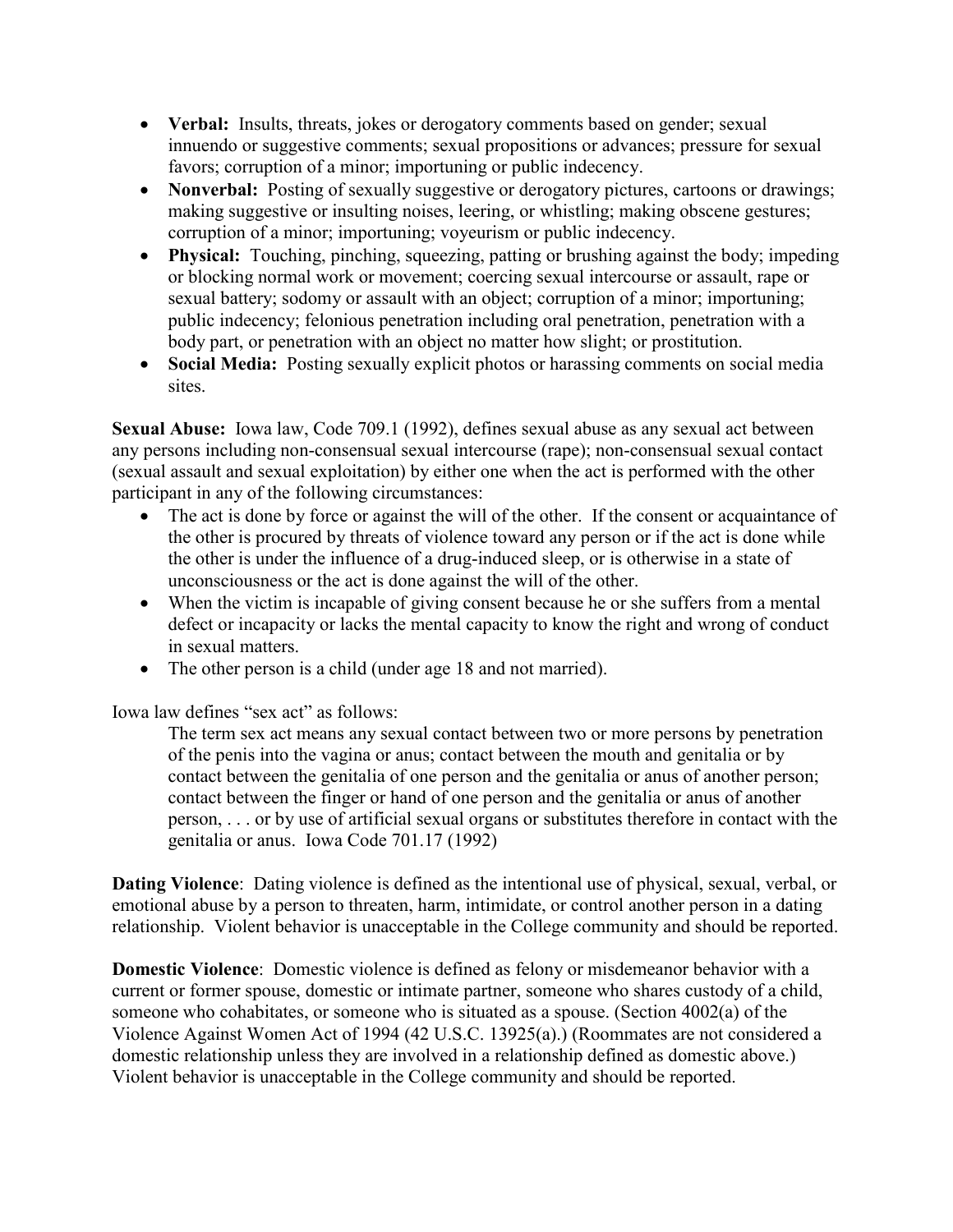**Stalking**: Divine Word College is determined to provide an atmosphere free of violence for all members of the college community. The college does not tolerate stalking, and will hold students or employees who engage in stalking behaviors accountable and will report them to local authorities. The College is committed to supporting victims of stalking through the College counselor who can assist with referrals to community-support services. This policy applies to all members of the College community.

The College defines stalking as a course of conduct directed at a specific person that would cause a reasonable person to feel fear/significant emotional distress. Stalking behaviors may include but are not limited to:

- Non-consensual communication including in-person communication, telephone calls, voice messages, text messages, email, social networking site postings, instant messages, postings of pictures or information on websites, written letters, gifts or any other communications that are undesired and/or place another person in fear
- Following, pursuing, waiting or showing up uninvited at a workplace, place of residence, classroom or other locations frequented by a victim
- Surveillance and other types of observation, whether by physical proximity or electronic means
- Trespassing
- Vandalism
- Non-consensual touching
- Direct physical and/or verbal threats against a victim or a victim's loved ones
- Gathering information about a victim from family, friends, co-workers and/or classmates
- Manipulative and/or controlling behaviors such as threats to harm oneself or threats to harm someone close to the victim, defamation or slander against the victim. Victims of stalking have the right to learn the outcome of their case, including any recommended sanctions.

Consent is informed, through mutually understandable words, which indicate a willingness to participate in mutually agreed upon sexual activity. At any time during consensual sexual activity, a person may refuse to continue further with any sexual activity. From the point of refusal; previous consent is rendered invalid.

## **PROTECTION AND SAFETY TIPS**

- **Educate** yourself about the realities of sexual assault. Knowledge can be a powerful tool in abuse prevention.
- **Argue** against dangerous gender roles and stereotypes that can lead to and perpetuate sexual violence.
- **Trust** your instincts. Pay attention and listen to your "inner voice" that tells you when something is wrong or feels unsafe.
- **Communicate** physical and sexual boundaries clearly and assertively. Your body belongs to you. You never lose the right to say "no" and can withdraw your consent in a sexual situation at any time.
- **Be cautious** when choosing to use alcohol or drugs, as they can increase the risk of sexual violence.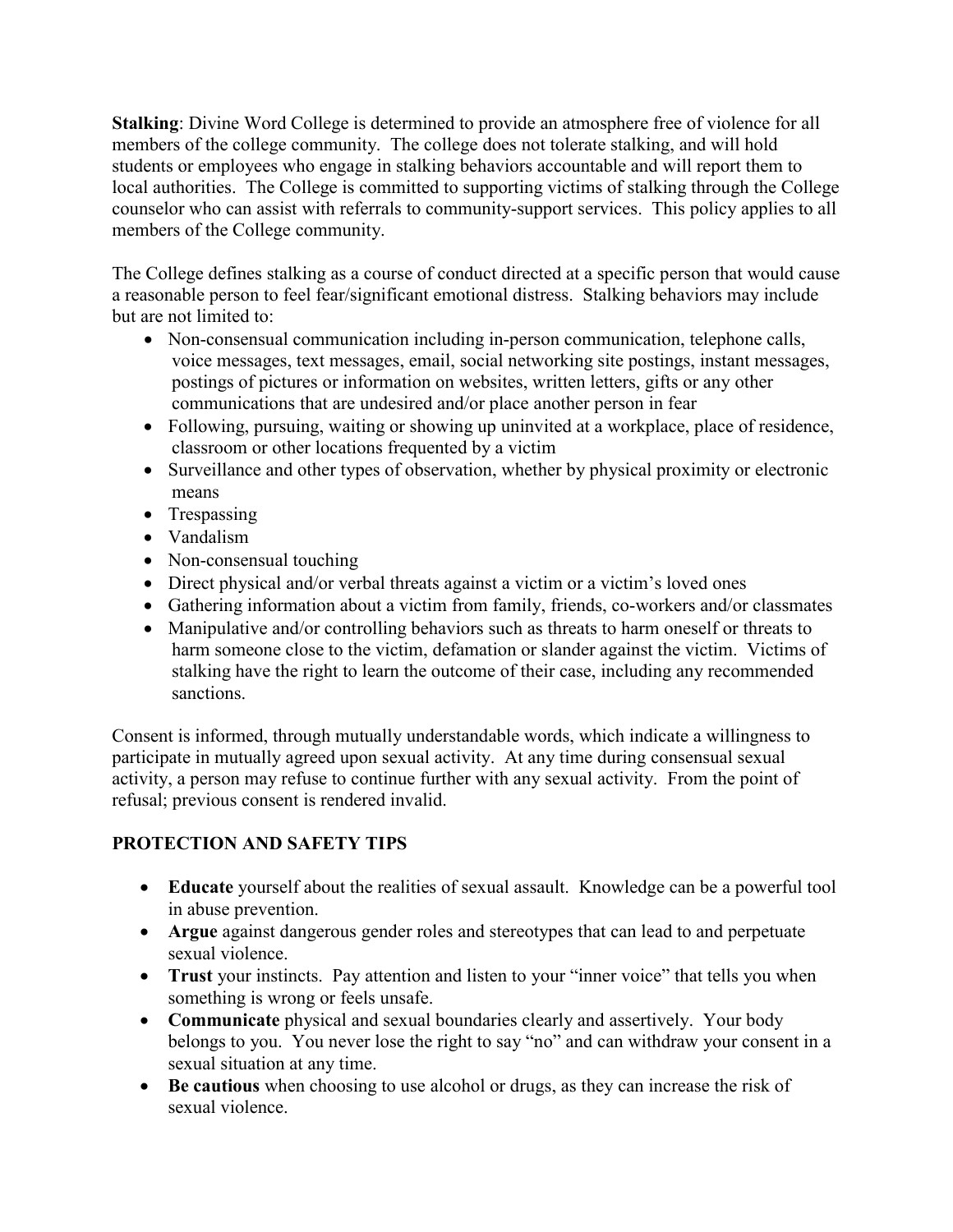- **Stay** in well-lit areas when walking at night. Walking alone is not recommended. If a person must walk alone then he/she should let someone at the destination know when to expect him/her.
- **Locks** to cars and living areas should be in working order and always used.
- **Be aware** if someone suspicious is in the residence hall or walking around outside, call the Dean of Students or another College officer.
- **Know** that sexual assault is never the victim's fault, regardless of the situation they were in.

## **REPORTING SEXUAL ASSAULT**

Anyone who believes he/she is the victim of sexual abuse at Divine Word College should immediately contact the Dubuque County Sheriff at 911 and the President of the College or appropriate administrator. Sexual assault may be reported to the College Counselor, who will maintain strict confidentiality unless the student or employee releases the information to other authorities.

- The victim has the right to choose to remain anonymous or keep a report confidential when reporting an incident.
- Do not wash, douche, shower or launder your clothes after an assault, as such could result in destroying evidence.
- Report to a hospital emergency room as soon as possible for treatment and evaluation.
- Cooperate with police and College officials who will contact you for information to proceed with the case.
- Contact the College Counselor to receive assistance and access to counseling resources from a trained advocate. Victims of sexual abuse are referred to the Riverview Center in Dubuque, Iowa (563-557-0310) or the nearest Emergency Room at Finley Hospital (563- 582-1881) or MercyOne Hospital (563-589-9666).
- In compliance with Title IX Law, a person accused of assault while residing at the College may be relocated or may be asked to leave the College pending investigation of the complaint as all students have the right to housing free of sexual or physical intimidation,
- If allegations of sexual assault are, through investigation, demonstrated, appropriate action for the complaint will be taken up to expulsion or termination of employment (title VII, Pub. L. 88-352, 78 Stat.253 (42 U.S. C 2000e et sez.)
- The College has a number of Campus Security Authorities (CSAs). These individuals, by law, must report any incident for the College to be in compliance with the Jeanne Cleary Act. Mandatory reporters include but are not limited to the President, Dean of Students, Vice President for Operations, Vice President for Academic Affairs, and the Rector of the SVD religious community.

**Retaliation**: Retaliation against anyone reporting or thought to have reported sex discrimination/sexual misconduct behaviors or who is a witness or otherwise is involved in sex discrimination/sexual misconduct proceeding is prohibited. Such retaliation is a serious violation of the policy and will be investigated as an independent act of sex discrimination. Encouraging others to retaliate also violates this policy. Examples of retaliation include, but are not limited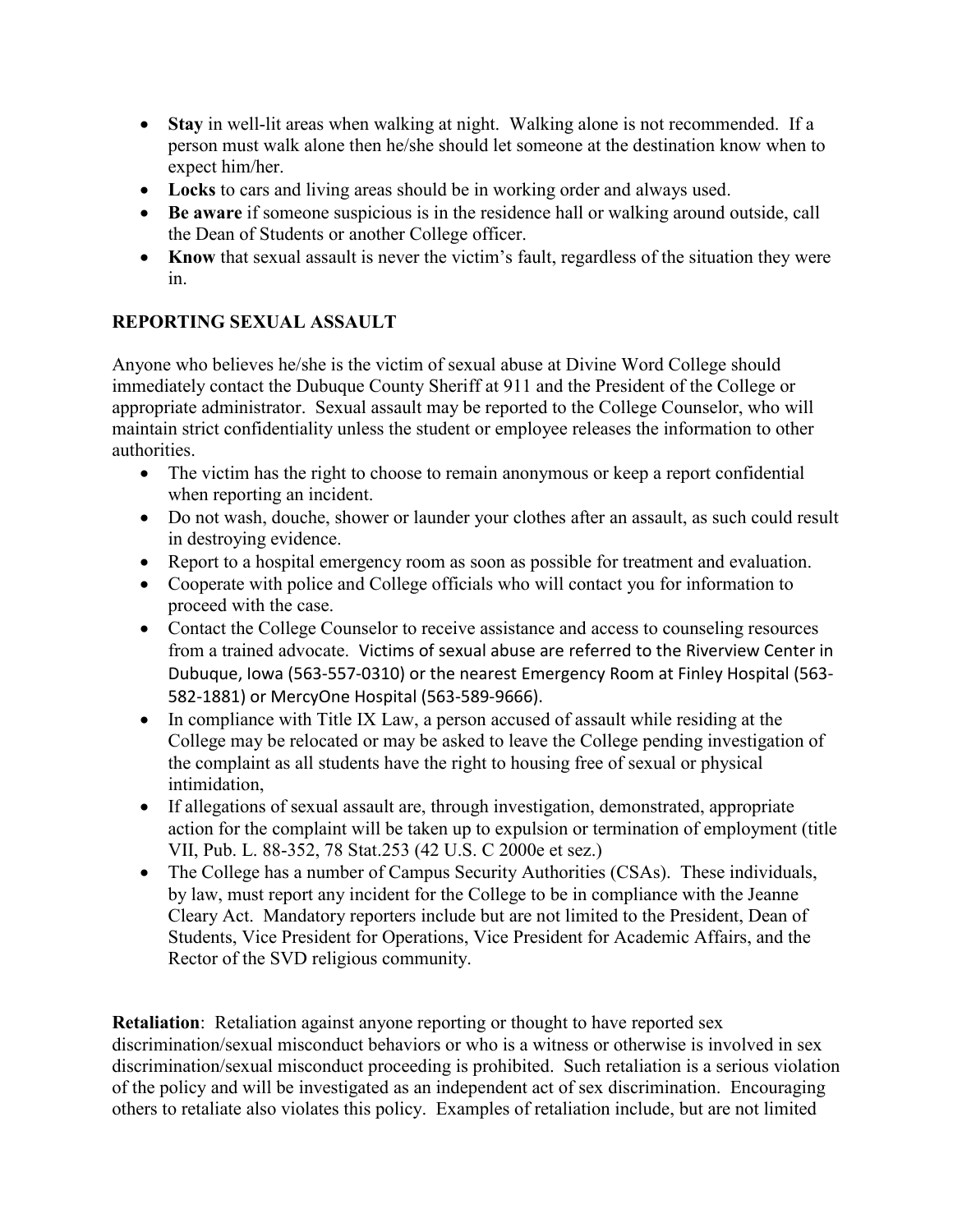to:

- Unfair grading, evaluation or assignments
- Unfair changes to conditions of employment
- Information being withheld or made difficult to obtain
- Ridicule (public or private)
- Oral or written threats or bribes

The fact that someone did not intend to sexually harass an individual is not necessarily a defense to a complaint of sex discrimination. Regardless of intent, it is the duration, effect and characteristics of the behavior that determine whether the behavior constitutes sex discrimination. Harassing conduct may be disciplined even if the complaining person is not the intended target of the conduct.

This policy covers all members of, or visitors to, Divine Word College and those otherwise associated with the College to include but not limited to: administrators, faculty, staff (administrative, professional and hourly), students, vendors, contractors, and volunteers.

#### **SECURITY AWARENESS**

Divine Word College safety and security policies are reviewed with all students during the orientation period when school begins in the fall and with new students arriving for the spring semester. All College policies are available in the Student, Faculty, and Employee Handbooks and Administration Manual. Policies are also reviewed with new employees.

General information about sexual harassment and abuse are available in the College Counselor's Office. Information is also disseminated on area workshops regarding safety and security and sexual abuse.

#### **COMPLAINT AND REPORTING PROCEDURES**

It is the College's intent to investigate all complaints in accordance with the procedures identified in this policy. Complaints that may be addressed under this policy include complaints based on the conduct of students, faculty and staff members, and other persons acting in College capacities. To the fullest extent practicable, the College will keep complaints and the terms of their resolution confidential.

1. Individuals who believe they have been harassed or discriminated against and wish to file a formal complaint should address their concerns to the appropriate administrative official at the College as set forth below.

A Faculty Member reports to the Vice President for Academic Affairs A Staff Member reports to the Human Resource representative A Student reports to the Dean of Students A Vice President reports to the President

2. If the complainant feels uncomfortable going to their appropriate administrator above, or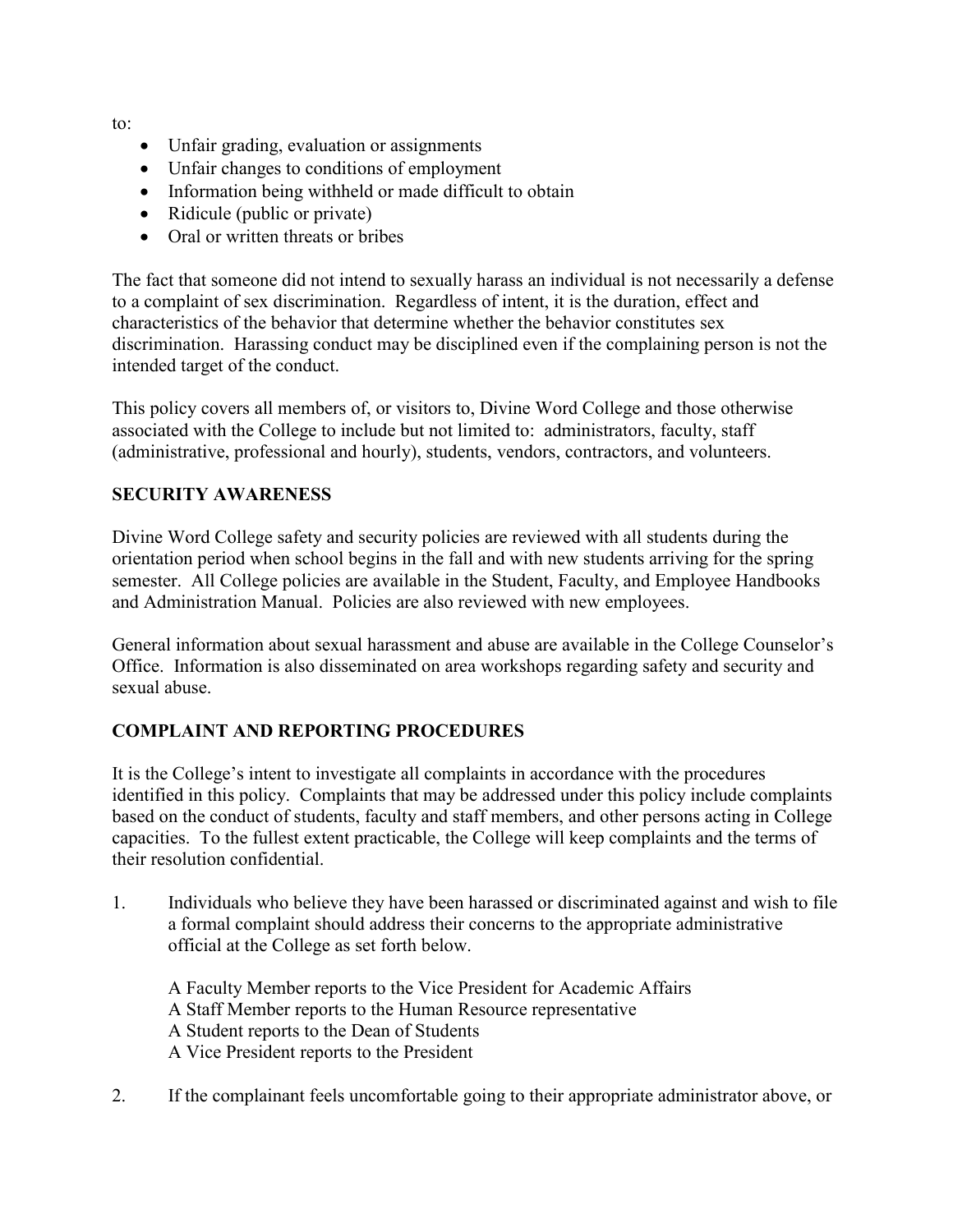the appropriate administrator is the subject of the harassment or discrimination allegations, the complainant should direct the complaint to one of the other appropriate administrators.

- 3. Official allegations of harassment or discrimination are to be made in writing to the appropriate administrator as soon as possible and not later than thirty (30) calendar days from the date of the alleged harassing or discriminatory event. The complaint must include the following information: 1) name, address and telephone number of the complainant; 2) the nature of the complaint; 3) date(s) and location(s) of the alleged occurrence(s); 4) evidence on which the complaint is based; and 5) and the redress sought by the complainant.
- 4. The appropriate administrator will have twenty (20) calendar days in which to conduct an investigation of the complaint. The appropriate administrator may act as investigator or may arrange for another individual to act as the investigator in the matter. The purpose of the investigation is to establish (1) whether there is reasonable basis for believing the alleger and a violation of the policy has occurred, and (2) the factual circumstances surrounding the claim.
- 5. In extreme cases where the safety of individuals, the protection of property, or the continuity of the educational process may be in danger, the appropriate administrator, in consultation with the President, can decree the immediate suspension of an individual or individuals. In these cases, the individual must respond to the charges within 72 hours of notification, or waive his/her right to further appeals process.
- 6. The investigator will interview the complainant, the person against whom the complaint is made, and may interview any other persons believed to have pertinent factual knowledge. A copy of the College's anti-harassment policy and complaint procedure will be provided to both complainant and accused. At all times, the investigator will take steps to maintain strict confidentiality to the fullest extent practicable. The parties and any notified administrator of the College or supervisor will maintain strict confidentiality as well.
- 7. The investigation will afford the person against whom the complaint is made an opportunity to respond to the allegations of the complaint. The investigator will be in communication with the complainant until the complaint is resolved. The complainant will be informed of general actions taken but will not be informed of specific conversations held with the person against whom the complaint is made.
- 8. Both the complainant and the accused have the same right to have an advocate present during the interviews. This would be a person of the student or employee's choosing.
- 9. The standard of evidence used by the investigator is preponderance of evidence standard of proof. This means that the College resolves complaints based on what they believe is more likely than not to have happened.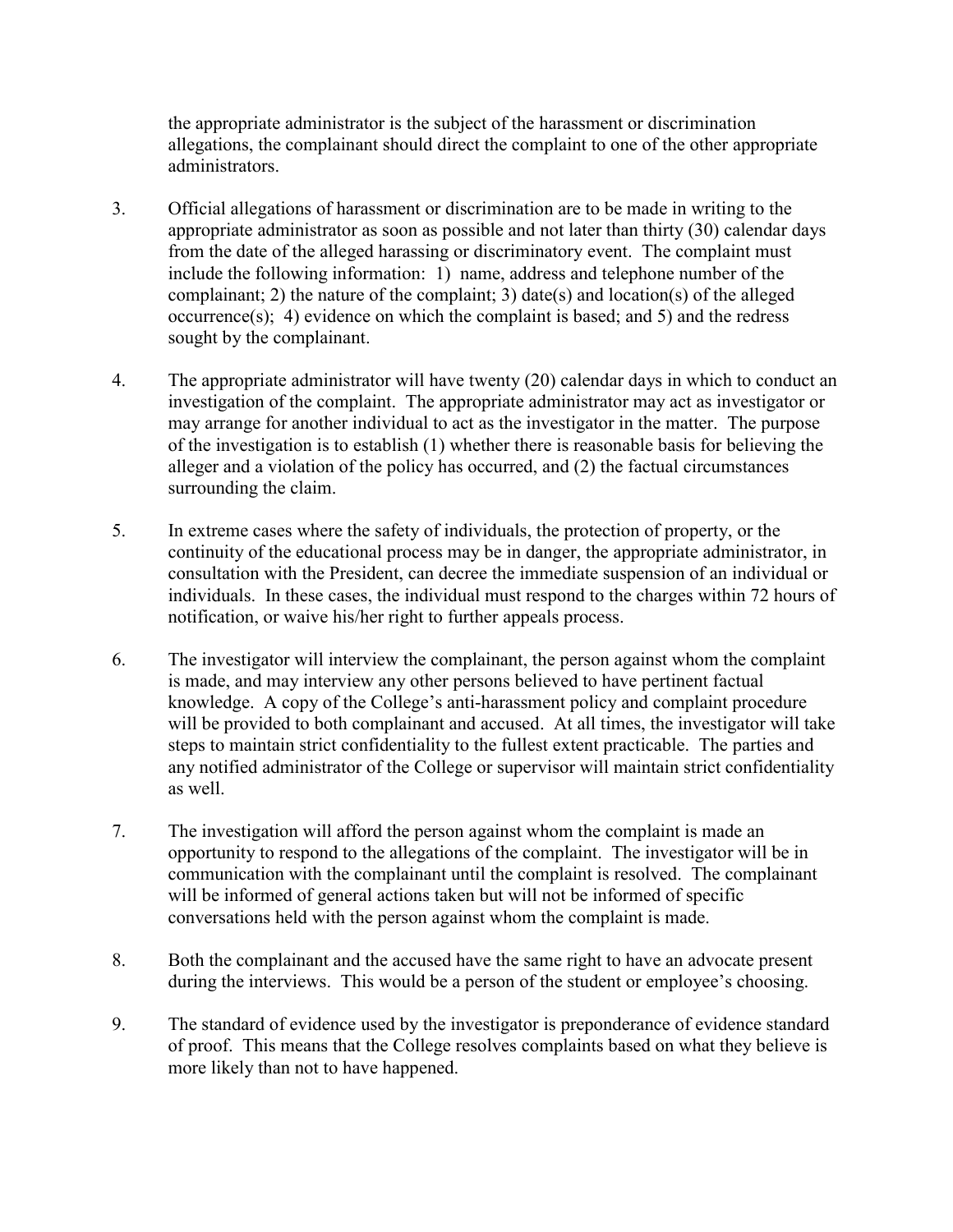- 10. Upon the expiration of the twenty (20) calendar day period the investigator will have an additional ten (10) calendar days to produce a written report summarizing the findings of fact. This report will be provided to the appropriate administrator of the College or supervisor and to the Title IX Coordinator, currently the Vice President for Operations. The Title IX Coordinator will review the report within ten (10) days and determine appropriate sanctions if any. Both parties involved will then be notified concerning the determination of facts and any sanctions imposed.
- 11. Sanctions may include, but are not limited to, written reprimand of the person against whom the complaint is made, suspension or dismissal of the person against whom the complaint is made, a change of grade or other academic record, a change of course section, a change of reporting line for an employee, or any other appropriate sanction(s) under the circumstances. If sanctions are imposed this report will become part of the personnel file of the individual against whom the complaint is made.

At the present time Divine Word College does not have a trained investigator on staff so a trained person with expertise will be contracted from an area organization in the Dubuque area to investigate and conduct hearings in a manner that "protects the safety of victims" and "promotes" accountability.

## **APPEALS**

If either part disputes the findings or is dissatisfied with the sanctions, they may appeal by filing a written appeal with the President of the College within fifteen (15) calendar days of notification of the findings. The President of the College will review the record of the matter and will reach a final determination as to any action to be taken within ten (10) calendar days of receipt of the appeal.

The determination of the President in the appeal is final.

Approved: 6/30/15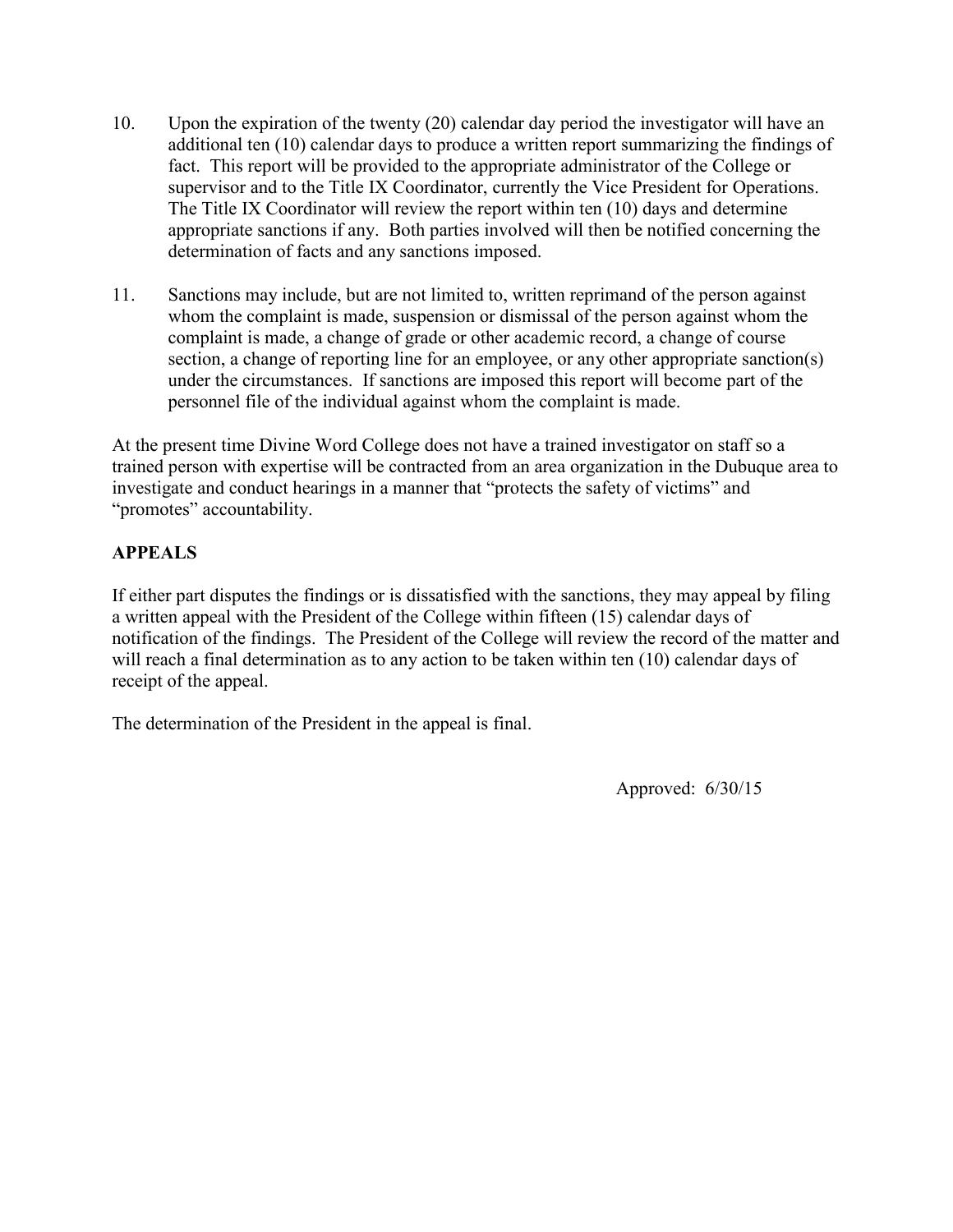## **585. HEALTH SERVICES**

The Health Services Coordinator, appointed by the Dean of Students, cares for the basic health needs of students and assists them during minor illnesses, e.g. the common cold, seasonal flu prevention, etc. The Coordinator ensures that health and vaccination records are in place and regularly updated. The Coordinator enjoys assistance from staff in the scheduling of medical and dental appointments and the transportation of students to such appointments.

#### **586. STUDENT HEALTH SERVICES POLICY**

The College receives some limited funds from donors to pay for student medical/dental expenses. These funds will be used on a "case by case basis" to pay for student medical/dental expenses based on the student's financial needs, the availability of funds, and the seriousness of the medical condition. Medical/Dental services must be approved by the Medical Coordinator and/or the Dean of Students prior to the services being provided.

Medical/Dental expenses the College will pay include:

- Basic dental care that is non-cosmetic in nature, such as cleaning, x-rays, fillings. Major dental care, such as crowns, root canals, and extractions, will be paid 80% by the College and 20% by the student.
- Medical care after reimbursement from medical insurance.
- Single pair of eye glasses not to exceed \$300 every 2 years.

(approved 4-28-17)

## **590. MISCELLANEOUS**

- 1. **Special Work days** will be scheduled each semester as necessary to accomplish larger cleaning tasks. Student participation is mandatory. To be absent from the College on a scheduled work day, students must first obtain permission from the Dean of Students and be prepared to work on an alternate date.
- 2. **Laundry** Students take care of their own laundry. The College provides washing machines and dryers free of charge for students' use.
- 3. **Phones –** College phones are primarily for College business. Students needing to make long-distance calls on College phones must first seek the permission of the Dean of Students.

The College does not provide cell phones for employees or students. Personal calls should occur during break periods or at lunch time. Use of cell phones in the college seminary environment requires respect for others in the community, thus no calls in the dining room, during classes, in places where others are studying or expect quiet.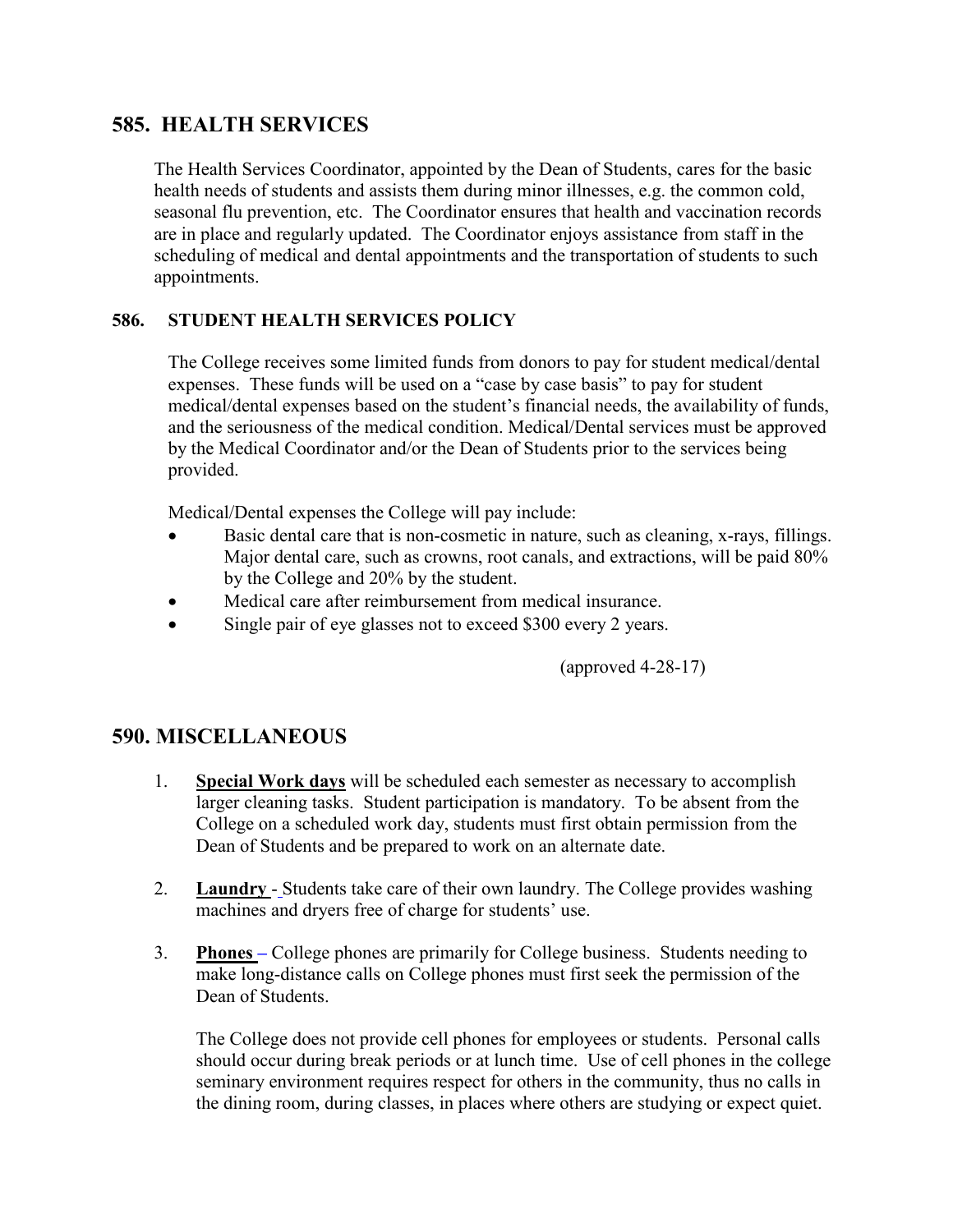- 4. **Banking -** It is advisable to bank personal money with the Business Office.
- 5. **Academic Regulations** (e.g., permission for absence from class, etc.) are stated in the College Catalog. The student is responsible to learn and follow these regulations.
- 6. **College Property -** College materials and property (e.g., AV equipment, sports equipment, tools, etc.) are available for student use with the permission of the person responsible for their supervision.
- 7. **Food/Beverage -** Eating and drinking are not permitted in the following areas: gym, swimming pool, music room, library, chapel and chapel areas (including the organ loft, sacristies, Harold Rigney Assembly Hall), computer room, classrooms, front entrance, and all corridors. Only by special arrangement may food and drink be permitted in the crypt or gym for special meetings, events, recollections, and retreats. (For further information on the Food and Beverage policy please see Appendix A.)
- 8. **Smoking** The College is a smoke-free campus. Smoking is not permitted on College grounds, in any College building, including Megan Hall and First Street House or any College car. The College strongly encourages all students to live a healthy lifestyle that does not include smoking. (See Smoking Policy in Appendix A.)
- 9. **Absence from the College -** Students must inform the Dean of Students if they plan to be away from the College for any length of time, e.g., a weekend or overnight. The students are to leave their phone number where they can be contacted in case of necessity. In view of the concern for the personal growth which entails a relative independence from family and home, as well as the need to make community more central in one's life, absences from the college should be the exception rather than the common practice. For long-term absences from the college of a semester or more, students need to read the rules for a Student Leave of Absence (in Appendix A) and complete the Student Leave of Absence Application Form.
- 10. **Proper Rest -** Although there is no set "lights out" time, full participation in the community demands that students be in the proper physical and mental condition for such participation. This will in turn demand that students responsibly get the rest and sleep they need. Students are expected not only to be at Mass, for example, but also to be awake, alert, and able to contribute what is needed from them as members of the community to make community life, prayer, classes, etc., a full human experience.
- 11. **Firearms** Equipment used in hunting, or any other weapons capable of inflicting personal injury are not allowed in the College. The possession of firearms or other weapons is grounds for immediate dismissal from the College.
- 12. **Public solicitation of funds** Solicitations are made in cooperation with the Development Office and the approval of the Dean of Students. Campus organizations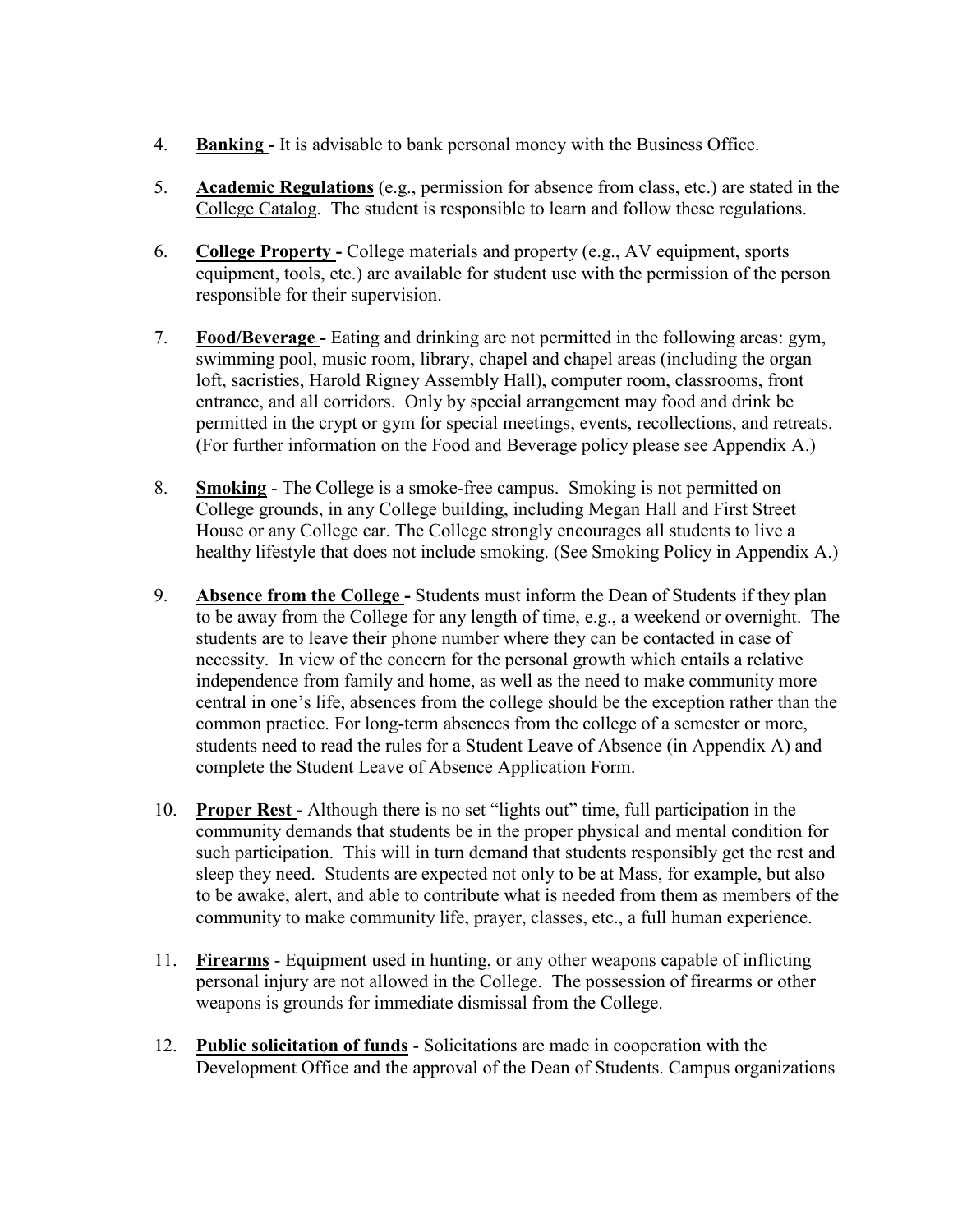may conduct raffles and lotteries in accordance with the provisions of Iowa Statutes. (For further information on the Policy for Solicitation of Funds, see Appendix A)

- 13. **Gambling –** Gambling, other than community organized games not involving money, is forbidden, and any student involved in such will be fined \$50.00 and placed on disciplinary probation for one complete semester.
- 14. **Smoke detectors** Detectors are installed throughout the College to protect lives and property. Anyone disarming or attempting to disarm smoke detectors (by covering, by shutting off electricity, etc.) shall be subject to immediate dismissal. It is illegal to pull a fire alarm and the Fire Marshall may charge you with a crime. During fire drills, the fire/smoke alarm system is tested by maintenance, at least twice per semester.
- 15. **Class absence/health -** The Deans of Students, Director of Health, or in the case of the Senior/Associates living in Megan Hall, the Pre-Novitiate Director may excuse students from class attendance for health reasons.
- 16. **College Facilities -** The gym and pool are for the use of the students, staff, faculty and SVDs. Permission for the use/rental of the gym, pool and/or all other campus facilities by other individuals or groups must be obtained from the Vice President for Operations who will consult with the Dean of Students. All groups using such facilities must be properly supervised and provide proof of their own insurance endorsed for activities on Divine Word College property. Permission for the rental of classrooms, meeting rooms, etc., must be obtained from the Vice President for Operations, who will consult with the Vice President for Academic Affairs and the Dean of Students before granting such permission.

Student activities which involve the use of facilities by non-College personnel or groups should be cleared through the Dean of Students and the Vice President for Operations.

17. **Personal Property –** Divine Word College does not assume liability for the personal property of faculty, staff or students lost by theft or damage due to fire or other causes. Students and employees should lock their offices and rooms. They should not keep cash in their rooms or offices; they should not keep valuables in their desks or cabinets except as these may be needed for short-term use related to instructional purposes. Students and employees should report the loss of personal items to the Dean of Students, the Vice President for Academic Affairs or the Vice President for Operations. If the loss of an item appears to have resulted from theft, College authorities will inform the Dubuque County Sheriff's Department immediately. While reserving the right to do so, College officials will not ordinarily engage in a search of the premises for missing items. The Emergency Committee maintains a record of reports regarding missing or stolen items and their recovery.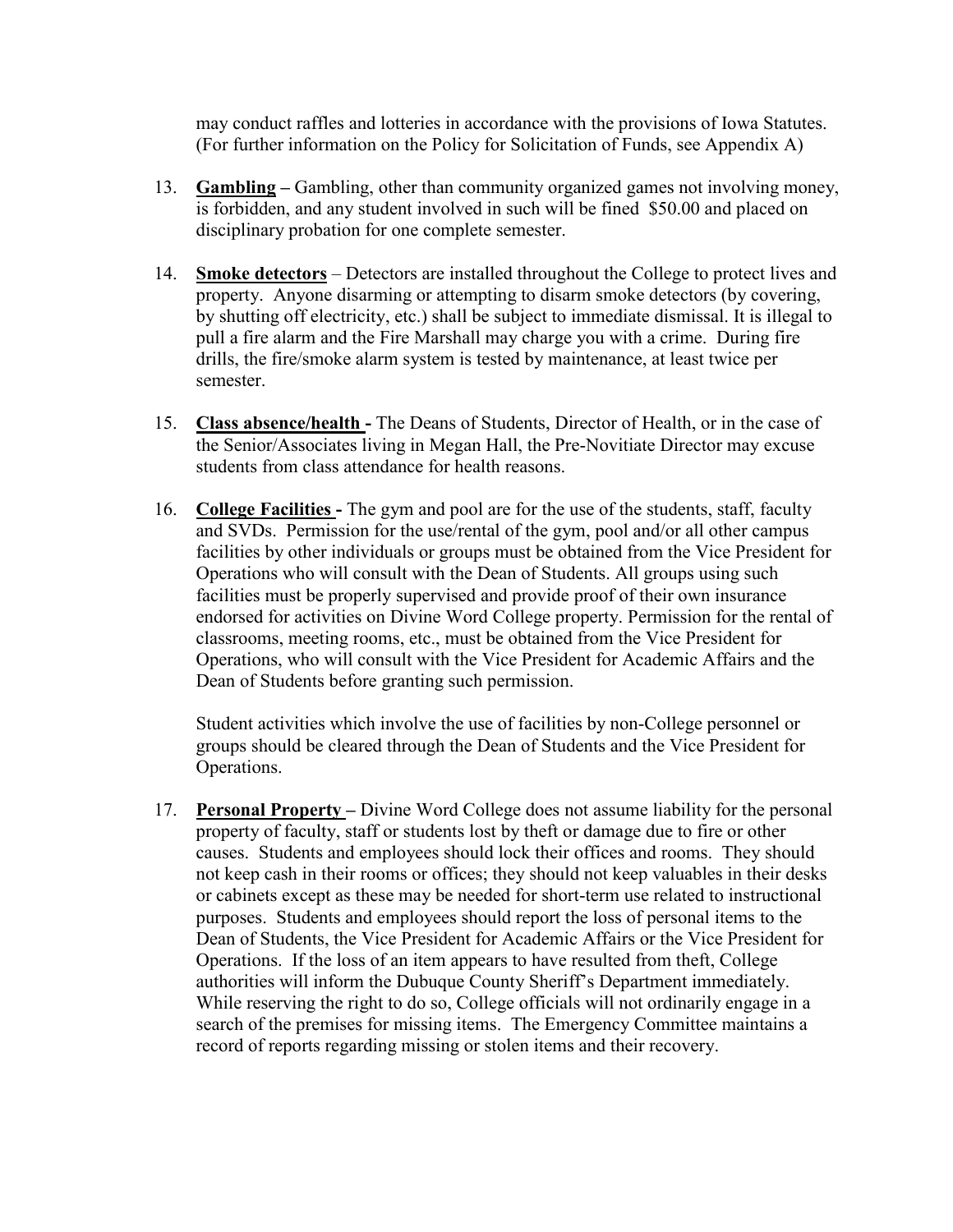18. **Health and Accident Insurance -** Health and accident insurance for students are the responsibility of the student and/or their parents (or legal guardians).

#### 19. **Computer Lab Fees**

- 19.1 All students pay a comprehensive fee each semester for computer and Internet use. The Information Systems Committee recommends the amount for this student fee to the Board of Administration.
- 19.2 The semester fee is payable to the Business Office along with other published College fees.
- 19.3 All computer fees are credited to the computer science supplies and expenses account.
- 19.4 Use of portable equipment such as the overhead computer projector or CD-ROM is for instructional use only and must be signed out of the lab by the faculty supervisor.
- 19.5 The computer lab schedule will be posted each semester by the computer science instructor. The instructor and assistants will open and close the lab at the appropriate times.
- 20. **Intercultural Celebrations -** Divine Word College promotes intercultural celebrations and encourages its students to take pride in celebrating their uniqueness while appreciating the differences of others.
- 21. **Fax Machine and Copy Machine -** Both the fax machine and the copier are available only for faculty, staff and students of Divine Word College. Faxes sent for non-school business may be sent between the hours of 8:00 a.m. and 4:00 p.m. These generally should be given to the secretary to the President who will send the fax. The cost for sending a fax is \$2.00 for the first page and \$1.00 for each additional page. Students may arrange for a personal access number for the copier machine through the Business Office. Otherwise, all personal copying should be paid to the Business Office.
- 22. **Pre-Novitiate Program -** The Pre-Novitiate Program shall normally last for two semesters. Students who will graduate at the end of the first semester should begin participation in the program two semesters prior to the expected graduation date. If, for some reason, students cannot or do not complete the two-semester program requirement, they shall be involved in an alternative pre-novitiate experience which shall form part of the basis of their eventual evaluation for novitiate. This evaluation will be completed by someone specially designated for this responsibility.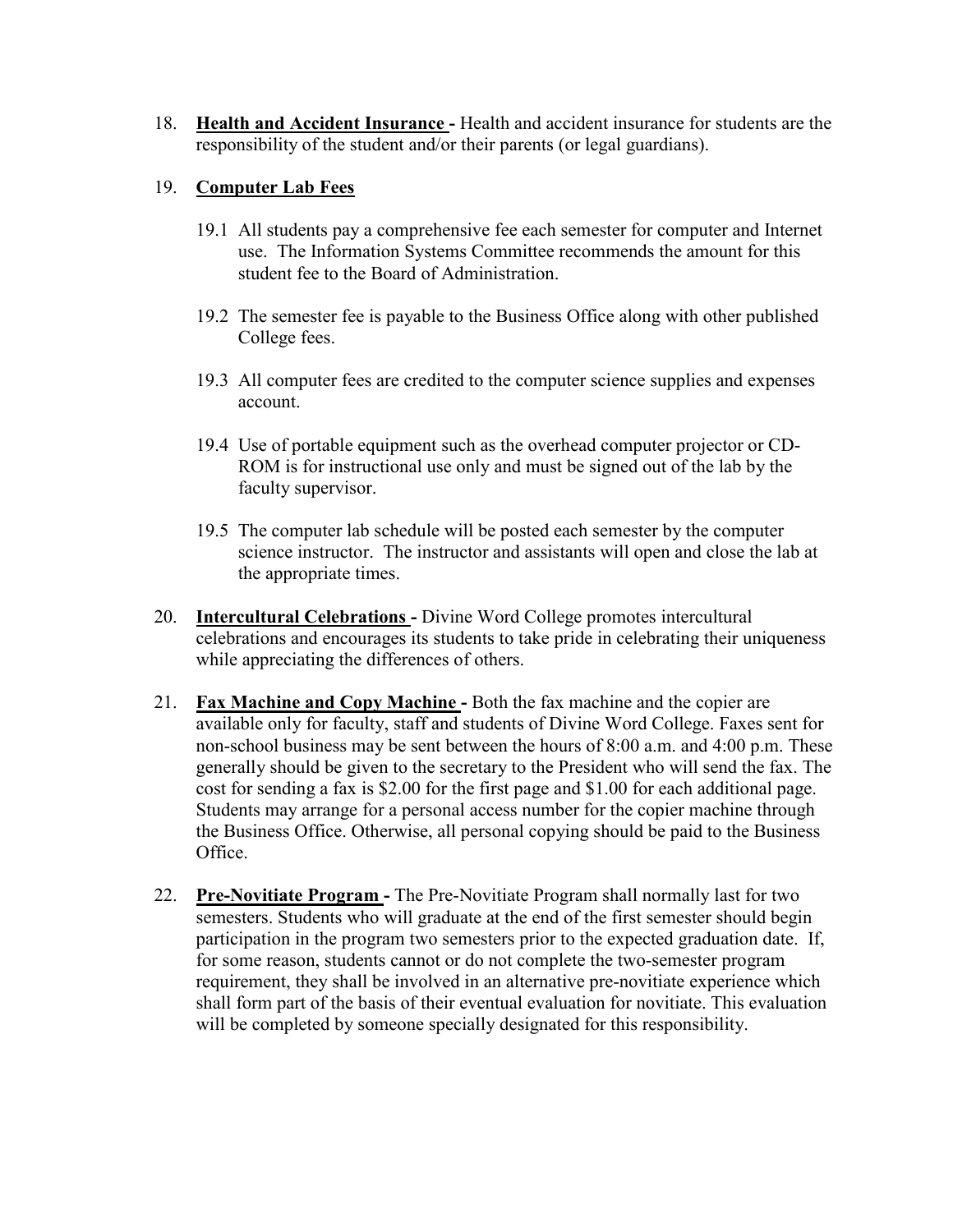- 23. **Application for Novitiate –** Students receive a clear outline of the process for applying to the SVD novitiate prior to the second semester of the final year at Divine Word College.
	- 23.1 The student interested in applying to novitiate for the following year informs the Senior/Associate Formation Director of his intention by February 1.
	- 23.2 The candidate proceeds with the pre-novitiate process which includes: a medical exam; a self-evaluation; evaluations by Formation Director, peers, faculty, and SVDs; proof of baptism and confirmation; and vote by House Council sent to the Provincial Superior of the Chicago Province.
	- 23.3 All candidates have a right to apply for novitiate. If a candidate is displeased with the results of the evaluations, he may appeal to the Rector of the SVD community in writing.
- 24. **Tranquility Weekends –** One weekend in September, October, January, February, and April is set aside as "Tranquility Weekends." From Friday at 5:00 p.m. and extending through the entire weekend, various activities are curtailed. Even activities for which attendance is not required are not scheduled. The very scheduling of such events imposes a certain obligation on students to attend. The following lists, while not exhaustive, suggests ways to ensure that designated weekends remain tranquil.
	- 24.1 No "Cultural Events Calendar" activities are scheduled, e.g. art gallery openings, recitals, special liturgical celebrations, and other cultural events. International nights are not scheduled.
	- 24.2 Special lectures and presentations will not be scheduled by formation, academic departments, Special Events Committee, Student Senate, or other groups which occasionally plan such activities.
	- 24.3 Sporting activities with outside groups are not scheduled.
	- 24.4 College facilities will not be rented so that extra cleaning and dish-washing will not be required.
	- 24.5 No banquets are scheduled.
	- 24.6 Student College cars will be available as usual for use to Dubuque, etc..
	- 24.7 Formation groups may plan a non-required, optional community outing using College cars.
	- 24.8 Academic requirements are not affected by Tranquility Weekends.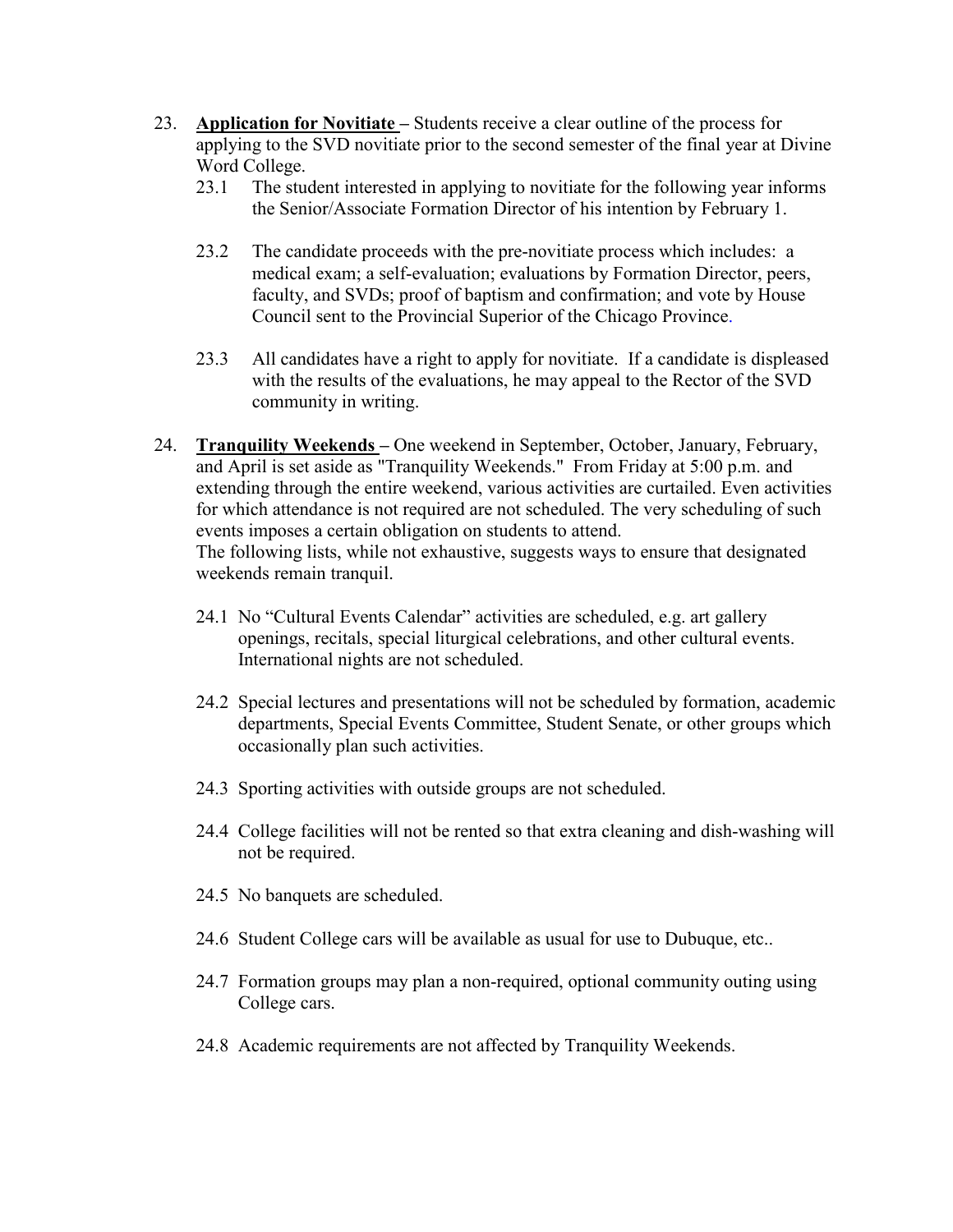These dates will be published and approved by the Board of Administration in consultation with the formation team and the instructional faculty before May 1 of each preceding year.

- 25. **The Pourhouse -** The purpose of the Divine Word College Pourhouse is to provide a clean, pleasant environment for faculty, staff and students to gather for recreation and conversation. The Pourhouse director is to assure that prices for food and refreshments are reasonable as to cover Pourhouse costs and at the same time be affordable for the students. The Pourhouse is only for the use of faculty, staff and students and their guests. There are special nights for invited guests.
	- 25.1 On those special occasions on which alcoholic beverages are served, bartenders have the right and obligation to make sure that those who served alcoholic beverages are of legal drinking age by checking their ID. Bartenders serving alcoholic beverages must be 21 (*Legal age to serve is 18 years of age*) years of age. The bartenders have a right to refuse service to anyone they believe to be intoxicated or ask anyone who is acting in an inappropriate manner to leave the Pourhouse.
	- 25.2 The Pourhouse is not an alternate TV room. TV viewing is to be limited to sporting events, music videos, special TV movies, or news coverage, and weekend movies sponsored by the Pourhouse management.
	- 25.3 The Pourhouse shall be opened according to the schedule determined by the Dean of Students and the Pourhouse Coordinator.
	- 25.4 On Fridays and Saturdays the Pourhouse is normally open until 11:00 p.m. Any exceptions for special occasions are to be determined by the Dean of Students and the Pourhouse Coordinator.

## **591 ACADEMIC HONOR CODE**

- 1. As members of an academic community that places a high value on truth, ethical conduct, and the pursuit of knowledge, Divine Word College students and faculty are expected to be honest in every phase of their academic life.
- 2. Higher education encourages the free and open exchange of ideas. Divine Word College, therefore, recognizes the value of learning collaboratively and building on the work of others. When practiced honorably, collaboration and synthesis provide opportunities to deepen understanding, create new knowledge, and develop one's own voice. To effectively facilitate this dialog, participants have an ethical responsibility to appropriately cite all outside sources of information, and to take credit for only the work that is theirs alone.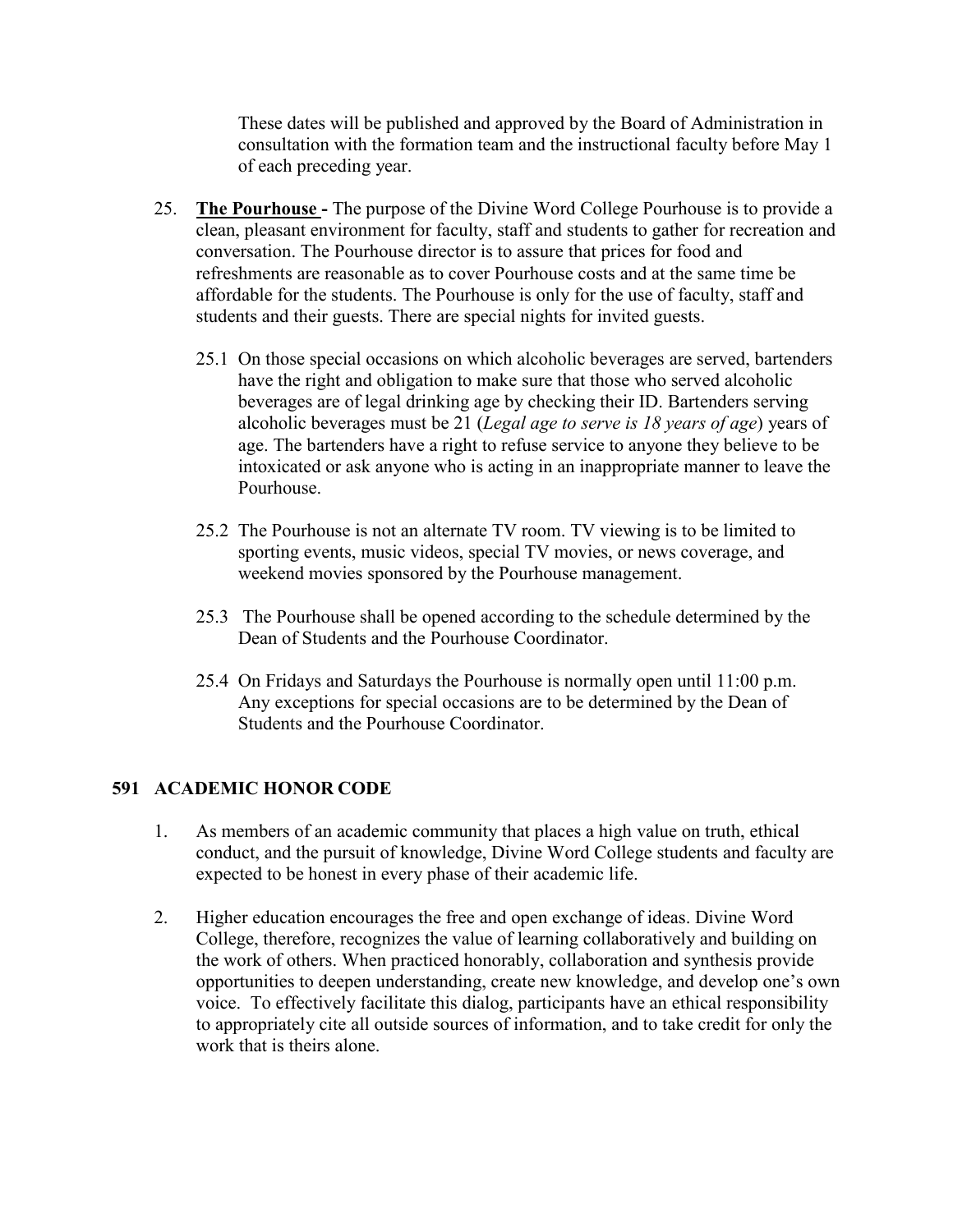- 3. Unless otherwise specified by the instructor, students must complete assignments by themselves (or if on a team assignment, with only their team members). If students use sources of any kind, they are expected to cite these sources accurately and appropriately. Each student has the responsibility to maintain the highest standard of academic integrity and to refrain from plagiarism, cheating, falsification or fabrication of data, or any other form of academic dishonesty.
	- 3.1. Plagiarism is a major form of academic dishonesty. Acts of plagiarism are acts of theft and fraud because they involve the misrepresentation of another's work as one's own to earn academic credit. Plagiarism also interferes with learning to the extent that the offender circumvents the required learning processes. Acts of plagiarism include but are not limited to the following:
		- 3.1.1 Submitting as one's own the work of another -- a report, lab report, examination paper, computer file, research papers, articles, drawings, or other forms of intellectual property obtained from any other person, agency, or source, including the Internet.
		- 3.1.2 Direct copying of any source that is someone else's, such as written or verbal material, computer files, audio disks, video programs, or musical scores, whether published or unpublished, in whole or in part, without proper acknowledgment.
		- 3.1.3 Paraphrasing of another's work or ideas without proper acknowledgments.
	- 3.2 Other forms of academic dishonesty include, but are not limited to:
		- 3.2.1 Presenting as one's own work materials translated from sources in other languages.
		- 3.2.2 Presenting copyrighted or trademarked materials without obtaining proper permissions
		- 3.2.3 Copying some or all of a presentation from a academic website such as a TED talk or YouTube video
		- 3.2.4 Cheating on a test by copying from the paper of another student
		- 3.2.5 Using unauthorized sources of information such as crib notes or a smart phone during a test
		- 3.2.6 Having another student take an online test, or working together on an online test
		- 3.2.7 Submitting the same paper for different courses
		- 3.2.8 Falsifying data or fabricating evidence
- 4. Instructors at Divine Word College have a responsibility to ensure that our students are educated about policies on plagiarism and ways of avoiding it. Instructors should include in their course syllabi a helpful statement about plagiarism. Incidents of academic dishonesty among students at Divine Word College will be handled initially by the instructor of the course in which the violation occurs. The instructor may consult with the student's academic advisors and/or the Department Chair prior to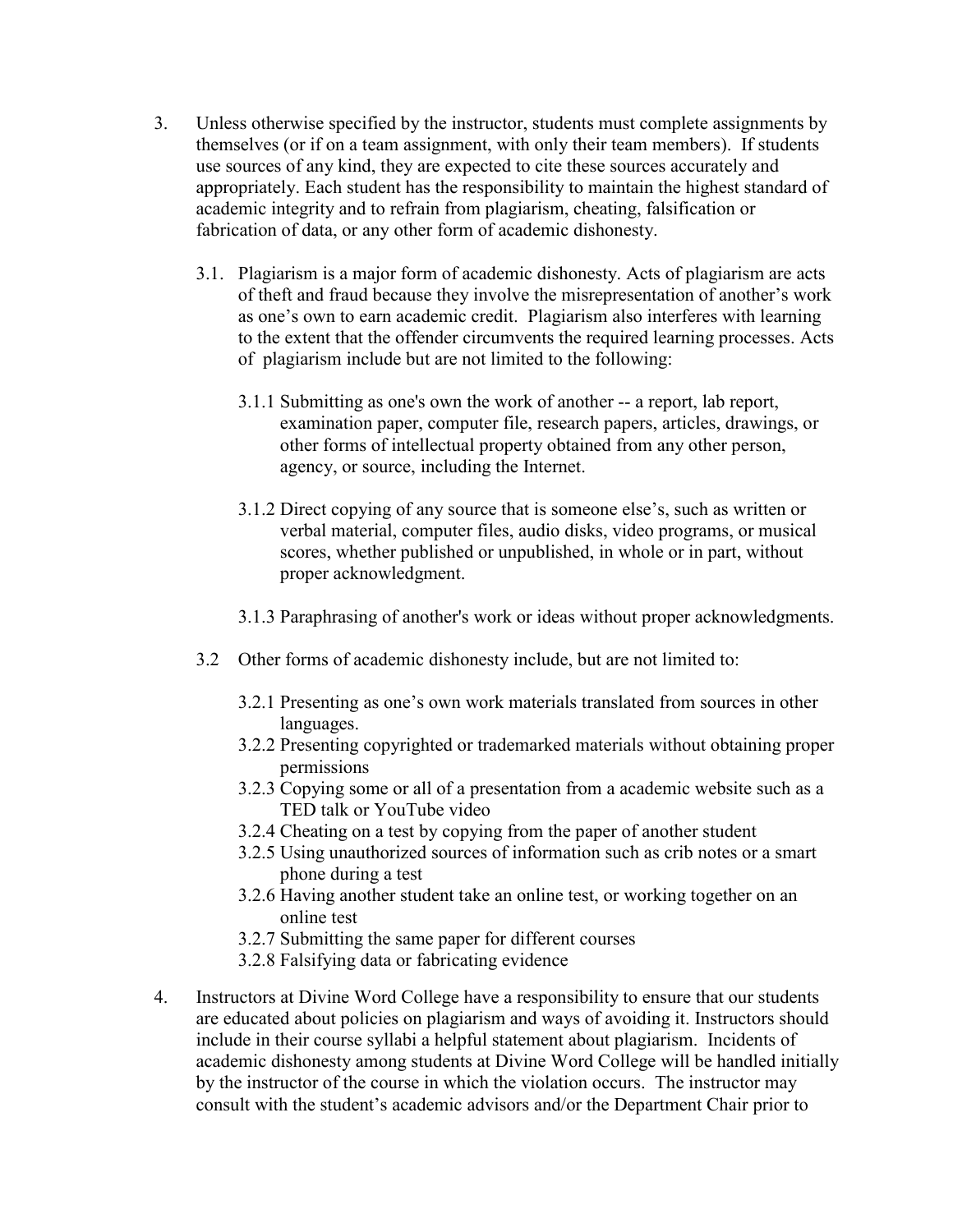taking appropriate action. The penalties for the infractions will depend on the severity of the incident, and the frequency of the infractions. For the purposes of determining severity and appropriate sanction, plagiaristic offenses are classified into two levels:

- 5. Level 1 offenses are generally based on ignorance of the rules for citing sources.
	- 5.1 Examples include:
		- **Improper citation**
		- Copying any part of any source with only minor changes in wording and syntax, even with acknowledgment of the original source
		- Unauthorized collaboration with another student on an assignment
	- 5.2 Possible Sanctions for Level 1 offenses:
		- Face-to-face meeting with student and instructor to educate the student about plagiarism (within 1 week)
		- Verbal warning and policy review
		- **Loss of credit for the assignment (partial or total)**
		- **Possibility of making up the assignment for a lower score (at discretion of** instructor)
		- Written notification of incident, including evidence placed in the students file
- 6. Level 2 offenses are seen as deliberate attempts to deceive the instructor and take credit for the work of others. The Department Chair, the Vice President for Academic Affairs, and the Dean of Students will receive written notification from the instructor of all level 2 incidents of academic dishonesty, including evidence.
	- 6.1 Examples include:
		- Substantial amount of plagiarism (more than one sentence, or more than one instance per paper)
		- **Translating material from foreign language sources without citation**
		- Copying and pasting from several outside sources without citations
		- Copying part or all of a presentation from a video posted online
		- **Turning in work that was partially or wholly done by someone else**
		- **Turning in the same paper for more than one class**
		- Falsifying data or making up data to support claims
		- Cheating on a test
		- A second reported Level 1 offense
	- 6.2 Sanctions for the first Level 2 offense:
		- Face-to-face meeting with student, instructor, and student's advisors (within 1 week)
		- Written warning with evidence placed in student's file
		- **Loss of credit for the assignment**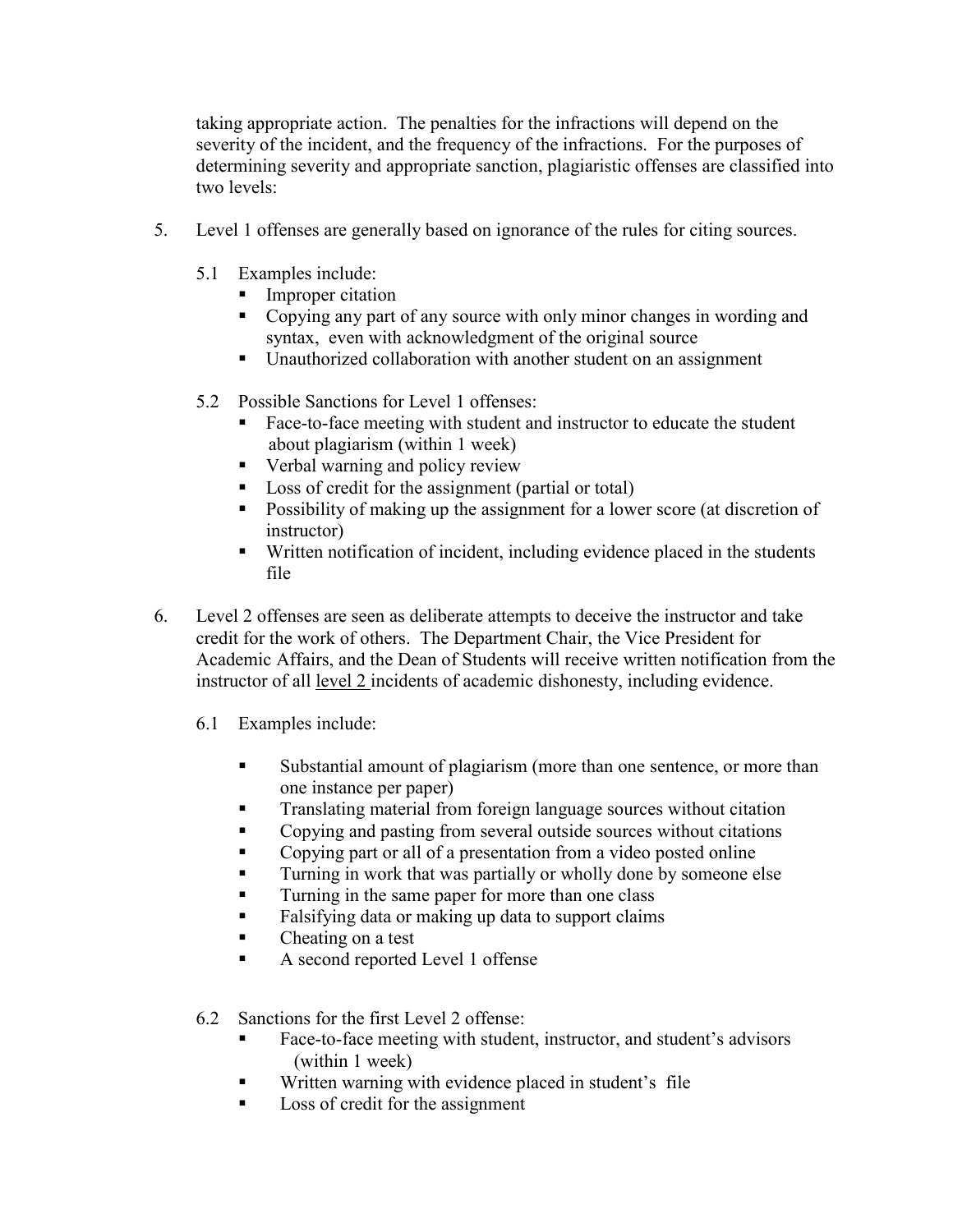- No possibility of making up the assignment
- 6.3 A second Level 2 offense, in the same course or another, will lead to academic probation. A third Level 2 offense in any course will lead to failure in the course and a grade of WF on the transcript. A fourth Level 2 offense in any course will lead to dismissal from Divine Word College.
- 7. Students who feel they have been unfairly accused of academic dishonesty have the right to petition for review to the Department Chair. The Department Chair will meet with the student and the faculty member and examine the evidence to make a judgment about the fact of plagiarism and the sanction imposed. If the student is dissatisfied with the Chair's decision, the student has the option of petitioning the Vice President of Academic Affairs to request a review of the case and the evidence. Students must make the request within 2 weeks of the incident. The Vice President of Academic Affairs will refer the case to the Academic Appeals Committee which will make a recommendation to the Vice President of Academic Affairs to uphold the sanction, modify the sanction, or dismiss the sanction. In any disputed case, the decision reached by the Vice President of Academic Affairs is final and binding. In the case of a sanction that involves the student's dismissal from the College, the Dean of Students and the President will be consulted.

Approved: 5/1/16

#### **592 ACADEMIC PROBATION**

- 1. Failure to maintain the following minimum cumulative grade point average automatically places a student on academic probation: 1.7 for freshmen at the end of the first semester; 1.8 for freshmen at the end of the freshmen year; 1.9 for sophomores at the end of the first semester; 2.0 for sophomores at the end of the sophomore year; 2.0 for all juniors, seniors, and special students.
- 2. A student on academic probation is to be given a written warning by the Vice President for Academic Affairs as to his/her status together with a statement of procedure. If a student is under 18 years of age, parents or guardians are notified concerning probationary status.
- 3. Students should not take more than 16 credit or non-credit hours during semesters in which they are on academic probation. For an exception, the student must appeal to the Vice President for AcademicAffairs.
- 4. A student's academic advisor may recommend that a student take fewer than 15 credit hours during the semester(s) of academic probation. The student may appeal the advisor's decision to the Vice President for Academic Affairs.
- 5. Whenever a student is placed on academic probation, the Vice President for Academic Affairs (VPAA) will: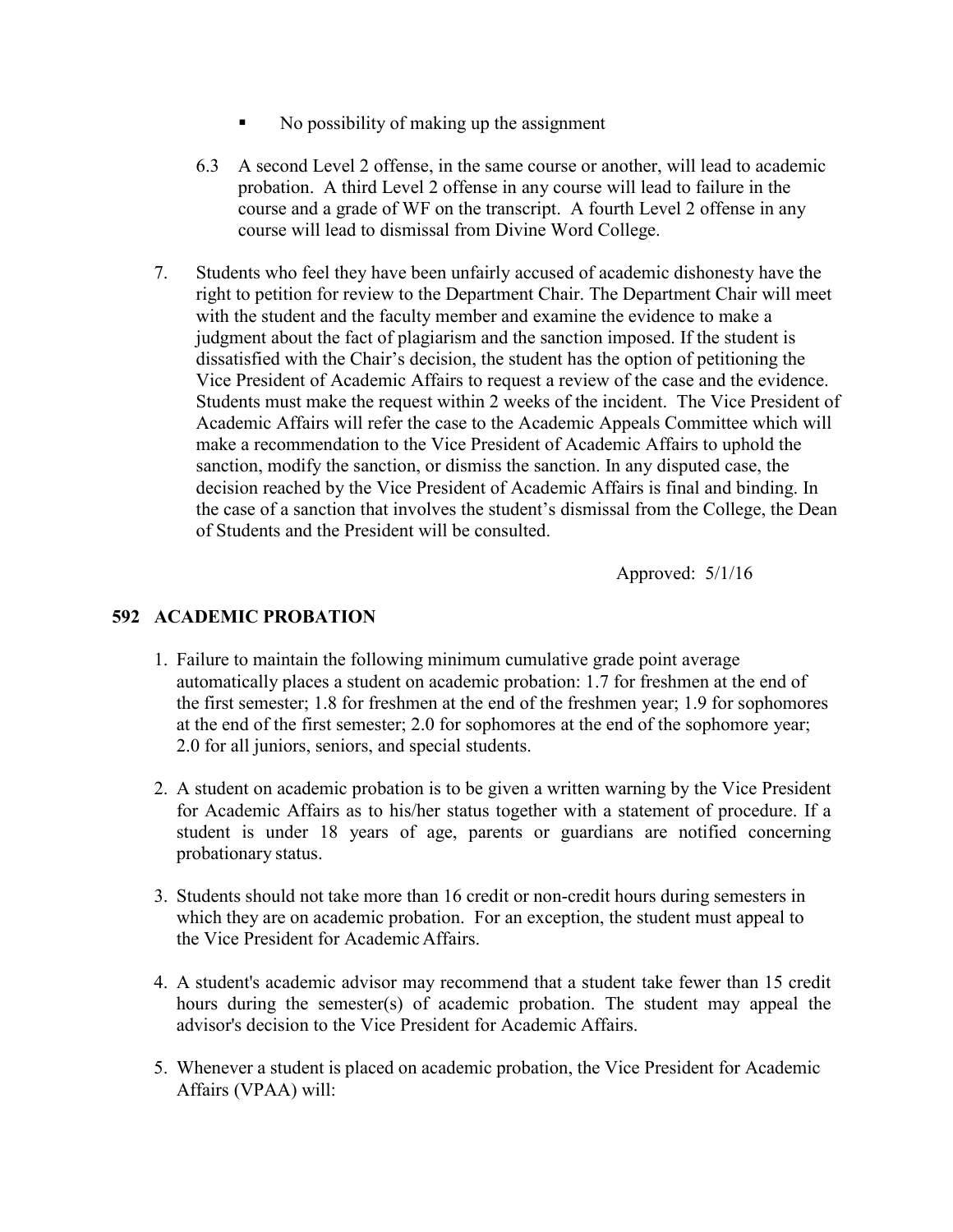- 5.1 Consider the student's case promptly.
- 5.2 Consider non-academic talents, and especially vocational growth of the student, in establishingthe conditions for remaining as a student at the College.
- 5.3 Establish the conditions under which the student may return to good standing.
- 5.4 Determine automatic refusal of registration to be effective at the end of any semester in which the student fails to satisfy the conditions set by the VPAA.
- 5.5 Determine immediate dismissal if it is obvious that the student will not satisfy the conditions set by the VPAA.
- 5.6 Reconsider the student's case at the beginning of each succeeding semester in which the student ison probation.
- 6. After being placed on academic probation, the student has a maximum of two semesters to attain the required minimum cumulative scholastic average. If there are compelling extenuating circumstances, the student has three semesters to attain the required minimum cumulative scholastic average.
- 7. A student may appeal the decision of the Vice President for Academic Affairs to the President.
- 8. Dismissal is automatic if the student does not attain the minimum cumulative grade point average for the student's classification by the end of:
	- 8.1 Two consecutive semesters after being placed on academic probation, unless the student is given a one semester extension, by the VPAA, for compelling, extenuating circumstances.
	- 8.2 Three non-consecutive semesters on academic probation in the case of extenuating circumstances as determined by the VPAA.
- 9. A student must meet the standards of satisfactory progress for continued eligibility in the federal student aid programs. These are listed in the Student Financial Resources section.

Revised: 5/1/16

#### **600 STUDENT CHANNELS OF COMMUNICATION**

This section of the Student Handbook is designed to give students an outline of the available channels of communication. Open dialogue and communication of ideas and concerns are encouraged.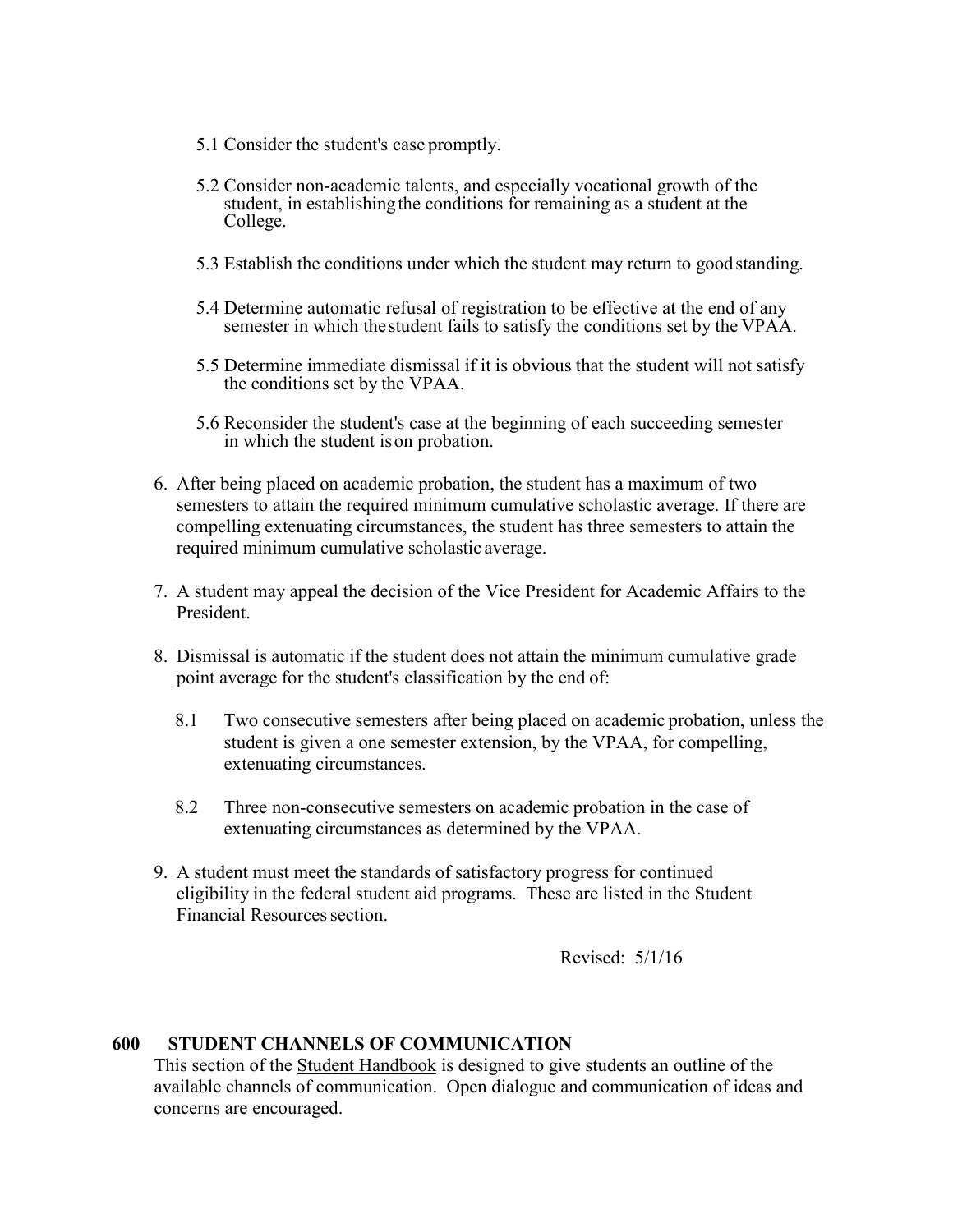#### **610 FORMATIONAL/SPIRITUAL**

The purpose of this program is to enable students to be healthy, integrated persons, committed to a life formed after Jesus Christ, so that they can then make a free and mature decision regarding their life's vocation.

#### **1. Vice President for Formation**

 The Vice President for Formation of the College, who may or may not be concurrently the Dean of Students, is appointed by the President for a period of three years. The Vice President for Formation is responsible for implementation of the Religious Formation Program. He coordinates the efforts of the formation personnel in the harmonious achievement of the aims and purposes of the Religious Formation Program.

#### **2. Formation Group System**

Each Formation group consists of a small number of students who meet together once a week with their formation director for the purpose of their development according to the Religious Formation Program. The Formation Directors are immediately responsible for the development of the students in their groups. The Formation Directors carry out this responsibility in the following ways: group activities, individual counseling, referral, end of the year evaluations, and cooperation with disciplinary policies.

#### **3. Dean of Students/Associate Dean/Assistant Dean**

The Dean of Students is immediately responsible for the supervision of the students: exercises general supervision over social and cultural activities; communicates with the faculty, student body, and administration on matters concerned with student life; implements the regulations of the Student Handbook in terms of deportment; works closely with the Student Senate; refers students for non-academic counseling; maintains ultimate supervision over students involved in the College Work-study Program; he is the Director of Health Services or delegates such responsibilities to another qualified person, and is responsible for student safety. The Associate Dean and Assistant Dean share responsibility with the Dean of Students.

#### **4. Formation Directors/Team**

The Formation directors work together with and are responsible to the Vice President for Formation. Together the Formation team evaluates the progress among the students so that a viable program is maintained in achieving the objectives of the College (Adm. Man., 230). Three student representatives serve on the Formation Team as non-voting members; one must be female.

#### **5. Coordinator of Spiritual Life**

The Coordinator for Spiritual Life addresses the personal dimensions of spiritual formation through the implementation of the faith-development program for ESL, Freshmen, and Sophomores, which prepares students for one-on-one spiritual direction in the Junior and Senior year (Admin. Man. 227). Associate spiritual directors are under the direct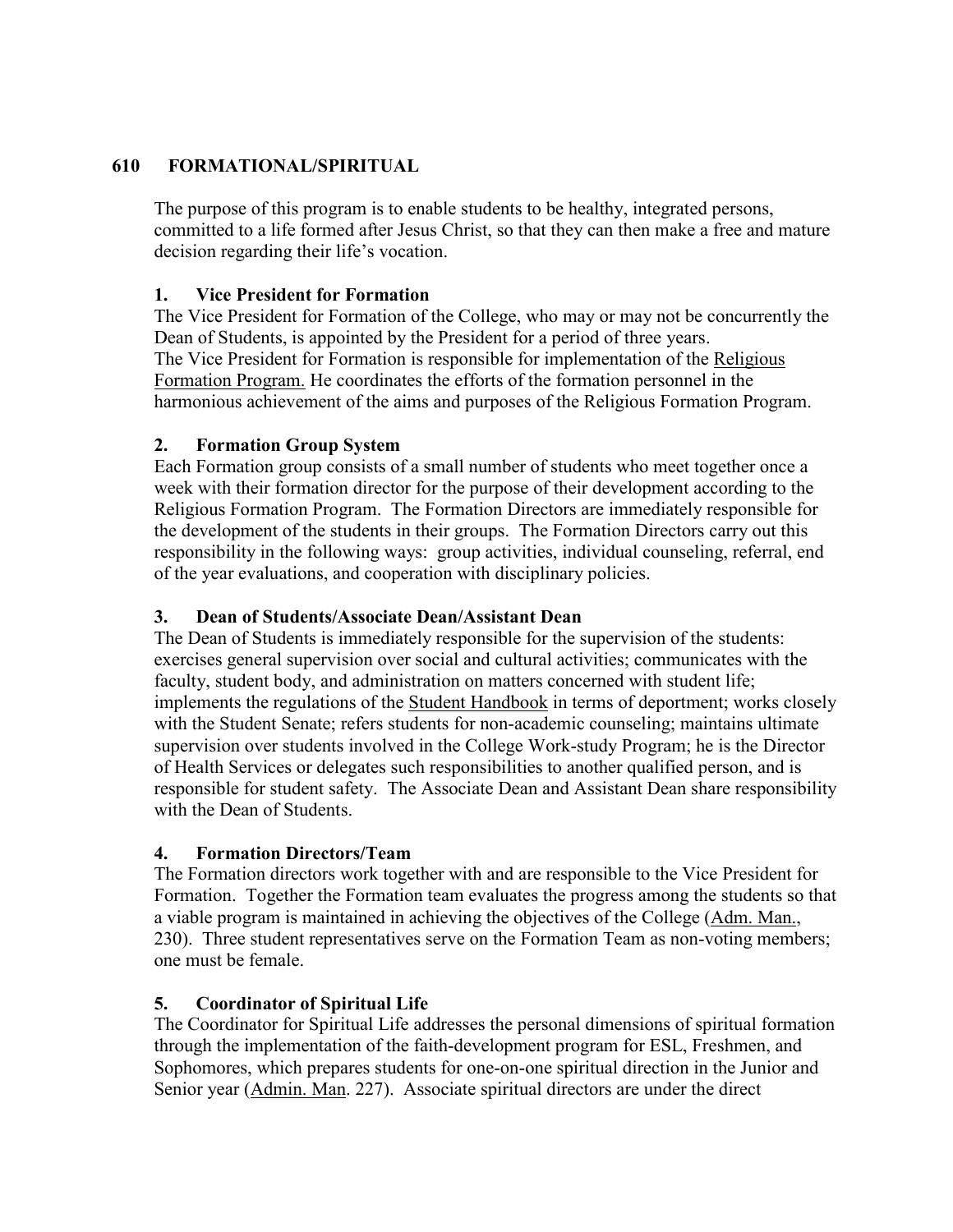supervision of the Coordinator for Spiritual life. They help students establish sound habits of personal prayer. They assist the students to mature in their commitment to religious life. They assist students to cope with the stresses of college seminary environment, aid in the development of responsibility, and help instill values that define the religious/missionary life of our students. Their role is in the internal forum

#### **6. Counseling Services**

The Counselor provides opportunities for personal counseling, receives referrals from the Vice President for Formation, Vice President of Academic Affairs, Dean of Students, formation directors and other faculty members, and holds a scheduled interview with each new student in the regular College program. The Counselor has available a variety of instruments which can facilitate self-understanding, vocational choice and psychological fitness for religious life. The Counselor is prepared to assist students in the areas of study skills, study habits, and time management. Students at Divine Word College are free to decide whether or not they wish to take psychological tests provided by the Counseling Service. All test results will be strictly confidential and are only to be released with the written consent of the student. The signed release or written consent is to be kept in the Counselor's files. The Counselor shall not hold any position that would in any way involve a threat to confidentiality. The Counselor will in no way be involved in the discipline of the College. Above all, the Counselor has no vote, either for or against, any students of Divine Word College, while they are there, or after they leave without written consent of release from the students concerned (Admin. Man.,229).

## **620. ACADEMICS**

Divine Word College promotes an integrated development of the spiritual, physical, psychosocial and intellectual abilities of the students as maturing persons. The liberal arts program is designed to help students acquire knowledge, attitudes, and skills in both traditional and contemporary studies which can foster the student's growth in personal maturity and committed faith and provide an orientation to future ministerial service among God's people. It strives also to provide for the development of habits of creative and critical thinking as well as a facility in communication. (Catalog, General Information)

#### **1. Academic Advisor**

 At the time of admission, students are assigned academic advisors by the Vice President for Academic Affairs or the Director of the ESL Institute. The initial advising interview generally follows the student's completion of various placement tests. When students choose a major, the program chair or a faculty member appointed by the program chair, becomes their advisor. (Catalog, Academic Regulations)

## **2. Vice President for Academic Affairs**

 The Vice President for Academic Affairs fosters and nurtures growth in academic excellence by assuming leadership and responsibility in shaping the curriculum, course planning, faculty orientation, assignment of teaching load, textbook adoption, presiding at and conducting faculty meetings, and handling all other major academic concerns of the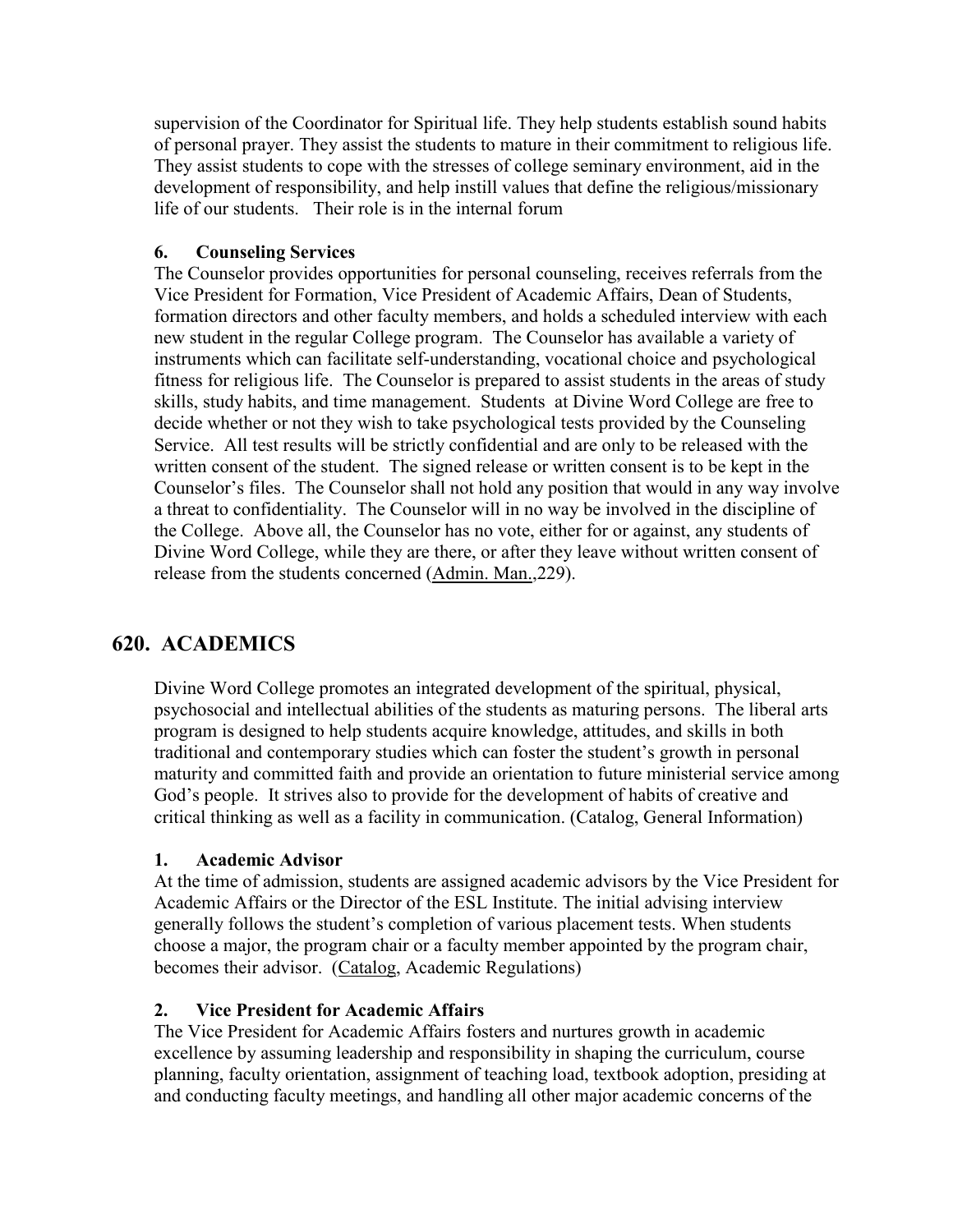College and its faculty. The Vice President for Academic Affairs bears immediate responsibility under the authority of the President for the order and conduct of studies and exercise authority over both the instructors and students in academic matters (Admin. Man., 212). For academic concerns, refer to 160.2 of the Student Handbook.

### **3. Library Council**

The function of the Library Council is to advise the Library Director on the allocation of funds, on the acquisition of library material, and on library policies. The Secretary of the Student Senate serves on this committee (Admin. Man., 264).

## **630. STUDENT LIFE/CONCERNS**

As members of the Student Association of D.W.C., all students work together for the common goals of the community. The purpose of the Student Association is to assume a shared responsibility for administration by providing student representation to the various parts of the College organization; to provide a medium in which students have an opportunity to voice concerns which affect them; to lend support and direction to the committees and activities which fall under this organization's jurisdiction; and, to facilitate harmonious relationships within the College and with the surrounding communities (Constitution of the Student Association, 720).

#### **1. Student Senate**

 The representative government of the Student Association is the Student Senate. The functions of this government includes the administration of all Student Association activities, the interpretation of its Constitution, and the dictation of its financial management. The Senate is composed of one Senator for each formation group, and four officers. The President of the Student Senate shall be recognized as head of the Student Senate (Constitutions, 730).

## **2. Student Coordinator/Committees**

 The various student coordinator/committees which fall under the jurisdiction of the Student Senate and which are responsible for various aspects of student life and concerns include: Dining Room Coordinator (DRC)

Social Coordinator (SC) Social Justice Coordinator (SJC) Sports and Recreation Committee (SRC)

## **3. Dean's Forum**

Twice each semester the Deans will address the student body, providing opportunity for students to voice concerns, issues, ideas, etc., that affect student and college life.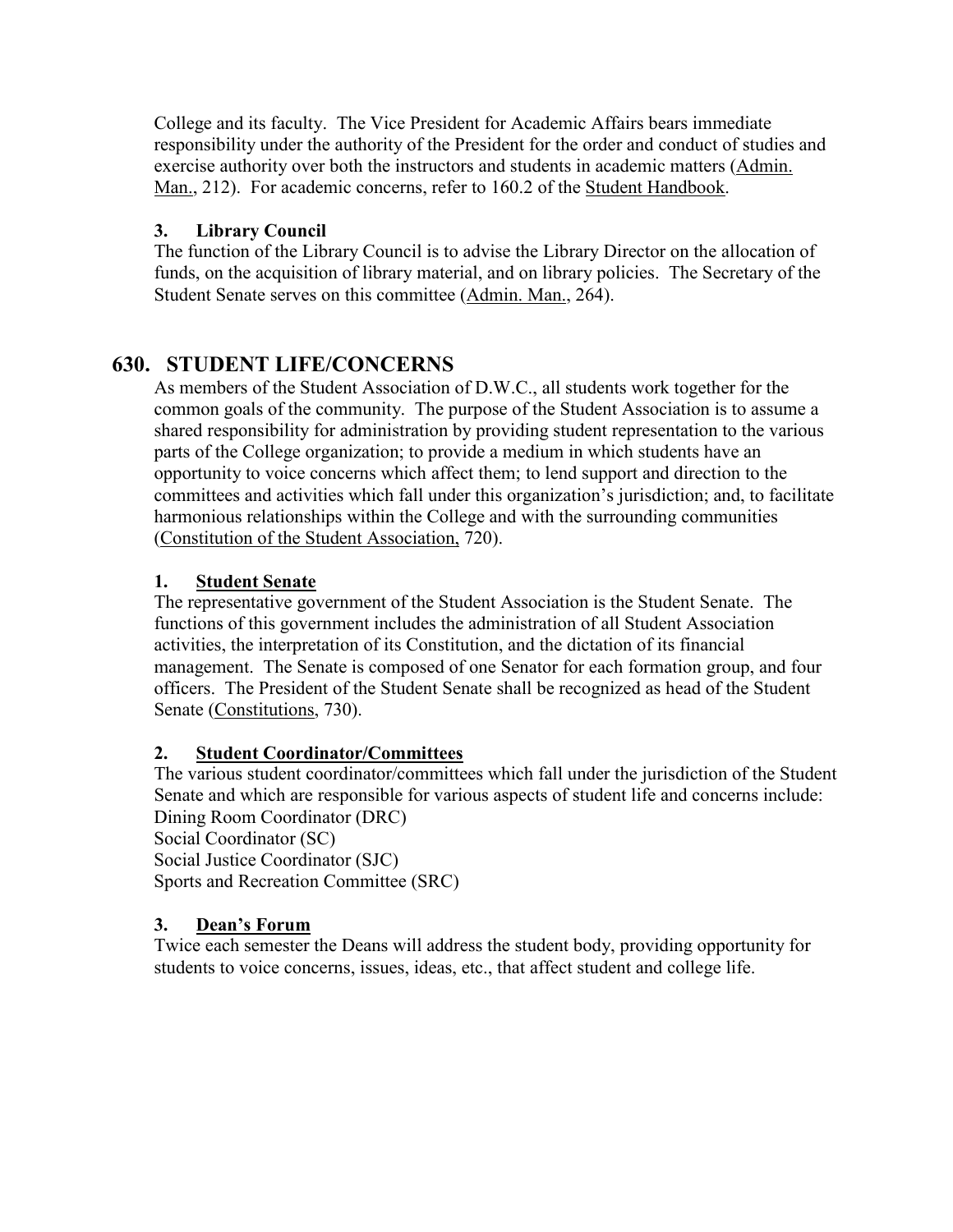## **THE CONSTITUTION OF THE STUDENT SENATE**

- Name and Membership
- Purposes
- Organization the Student Senate
- Election of Officers
- Election of Student Senators
- Rights and Responsibilities of Officers and Senators
- Vacancy and Removal
- Amending the Constitutions
- Student and College Committees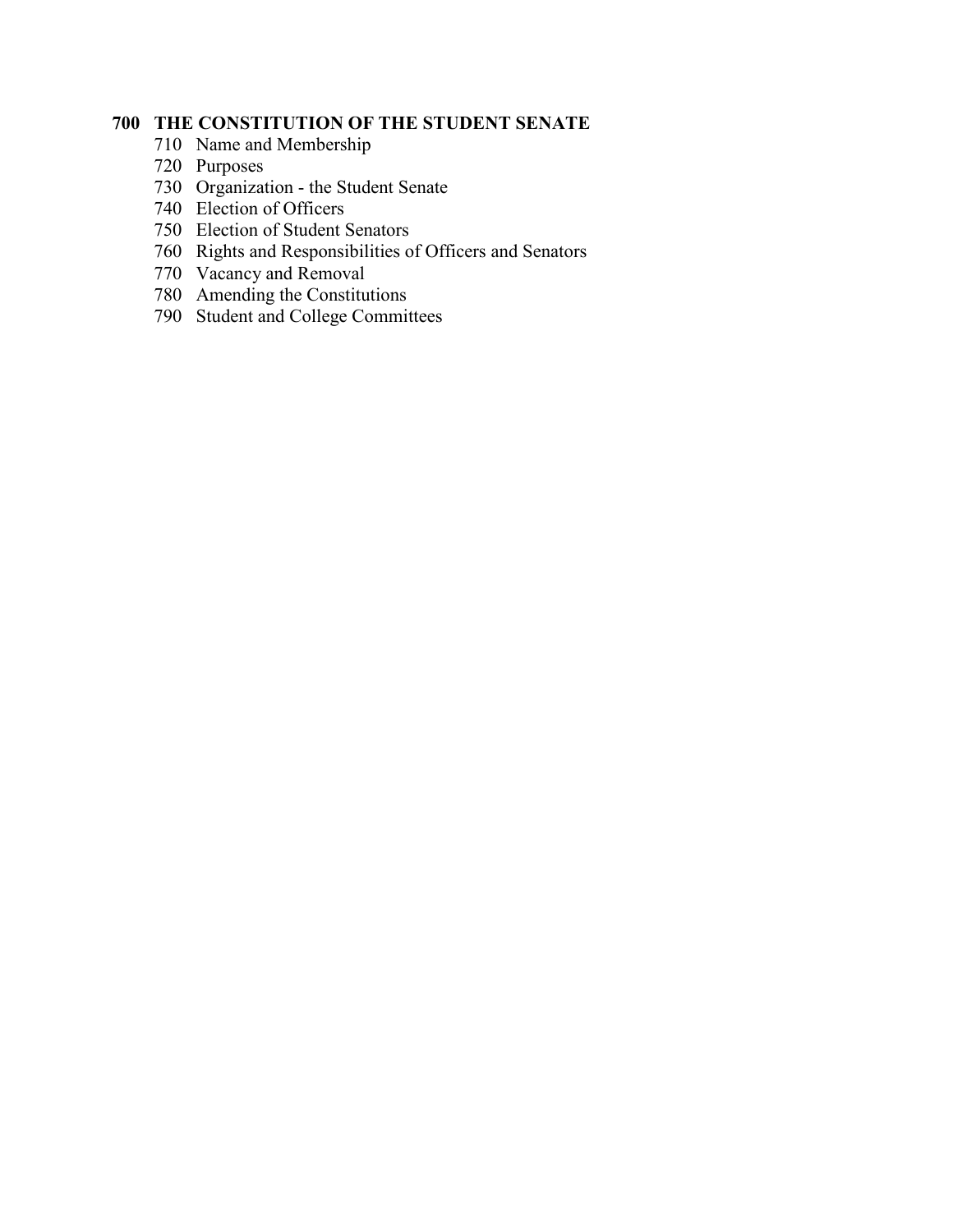## **700 CONSTITUTIONS OF THE STUDENT ASSOCIATION**

#### **710. NAME AND MEMBERSHIP**

- 1. The name of this organization is the Student Association of Divine Word College, Epworth, Iowa.
- 2. All full-time students are members of the Student Association.

#### **720. PURPOSES**

The purposes of the Student Association of Divine Word College are:

- 1. to assume a shared responsibility for administration by providing student representation to the various parts of the College;
- 2. to provide a medium in which students have an opportunity to voice concerns regarding issues which affect them;
- 3. to lend support and direction to the committees and activities which fall under this organization's jurisdiction; and
- 4. to facilitate harmonious relationships within the College and with the surrounding communities.

## **730. ORGANIZATION - THE STUDENT SENATE**

- 1. The representative government of the Student Association is the Student Senate. The function of this government includes the administration of all the Student Association activities (as outlined in 720), the interpretation of this Constitution, and the management of the Student Association finances.
- 2. The representative divisions of this organization are Formation Groups.
	- 2.1 Formation Groups shall be defined according to the official Student Roster produced by the Dean of Students in conjunction with the Registrar's Office at the beginning of each school year.
	- 2.2 Formation Groups are:Senior/Associate, Junior, Sophomore, Freshman, ESL, Special Students. Larger enrollment may require additional formation groups (e.g., additional ESL formation groups)
- 3. Any student not included in the formation groups listed in 730 is an "Extraordinary Student**"** who also has a right to vote.
- 4. The Student Senate consists of the four officers (President, Vice-President, Secretary, and Treasurer) and one Senator from each formation group.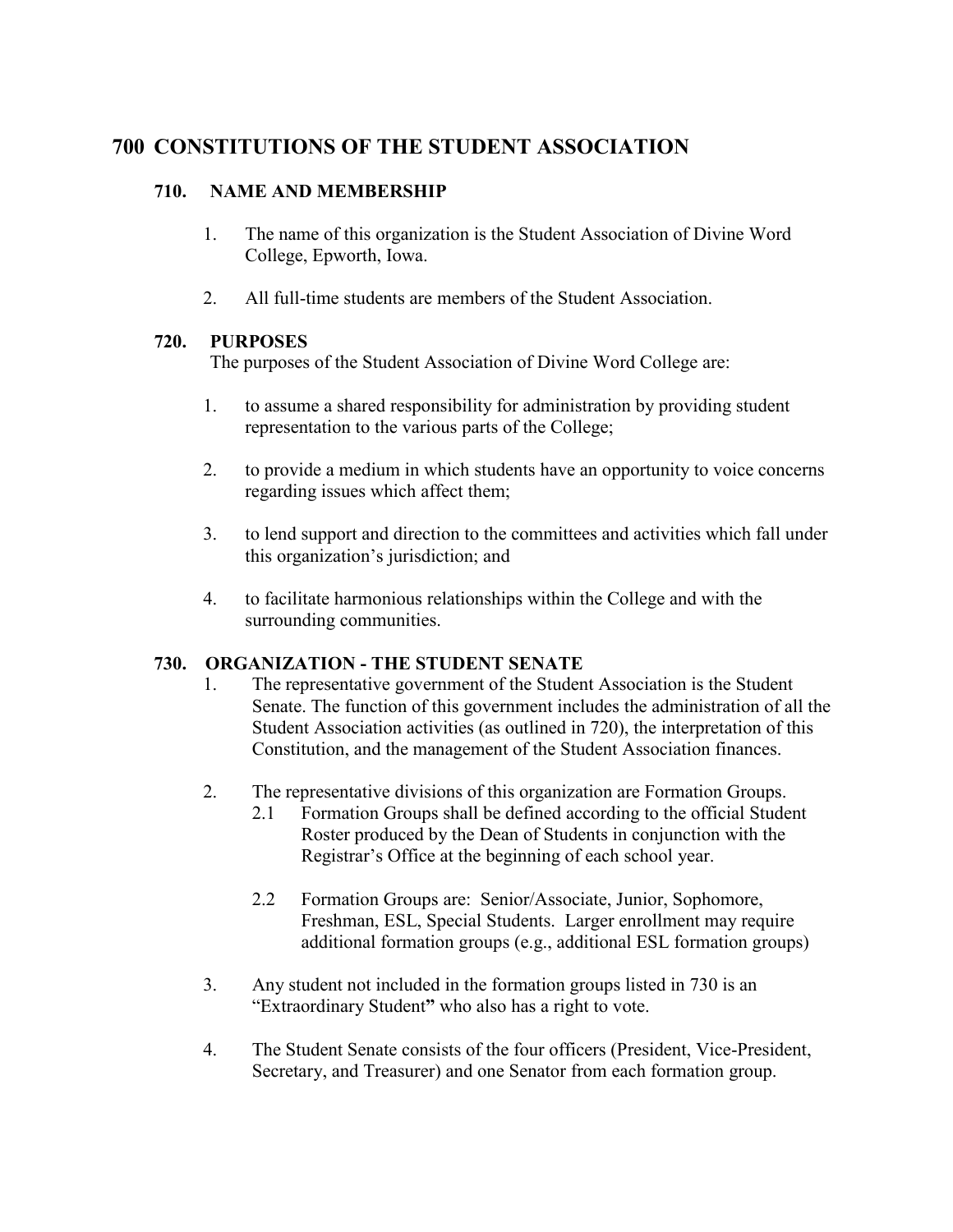- 5. The Student Senate meets every three weeks while school is in session, at a time and place designated by the President. The Secretary prepares, posts, and distributes the agenda, as well as any pertinent documents, to Senate members at least two days prior to the meeting.
	- 5.1 All Student Senate meetings shall be "open" unless declared "closed" by the President. "Open" meetings are accessible to all members of the Student Association, College faculty, and community**;** "closed" are accessible only to members of the Student Senate.
	- 5.2 A quorum of two-thirds of the Senate is required for any meeting. Should a quorum not be present, business of the Senate cannot be conducted and the meeting shall be rescheduled.

### **740. ELECTION OF OFFICERS**

- 1. The four officers of the Student Senate are the President, Vice-President, Secretary, and Treasurer.
- 2. The terms of the officers begin the day after commencement to the next commencement. In case of vacancy, make reference to 770.
- 3. The election of officers takes place between the beginning of the second semester and the first week of May. The election for the President takes place first. The election for the Vice-President, Secretary, and Treasurer occurs after the new President has been elected.
- 4. The Election Committee**:** The Senate elects four senators to supervise elections. One senator is named chair.
	- 4.1 The President of the Student Senate meets with the Election Committee to explain candidacy requirements and voting procedures (cf.740.)
	- 4.2 Members of the election committee are not eligible to run for any office. Those who accept membership on the election committee automatically decline eligibility as candidates for the election of officers.
	- 4.3 If a member of the election committee decides to run for an office after he has been named to the committee, he will inform the President of his decision.
		- 4.3.1 After consulting with the officers the President will designate another senator to serve on the committee.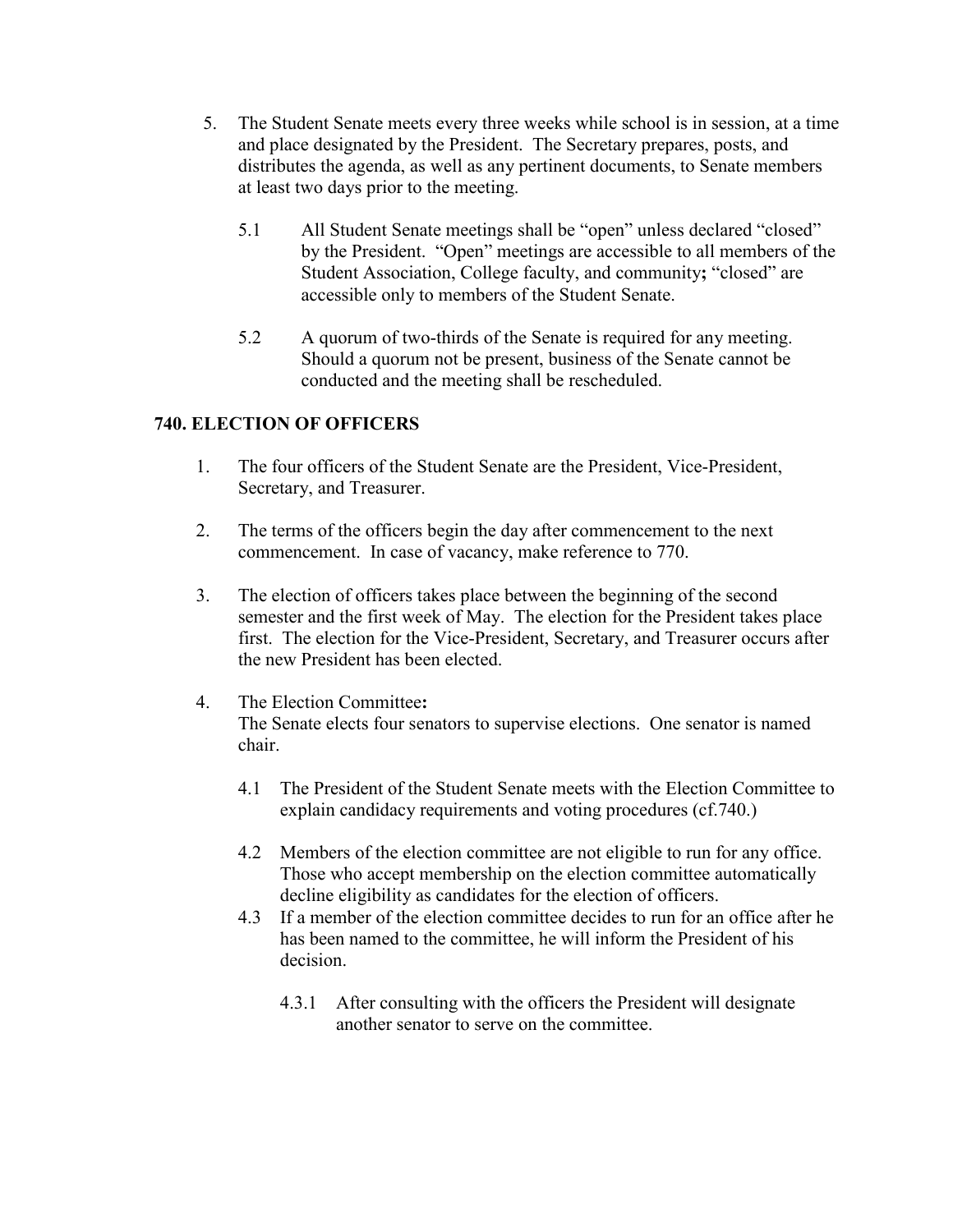- 4.4 The duties of the Election Committee include:
	- 4.4.1 announcing the election schedule
	- 4.4.2 explaining the candidacy requirements and voting procedures to the Student Association,
	- 4.4.3 bringing the candidates' names, between the deadline of declaration and the time of the election, to the Dean of Students and to the Academic Dean to make sure that they are not on any probation,
	- 4.4.4 printing ballots, tabulating the votes, and posting the official results of the election.
- 5. Candidacy Eligibility
	- 5.1 Candidates for offices may not be on academic, formation or disciplinary probation.
	- 5.2 A candidate for the office of President of the Student Senate must be a member of the next year's Senior or Junior academic group, as defined in 730.2.2 and 730.3, at the time of election and have a cumulative GPA of at least 2.00.
	- 5.3 Candidates for the offices of Vice-President, Secretary and Treasurer must be members of the next year's Senior, Junior or Sophomore academic groups, as defined in 730.2.2, at the time of election and have a cumulative GPA of at least 2.00.
		- 5.3.1 Candidates must post a declaration of candidacy on the student bulletin board, or any other suitable place designated by the Election Committee**,** at least one week before the election.
		- 5.3.2 During the week before the election, the Election Committee will schedule a meeting of the Student Association. During this meeting each has 5 minutes to deliver a campaign speech. Non-Student Association members are invited to the meeting only as observers.
- 6. Voting Procedures in the Election of Officers
	- 6.1 All members of the Student Association may vote.
	- 6.2 Voting will be held through secret ballot.
	- 6.3 Voters may only vote for declared candidates, and may only vote for one candidate for each position.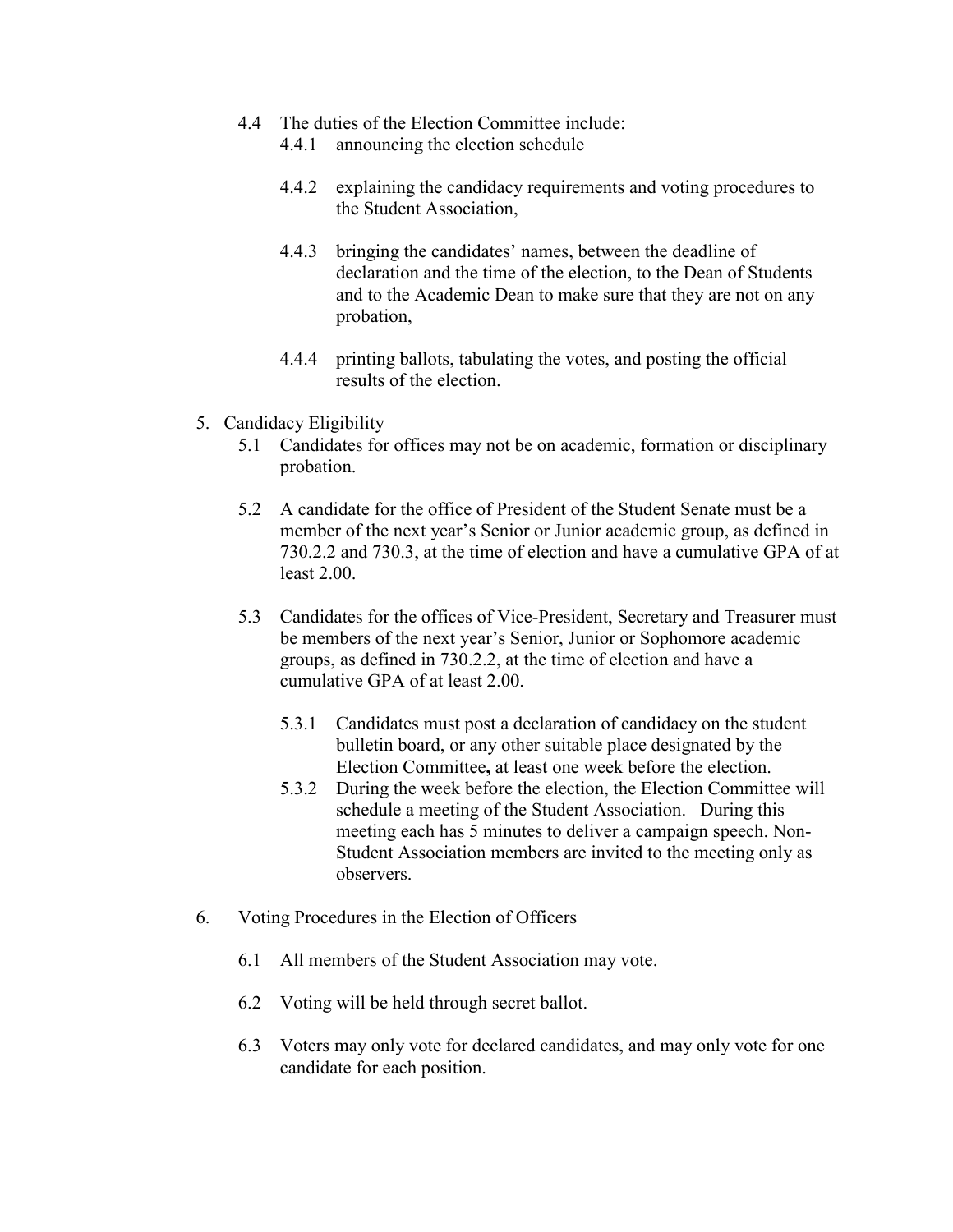- 6.4 A candidate needs a two-thirds majority on the first ballot.If, after the first ballot, a two-thirds majority is not obtained, a second ballot**,** also requiring a two-thirds majority**,** will be held on the next day.
- 6.5 If a two-thirds majority is not obtained, after the second ballot, the Election Committee will designate a time for a third ballots which requires a simple majority (half plus one of the votes).
- 6.6 If, due to extraordinary circumstances, a student is unable to be present for the election, he may be allowed by the Election Committee to enter an absentee ballot. This ballot must be given to the Election Committee in a sealed envelope and shall not be opened until the votes are tabulated.
	- 6.6.1 An absentee ballot can only be used for one (round of voting). If successive ballots are to be held, the voter either has to be present or request another absentee ballot.

#### **750. ELECTION OF STUDENT SENATORS**

- 1. Candidacy Eligibility for Senators
	- 1.1 Candidates for Senators must not be on academic**,** formation or disciplinary probation.
	- 1.2 Any member of a formation groups, as defined in 730:2.2 and 730:3, is eligible to be elected Senator except those on probation at the time of election, senate officers, and extraordinary students.
		- 1.2.1 Each formation group elects one Senator
		- 1.2.2 If a formation group fails to elect a Senator, the President of the Student Senate appoints a Senator.
- 2. The terms for Senators begins with their election and lasts until the end of the school year.
- 3. Voting Procedure for Election of Senators.
	- 3.1 The election shall take place no later than the third week of the first semester of the school year.
	- 3.2 The voting shall be done by either secret or open ballots during a formation conference or at another designated time approved by the Dean of Students or the President of the Student Senate.
	- 3.3 Senators need a two-thirds majority on the first ballot.
	- 3.4 If a two-thirds majority is not obtained on the first ballot, a second ballot**,** also requiring a two-thirds majority**,** will be held during the same meeting.
	- 3.5 If a two-thirds majority is not obtained after the second ballot, the third ballot will be held in the same meeting. The third ballot requires a simple majority (half plus one).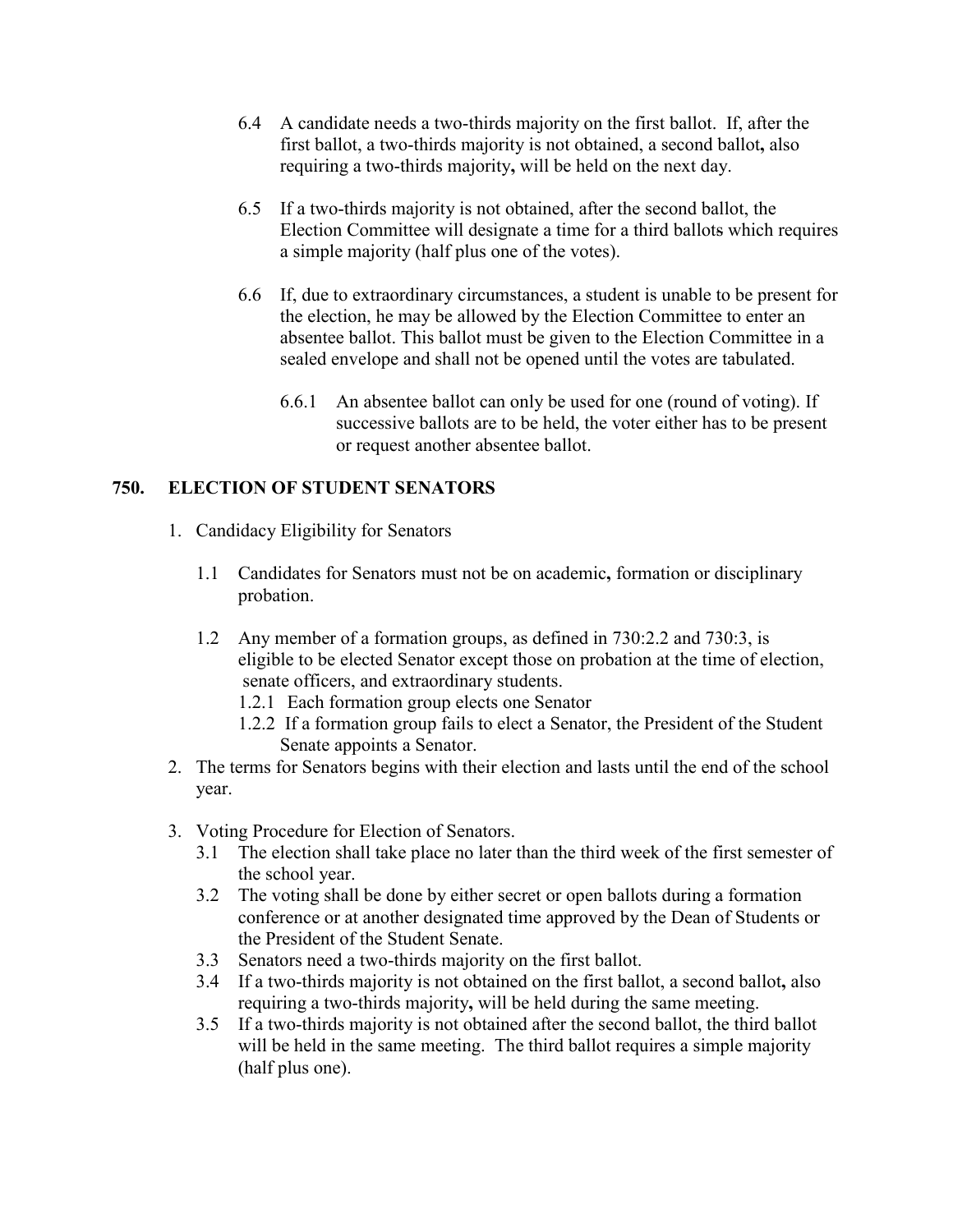## **760. RIGHTS AND RESPONSIBILITIES OF OFFICERS AND SENATORS**

- 1. President of the Student Senate
	- 1.1 The President of the Student Senate is the head of the Student Association. The president:
		- 1.1.1 has the right to call and address a General Assembly of the Student Association.
		- 1.1.2 represents the Student Association at public events or delegates this responsibility to another Student Senate member, preferably an officer.
		- 1.1.3 works closely with the Dean of Students and informs the Dean of all matters that are under the jurisdiction of the Student Senate.
	- 1.2 The President presides at all meetings of the Student Senate. If, due to extraordinary circumstances, the President is unable to attend a meeting, the Vice-President presides.
		- 1.2.1 The President, as a member of the Student Senate, has one vote.
		- 1.2.2 The President schedules regular Student Senate meetings (every third week) and has the right to call special meetings when necessary.
		- 1.2.3 The President proposes Senate procedures. These procedures require the approval of the Student Senate to be instituted. Once instituted, these procedures apply to all Student Senate meetings (regular and special). A Student Senate member may propose changes in procedures, but they require approval by the Student Senate.
		- 1.2.4 The President and Secretary sign official documents.
		- 1.2.5 The President has the right to spend a total of \$50.00 per semester without the approval of the Student Senate. The President must inform the Treasurer of such expenditures.
	- 1.3 At the beginning of the school year, the President of the Student Senate recommends nominees for the student and College committees (refer to 790.3 and 790.4) Recommendations of the President are subject to approval by the Officers and the Dean of Students. For approval procedures refer to 790.1.
		- 1.3.1 The President and the Vice-President meet with student representatives on Student and College committees to discuss the objectives set forth in 790.
		- 1.3.2 The President oversees the Student committees (refer to 790).
		- 1.3.3 If the President has any objection to the work of any student representative on the Student/College Committees, he shall bring the situation to the attention of the Student Senate.
	- 1.4 The President of the Student Senate represents the Student Association on the following College committees (cf 790.4.4, 790.4.5, 790.4.8):
		- 1.4.1 the Formation Appeals Committee, along with one other student;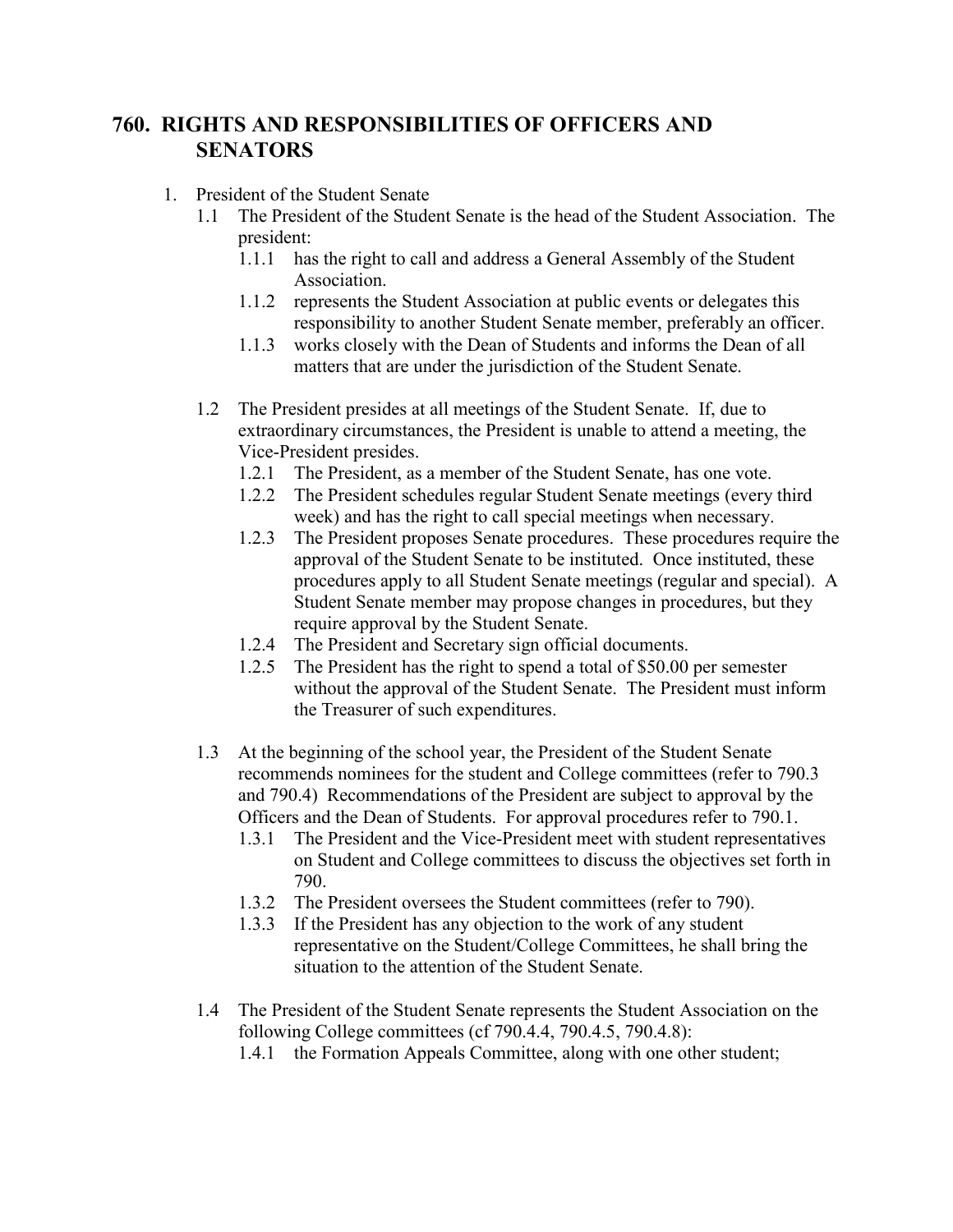- 2. Vice-President
	- 2.1 The Vice-President, as a member of the Student Senate, has one vote and serves as chief advisor to the President in matters concerning the Student Senate and Student Association.
		- 2.1.1 The Vice-President must be ready and willing to perform tasks delegated by the President throughout the year.
	- 2.2 If, due to extraordinary circumstances, the President of the Student Senate is unable to fulfill the responsibilities, the Vice-President shall assume these responsibilities until the President regains his/her full capability (e.g., presiding at Student Senate meetings).
		- 2.2.1 If the President is unable to resume the responsibilities, the Vice-President becomes President and a new Vice-President shall be elected (refer to 780).
	- 2.3 The Vice-President, along with the President, shall meet with student representatives on the Student and College Committees to discuss the objectives set forth in 790.3 and 790.4
- 3. Secretary
	- 3.1 The Secretary, as a member of the Student Senate, has one vote.
		- 3.1.1 The Secretary, along with the President signs Senate minutes and all other official documents.
		- 3.1.2 At the beginning of the year, the Secretary prepares the Student Senate calendar. This calendar includes all dates pertinent to the Senate**.** Officers must approve the final calendar before it is distributed.
		- 3.1.3 The secretary maintains Senate files.
	- 3.2 The Secretary:
		- 3.2.1 after each Student Senate meeting prepares minutes and distributes them to Senators at least two days prior to the next meeting. The Senate must approve all minutes and the Secretary is responsible for making any approved changes.
		- 3.2.2 The Secretary posts all approved minutes of open Student Senate meetings.
		- 3.2.3 The Secretary maintains a file of all Senate meetings and transfers this file to the next Secretary at the end of the term. The file also includes an official copy of all documents produced by the Senate.
	- 3.3 The Secretary prepares and posts the agenda for all regular and special Student Senate meetings.
		- 3.3.1 Any member of the Senate may propose items for the agenda prior to its publication.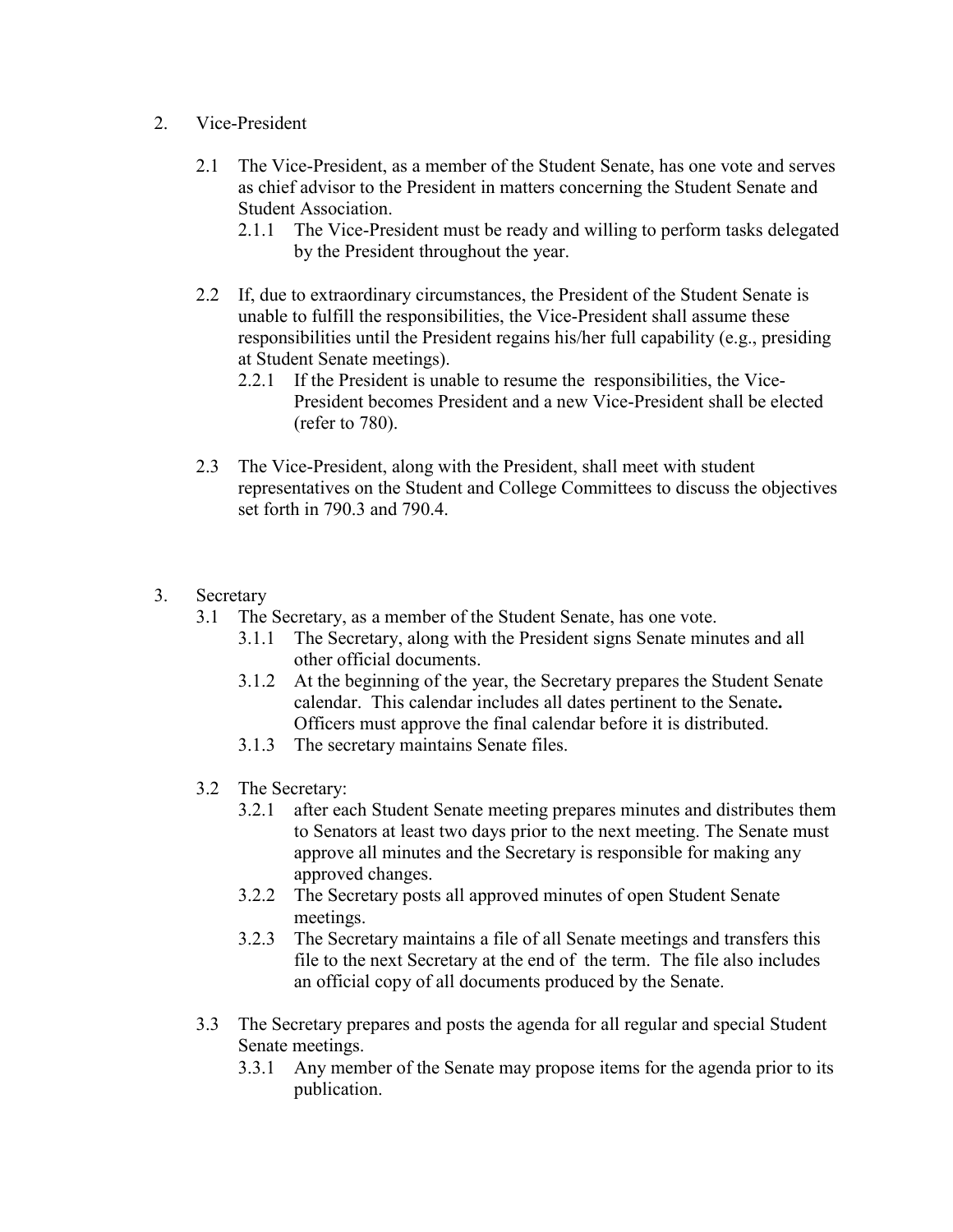#### 4. Treasurer

- 4.1 The Treasurer, as a member of the Student Senate, has one vote.
- 4.2 The Treasurer is responsible for the financial management of all Student Senate funds. Funds are only kept on account in the College Business Office.
	- 4.2.1 The Treasurer shall perform only the transactions directed by the Student Senate, except in reference to 760,1.2.5.
	- 4.2.2 All financial transactions over \$50 require signatures of the Treasurer, the Dean of Students, and the person to whom the funds are entrusted.
	- 4.2.3 The Treasurer is responsible for keeping record of income and expenses, making sure receipts for all expenditures are turned into the Business Office, and depositing unused in the Senate accounts.
- 4.3 The Treasurer prepares a budget at the beginning of each semester for approval by the Student Senate. Any adjustments to the budget must be approved by the Student Senate.
	- 4.3.1 Student Senate committees which require budgets must submit an itemized budget proposal to the Treasurer at the beginning of each semester.
	- 4.3.2 If the Treasurer has any questions or objections to management of any committee funds, he shall bring the situation to the attention of the Student Senate.
- 4.4 The Treasurer is responsible for preparing and presenting a monthly, itemized financial report to the Student Senate. This report can be viewed by any student upon request.

#### 5. Senators

- 5.1 Each Senator has one vote.
- 5.2 The primary responsibilities of a Senator are to:
	- 5.2.1 accurately represent the views of his/her formation group to the Senate;
	- 5.2.2 effectively communicate information from the Senate back to the student body.
	- 5.2.3 actively attend all Student Senate meetings. In extraordinary cases, a Senator may secure a substitute for a particular meeting; however, that Senator forfeits the vote at that meeting as their substitute cannot vote on any issue.

# **770. VACANCY AND REMOVAL**

1. Officers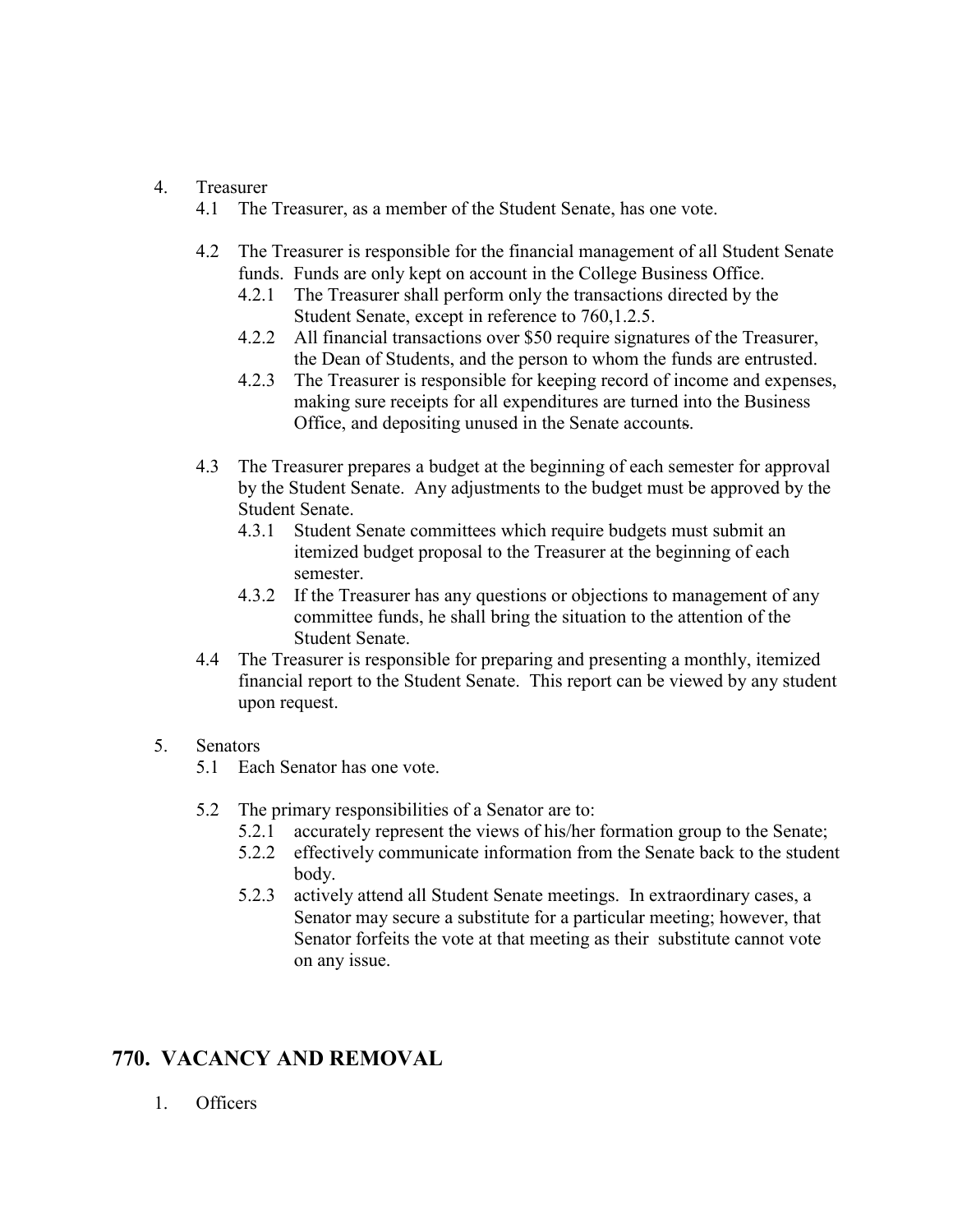- 1.1 A process of removal of any of the four Officers of the Student Senate may be initiated with a petition signed by a majority of the members of the Student Association.
	- 1.1.1 Such a petition for removal must contain the reasons for the requested removal and must be publicly posted.
	- 1.1.2 If a petition for removal receives the required number of signatures, the President must call a special Senate meeting within 24 hours. Two Senate members, not the subject of the petition, are designated by the Senate to organize a Student Association vote for removal within one week. A two-thirds majority vote is required for the removal of any officer.
- 1.2 Vacancy in an office as a result of removal or other circumstances requires that the remaining officers organize a special election. If the Presidency is vacant, refer to 760,2.2.1.
	- 1.2.1 If all four offices are vacant, the Senators shall serve as the Election committee and among themselves vote for the chair. Then, the Election Committee shall organize the special election.
	- 1.2.2 The special election must be held no later than two weeks after the vacancy.
	- 1.2.3 Election procedures and candidacy requirements follow those set down in 740.
- 2. Senators
	- 2.1 The process of removing a Senator may be initiated with a petition signed by a majority of the members the Senator's formation group.
		- 2.1.1 Such a petition for removal must contain the reasons for the requested removal and be made public to the members of the formation group.
		- 2.1.2 If a petition for removal receives the required number of signatures, the President must call an assembly of that formation group at its earliest convenience to vote for removal.
		- 2.1.3 A two-thirds majority vote is required to remove any Senator from the Senate.
	- 2.2 A vacancy in the Senate**,** as the result of removal or other circumstances**,** requires the President to organize a special election.
		- 2.2.1 The special election must be held no later than two weeks after the vacancy occurs.
		- 2.2.2 Election procedures and candidacy requirements follow those set down in 750.
- 3. Committee Members
	- 3.1 Any student representative on any committee can be removed through a twothirds majority vote of the Student Senate.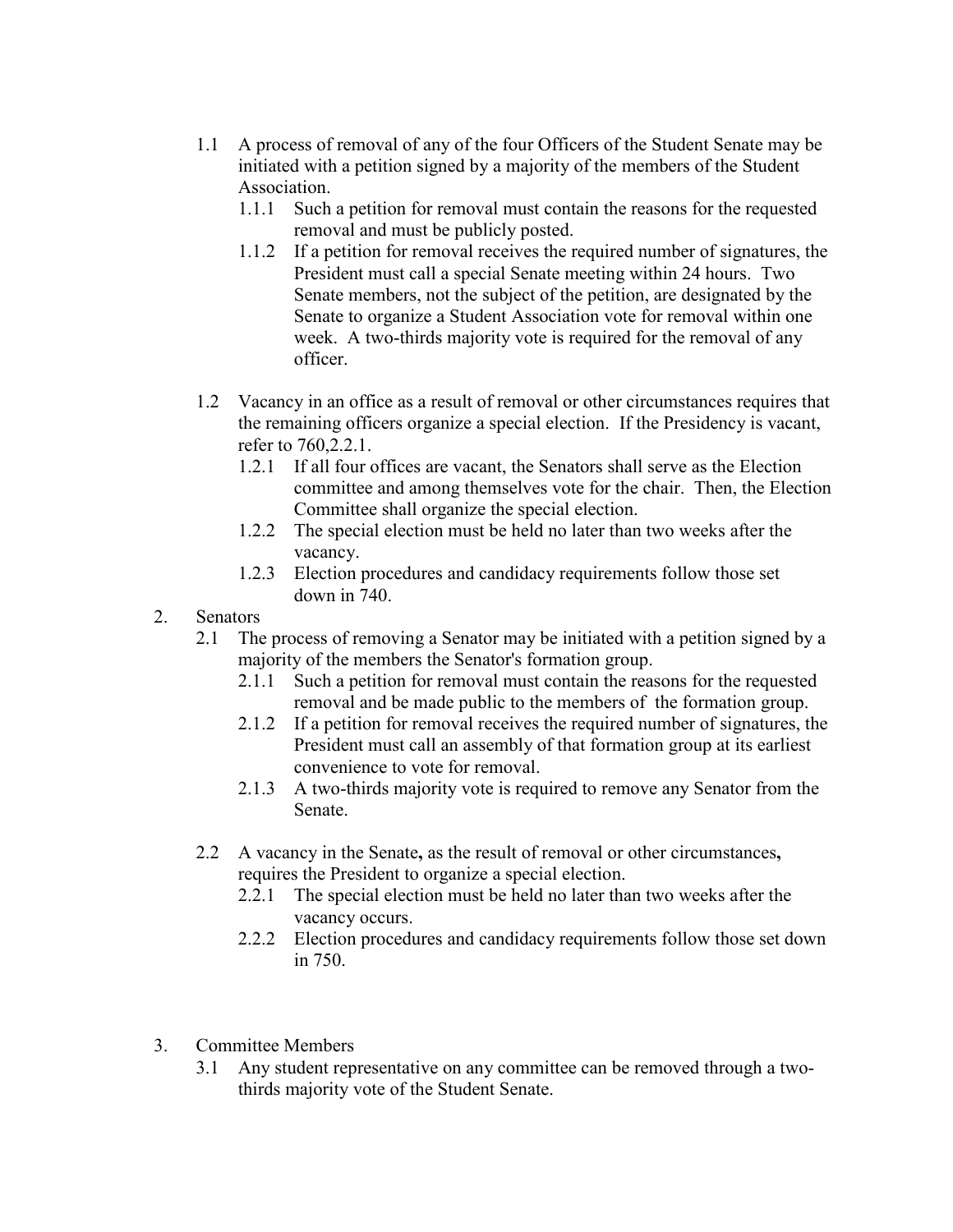- 3.1.1 Officers serving on College committees as part of their office can only be replaced by another officer.
- 3.1.2 Removal from a Committee is automatic in the case referred to in 790,4.2.
- 3.2 A vacancy on a Student or College committee**,** as a result of removal or other circumstances**,** requires that a replacement be made at the earliest convenience by the appropriate authority.
	- 3.2.1 Appointments to committees follow regulations set down in 790,1.
	- 3.2.2 While a position is vacant, the President fills the position until the vacancy has been properly filled.

## **780. AMENDING THE CONSTITUTIONS**

- 1. Amendments to the Constitution may be proposed by any member of the Student Association or the Dean of Students.
	- 1.1 In order to be presented to the Student Association for a final vote, a proposed amendment must be approved by a two-thirds majority of the Student Senate and by the Dean of Students.
	- 1.2 Students are invited to an open meeting for the discussion and approval of the proposed amendment. A quorum of the Student Senate must be present at this open meeting. The proposed amendment must then receive a two-thirds majority of votes of only the students present in order to become part of the Constitution.
		- 1.2.1. If, due to extraordinary circumstances, a student is unable to be present at the open meeting for the voting, he may be allowed to enter an absentee ballot. This ballot must be given to the President of the Student Senate in a sealed envelope before the open meeting and shall not be opened until the time of tabulation of the votes.
	- 1.3 The proposed amendment approved by the Student Association is submitted to the Board of Administration through the Dean of Students for its final approval.

## **790. STUDENT AND COLLEGE COMMITTEES**

- 1. All student representatives on Student and College Committees must be members of a formation group.
- 2. At the beginning of the school year, the President of the Student Senate recommends members of the Student Association for the Student and College Committees.
	- 2.1 Normally the President first consults with the nominees of his choice to serve on Student and College Committees. Nominees are approved by the Student Officers and Dean of Students.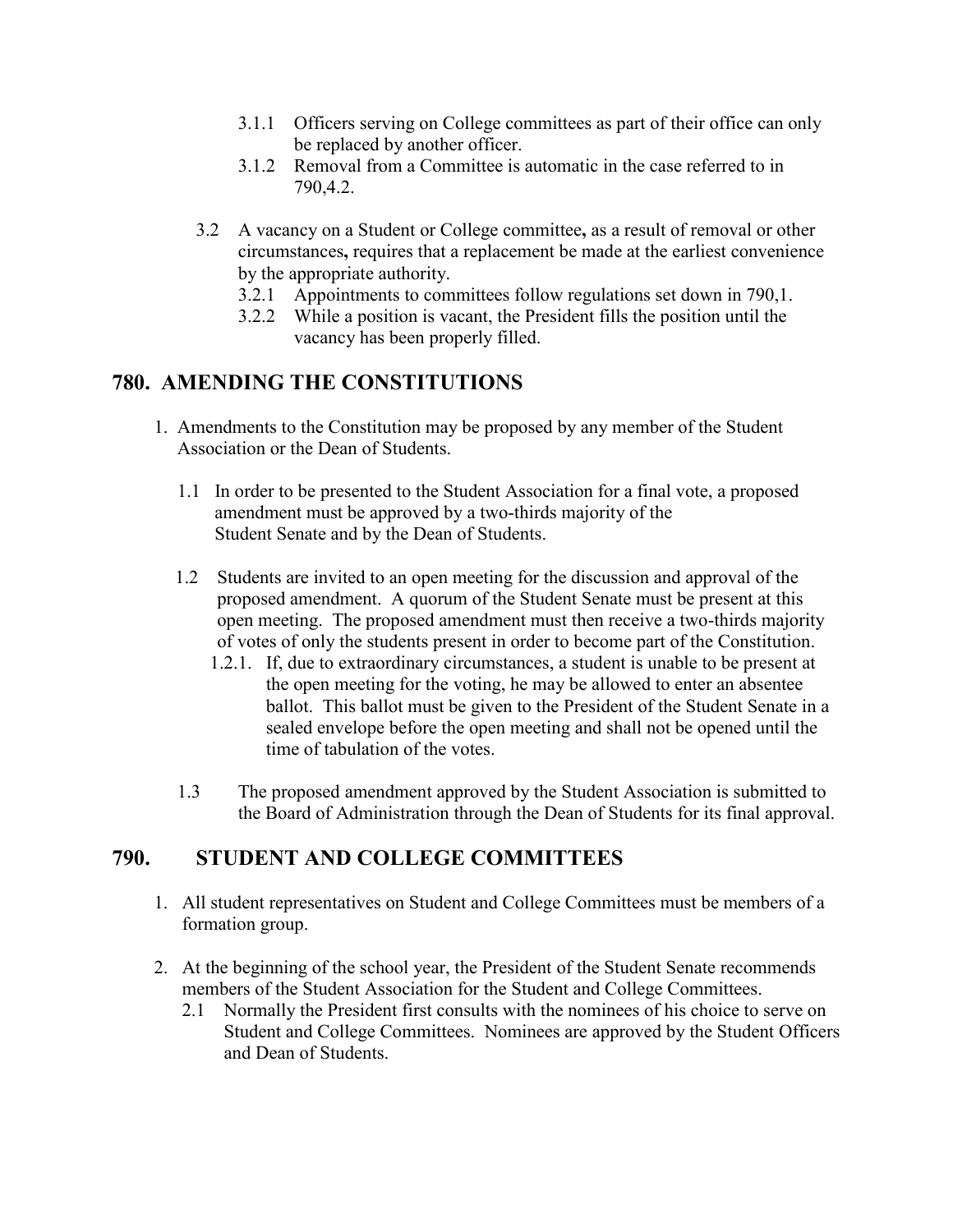- 2.2 However, in the case of the Student Pourhouse Board (the manager only) and the Formation Team, because of their special and confidential nature, the President first seeks the approval of the Dean of Students, then consults with the approved nominees.
- 2.3 After the nominees have been approved, the President and Vice-President meet with student representatives on the Student and College Committees to discuss the objectives set forth in 790.3 and 790.4.
- 2.4 Each student representative must follow the guidelines set down in 790.3 and 790.4.
- 3. Student Coordinator/Committees.
	- 3.1 **Dining Room Coordinator** (DRC) The DRC is responsible for supervising the general maintenance of the dining room, including scheduling dish crews, food service crews, and dining crew. The DRC signs work-study sheets for work in the dining room. He/she works in conjunction with the Dean of Students, the Work-study Coordinator, the kitchen staff, school administrators, and the SC in preparing the dining room for special events. The DRC has an assistant.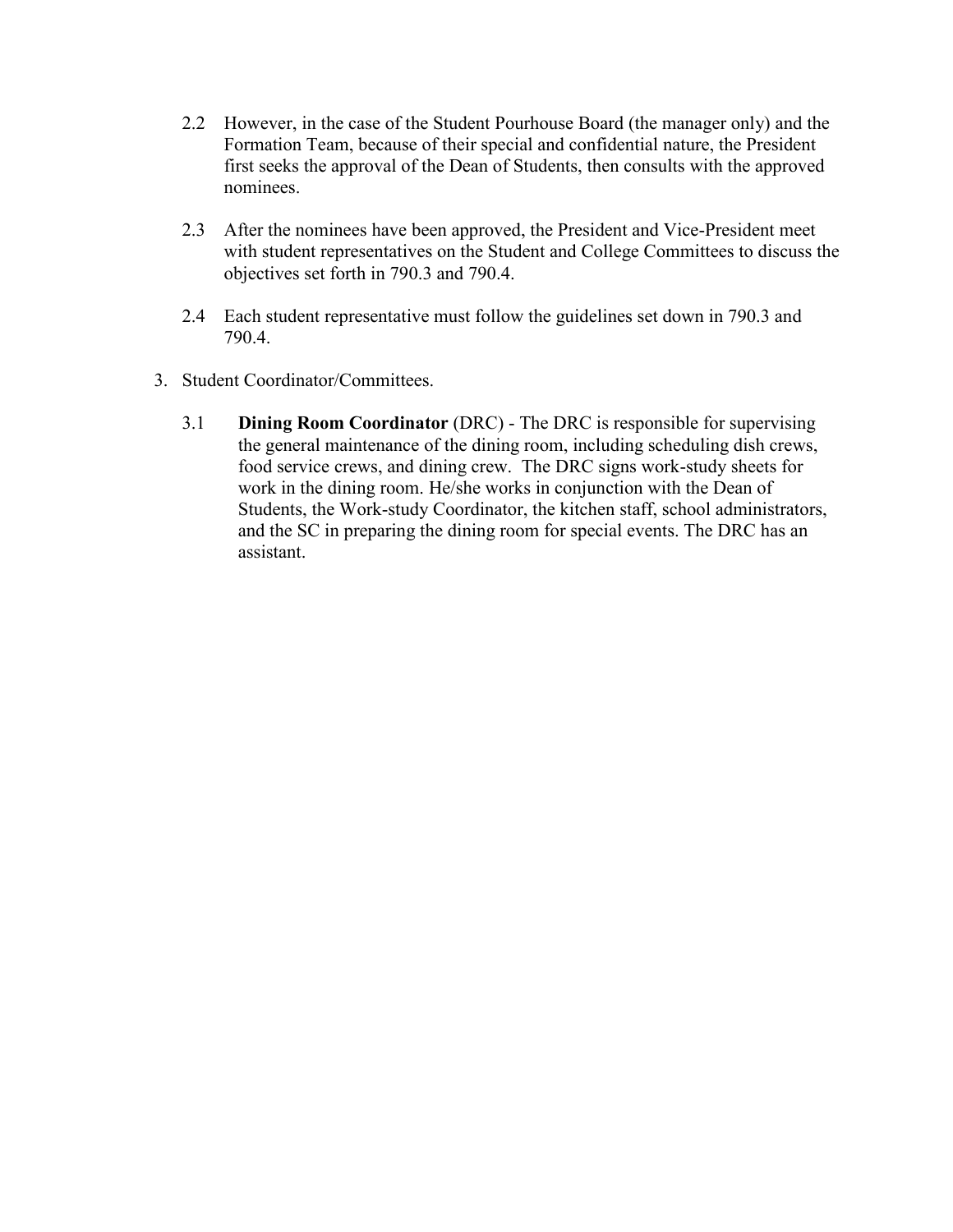- 3.2 **Social Coordinator** (SC) The SC is responsible for planning and coordinating various College social events. The Dean of Students and the Rector may ask the SC to plan additional activities. The SC receives a budget from the Student Senate.
- 3.3 **Social Justice Coordinator** (SJC) The SJC is responsible for raising students' awareness of social justice issues on the local and world level. The SJC provides information and suggests courses of action. SJC receives a budget from the Student Senate.
- 3.4 **Sports and Recreation Committee** (SRC) The SRC is responsible for organizing, promoting, and supervising intramural and extramural sports and other recreational activities. It is under the supervision of the Sports Coordinator and has a budget independent of the Student Senate. Two students serve on SRC.
- 4. College Committees
	- 4.1 All Officers automatically serve on at least one College Committee by nature of their office. Refer to 760,1.5, 760,2.5, 760,3.4, and 760,4.5.
	- 4.2 Since College committees frequently deal with confidential information, any breach of that confidentiality by a student representative is a serious matter. Such a breach of confidentiality by a student representative automatically results in that student's prohibition from serving on any Student or College committee and the Student Senate, for the rest of the school year and for a period of two full years thereafter. The College may impose its own sanctions.
	- 4.3 **Formation Team** The Formation Team consists of the Vice President for Formation, the Dean of Students, Formation Directors, Counselor, the Ministries Coordinator, and the Spiritual Life Coordinator. The Formation Team evaluates student progress and ensures that a viable program is maintained in achieving the objectives of the College (Administration Manual, 230). Three student representatives serve on the Formation Team as non-voting members; one must be female.
	- 4.4 **Library Council** The function of the Library Council is to advise the Library Director on the allocation of funds, acquisitions and policies. The Secretary of the Student Senate serves as student representative on this Committee (Administration Manual, 264).
	- 4.5 **Sustainability Committee** The Sustainability Committee's purpose is to transform the SVD commitment to sustainability into a lived and witnessed reality at Divine Word College—in the academic and formation curriculum, in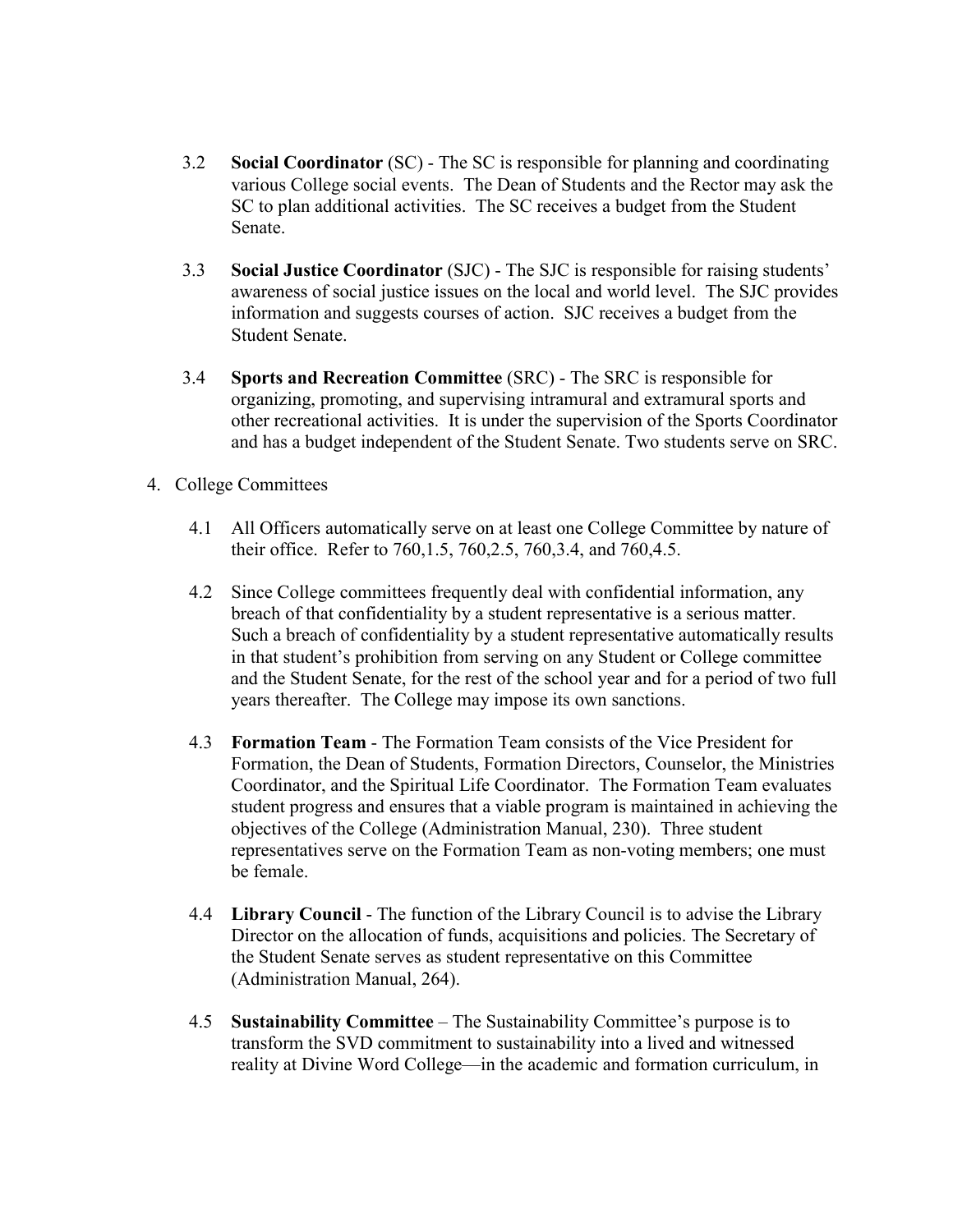student life, and in institutional management. Two student representatives serve on this committee for a two-year term. (Administration Manual, 259)

# **800. HANDBOOK APPROVAL**

- 1. The Student Handbook is the official code governing the student affairs of the College.
- 2. Changes and official interpretations of the policies of this Student Handbook are the prerogative of the Board of Administration. Proposed changes or new policies should be submitted to the Board through the Dean of Students.
- 3. The Board of Administration of Divine Word College reserves the right to make changes in this Handbook without prior notice. This Handbook is not to be regarded as a contract between the student and the institution.

# **900 POLICIES OF DIVINE WORD COLLEGE**

901

- 902 Admission of Students Who Lack a high School or General Educational Development (GED) Diploma
- 903 Americans With Disability Act (ADA) Policy
- 904 Anti-Bullying Policy
- 905 Awards
- 906 Anti-Harassment/Sexual Misconduct
- 907 Bereavement and Illness Notices
- 908 Child Abuse-Mandatory Reporter
- 909 Children in the Work Place
- 911 College Facilities Use of
- 913 Computer/Information Technology Policies
	- 913.1 College Network Use of and Security
	- 913.2 Computer Hardware and Software Acquisition
	- 913.3 Computer Lab Policy
	- 913.4 Computer Resources and Technology
	- 913.5 Computer Virus Policy
	- 913.6 Information System Waste Disposal
	- 913.7 Information Technology Emergency Services
	- 913.8 Digital Millennium Copyright Act Compliance
- 915 Conduct of Employees
- 916 Disposal of College Property
- 917 Drug Free Work Place and College
- 919 College Safety and Security
- 921 Equal Opportunity Employment
- 923 Family Education Rights and Privacy Act (FERPA)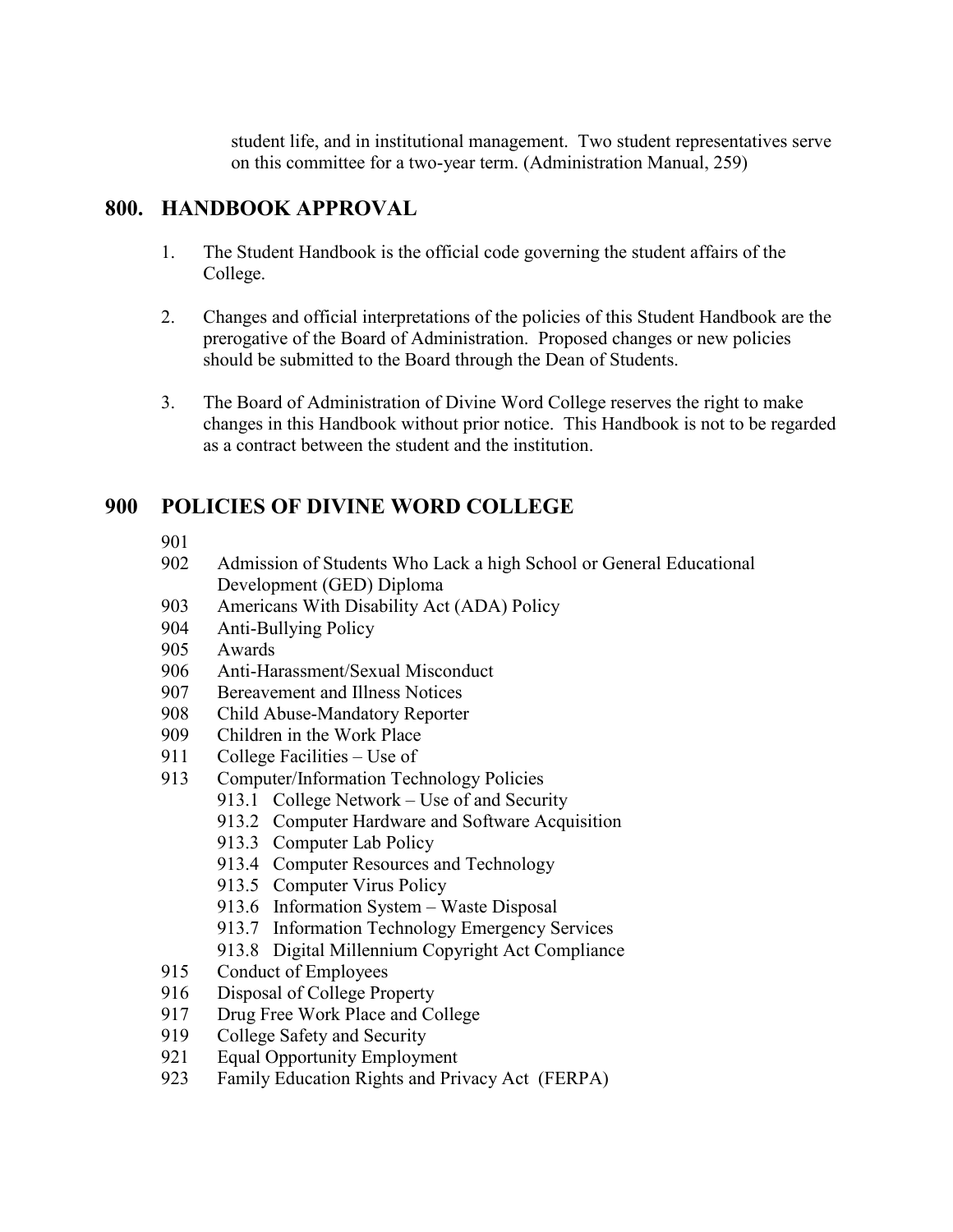- Food and Beverages
- Graduation Policy
- 929 Guests (Overnight) at DWC<br>931 HIV/AIDS Policy
- HIV/AIDS Policy
- Honorary Degrees from Divine Word College
- Injuries/Workers Compensation
- Intercultural Celebrations
- Key Distribution Procedure
- Meals at DWC
- Personally Owned Property
- Protection on the Human Subject of Research Sexual Misconduct/Anti-Harassment – See #906
- 949 Smoke Detectors/Fire Alarm<br>951 Smoking Policy
- **Smoking Policy**
- Solicitation of Funds
- Student Complaints
- Student Leave of Absence
- 959 SVD Students in Temporary/Perpetual Vows<br>961 Telephone/Cell Phones
- Telephone/Cell Phones
- Tranquility Weekends
- Whistleblower Policy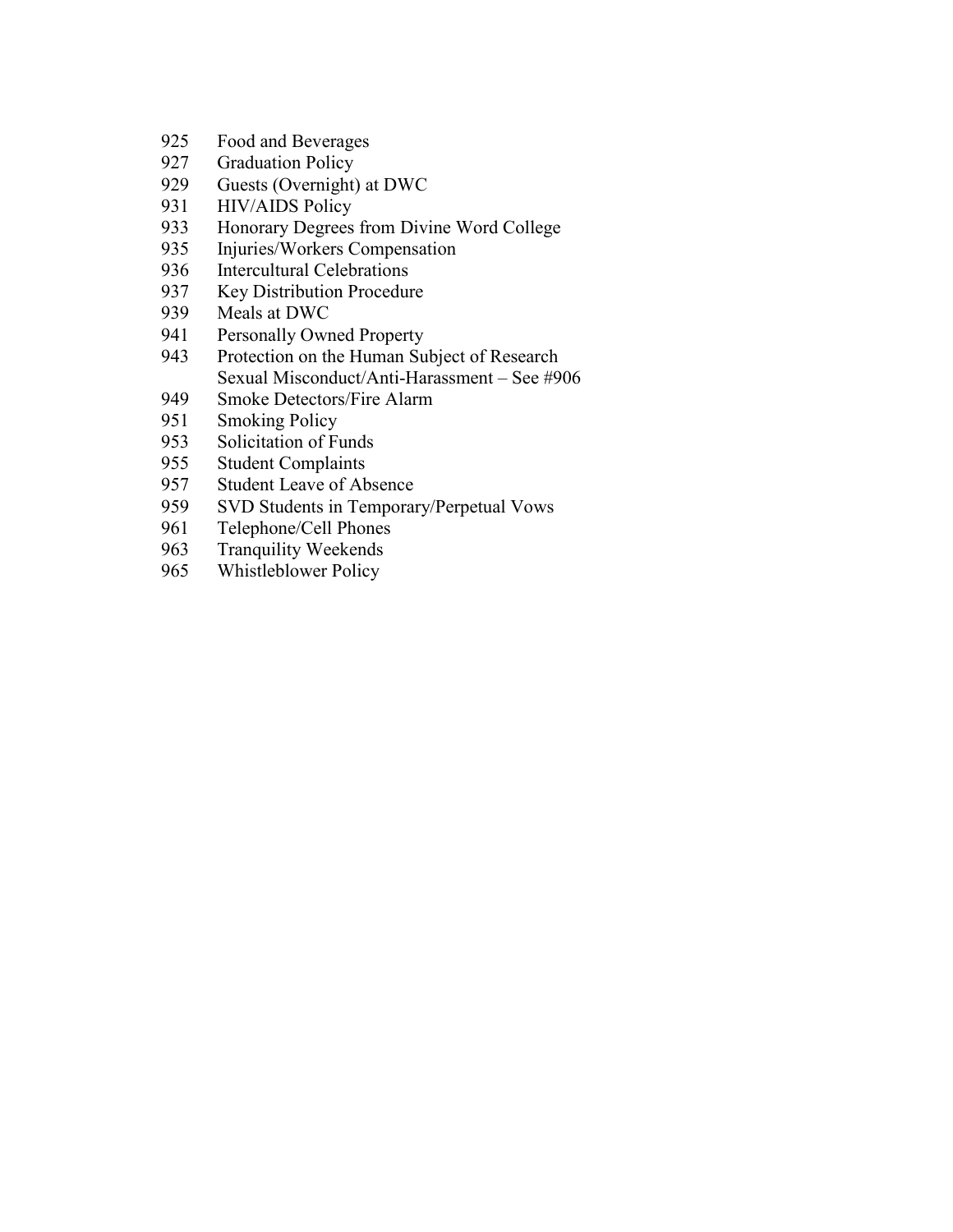## **902 ADMISSION OF STUDENTS WHO LACK A HIGH SCHOOL OR GENERAL EDUCATIONAL DEVELOPMENT (GED) DIPLOMA**

Divine Word College, while strongly committed to providing support resources to students, particularly to students from immigrant and refugee backgrounds, recognizes the limits of such support. Students' ability to sustain motivation over several years of study and seminary formation at the pre-novitiate level is a necessary consideration.

- 1. Admission to the regular College undergraduate degree programs requires evidence of satisfactory completion of a high school course of study. This is ordinarily demonstrated by possession of a high school or General Educational Development (GED) diploma.
- 2. In special circumstances, admission to the English as Second Language Institute is possible without a high school or GED diploma. "Special circumstances" include:
	- Lack of a family support network or sufficient financial resources that would in ordinary circumstances enable the student to pursue and complete the GED prior to admission.
	- Prior completion of four of the five GED area tests.

Admission without a high school diploma or GED is intended as the exception rather than the rule.

- 3. A student admitted to the DWC ESL program and lacking a GED is expected to complete the GED within a two-year period after being declared qualified to begin GED studies by the Director of the ESL Institute.
- 4. A GED student in ESL Level Six may enroll in "adjunct" courses in the traditional special status arrangement and under the direction of his ESL instructor.
- 5. A student completing the ESL program before completing his GED will be required to participate in special non-credit courses designed to aid his preparation for GED testing and future study in regular College courses.
- 6. A student lacking a high school diploma or GED is ineligible for federal or state financial aid.
- 7. Failure to complete the GED within the two-year time allotment will ordinarily mean dismissal from the College. Exceptions to this two-year time limitation will be made on evidence of strong participation in the seminary formation program and a reasonable expectation of success on remaining tests within a short time.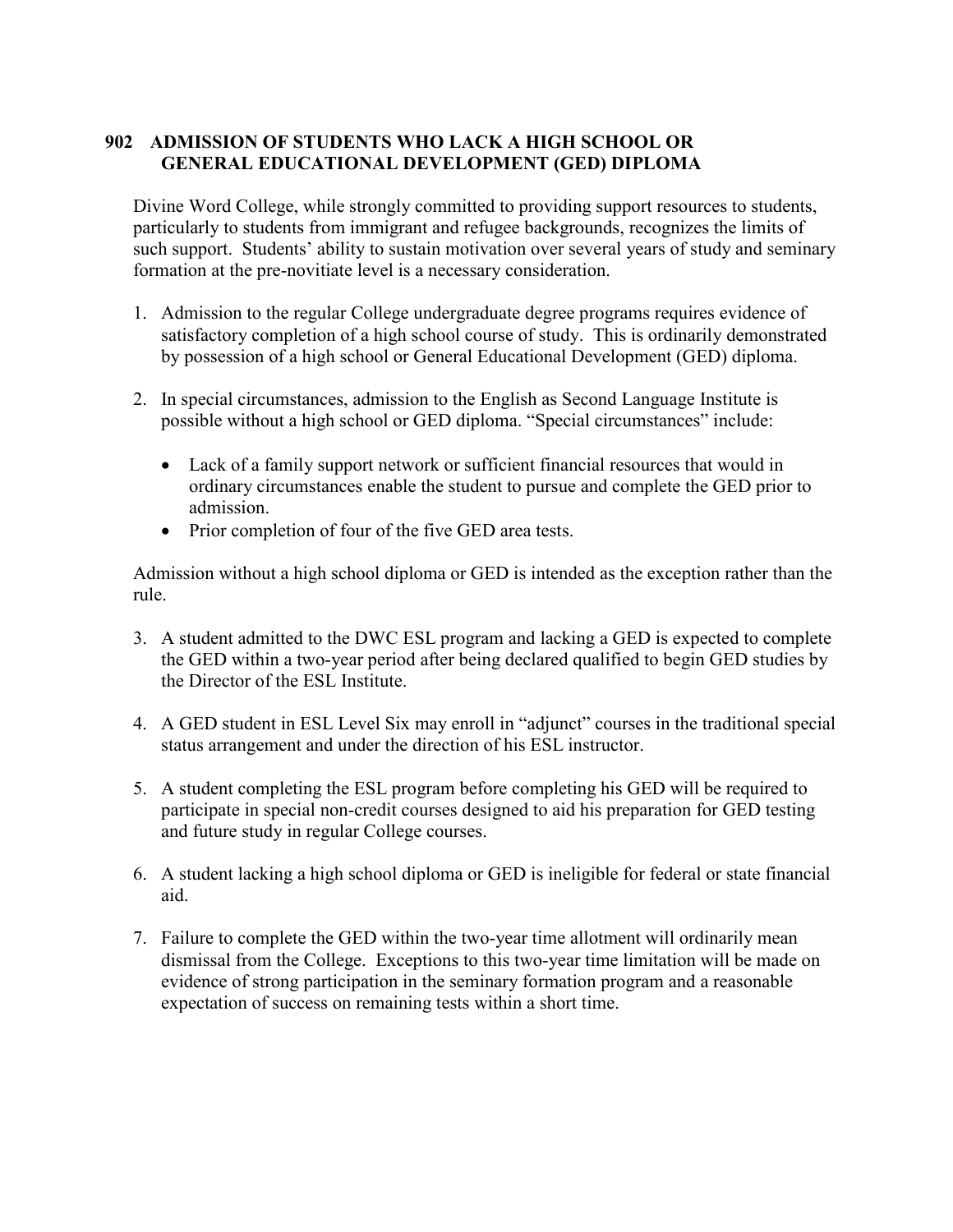## **903 AMERICANS WITH DISABILITY ACT (ADA) POLICY**

Divine Word College is committed to complying fully with the Americans with Disability Act (ADA) and ensuring equal opportunity in employment for qualified persons with physical or mental disabilities. All employment practices and activities are conducted on a non-discriminatory basis and are periodically reviewed with an external Human Resource Consulting Agency.

Hiring procedures provide persons with disabilities meaningful employment opportunities. Pre-employment inquiries are made only regarding an applicant's ability to perform the essential functions of the position.

The College will make reasonable accommodation(s) to the duly established physical or mental limitations of the qualified applicants or employees with disabilities to enable them to perform the essential job duties, unless such accommodation(s) would impose an undue hardship on the operation of the College. If an employee requires a change in the accommodations, this constitutes a new ADA Claim and thus the process begins anew.

Qualified individuals with disabilities are entitled to equal treatment in regards to pay and other forms of compensation (or changes in compensation) as well as in job assignments, classifications, organizational structures, and position descriptions. Leave of all types will be available to all employees on an equal basis.

The College is also committed to not discriminating against any qualified employees or applicants because they are related to or associated with a person with a disability. The College will follow any state or local law that provides individuals with disabilities greater protection than the ADA.

The College is committed to taking all other actions necessary to ensure equal employment opportunity for persons with disabilities in accordance with the ADA and all other applicable federal, state, and local laws.

## **Accommodation Procedures**

- 1. Any employee with a disability, in need of an accommodation, shall report it to the external Human Resource Consultant.
- 2. The external Human Resource Consultant will set up a confidential file for the employee separate from the employee's personnel file. The external Human Resource Consultant will communicate with the employee to discuss the disability and the accommodation process.
- 3. The external Human Resource Consultant will request the employee to obtain medical documentation of the disability, along with duration of the disability and recommended accommodation(s) for the disability. The College requires a second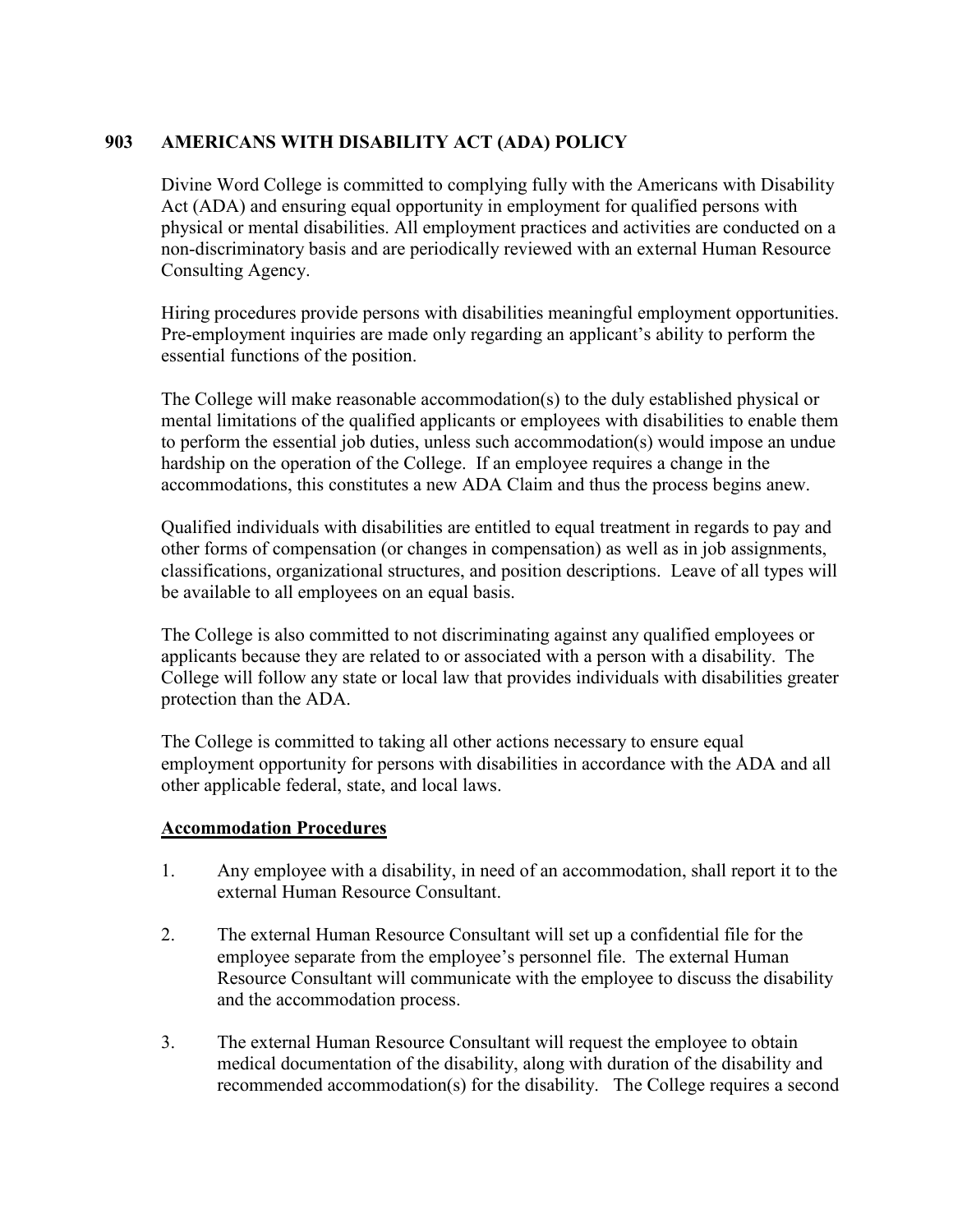medical opinion in order to process the accommodation request if the medical documentation is insufficient.

- 4. In light of the medical information, the external Human Resource Consultant evaluates the request for accommodation(s) and provides the Human Resource Liaison their recommendation for accommodation(s) (if any).
- 5. Members of the Board of Administration, not including the College President and the employee's immediate supervisor, will form a Review Committee to consider the recommendation for accommodation. The Review Committee will determine what accommodation(s) (if any) will be made. The Review Committee will consult with the employee's supervisor to determine if the accommodation(s) will cause a hardship to the College.
- 6. The Review Committee will communicate its recommendation to the Board of Administration. The Board of Administration makes the decision concerning accommodations, if any. The Human Resource Liaison will relay the information to the employee, the employee's immediate supervisor, and other appropriate individuals.
- 7. The employee will report to the external Human Resource Consultant when there is a change in the status of the disability.
- 8. If the decision of the Board of Administration is unsatisfactory to the employee or to the immediate supervisor, either may appeal, in writing, the College President to review the documentation and determine what accommodation(s) (if any) will be made. The decision of the College President is final.

Approved 5/17/14

## **904 ANTI-BULLYING POLICY**

Divine Word College is committed to providing all students and employees a healthy and safe work and academic environment. The College will ensure that procedures exist to allow complaints of bullying to be dealt with and resolved.

Divine Word College considers bullying unacceptable and will not tolerate it under any circumstances. This policy applies to all students and all employees, regardless of his or her employee status (i.e. managerial vs. hourly, full-time vs. part-time). Any employee or student found in violation of this policy will be disciplined, up to and including termination or dismissal.

## **A. Definition of Bullying**

Bullying is unwanted offensive and malicious behavior which undermines an individual or group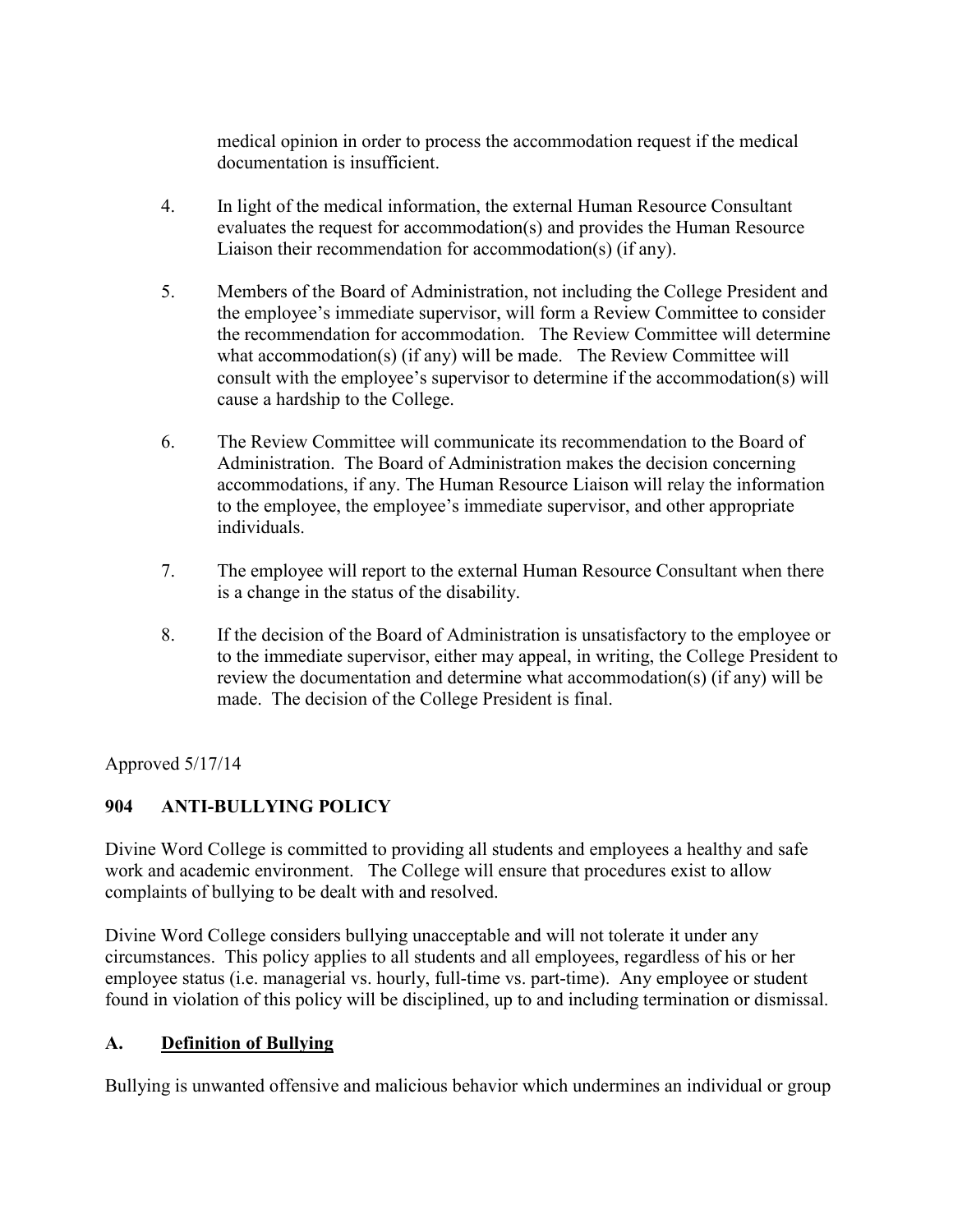through negative verbal or psychological abuse. There is typically an element of vindictiveness and the behavior is calculated to threaten, undermine, patronize, humiliate, intimidate, or demean the recipient.

Bullying is unacceptable behavior because it breaches principles of equality and fairness, and it frequently represents an abuse of power and authority. It also has potential consequences for everyone involved.

Examples of behaviors that meet the definition of bullying include, but are not limited to:

- Staring, glaring or other nonverbal demonstrations of hostility;
- Exclusion or social isolation;
- Excessive monitoring or micro-managing;
- Work-related harassment (work-overload, unrealistic deadlines, meaningless tasks);
- Being held to a different standard than the rest of an employee's work group;
- Consistent ignoring or interrupting of an employee in front of co-workers;
- Personal attacks (angry outbursts, excessive profanity, or name-calling);
- Encouragement of others to turn against the targeted employee;
- Sabotage of a coworker's work product or undermining of an employee's work performance;
- Stalking;
- Invasion of another person's personal space;
- Unreasonable interference with an employee's ability to do his or her work (i.e. overloading of emails);
- Use of electronic devices to convey a message (text, image, audio, video) that defames, intimidates, harasses, stalks; posting sexually explicit photos or harassing comments on social media sites;
- Repeated infliction of verbal abuse, such as the use of derogatory remarks, insults and epithets;
- Abusive and offensive language;
- Trivializing of work and achievements;
- Criticizing continually in front of others;
- Pushing, shoving, kicking, poking, tripping, assault or threat of physical assault, damage to a person's work area or property;
- Nonverbal threatening gestures;
- Conduct that a reasonable person would find hostile, offensive, and unrelated to the employee's work.

Mobbing is a particular type of bullying behavior carried out by a group rather than by an individual. Mobbing is the bullying or social isolation of a person through collective unjustified accusations, humiliation, general harassment or emotional abuse. Although it is group behavior, specific incidents such as an insult or a practical joke may be carried out by an individual as part of mobbing behavior.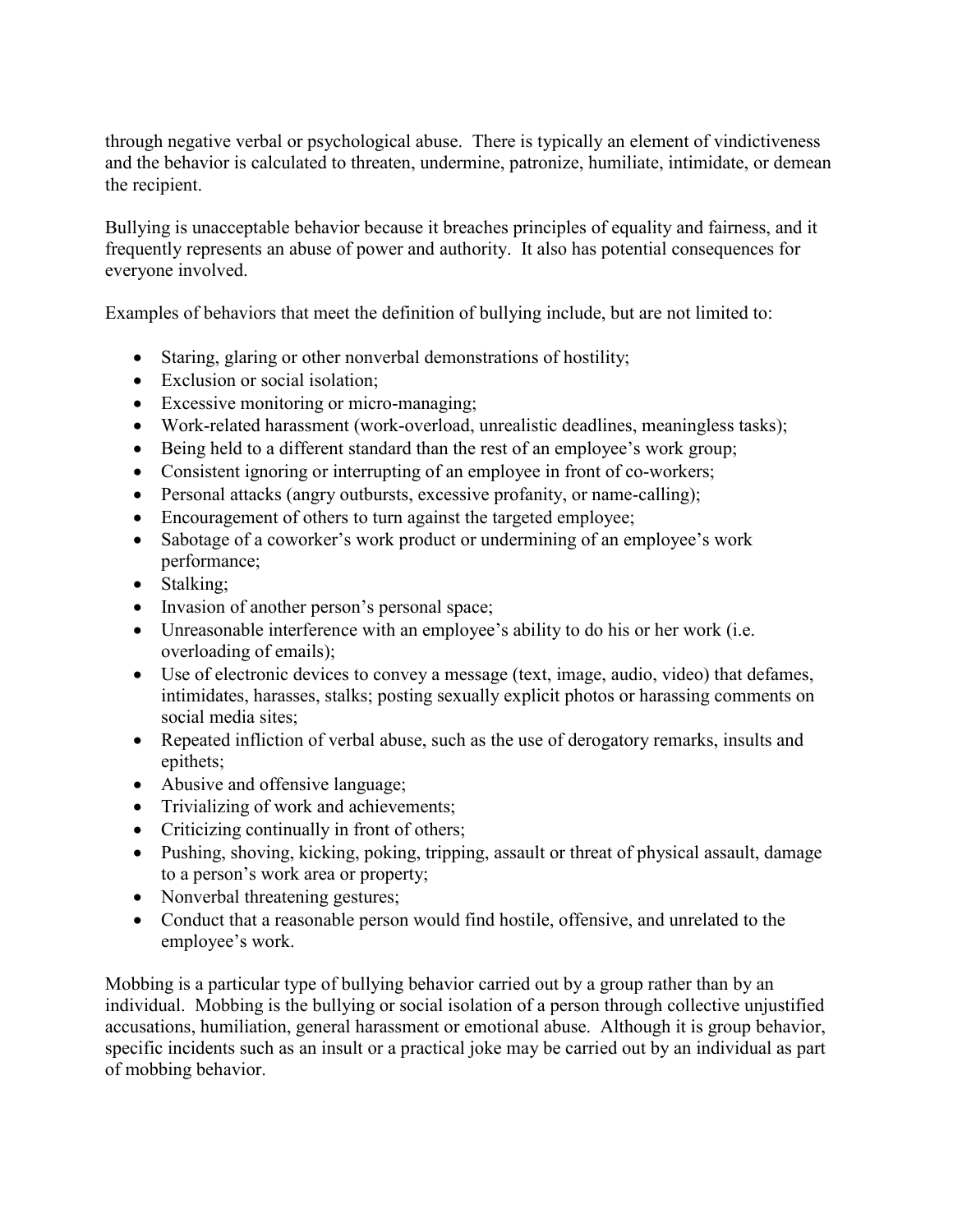Persons who witness bullying behaviors can also have their attitudes and work performance affected. They can suffer from feelings of guilt that they did nothing to stop the bullying, and they can become intimidated and perform less efficiently fearing that they may be the next to be bullied.

## **B. Reporting Bullying Actions**

- 1. Students A student who believes he or she has been the subject of bullying, or an individual who believes a student has engaged in bullying behavior should report the behavior to the Dean of Students or to his or her formation director. The student should report the acts of bullying to the person they feel most comfortable with and that is most appropriate to the situation.
- 2. Staff An individual who believes he or she has been the subject of bullying, or an individual who believes a staff member has engaged in bullying behavior should report the behavior to his or her supervisor, the College Counselor or a member of the Board of Administration. The individual should select the reporting method he or she is most comfortable with and that is most appropriate to the situation.
- 3. Faculty A faculty member who believes he or she has been the subject of bullying, or an individual who believes a faculty member has engaged in bullying behavior should report the behavior to the Department Chair, the Counselor, or the Vice President for Academic Affairs. The individual should select the reporting method he or she is most comfortable with and that is most appropriate to the situation.

## **C. Procedure for Dealing with Bullying**

It is advantageous to all members of the College community for allegations of bullying to be resolved promptly through the use of informal process whenever possible. Therefore, a complainant is strongly encouraged, but not required, to pursue an informal resolution first.

## 1. Informal Resolution

Any person who feels that he or she has been subjected to bullying should contact an administrator of the College with whom that person feels comfortable lodging the complaint. This contact should ideally occur as soon as possible after recognition of the problem. The contact person with the consent of the complainant is responsible to carry the complaint on behalf of the complainant. The contact person should contact the Human Resource representative. The Human Resource representative will assign a mediator to help mediate the complaint. The mediator is responsible to attempt an informal resolution of the complaint directly with the accused person. The Human Resource representative shall keep the name of the complainant, the accused person, and the mediator on file. If a pattern of repeated names emerges, the Human Relations representative may decide on some other or further course of action.

At this informal level, discussions must remain confidential in order to protect the rights and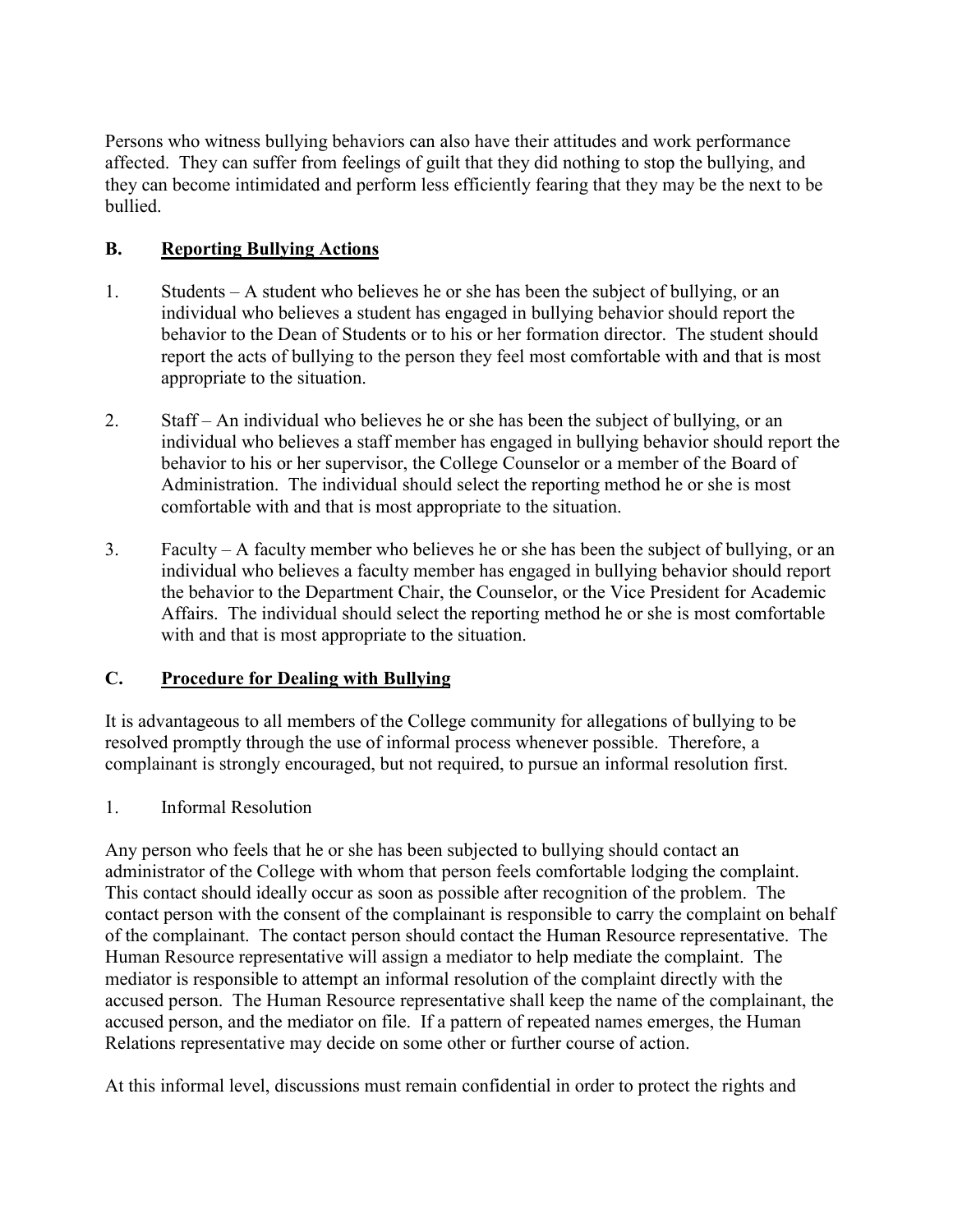identity of both the complainant and the accused person. No formal, written record of these discussions should be kept.

If the matter cannot be resolved to the complainant's or accused person's satisfaction through this informal process, one should proceed with the following grievance procedures.

2. Formal Grievance Procedures

Any person who believes he or she has been subjected to bullying should report the complaint to the academic or administration department head under whose supervision the person being charged works. If the person being charged with bullying occupies a supervisory position, the complaint should be reported to that person's immediate supervisor. If the matter cannot be resolved to the complainant's or accused person's satisfaction, through the formal mediation of the supervisor, then a formal complaint should be filed with the Human Resource representative. If no supervisory or power relationship exists, and the alleged bullying occurs between two individuals of equal status/rank/authority, then the formal complaint should be filed with the Human Resource representative. The Human Resource representative shall take immediate steps to investigate the complaint and decide on the validity. The Human Resource representative may form a subcommittee to hear the charges and conduct an administrative hearing to decide on the validity of the complaints. If the complaint is determined to be valid, appropriate disciplinary action will be taken up to and including discharge for college employees and expulsion for students.

- 2.1 Supervisors or department chairpersons observing such bullying shall take immediate action to stop it and report the incident to the Human Resource representative.
- 3. General
- 3.1 All employees and students shall be protected from coercion, intimidation, retaliation, interference, or discrimination for filing a complaint of bullying or assisting in an investigation.
	- 3.2 All members of management, i.e., academic department chairpersons and administrative supervisors, are held accountable for the effective administration of this policy.

Approved: 6/30/15

## **905 AWARDS**

## **1. Brother Leonard Bauer Service Award**

This award is named after Bro. Leonard Bauer, SVD, who gave tirelessly of his time and talents in service to the mission of Divine Word College.

The President, in consultation with the Board of Administration, honors one or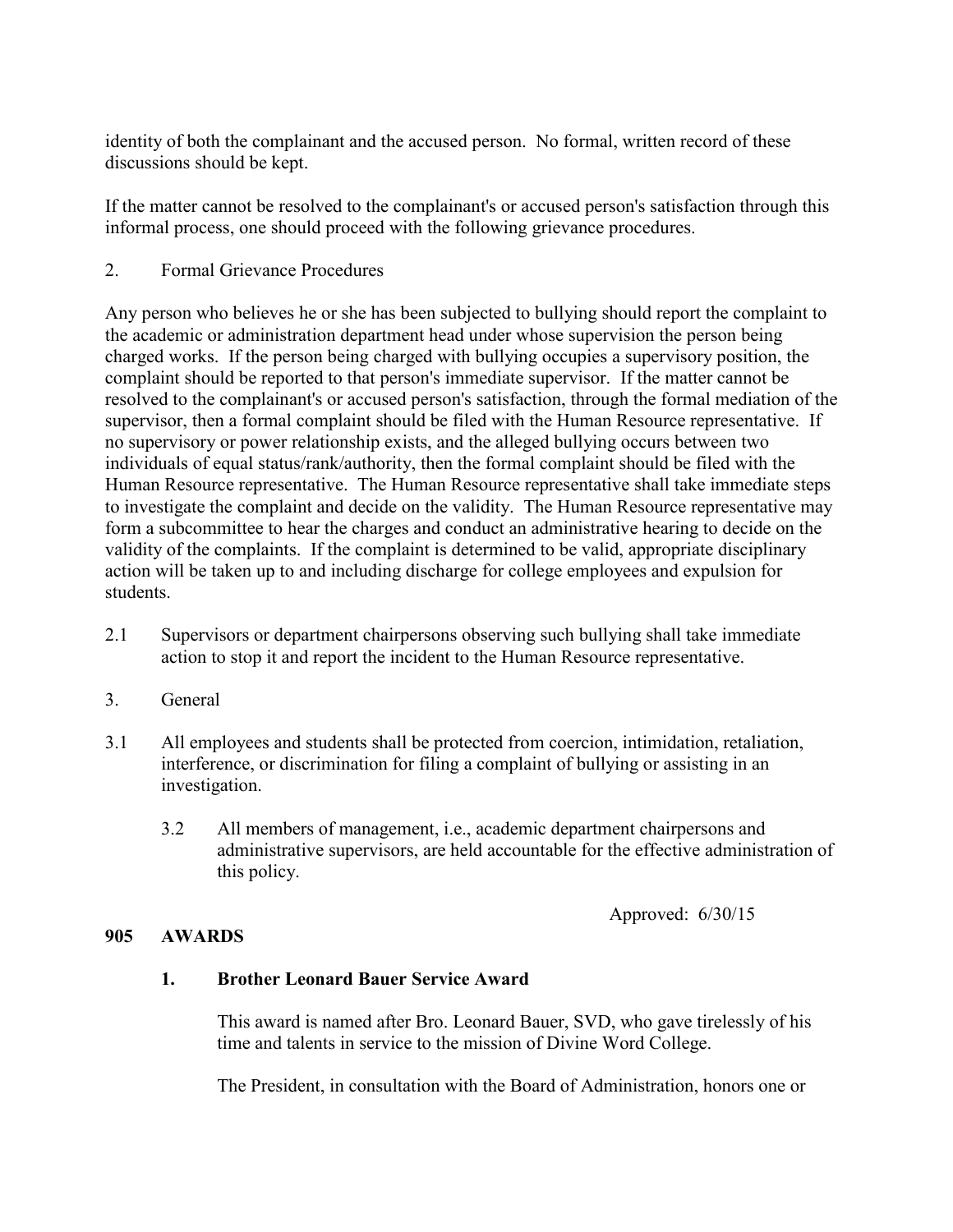more graduating students with the Brother Leonard Bauer Service Award (previously the Presidential Service Award). Awardees are chosen for loyal, selfless service to Divine Word College "beyond the call of duty."

The recipient must be a graduate (two or four years). The award need not be given every year if no graduate meets the requirements. The recipient(s) is acknowledged during the commencement exercises.

#### **2. Service Recognition Program**

Divine Word College recognizes employees, faculty members, and SVD priests and brothers for their years of service to the College.

- 2.1 Service pins are awarded to employees according to their years of service, beginning with the completion of ten years, and in ten-year intervals, i.e. 10, 20, 30. Service pins are usually presented as part of a prayer service opening the academic year.
- 2.2 A special recognition gift is presented to employees who have served the College for 25 years. Recognition gifts are usually presented at the recognition lunch held in the spring of each academic year.
- 2.3 The College offers to host a special recognition meal for employees who have served the College for 30 years.

## **3. Employee Retirement**

The College may host a retirement reception for an employee retiring after 20 or more years of service to the College. The reception is in common for those employees retiring in a given year. The College sets the date for and manages the details of the reception.

#### **4. Donaghey Service Award**

Divine Word College established the *Donaghey Award for Outstanding Service* to recognize and thank special friends, who through their service, have helped strengthen Divine Word College in its important mission. The award is named for Fr. John Donaghey, SVD, a dedicated and long-time Divine Word College faculty member and administrator.

Eligible recipients include any friends of the College who have given of their own free will, whether through service, their personal resources, or a combination thereof to the betterment of Divine Word College. Members of the Divine Word College Board of Trustees, employees, students, and members of the Society of the Divine Word are not eligible recipients.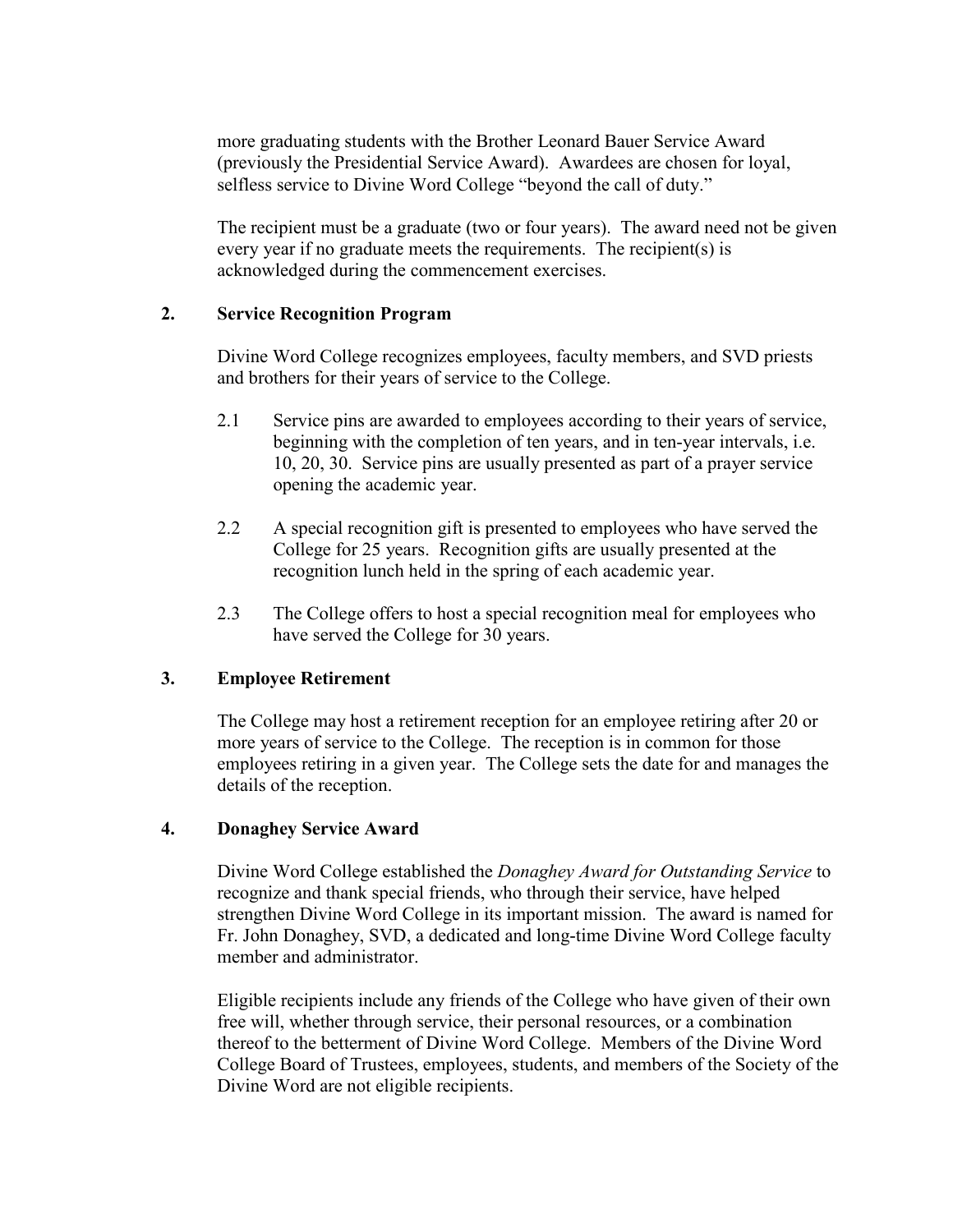The award ceremony usually takes place during a Sunday liturgy in the fall. The recipient receives a plaque and is honored at Sunday brunch with the College community and the recipient's invited guests. A photo of the recipient is displayed in a place of honor within the College.

## **5. Matthew 25 Award**

The Matthew 25 Award is an annual award by which Divine Word College recognizes a person engaged in front-line ministries with the "least among us," in the spirit of the Gospel of St. Matthew, Chapter 25. Recipients are men and women who minister among immigrants and refugees, street people, AIDS victims, inner-city youth, prisoners, among those who live at the "margins" of our society and still lack their own public voice. Recipients are individuals who are rooted somehow in our local church – i.e. either working within the Archdiocese of Dubuque or with religious or family connections within the greater Tri-State area.

Recipients will be persons who are not members of the Divine Word College Board of Trustees, employees, students, or members of the Society of the Divine Word.

Award recipients receive an honorarium of \$500 to support their particular ministry. A special recognition ceremony is held usually in the month of March. The evening includes a vesper service, followed by a banquet, speeches and presentation of a plaque to the recipient. The recipient invites a limited number of personal friends and family members to the ceremony. The recipient's photo is displayed in a place of honor within the College.

#### **6. Charles Malin Excellence in Teaching Award**

The Charles Malin Award honors a particular teacher for excellence in teaching. The award is presented during the commencement exercises. The recipient's name is inscribed on a plaque honoring all Charles Malin Award recipients.

Faculty eligibility and the selection process is outlined in the Faculty Handbook.

#### **7. Rev. Michael Hutchins, SVD, Excellence in Leadership Award**

The College established this award in honor of Fr. Michael Hutchins, SVD, who led the College for 18 years as President. Fr. Hutchins exemplified servant leadership informed by a passion for justice, integrity, and dedication to the Mission of Divine Word College.

All current staff, faculty, and administrators are eligible for the award. It honors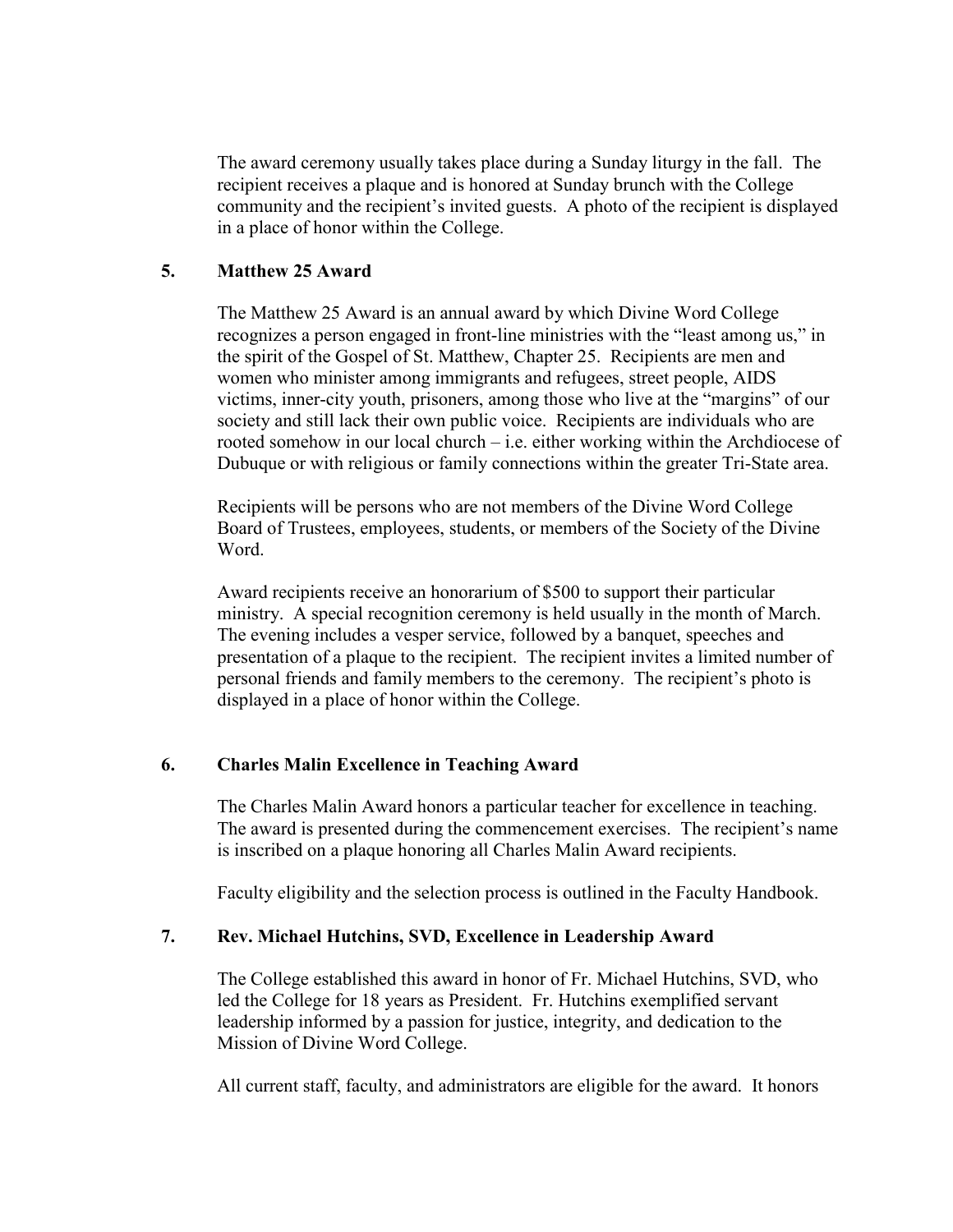those employees who demonstrate exceptional leadership in advancing the mission of the College.

The Board of Administration receives nominations during the month of January from within the College community. The Board will make the selection according to the established criteria. It is not necessarily an annual award.

The award recipient is announced and presented at an annual event organized by the College. The recipient's name and award year are added to the College plaque permanently displayed at the College.

#### **8. Donna Puccio Distinguished Service Award**

The College established the Donna Puccio Distinguished Service Award to honor a staff member for his or her outstanding service to the College community.

All full-time staff members employed by the College for a minimum of three consecutive years as full-time are eligible. The president and members of his Board of Administration are not eligible.

The Vice President for Operations receives nominations during the month of March. Nominations for the award may be made by any member of the College community (faculty, staff, and administrators).

A subcommittee of the Board of Administration selects the recipient. The President will present the award during the Spring Recognition and Award Luncheon. The recipient's name and award year are added to the College plaque permanently displayed at the College.

#### **906 ANTI-HARRASSMENT/SEXUAL MISCONDUCT POLICY**

Divine Word College is a Catholic college seminary that reflects the values and heritage of the Society of the Divine Word. The College is committed to creating and maintaining a safe and respectful environment for all of its students, employees and visitors. All forms of harassment and sexual misconduct by members of the Divine Word College community will not be tolerated. This policy refers not only to a supervisor's actions with subordinates, or to a professor's/professional staff's actions with students, but also applies to actions between coworkers, co-students, and others with whom students and workers interact during the course of their education or employment at Divine Word College. Disciplinary sanctions will be taken up to and including discharge of College employees and expulsion of students.

Divine Word College strives to provide equal employment opportunity, equal educational opportunity, nondiscrimination in programs/services and use of facilities, and an affirmative action program.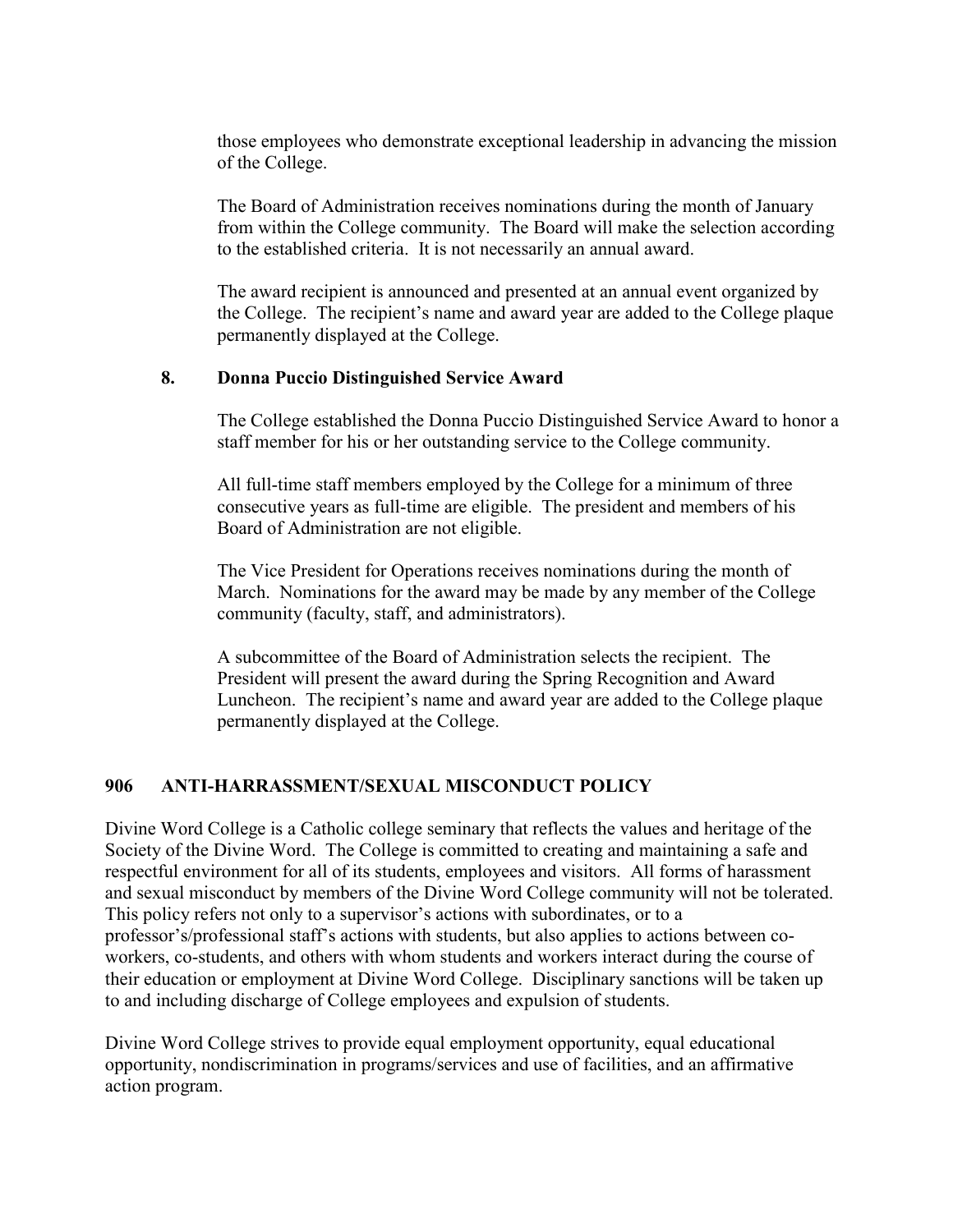## **HARASSMENT**

Harassment consists of unwelcome conduct, whether verbal, physical, or visual, that is based on a person's protected status, such as sex, color, race, religion, national origin, age, physical or mental disability, sexual orientation, gender identity or other protected group status. The College will not tolerate harassing behavior that affects tangible job benefits, that interferes unreasonably with an individual's work performance, or that creates an intimidating, hostile, or offensive working environment.

Harassment is not always intentional, and does not have to be intentional to be illegal. It is the behavior that counts, not the identity of the participants. A person can feel harassed even if he or she is not the intended target of the behavior. While not all harassing behavior meets the standard of illegal conduct, any workplace harassment is inappropriate and will not be tolerated. Someone who feels harassed or is aware of incidents of harassment at Divine Word College, has a right and a responsibility to communicate and address the situation.

**Sexual Harassment**: Sexual Harassment is defined under this policy as severe, persistent or pervasive and objectively offensive unwelcome sexual advances, requests for sexual favors, or other verbal or physical conduct or communication of a sexual nature that limits or denies a student's ability to participate in or benefit from the College's education programs or activities, or creates a hostile working environment when:

- Submission to, or rejection of, the conduct is made either explicitly or implicitly a term or condition of an individual's employment or education;
- The conduct has the effect of unreasonably interfering with a person's work, professional or educational performance, productivity, physical security, participation in living arrangements, extracurricular activities, academic or career opportunities, services or benefits – or of creating an intimidating, hostile, or offensive learning or work environment.

Examples of sex discrimination and sexual misconduct may include, but are not limited to the following examples of unwelcome acts:

- **Verbal:** Insults, threats, jokes or derogatory comments based on gender; sexual innuendo or suggestive comments; sexual propositions or advances; pressure for sexual favors; corruption of a minor; importuning or public indecency.
- **Nonverbal:** Posting of sexually suggestive or derogatory pictures, cartoons or drawings; making suggestive or insulting noises, leering, or whistling; making obscene gestures; corruption of a minor; importuning; voyeurism or public indecency.
- **Physical:** Touching, pinching, squeezing, patting or brushing against the body; impeding or blocking normal work or movement; coercing sexual intercourse or assault, rape or sexual battery; sodomy or assault with an object; corruption of a minor; importuning; public indecency; felonious penetration including oral penetration, penetration with a body part, or penetration with an object no matter how slight; or prostitution.
- **Social Media:** Posting sexually explicit photos or harassing comments on social media sites.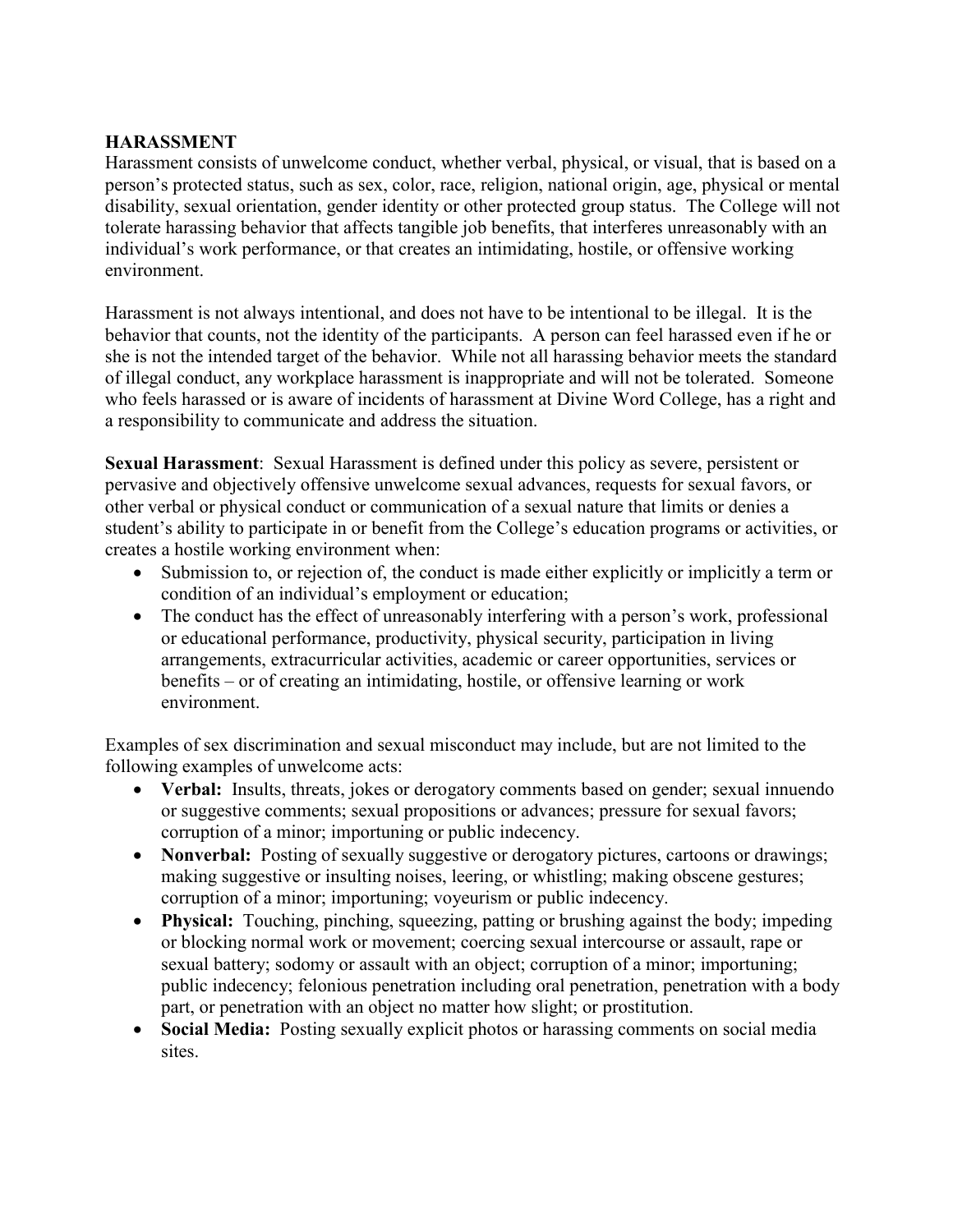**Sexual Abuse:** Iowa law, Code 709.1 (1992), defines sexual abuse as any sexual act between any persons including non-consensual sexual intercourse (rape); non-consensual sexual contact (sexual assault and sexual exploitation) by either one when the act is performed with the other participant in any of the following circumstances:

- The act is done by force or against the will of the other. If the consent or acquaintance of the other is procured by threats of violence toward any person or if the act is done while the other is under the influence of a drug-induced sleep, or is otherwise in a state of unconsciousness or the act is done against the will of the other.
- When the victim is incapable of giving consent because he or she suffers from a mental defect or incapacity or lacks the mental capacity to know the right and wrong of conduct in sexual matters.
- The other person is a child (under age 18 and not married).

Iowa law defines "sex act" as follows:

The term sex act means any sexual contact between two or more persons by penetration of the penis into the vagina or anus; contact between the mouth and genitalia or by contact between the genitalia of one person and the genitalia or anus of another person; contact between the finger or hand of one person and the genitalia or anus of another person, . . . or by use of artificial sexual organs or substitutes therefore in contact with the genitalia or anus. Iowa Code 701.17 (1992)

**Dating Violence**: Dating violence is defined as the intentional use of physical, sexual, verbal, or emotional abuse by a person to threaten, harm, intimidate, or control another person in a dating relationship. Violent behavior is unacceptable in the College community and should be reported.

**Domestic Violence**: Domestic violence is defined as felony or misdemeanor behavior with a current or former spouse, domestic or intimate partner, someone who shares custody of a child, someone who cohabitates, or someone who is situated as a spouse. (Section 4002(a) of the Violence Against Women Act of 1994 (42 U.S.C. 13925(a).) (Roommates are not considered a domestic relationship unless they are involved in a relationship defined as domestic above.) Violent behavior is unacceptable in the College community and should be reported. **Stalking**: Divine Word College is determined to provide an atmosphere free of violence for all members of the college community. The college does not tolerate stalking, and will hold students or employees who engage in stalking behaviors accountable and will report them to local authorities. The College is committed to supporting victims of stalking through the College counselor who can assist with referrals to community-support services. This policy applies to all members of the College community.

The College defines stalking as a course of conduct directed at a specific person that would cause a reasonable person to feel fear/significant emotional distress. Stalking behaviors may include but are not limited to:

• Non-consensual communication including in-person communication, telephone calls, voice messages, text messages, email, social networking site postings, instant messages, postings of pictures or information on websites, written letters, gifts or any other communications that are undesired and/or place another person in fear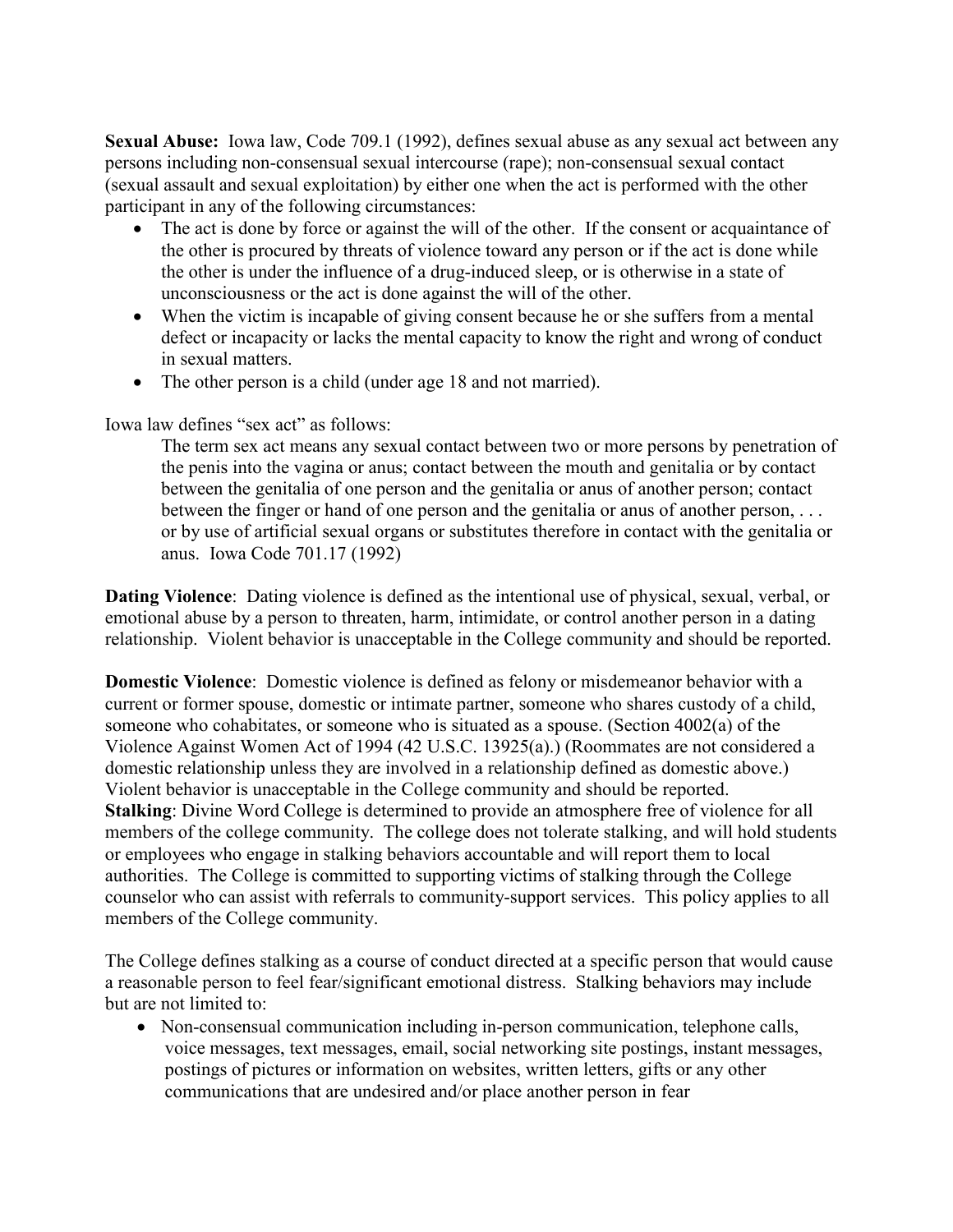- Following, pursuing, waiting or showing up uninvited at a workplace, place of residence, classroom or other locations frequented by a victim
- Surveillance and other types of observation, whether by physical proximity or electronic means
- Trespassing
- Vandalism
- Non-consensual touching
- Direct physical and/or verbal threats against a victim or a victim's loved ones
- Gathering information about a victim from family, friends, co-workers and/or classmates
- Manipulative and/or controlling behaviors such as threats to harm oneself or threats to harm someone close to the victim, defamation or slander against the victim. Victims of stalking have the right to learn the outcome of their case, including any recommended sanctions.

Consent is informed, through mutually understandable words, which indicate a willingness to participate in mutually agreed upon sexual activity. At any time during consensual sexual activity, a person may refuse to continue further with any sexual activity. From the point of refusal; previous consent is rendered invalid.

## **PROTECTION AND SAFETY TIPS**

- **Educate** yourself about the realities of sexual assault. Knowledge can be a powerful tool in abuse prevention.
- **Argue** against dangerous gender roles and stereotypes that can lead to and perpetuate sexual violence.
- **Trust** your instincts. Pay attention and listen to your "inner voice" that tells you when something is wrong or feels unsafe.
- **Communicate** physical and sexual boundaries clearly and assertively. Your body belongs to you. You never lose the right to say "no" and can withdraw your consent in a sexual situation at any time.
- **Be cautious** when choosing to use alcohol or drugs, as they can increase the risk of sexual violence.
- **Stay** in well-lit areas when walking at night. Walking alone is not recommended. If a person must walk alone then he/she should let someone at the destination know when to expect him/her.
- **Locks** to cars and living areas should be in working order and always used.
- **Be aware** if someone suspicious is in the residence hall or walking around outside, call the Dean of Students or another College officer.
- **Know** that sexual assault is never the victim's fault, regardless of the situation they were in.

## **REPORTING SEXUAL ASSAULT**

Anyone who believes he/she is the victim of sexual abuse at Divine Word College should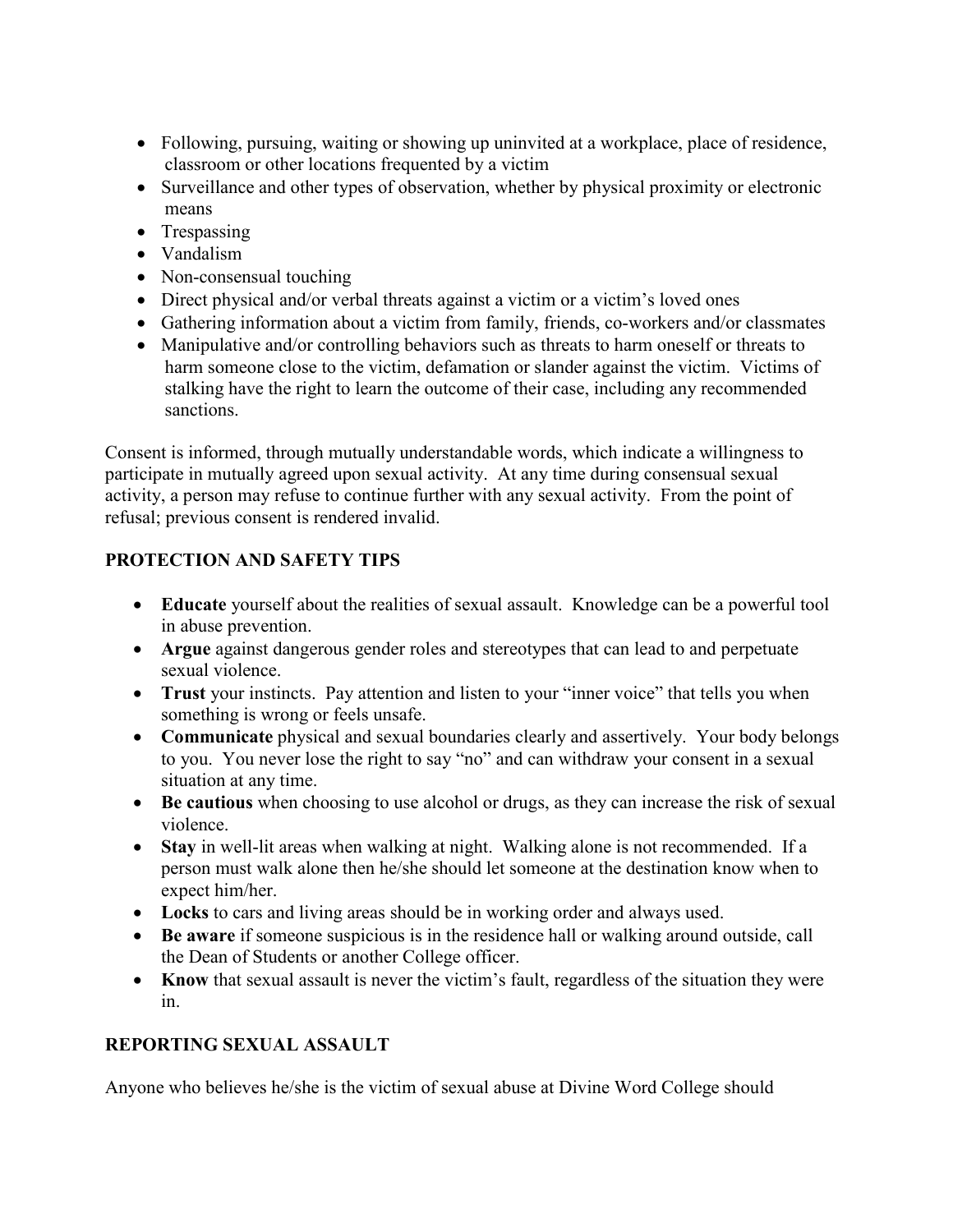immediately contact the Dubuque County Sheriff at 911 and the President of the College or appropriate administrator. Sexual assault may be reported to the College Counselor, who will maintain strict confidentiality unless the student or employee releases the information to other authorities.

- The victim has the right to choose to remain anonymous or keep a report confidential when reporting an incident.
- Do not wash, douche, shower or launder your clothes after an assault, as such could result in destroying evidence.
- Report to a hospital emergency room as soon as possible for treatment and evaluation.
- Cooperate with police and College officials who will contact you for information to proceed with the case.
- Contact the College Counselor to receive assistance and access to counseling resources from a trained advocate.
- In compliance with Title IX Law, a person accused of assault while residing at the College may be relocated or may be asked to leave the College pending investigation of the complaint as all students have the right to housing free of sexual or physical intimidation,
- If allegations of sexual assault are, through investigation, demonstrated, appropriate action for the complaint will be taken up to expulsion or termination of employment (title VII, Pub. L. 88-352, 78 Stat.253 (42 U.S. C 2000e et sez.)
- The College has a number of Campus Security Authorities (CSAs). These individuals, by law, must report any incident for the College to be in compliance with the Jeanne Cleary Act. Mandatory reporters include but are not limited to the President, Dean of Students, Vice President for Operations, Vice President for Academic Affairs, and the Rector of the SVD religious community.

**Retaliation**: Retaliation against anyone reporting or thought to have reported sex discrimination/sexual misconduct behaviors or who is a witness or otherwise is involved in sex discrimination/sexual misconduct proceeding is prohibited. Such retaliation is a serious violation of the policy and will be investigated as an independent act of sex discrimination. Encouraging others to retaliate also violates this policy. Examples of retaliation include, but are not limited to:

- Unfair grading, evaluation or assignments
- Unfair changes to conditions of employment
- Information being withheld or made difficult to obtain
- Ridicule (public or private)
- Oral or written threats or bribes

The fact that someone did not intend to sexually harass an individual is not necessarily a defense to a complaint of sex discrimination. Regardless of intent, it is the duration, effect and characteristics of the behavior that determine whether the behavior constitutes sex discrimination. Harassing conduct may be disciplined even if the complaining person is not the intended target of the conduct.

This policy covers all members of, or visitors to, Divine Word College and those otherwise associated with the College to include but not limited to: administrators, faculty, staff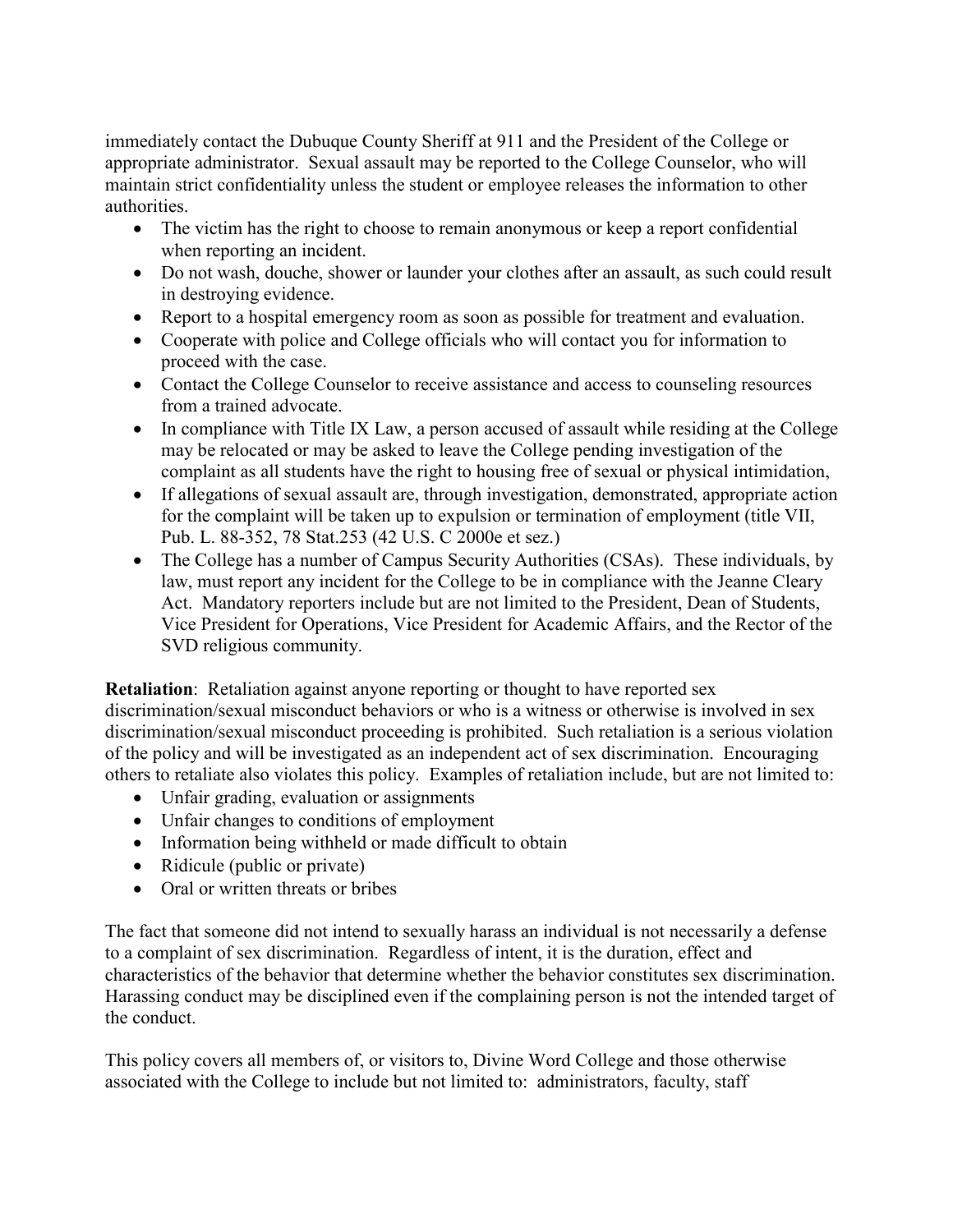(administrative, professional and hourly), students, vendors, contractors, and volunteers.

## **SECURITY AWARENESS**

Divine Word College safety and security policies are reviewed with all students during the orientation period when school begins in the fall and with new students arriving for the spring semester. All College policies are available in the Student, Faculty, and Employee Handbooks and Administration Manual. Policies are also reviewed with new employees.

General information about sexual harassment and abuse are available in the College Counselor's Office. Information is also disseminated on area workshops regarding safety and security and sexual abuse.

## **COMPLAINT AND REPORTING PROCEDURES**

It is the College's intent to investigate all complaints in accordance with the procedures identified in this policy. Complaints that may be addressed under this policy include complaints based on the conduct of students, faculty and staff members, and other persons acting in College capacities. To the fullest extent practicable, the College will keep complaints and the terms of their resolution confidential.

1. Individuals who believe they have been harassed or discriminated against and wish to file a formal complaint should address their concerns to the appropriate administrative official at the College as set forth below.

A Faculty Member reports to the Vice President for Academic Affairs A Staff Member reports to the Human Resource representative A Student reports to the Dean of Students A Vice President reports to the President

- 2. If the complainant feels uncomfortable going to their appropriate administrator above, or the appropriate administrator is the subject of the harassment or discrimination allegations, the complainant should direct the complaint to one of the other appropriate administrators.
- 3. Official allegations of harassment or discrimination are to be made in writing to the appropriate administrator as soon as possible and not later than thirty (30) calendar days from the date of the alleged harassing or discriminatory event. The complaint must include the following information: 1) name, address and telephone number of the complainant; 2) the nature of the complaint; 3) date(s) and location(s) of the alleged occurrence(s); 4) evidence on which the complaint is based; and 5) and the redress sought by the complainant.
- 4. The appropriate administrator will have twenty (20) calendar days in which to conduct an investigation of the complaint. The appropriate administrator may act as investigator or may arrange for another individual to act as the investigator in the matter. The purpose of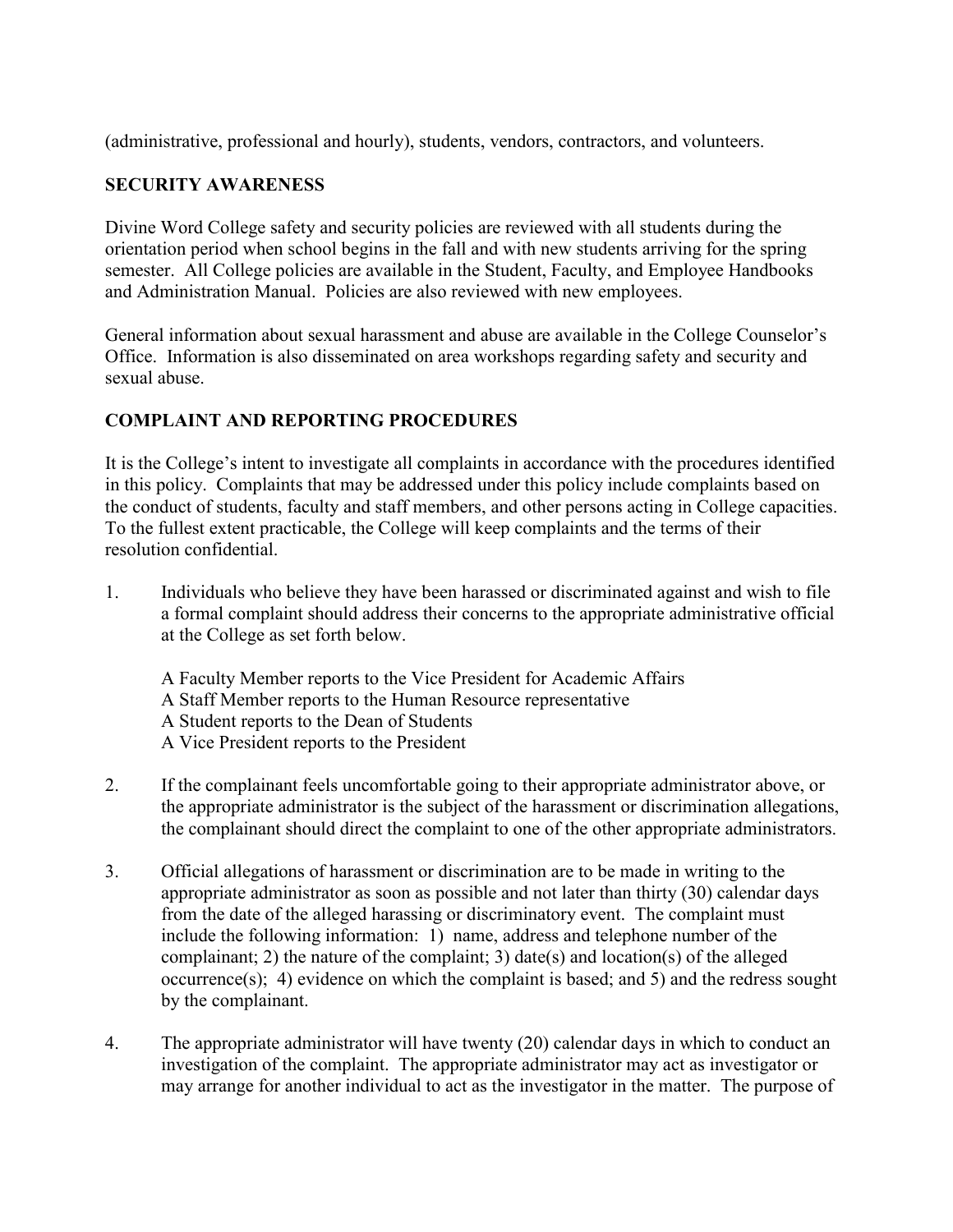the investigation is to establish (1) whether there is reasonable basis for believing the alleger and a violation of the policy has occurred, and (2) the factual circumstances surrounding the claim.

- 5. In extreme cases where the safety of individuals, the protection of property, or the continuity of the educational process may be in danger, the appropriate administrator, in consultation with the President, can decree the immediate suspension of an individual or individuals. In these cases, the individual must respond to the charges within 72 hours of notification, or waive his/her right to further appeals process.
- 6. The investigator will interview the complainant, the person against whom the complaint is made, and may interview any other persons believed to have pertinent factual knowledge. A copy of the College's anti-harassment policy and complaint procedure will be provided to both complainant and accused. At all times, the investigator will take steps to maintain strict confidentiality to the fullest extent practicable. The parties and any notified administrator of the College or supervisor will maintain strict confidentiality as well.
- 7. The investigation will afford the person against whom the complaint is made an opportunity to respond to the allegations of the complaint. The investigator will be in communication with the complainant until the complaint is resolved. The complainant will be informed of general actions taken but will not be informed of specific conversations held with the person against whom the complaint is made.
- 8. Both the complainant and the accused have the same right to have an advocate present during the interviews. This would be a person of the student or employee's choosing.
- 9. The standard of evidence used by the investigator is preponderance of evidence standard of proof. This means that the College resolves complaints based on what they believe is more likely than not to have happened.
- 10. Upon the expiration of the twenty (20) calendar day period the investigator will have an additional ten (10) calendar days to produce a written report summarizing the findings of fact. This report will be provided to the appropriate administrator of the College or supervisor and to the Title IX Coordinator, currently the Vice President for Operations. The Title IX Coordinator will review the report within ten (10) days and determine appropriate sanctions if any. Both parties involved will then be notified concerning the determination of facts and any sanctions imposed.
- 11. Sanctions may include, but are not limited to, written reprimand of the person against whom the complaint is made, suspension or dismissal of the person against whom the complaint is made, a change of grade or other academic record, a change of course section, a change of reporting line for an employee, or any other appropriate sanction(s) under the circumstances. If sanctions are imposed this report will become part of the personnel file of the individual against whom the complaint is made.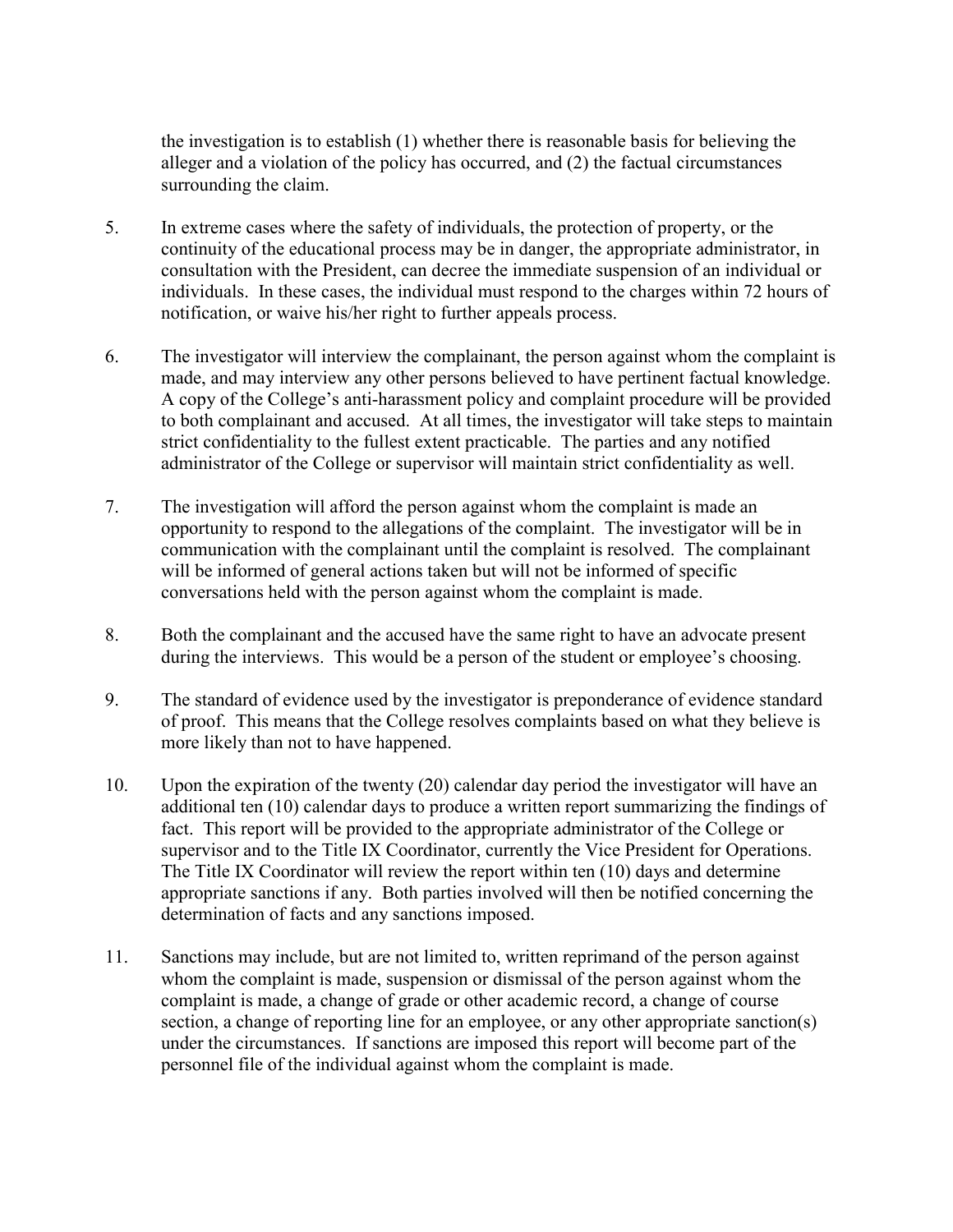At the present time Divine Word College does not have a trained investigator on staff so a trained person with expertise will be contracted from an area organization in the Dubuque area to investigate and conduct hearings in a manner that "protects the safety of victims" and "promotes" accountability.

## **APPEALS**

If either part disputes the findings or is dissatisfied with the sanctions, they may appeal by filing a written appeal with the President of the College within fifteen (15) calendar days of notification of the findings. The President of the College will review the record of the matter and will reach a final determination as to any action to be taken within ten (10) calendar days of receipt of the appeal.

The determination of the President in the appeal is final.

Approved: 6/30/15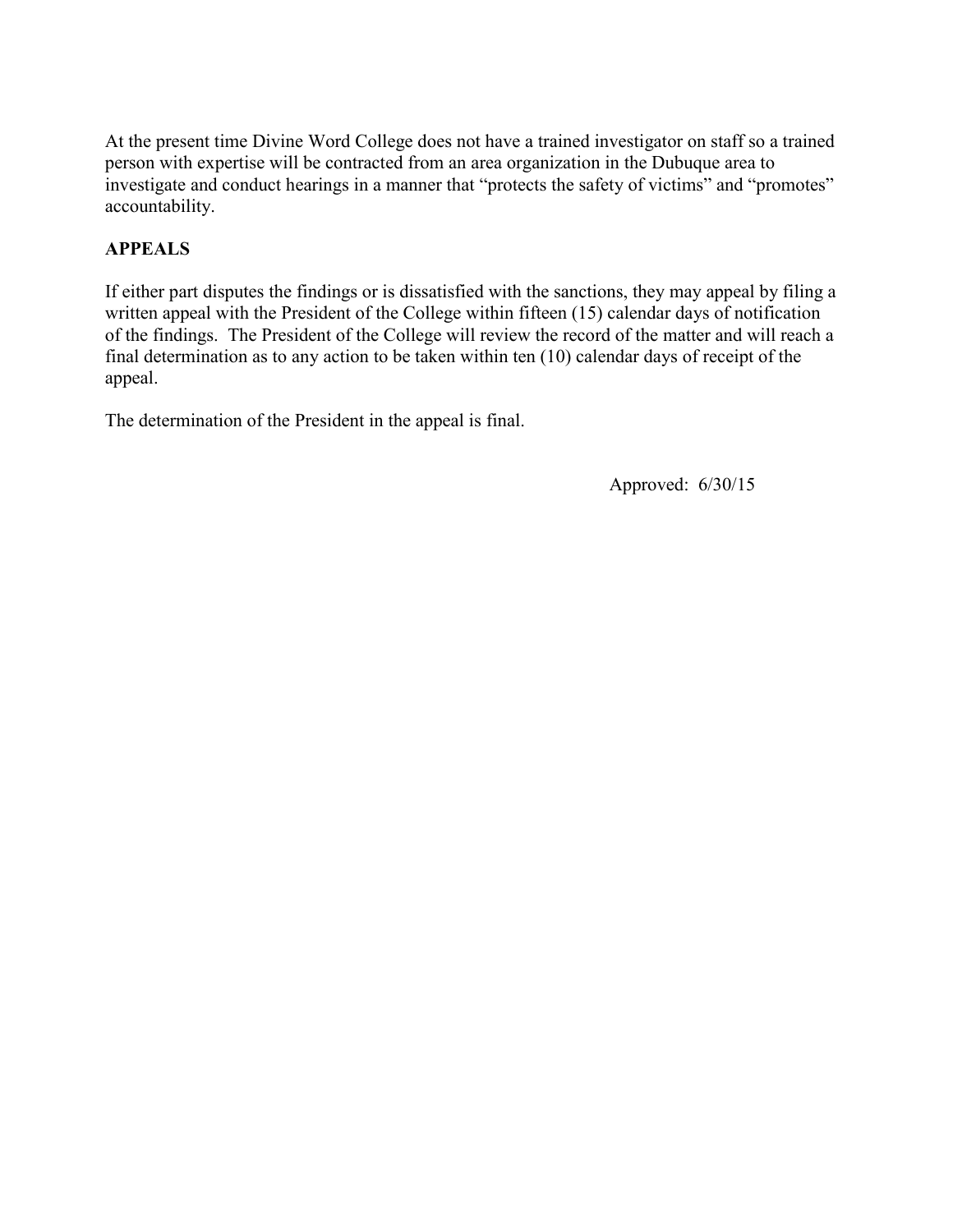## **907 BEREAVEMENT AND ILLNESS NOTICES**

The Divine Word College community will ordinarily want to offer support to a member of the community during a time of loss, illness, or tragedy. In doing so, however, it is important that we respect the wishes of those going through the painful experience. Therefore, the Board of Administration has developed the following guidelines in response to a recent injury.

- 1. When employees will be absent from work because of the death of a loved one, illness or tragedy, they should inform their supervisor or the person they would ordinarily inform regarding an absence from work. This would be the ordinary channel through which most employees would first inform the College community about a death, illness or tragedy. This will also ensure that someone will cover employees' responsibilities while they are away.
- 2. If employees wish to inform additional members of the College community of the death, illness or tragedy affecting them, communicate that information to their supervisor or another co-worker or colleague, requesting that person to furnish the information to the President's Office. Unless specified otherwise, the President's Office will make a general communication of that information to the College community. If employees wish to inform only part of the community (e.g. SVD members only), or if they wish to restrict the information in any way, they should so specify.
- 3. The Business Office will ordinarily arrange to send flowers on behalf of the College to employees who undergo surgery or are hospitalized. The Business Office will also send flowers to the funerals of family members of our employees according to an established policy.
- 4. Various groups within the College (e.g. the Student Senate, certain offices, coffee break groups, and others) frequently send cards to those going through painful experiences. These are spontaneous gestures, and the College administration does not coordinate or regulate them. The various programs and offices work out their own procedures for representations that go beyond what is described in no. 3 above.
- 5. Death notices within the local area are published daily in the obituary section of the Dubuque Telegraph-Herald. Employees can always consult the newspaper for the time and location of wake and funeral services.
- 6. Regarding SVD members, the Rector's Office will communicate any illness or bereavement information to the member's family, the SVD provincial administration, and the College community.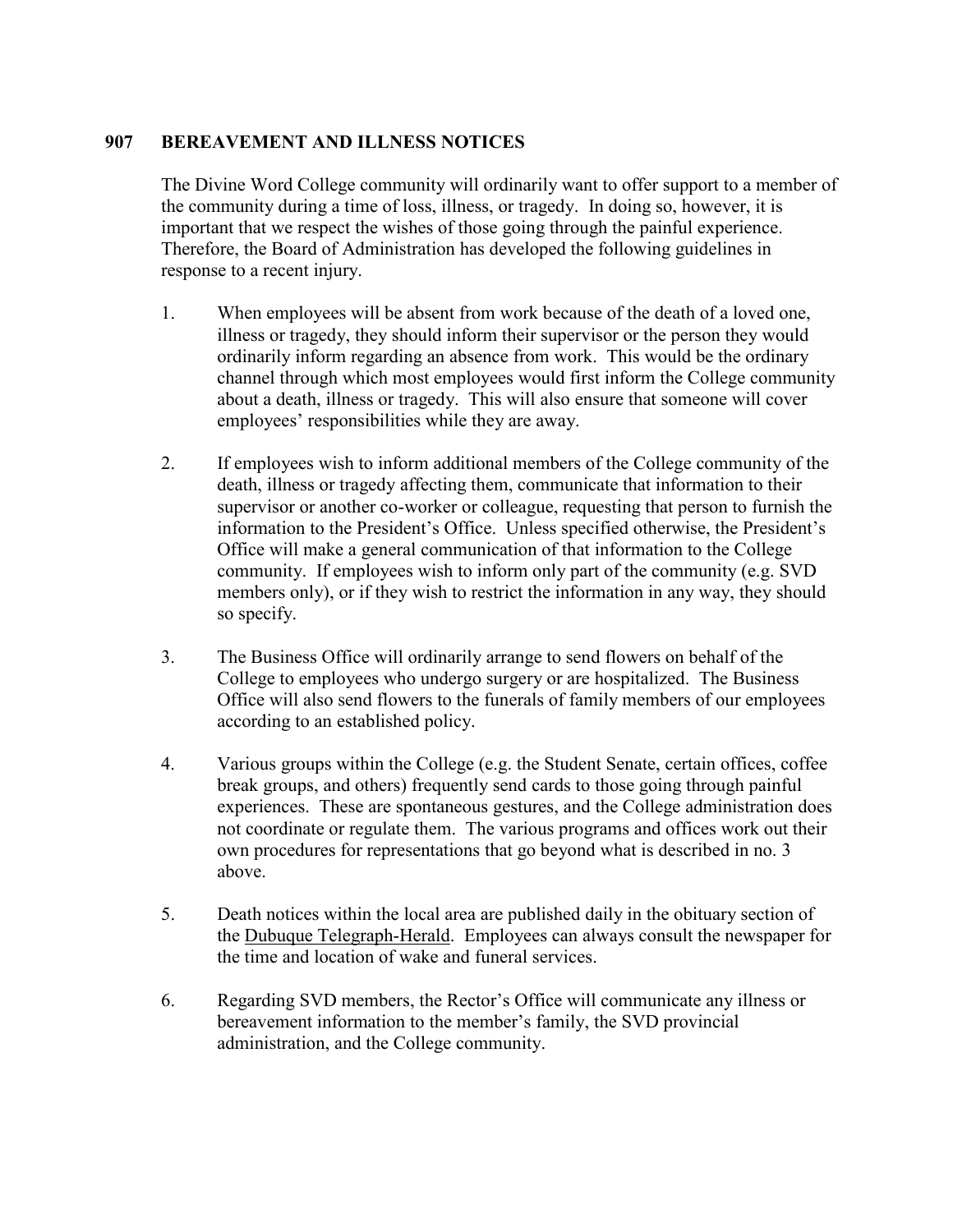## **908 CHILD ABUSE – MANDATORY REPORTER**

## Purpose

Divine Word College believes in the value of human life and the safety of children. Therefore, college employees will comply with Iowa law as it pertains to reporting suspected child abuse for employees of post-secondary schools.

#### Procedures

- 1. Any Divine Word College employee (including Divine Word Missionaries) who suspects a child (see definitions below) may have been physically or sexually abused is required under Iowa law to report the abuse.
- 2. Employees must report suspected child abuse to both College Administration and to the police.
	- 2.1 Employees must immediately notify their appropriate administrator by phone. If he/she is not available, the employee can contact any other members of the Board of Administration, including the College President, by phone. Employees must make this contact prior to the end of their workday.
	- 2.2 If imminent danger exists for a child, employees must contact 911 immediately. If imminent danger is not present, employees must contact the Epworth Police Department at 563-876-3050 or the Dubuque County Sheriff Department at 563-583-1711 before the end of their workday.
	- 2.3 Following the standard procedures of the Chicago Province, the President or Rector of the SVD community should inform the Provincial Superior of the Chicago Province.
- 3. The Board of Administration will review verbal reports and decide on a case-by-case basis if the employee reporting the suspected abuse must make a written report.
- 4. College administration will cooperate with the local police department, county sheriff and the Department of Human Services regarding child abuse investigations.
- 5. Priests and religious will also follow the policies of Canon Law, the Society of the Divine Word Chicago Province and the Archdiocese of Dubuque as they pertain to reporting child abuse.

## Definitions

1. Child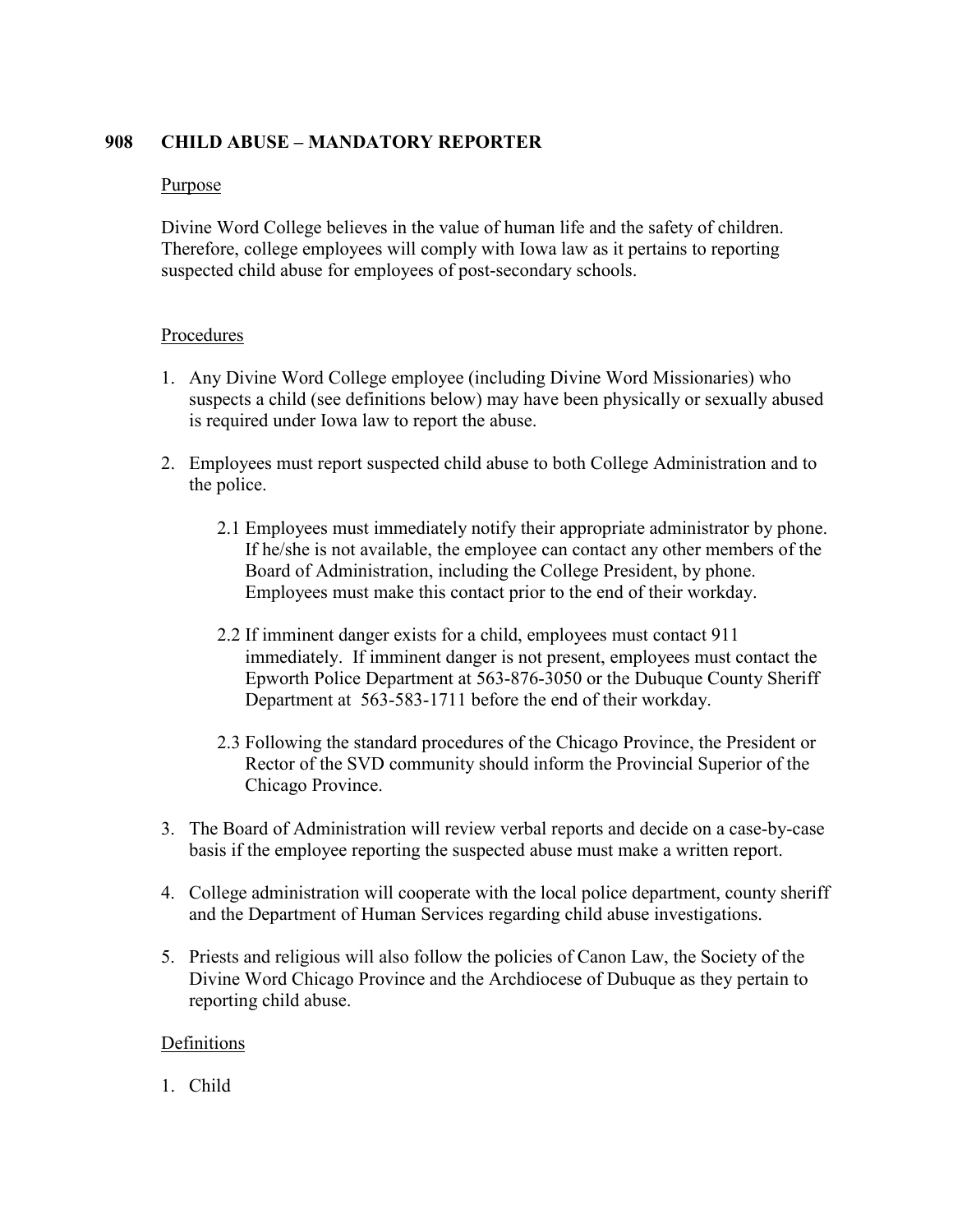Iowa Code section 232.68 defines a child as any person under the age of 18 years. A victim of child abuse is a person under the age of 18 who has suffered one or more of the categories of child abuse as defined in Iowa law.

2. What Is Child Abuse Under Iowa Law?

DHS has the legal authority to conduct an assessment of child abuse when it is alleged that:

- The victim is a child.
- The child is subjected to one or more of the nine categories of child abuse defined in Iowa Code section 232.68:
	- o Physical abuse
	- o Mental injury
	- o Sexual abuse
	- o Denial of critical care
	- o Child prostitution
	- o Presence of illegal drugs
	- o Manufacturing or possession of a dangerous substance
	- o Bestiality in the presence of a minor
	- o Allows access by registered sex offender
	- o Allows access to obscene material

August 24, 2012 – Approved by Board of Administration

#### **909 CHILDREN IN THE WORKPLACE**

- 1. Faculty, staff employees, and students should not bring minor children to the College during regular work/academic hours. The potential for injury and the resulting legal liability for Divine Word College, as well as the possible disruptive effect on colleagues in carrying out their regularly assigned duties, require this policy.
- 2. Divine Word College students may not function as baby-sitters or child caregivers while on the College premises without the explicit permission of the Dean of Students or the Associate Dean of Students. The College will not be responsible for any mishaps which may occur under such circumstances. Divine Word College is not a facility designed to ensure the safety of young children.
- 3. During informal visits, liturgical or social events, faculty, staff employees, and students should use discretion when bringing minor children to the College. On these occasions children should be closely supervised by the parents or adult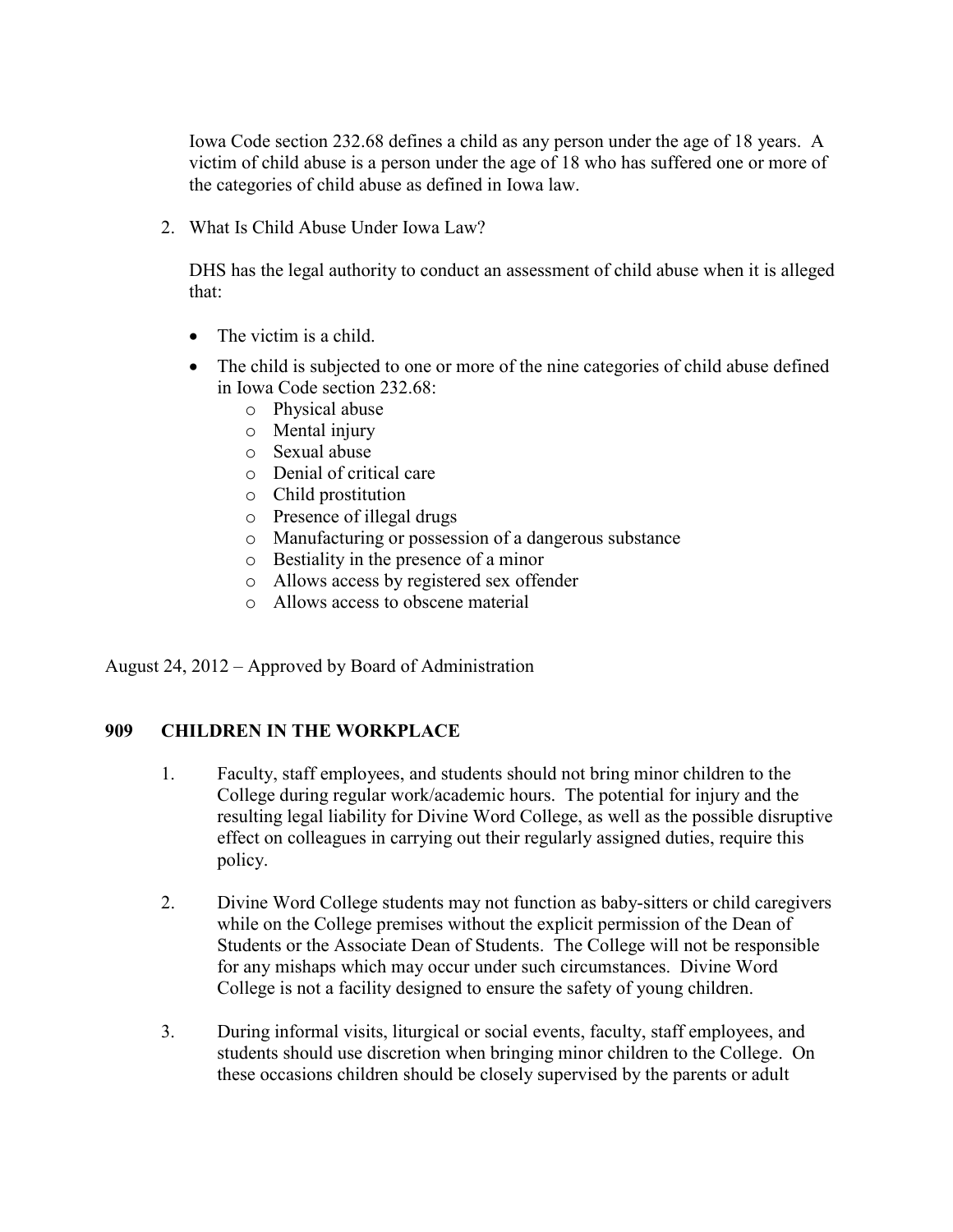chaperons who have brought them to the College. Children must remain in the safe and public areas of the College, e.g. the kitchen is an area strictly off bounds to visiting minor children.

## **911 COLLEGE FACILITIES - USE OF**

College facilities are designed and constructed to carry out the Divine Word College instruction program and to serve the needs of the College community. Care must be taken in scheduling the use of facilities, in order to respect the established use of facilities by certain groups (e.g. student use of athletic facilities from 5-6 p.m. on weekdays). The College also extends the use of its sports and athletic facilities to the immediate family members of faculty and staff employees, according to the same scheduling requirement described below.

The College also aims, when possible, to serve the community at large by making College facilities available for recreational, cultural and educational purposes. Again, scheduling of these events is on a non-interference basis with other College activities.

#### 1. **SWIMMING POOL:**

Any person or group not associated with Divine Word College as students, members of the faculty or staff or their immediate family, who use the College swimming pool are required to secure independent liability insurance naming Divine Word College as an additional insured location. The liability must be at least one million dollars (\$1,000,000) and the College must have the insurance certificate in hand before the group uses the pool. All federal and state laws and regulations regarding the use of swimming pools must be adhered to.

Persons or groups from the local community who wish to use the swimming pool shall make their requests to the Vice President for Operations, usually at least 14 days prior to the date on which they wish to use the swimming pool. Since the State of Iowa requires that a certified lifeguard be on duty, the group must hire a lifeguard(s) and provide photocopies of the lifeguard's license. The Business Office Director handles these requests.

The College gives priority use to the City of Epworth for a weekly swimming program for its citizens

Special consideration is also afforded to local service groups with which the College staff and faculty are often associated. These groups may include, but are not limited to, scouting organizations, Church groups, etc.

The College also wishes to extend consideration to groups which have benefited and supported the College.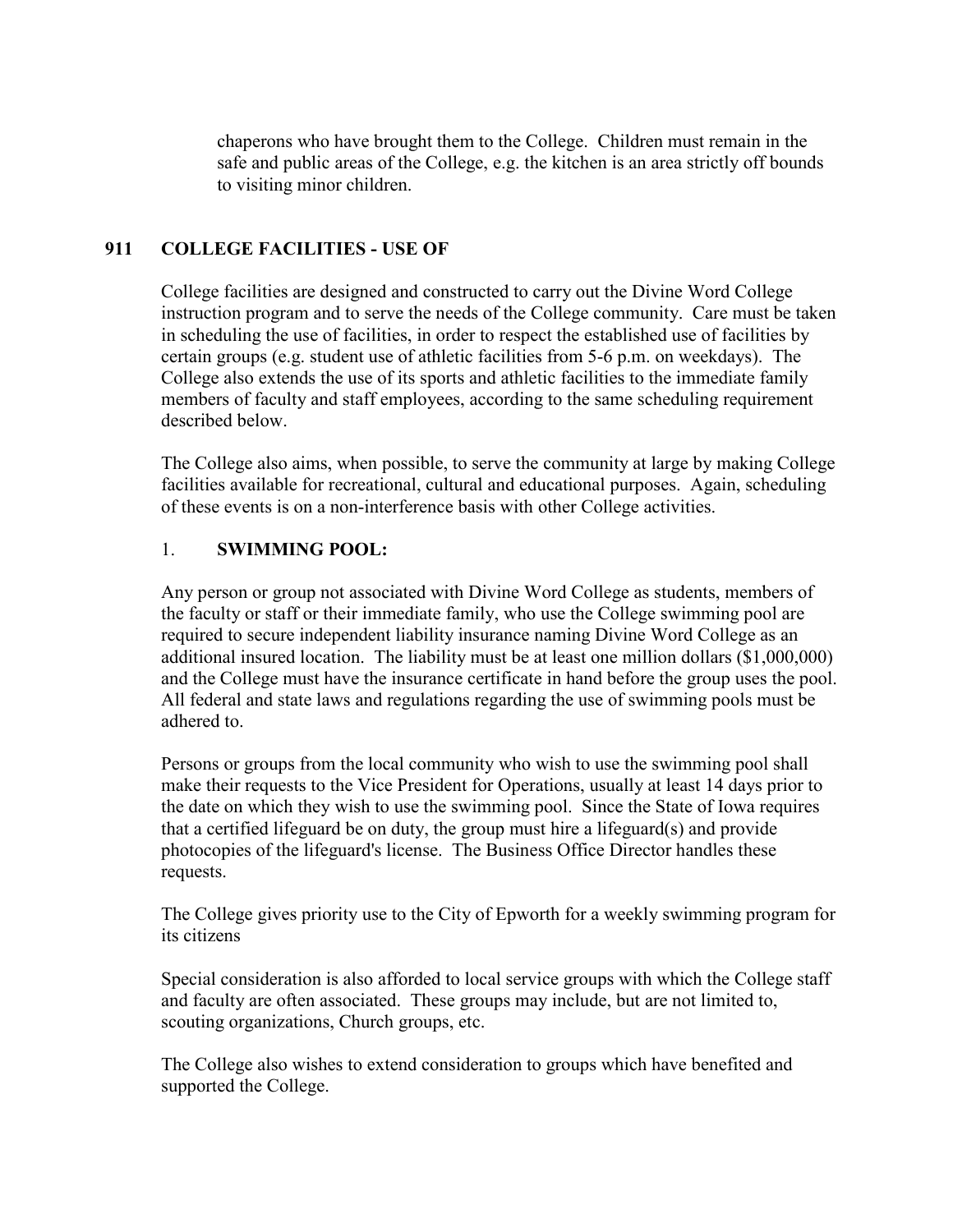When the pool is not being used by these groups it is occasionally made available to other groups.

## 2. **GYMNASIUM, OTHER INDOOR FACILITIES, AND OUTDOOR SPORT AREAS:**

College facilities are reserved primarily for the use of students, religious community, faculty, and staff.

Every attempt is made to make the gymnasium, other indoor facilities, and outdoor sports areas available to others in the local community while balancing the College need to safeguard its facilities, to preclude interference or restriction of its own programs, and to assure that the uses of its facilities are consistent with the philosophy and objectives of Divine Word College.

It is the responsibility of each group to assure adherence by its members and visitors to the safety, health, and security regulations of the College.

In order to insure coordination of requests by non-college groups with the College's own needs for its facilities, and to exercise appropriate control on their use by others, the following rules shall apply:

- 2.1 Requests for use of facilities by non-college groups shall normally be received by the College not less than 14 days prior to the date of the proposed program or event.
- 2.2 Applications shall be directed to the Business Office for initial review. If sports facilities are requested, approval of the dates must be given by the Dean of Students. If academic facilities, such as classrooms or Harold Rigney Hall, are requested, the Vice President for Academic Affairs must give approval. After dates have been approved the request may be processed. No request shall be accepted by the College until the applicant has established to the reasonable satisfaction of the Vice President for Operations that:
	- 2.2.1 The applicant has taken reasonable steps to insure, without cost to the College, that no person is likely to receive personal injury, and that no College property is likely to be damaged or destroyed as a result of use of College facilities;
	- 2.2.2 The applicant has taken reasonable steps to insure, without cost to the College, that upon completion of the program, such facilities and any College property affected will be restored to the same condition as when received by the applicant, including, but not limited to clean-up; and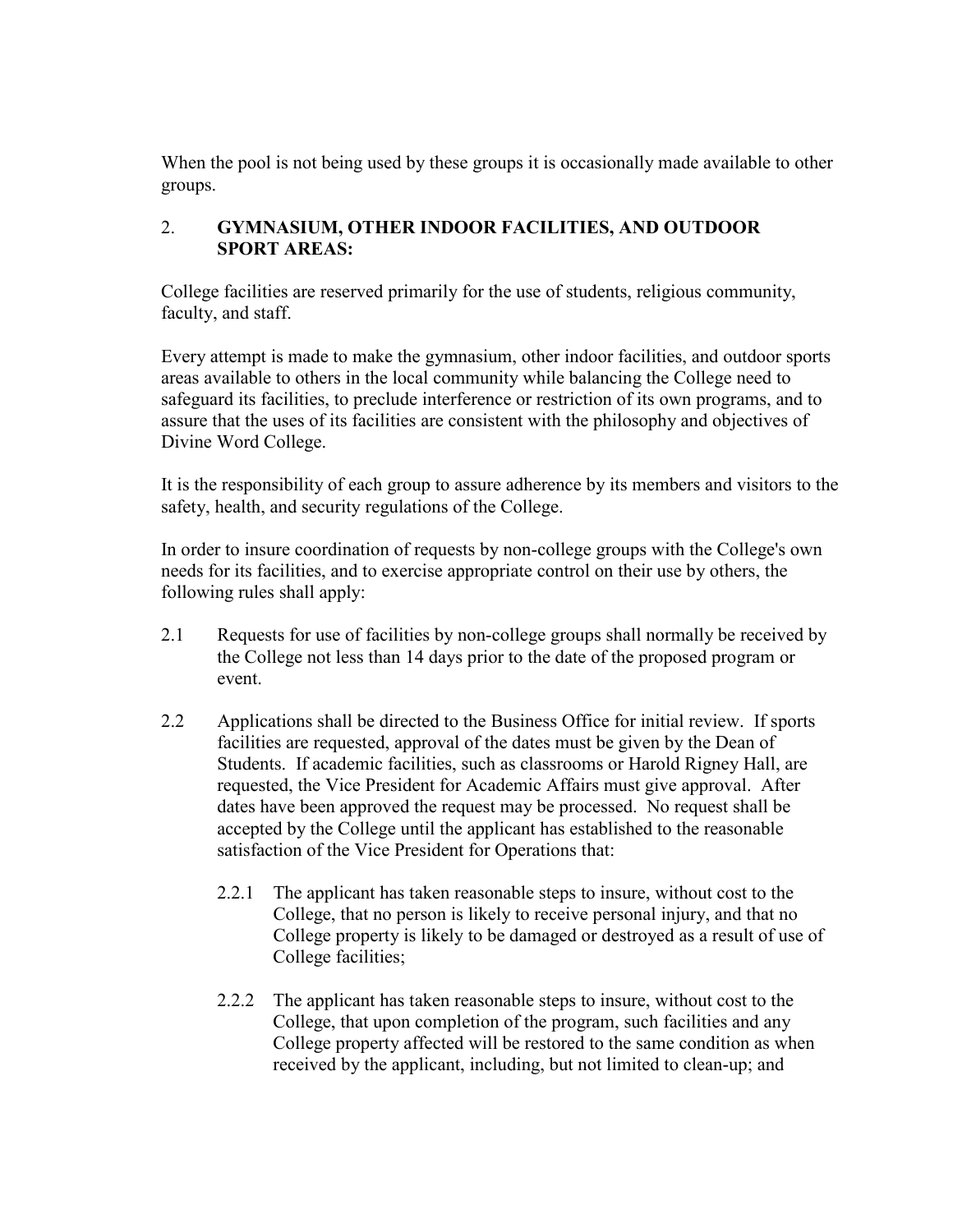- 2.2.3 The program or event intended to be conducted by the applicant will not unduly interfere with or restrict, normal operations and conduct of Divine Word College.
- 2.3 Non-college groups will agree to indemnify and to hold the College harmless from any loss, damages, liability expense, claim, or demand that may arise from or be caused in any way by such use of College facilities.
- 2.4 Non-college groups shall be held responsible for any damage to College property.
- 2.5 Sales, possession or consumption of alcoholic beverages shall not be permitted without approval of the College.
- 2.6 No College facility shall be used for any program or event which, in the judgment of the Administration, is inconsistent with maintaining the tax-free status of the College.
- 2.7 The College reserves the right to reject the application of any group if that group on any previous occasion has misused, damaged or destroyed College facilities or property, or has failed to pay proper indebtedness to the College, or has breached any agreement with the College relative to the use of College facilities.
- 2.8 As a condition of approval, non-college groups may be required to furnish evidence of insurance coverage deemed necessary by the College.
- 2.9 The College may assess reasonable fees for use of College facilities.

## **3. PRIORITY GIVEN:**

- 3.1 The College gives priority to programs which are sponsored by the City of Epworth for the benefit of its citizens.
- 3.2 Local service groups with which the College staff and faculty are associated are given priority.
- 3.3 The College also extends consideration to groups which have benefited and supported Divine Word College.

## 4. **OVERNIGHT GUESTS:**

- 4.1 The College makes its facilities available for retreat groups who also wish to use overnight accommodations. The College will set reasonable rates, comparable to other facilities, to defray these additional costs.
- 4.2 Youths require special supervision, and because the College can neither provide it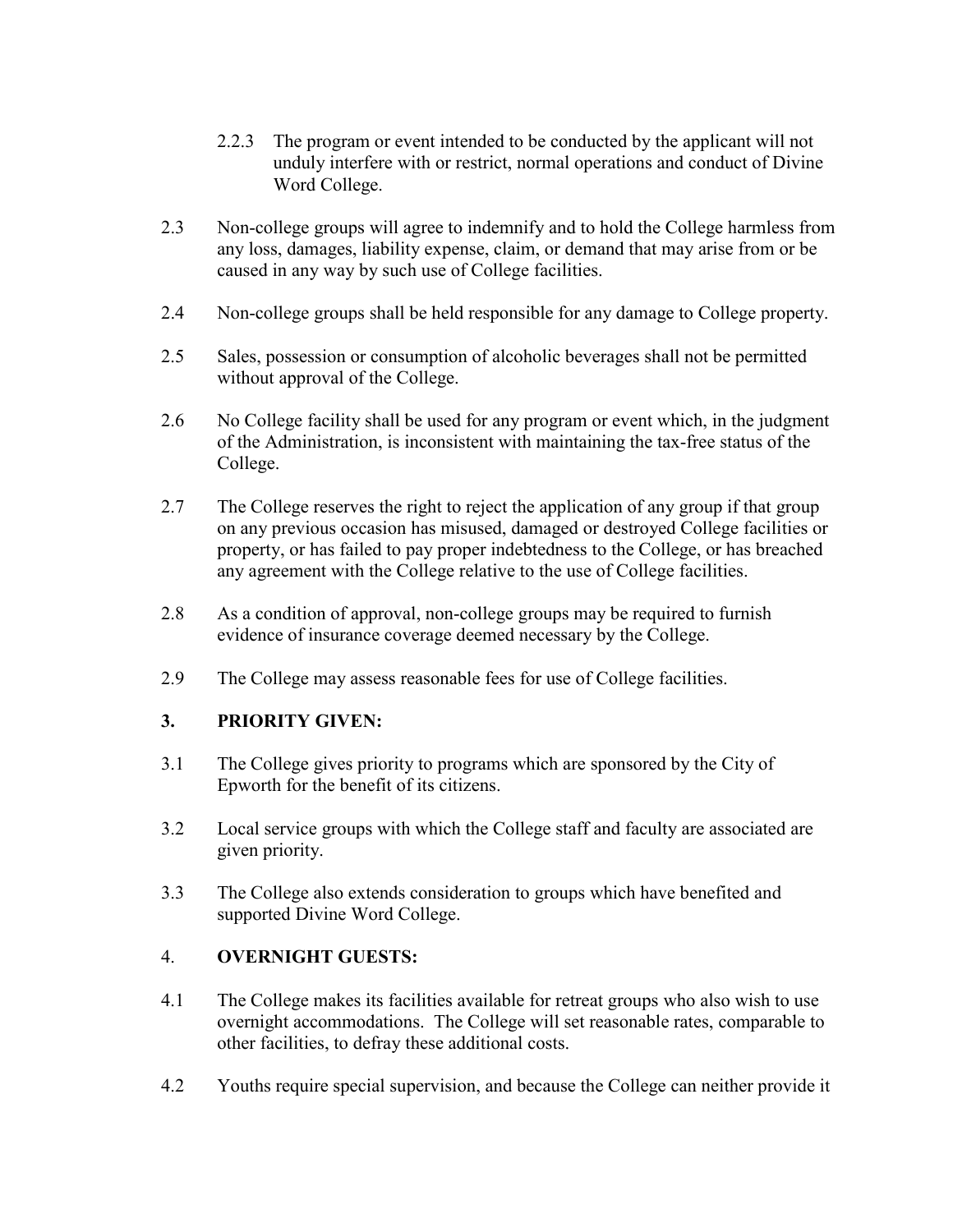nor adequately guarantee that these conditions will be met by others, the College does not ordinarily allow groups to sponsor overnight events for persons under age 18.

## **913 COMPUTER/INFORMATION TECHNOLOGY POLICIES**

## **913.1 COLLEGE NETWORK – USE OF AND SECURITY**

The Information Systems staff adheres to the following privacy policy.

- 1. The Information Systems staff will only enter private rooms when the resident has requested service, unless network services are affected, then they will enter along with another individual
- 2. When normal network services are affected or potential policy violations are suggested, the Information Systems staff will collect and review relevant data with the permission of the Information Systems Director.
- 3. In all other cases, the Information Systems staff must have the permission from the President in order to monitor any particular user.
- 4. Without permission, no individual users are allowed to collect and review any other network user's private data.

## **913.2 COMPUTER HARDWARE AND SOFTWARE ACQUISITION POLICY**

All computer systems, peripherals, and software programs need to be approved by the Information Systems Director before purchase. This approval should be in written form via an email or document stating the manufacturer, software version (if applicable) and the purpose for use.

#### **913.3 COMPUTER LAB**

- 1. All students are required to pay a comprehensive fee each semester for computer and internet use. The Information Systems Committee recommends the amount for this student fee to the Board of Administration.
- 2. The semester fee is payable to the Business Office along with other published college fees.
- 3. All fees will be credited to the computer science supplies and expenses account.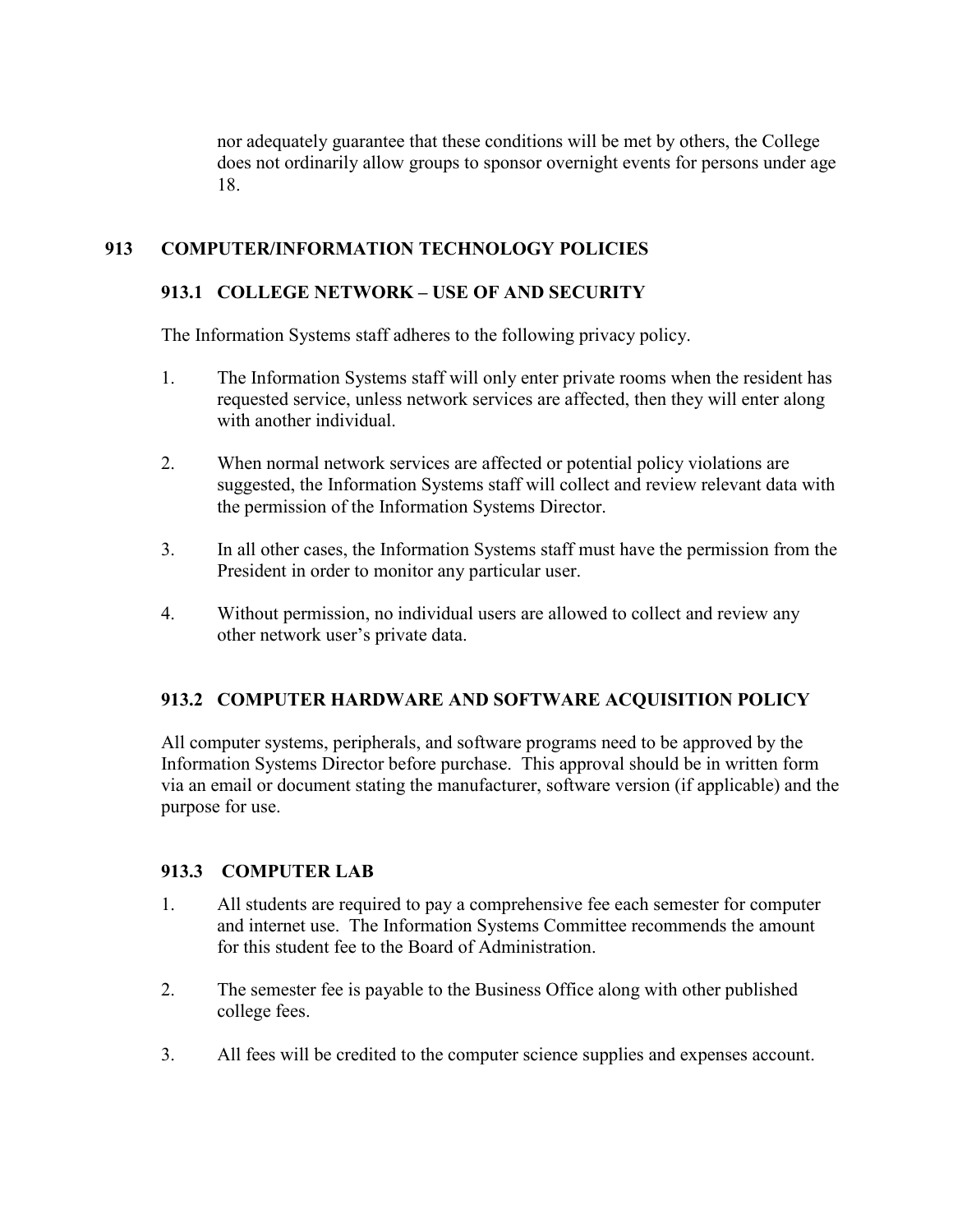- 4. Use of portable equipment such as the overhead computer projector or CD-ROM is for instructional use only and must be signed out of the lab by the responsible faculty member.
- 5. The computer lab is open 24 hours a day.

## **913.4 COMPUTER RESOURCES AND TECHNOLOGY POLICY**

Computing resources and technologies are for use by students, faculty, employees, and other authorized users. The College insists on appropriate, ethical, and legal use of these systems. Authorized users agree to abide by all relevant policies as well as current federal, state, and local laws. Violations are grounds for sanctions that may include suspension or loss of computing privileges and disciplinary action. Users with access to College resources are responsible for any use they knowingly facilitate of their accounts.

Authorized users of College resources are responsible for the content of their personal communications. The College accepts no responsibility or liability for any personal or unauthorized use of its resources.

The College respects the privacy of authorized users. System administrators endeavor to ensure the integrity of technology, resources, and data for the benefit of all users. They may therefore investigate security-related issues and with cause review users' files, resources, and data for potential or actual policy violations.

Computer users are prohibited from the following activities wherein they utilize in any way the computing media (such as computers, software, and network devices) of the College to:

- 1. transmit threatening or defamatory communications or persist in sending or posting unwanted communications to other users and groups,
- 2. gain access to passwords, files, resources, and computing devices without proper permission or authorization,
- 3. distribute, disseminate, use, or storing on durable media copyright programs and multimedia files without appropriate licenses or the copyright holder's permission,
- 4. disclose or transfer passwords and privileges of the College network to other parties without permission,
- 5. assume or falsify computing identities with the intent of concealing actions prohibited under the above regulations,
- 6. exploit technology resources for personal profit or gain, or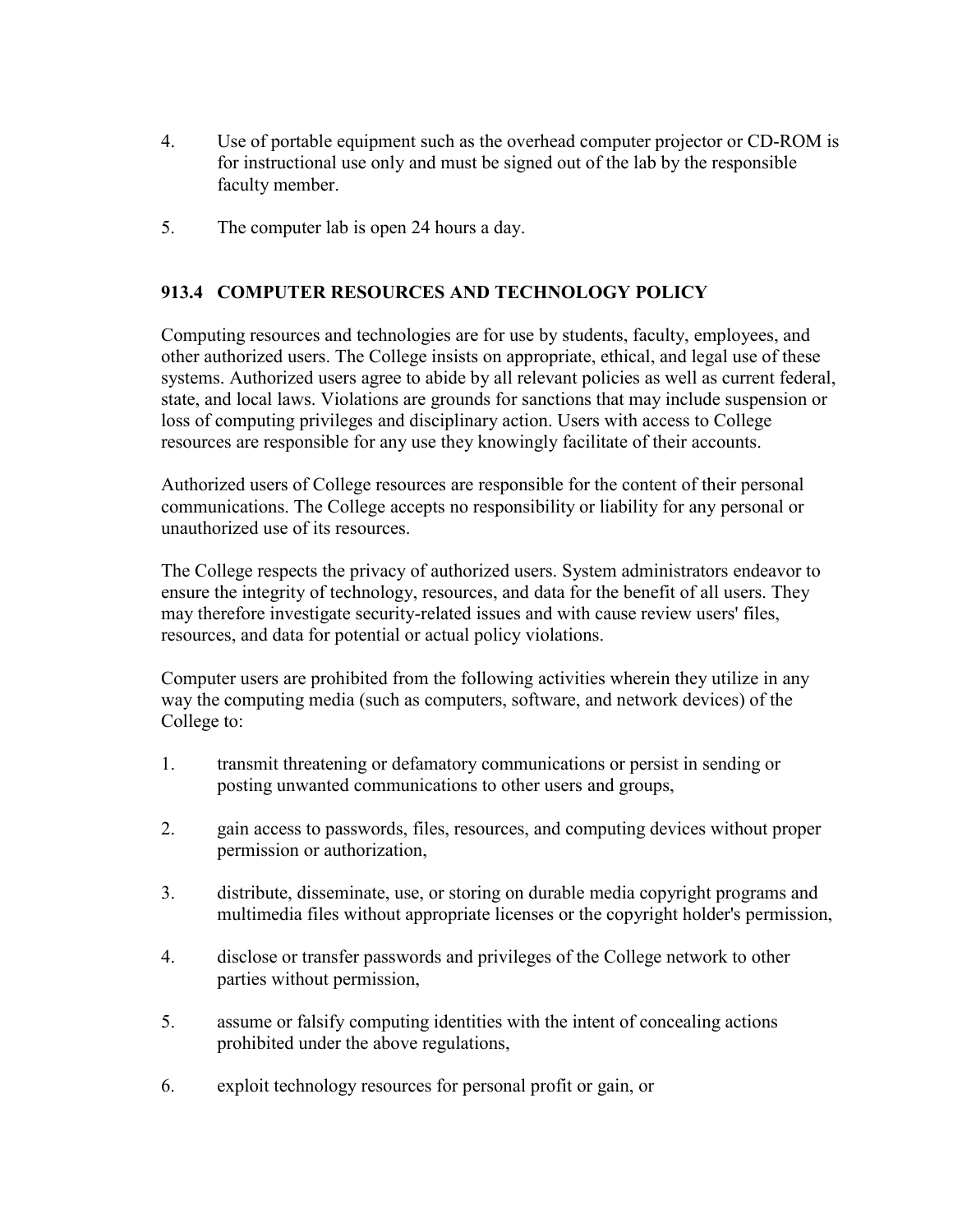7. exploit technology resources for an organization or group that is not authorized to use those resources.

## **913.5 COMPUTER/WIRELESS NETWORK POLICY**

College personnel and students who intend to use a personal computer or wireless device (including PDA, cell phone, IPOD, etc.) on the College network are required to have the computer or device registered by the Information Systems department before access to the network is permitted.

#### **913.6 INFORMATION SYSTEMS - WASTE DISPOSAL**

The Information Systems Committee is responsible for the proper disposal of electronic waste materials.

- 1. The policy for electronic devices that the Information Systems department has judged to be of no further value to the College:
	- a) All hard drives are erased before devices are donated or sold to employees.
	- b) In consultation with the Vice President for Operations, these electronic devices of potential value will be offered for sale to or through the College community.
	- b) These devices might also be either donated or disposed of through reputable organizations.
- 2. Empty ink and toner cartridges should be brought to the Front Desk, and the Information Systems department will coordinate disposal of these items with the Business Office.

An important part of environmental stewardship is community awareness and education. Although the Committee cannot be responsible for the proper disposal of students' personal electronic devices, the department does support educational efforts that encourage students to dispose of their electronic waste responsibly.

## **913.7 INFORMATION TECHNOLOGY EMERGENCY SERVICES**

1. Rationale

Divine Word College's information technology services are subject to occasional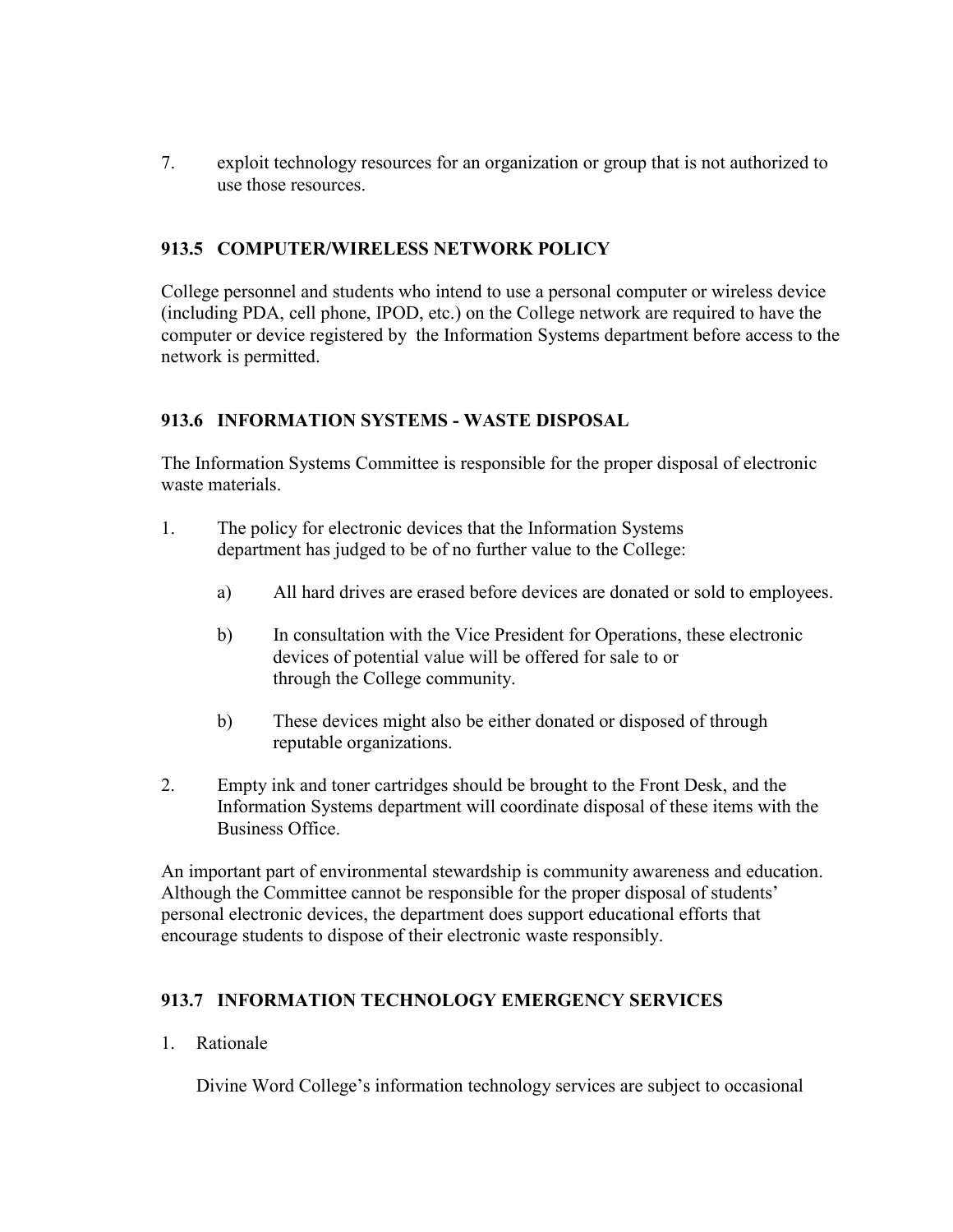failures that are either beyond our control or are unavoidable within cost limitations. Failures are to be expected to occur during off-hours, that is, outside regular business hours. The College maintains a wide range of technology services that are available to SVD personnel, students, and employees of the College. The College maintains systems with the best equipment that is still affordable. Cost considerations prevent maintaining systems completely free from failures, for example, by having on hand spares of all critical devices. The continuity of these services is dependent not only on the fail-safe capacities of campus equipment but also on the fail-safe capacities of the Internet line and utility services. Whenever any of the external services are inoperable or degraded, they are beyond the College's control, but the effects are immediately felt in campus services.

2. Definition of Information Systems Emergency

An emergency in this context is a failure of servers or ancillary network equipment or software that threatens to impair the performance of essential services or duties within the College by administration, faculty, staff, or students. Failures in individual computers other than servers are not emergencies. Off-hours emergencies are those failures that occur outside regular business hours, where repairs are best not left until regular business hours. Possible reasons would be that the failure would seriously impair the resumption of essential services at the start of regular business hours or that these services are required in off-hours due to unusual circumstances, for example, a need to exchange critical e-mails pertaining to College business, off-hours completion of registration, very heavy demand by faculty and students during finals week, or the auditing of the Business Office.

3. Action in Case of Emergency

Individuals who feel that there is an off-hours emergency should not directly contact Information Systems department personnel at such times. They should wait until regular business hours or notify any one of the following persons who may be on campus: the President, Vice-President for Academic Affairs, Vice-President for Formation, Dean of Students, or Associate Dean of Students. Any one of those persons may decide that there is a bonafide off-hours emergency and contact Information Systems personnel.

Information Systems personnel determine whether services can be restored during off-hours on a case-by-case basis. They attempt to restore services if the failure can be resolved with existing tools and equipment in a three-hour working period. If the failure cannot be corrected within three hours, they restore services at the earliest practicable time during regular business hours.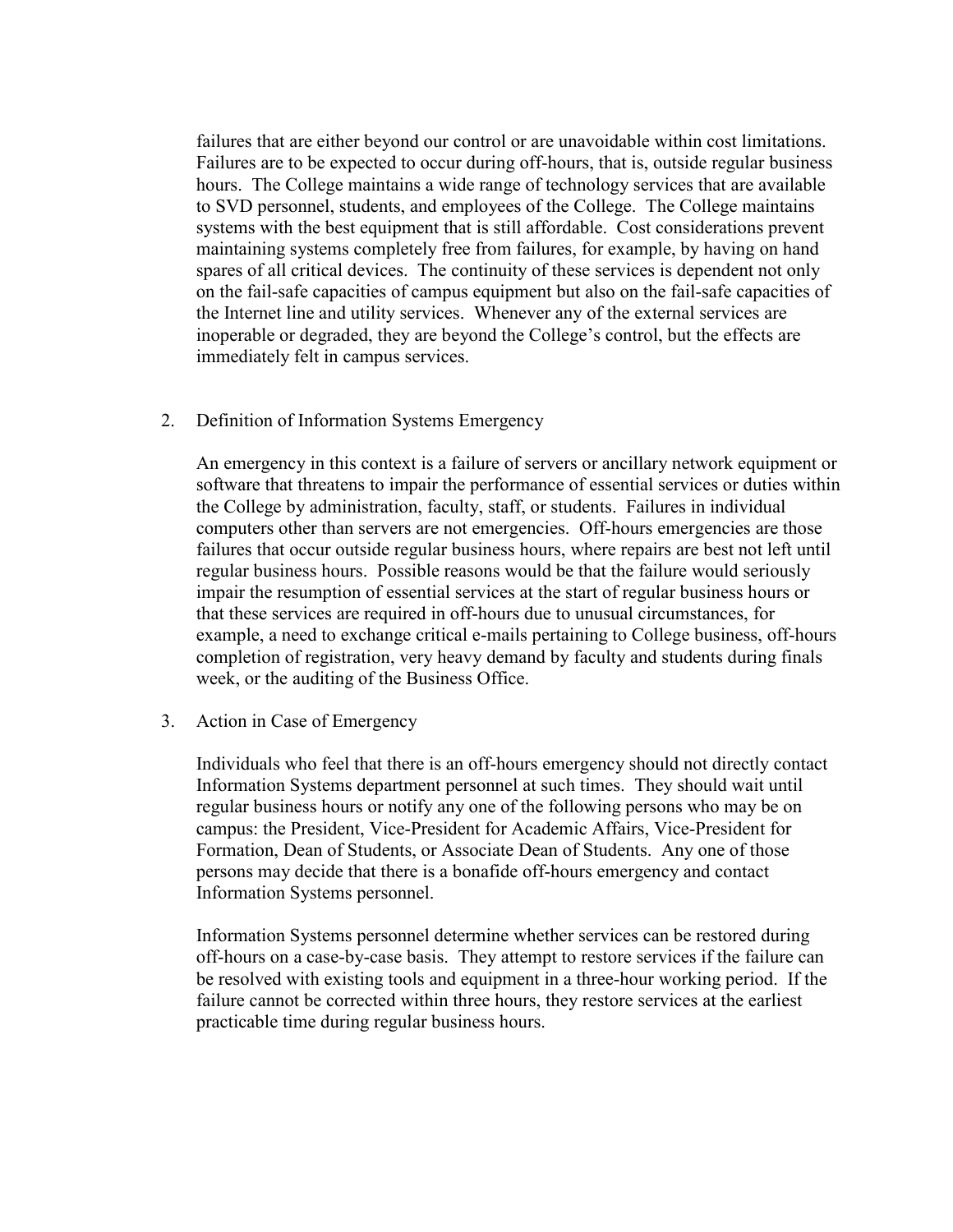## **913.8 DIGITAL MILLENNIUM COPYRIGHT ACT COMPLIANCE**

Divine Word College adheres to the provisions of the Higher Education Opportunity Act, the Digital Millennium Copyright Act (DMCA) and all other applicable legal protection of intellectual property rights.

- 1. The Information Systems Director is the school's Digital Compliance Officer (DCO). Matters of compliance may be addressed to publicly posted email address available on all Divine Word web presences.
- 2. In the event of a DMCA notice of violation or other licensing violation the following steps shall be taken:
	- a. The Digital Compliance Officer will meet with the alleged offender asking the individual to remove the offending material, explaining the potential legal ramifications of non-compliance, and encouraging the removal their file sharing program.
	- b. A second notice triggers a written warning from the DCO to the alleged offender, with a copy to the appropriate administrators (Dean of Students, VP for Academic Affairs, or the VP for Operations). Appropriate bandwidth restrictions will be applied to the account of the alleged offender.
	- c. A third (and any subsequent notices) will be referred directly to the appropriate administrator for possible disciplinary action.
- 3. The school prohibits the use of peer-to-peer file sharing or non-legal exchange of intellectual property, including but not limited to movies, videos, music, still images, text or software.
- 4. Only properly licensed software owned by the institution will be installed on the DWC network. All installations must be done by the technology staff. The Digital Compliance Officer will maintain an inventory of all the software and printed copies of all documents to prove licensing, including actual license agreement.
- 5. Annually, during the week following Christmas break, an email will go out from the Information Systems Department informing students and employees about the college policy related to the use of copyrighted material and the steps the College will take to enforce its Digital Millennium Copyright Act obligations.
- 6. The IS Department will monitor overall bandwidth usage and will use bandwidth shaping and such other methods as are required to lessen the likelihood of illicit traffic. As a class of service, all P2P sites and traffic will be blocked from use on campus.
- 7. The DWC Intranet will host pages of legal alternatives to illicit media downloading and informational pages on copyright law as it applies to software and media acquisition.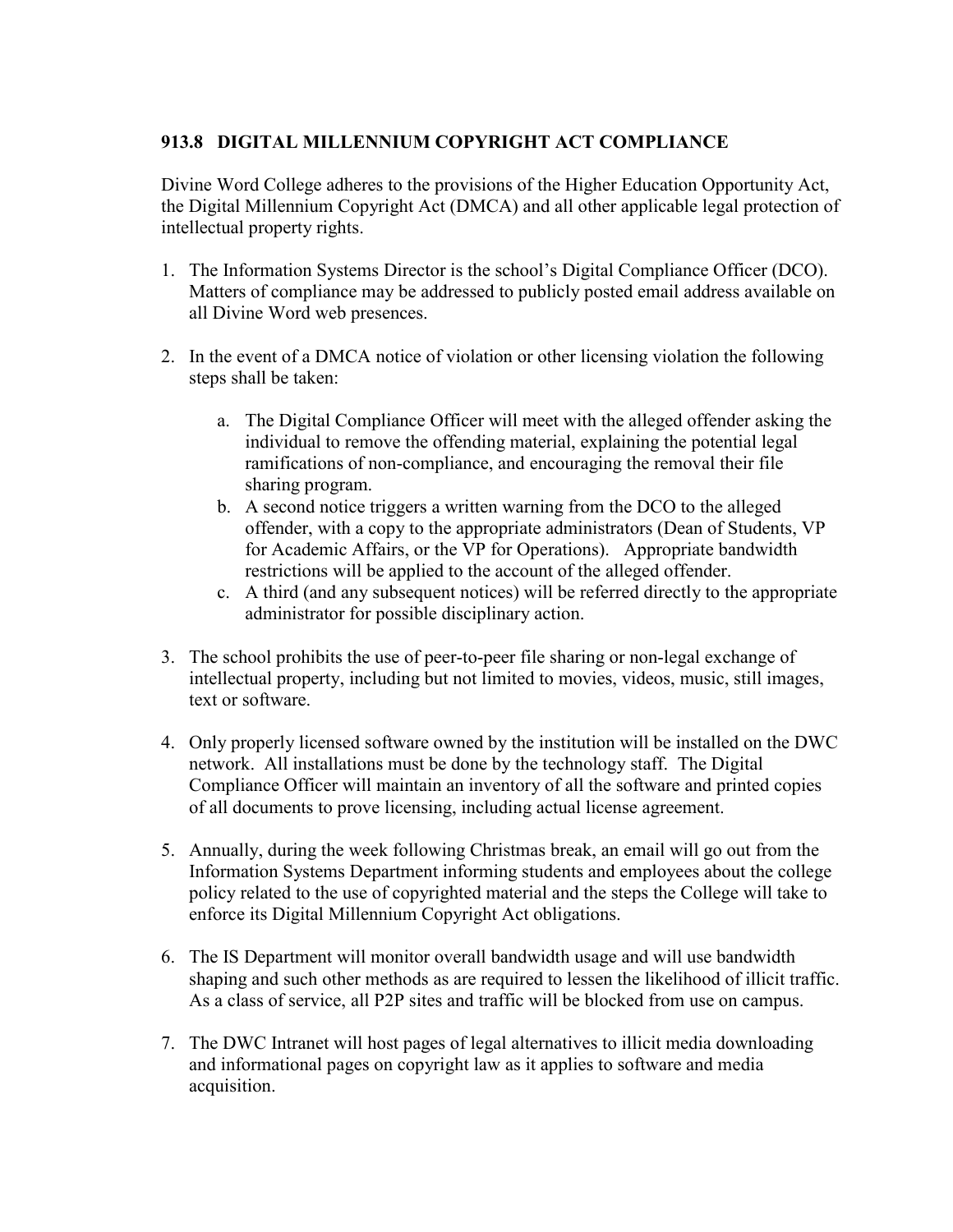## **915 CONDUCT OF EMPLOYEES**

The personal conduct and job performance of each employee reflect directly upon the reputation of Divine Word College. The success of the College in attaining its various objectives, spiritual and material, depends in no small part on the readiness of all employees to comport themselves in a manner consonant with the College's mission and objectives. In addition to following the principles and guidelines set forth in the College Handbooks, employees are expected to honor basic requirements regarding student discipline as set forth in the Student Handbook, the Religious Formation Program documents, and all other College publications and pronouncements regarding student behavior.

Enumerated below are several illustrations of employee conduct that the College considers inappropriate and unacceptable. These illustrations provide specific exemplary causes for the initiation of disciplinary actions and alert employees to certain types of employee conduct violations. This list is not meant to be exhaustive.

- 1. Attendance
	- 1.1 Excessive absenteeism, regardless of reason, the effect of which disrupts College operational effectiveness.
	- 1.2 Repeated unauthorized late arrival or early departure from work or being absent without authorization.
- 2. Behavior
	- 1.1 General
		- 1.1.1 Theft, embezzlement, misapplication of funds, false entries in any book, report or statement with intent to defraud, and falsification of expense accounts.
		- 1.1.2 Knowledge that a misdemeanor or crime has been committed. Failure to report such actions could make the faculty member an accessory after the fact.
		- 1.1.3 Willful or negligent violation of the Faculty Handbook or related directives.
		- 1.1.4 Conduct that discredits the employee or the College. *See Academic Freedom Policy.*
		- 1.1.5 Knowingly falsifying, removing or destroying information related to employment, payroll or job-related records or reports.
		- 1.1.6 Discourteous treatment of other employees or the public the College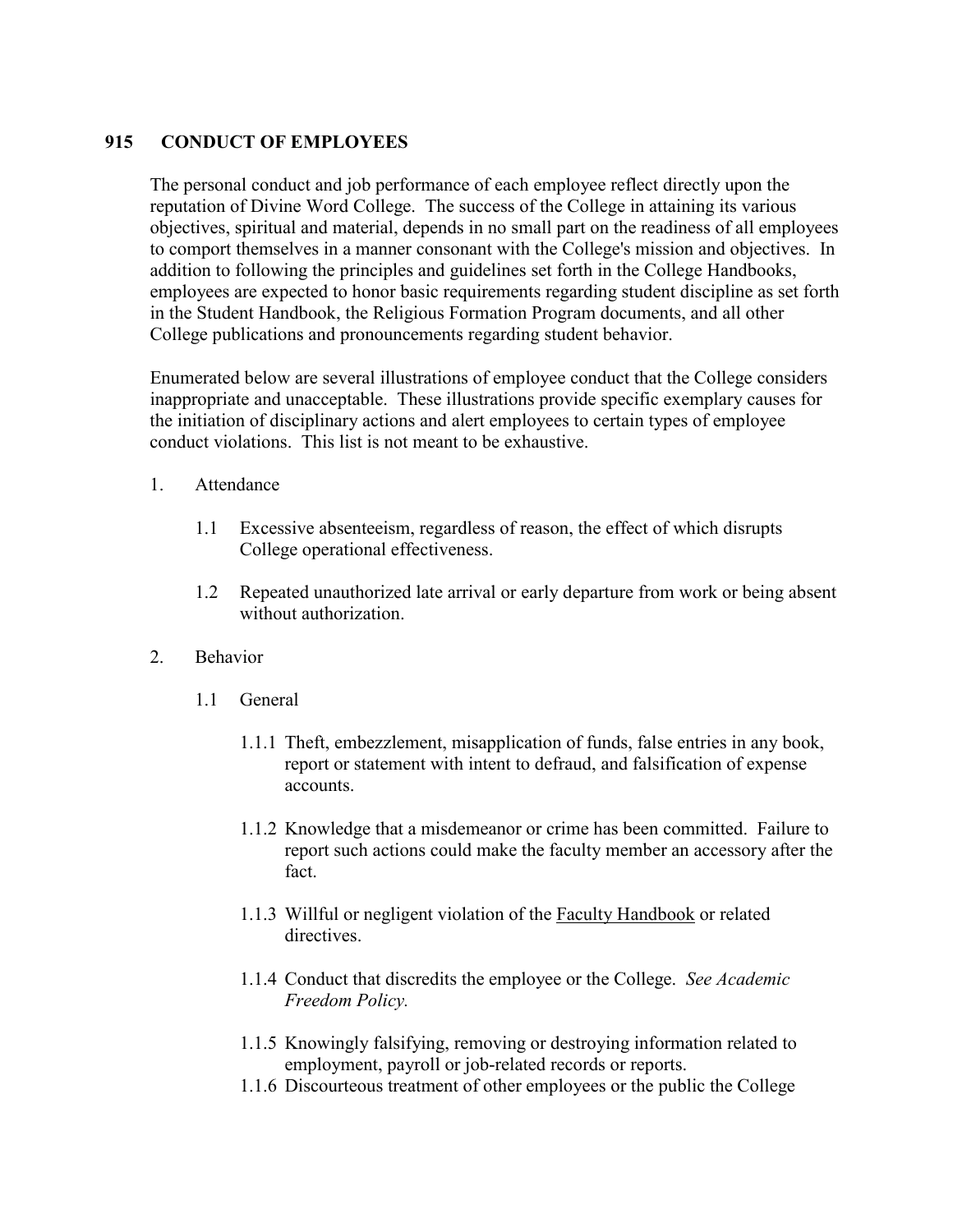serves; this includes harassing, coercing, threatening or intimidating others.

- 1.1.7 Unauthorized removal or use of any College property.
- 1.1.8 Any act or conduct that is discriminatory in nature toward another person because of race, creed, color, national origins, gender, age, religious beliefs, or political affiliations not related to job requirements.
- 1.2 Regarding Students
	- 1.2.1 Dating students or giving the appearance of romantic and/or sexual involvement with students.
	- 1.2.2 Illegally providing alcoholic beverages, tobacco, or controlled substances for students.
	- 1.2.3 Participating with or encouraging students in the violation of established curfew.
	- 1.2.4 Sharing College information of a confidential or restricted nature with students.
- 3. Performance
	- 1.1 Careless, negligent, or improper use of College property, equipment or funds. The College's physical properties, information, and influence are not to be used for the private advantage of any employee or third person. This includes correspondence in the College's name or unauthorized use of the College's letterhead and stationery.
	- 1.2 Unauthorized release or use of confidential information or records. Confidential information must not be divulged to third parties except with proper authorization of the individual concerned or due regard for legal requirements.
	- 1.3 Only the President and the Vice President for Operations may authorize disclosure of College financial information and policies to external public agencies.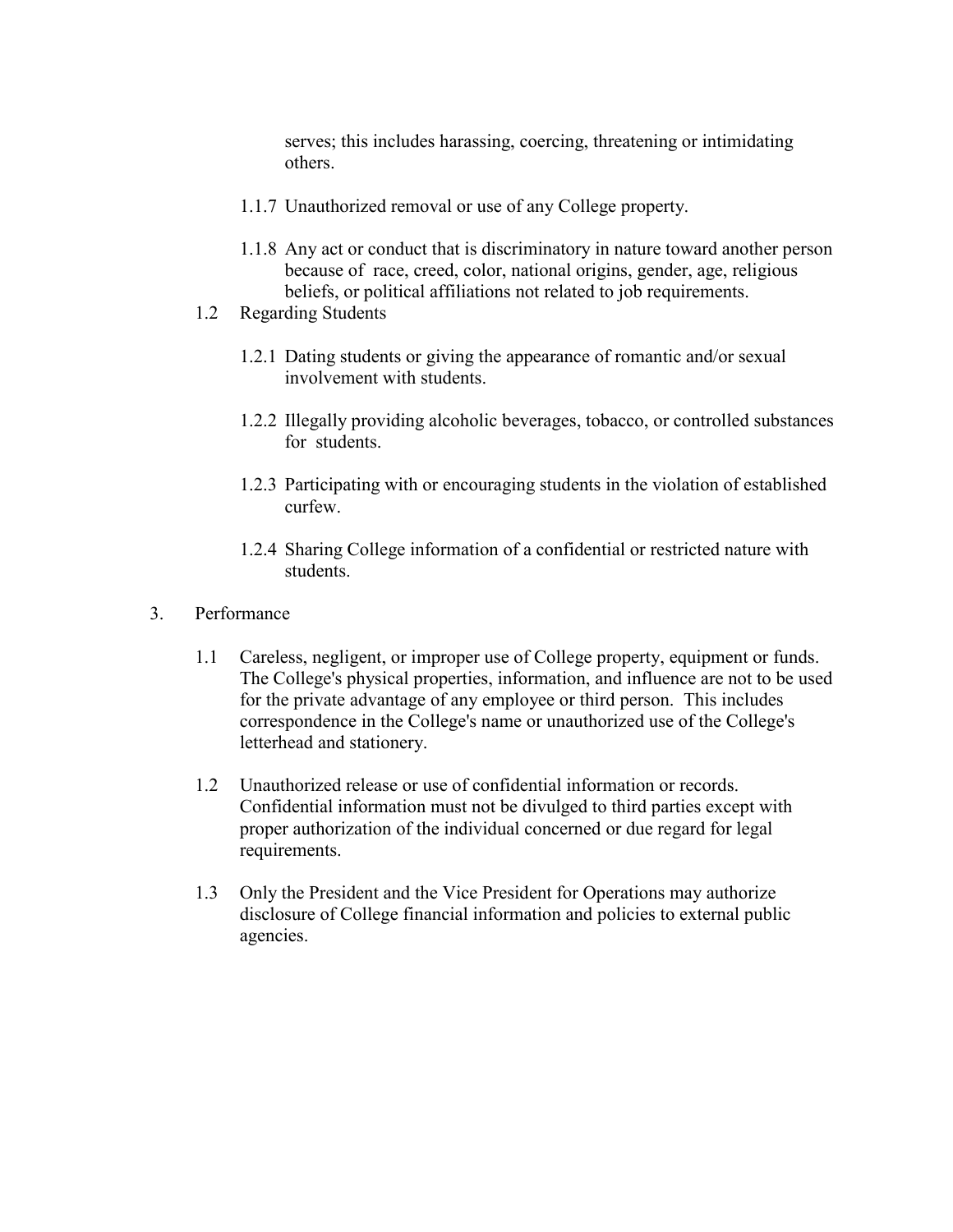## **916 DISPOSAL OF COLLEGE PROPERTY**

## **Property & Equipment Disposal Policy**

## **General Policy:**

The purpose of policy is to insure the protection of the College assets and to provide a guideline for the College community when considering surplus/disposal of College property. All property and equipment purchased with College funds (including unrestricted College funds, grants, endowments or gifts), donated to the College, or acquired for College use through other means are the property of Divine Word College, and remains with the College at all times until asset disposal. The following describes the procedures to be followed to dispose of any College property (with a value over \$100).

#### **Surplus Definition**

Surplus property is property that is either no longer in use or for which there is no further plan for use. It includes all tangible assets such as equipment, materials, supplies and furniture.

#### **Operating Procedures**

Effective asset management encourages recycling within the College community. Recycling limits liability and costs associated with disposal and provides continued use of the property to other departments within the College. When a department seeks to declare property as surplus, the department head should contact the Vice President for Operations (VPO) for advice and determination of proper disposal procedures.

College property may not be sold, traded-in, salvaged, scrapped, donated or otherwise disposed of without prior approval from the VPO. The VPO acts on behalf of the College President, in consultation with the appropriate Vice President. Special standing arrangements exist for computers, as outlined below, and for vehicles.

Disposal of the College property will be at the lowest possible cost to the College. The following methods may be considered for the disposal of surplus property:

## **Disposal by internal departmental transfer**

Priority is given to College departments in an attempt to repurpose surplus items. The only cost to a department for an internal transfer of goods is the costs of moving and installing the item(s).

## **Disposal by sale**

If the item is deemed to have some value, it will be sold on a first come, first serve basis at a set price or open for best offer. Items will be sold "as is" for pickup. Personal purchase requests from members of the College community will have priority over those from outside parties. All funds collected from the sale of surplus items will be deposited into the college income/expense account.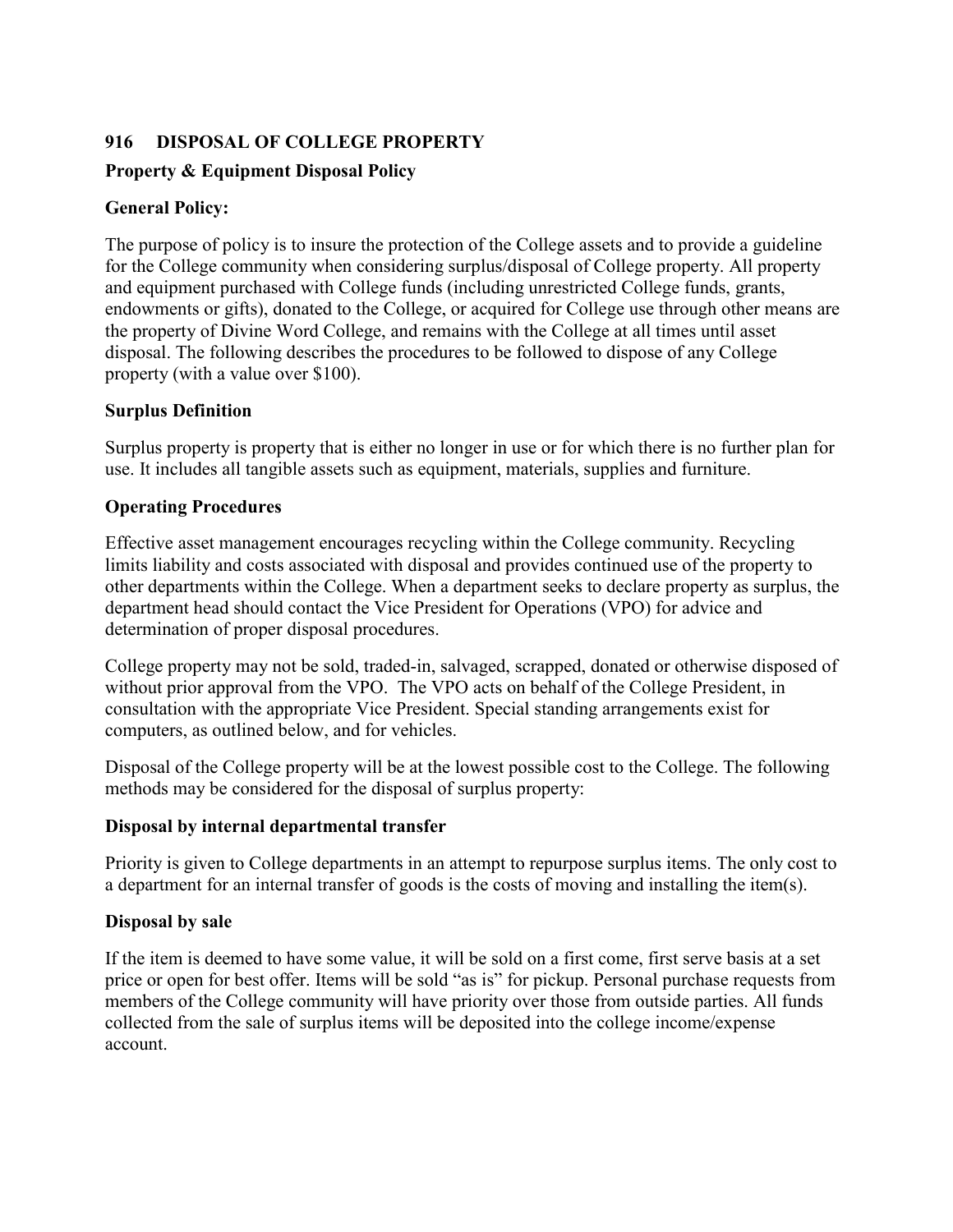## **Disposal by donation**

Items that cannot be reused internally or sold may be donated upon written approval from the VPO. Preference is given to not-for-profit institutions.

Donation requests from various sources will be considered. The following guidelines address these requests.

- Items may be donated if they are not sold after two (2) surplus sales or the donation may result in intangible (i.e. good will) benefits to the College.
- A proposal to donate equipment or supplies no longer needed by the College must be reviewed by the VPO.

Once a donation request is approved, the recipient will receive an acknowledgement letter from an authorized College Representative.

#### **Disposal as Waste**

Items that cannot be sold or donated will be discarded through the College's normal waste removal process. Under no circumstances should items with a value over \$100 be discarded without the approval of the VPO.

#### **Asset Disposal/Transfer Form Required**

For all of the above actions, an Asset Disposal/Transfer form shall be submitted to the VPO for approval.

## **Computers**

All college computers and computer related items require approval from the Information Systems Director prior to being declared surplus equipment. Computers and other electronic devices may have sensitive business or personal information and must be disposed of properly. The IS director, in consultation with the VPO, will work with the appropriate department to determine the best disposal method on an item-by-item basis. The IS director should be contacted for disposal information and approval.

(Approved 12/01/17)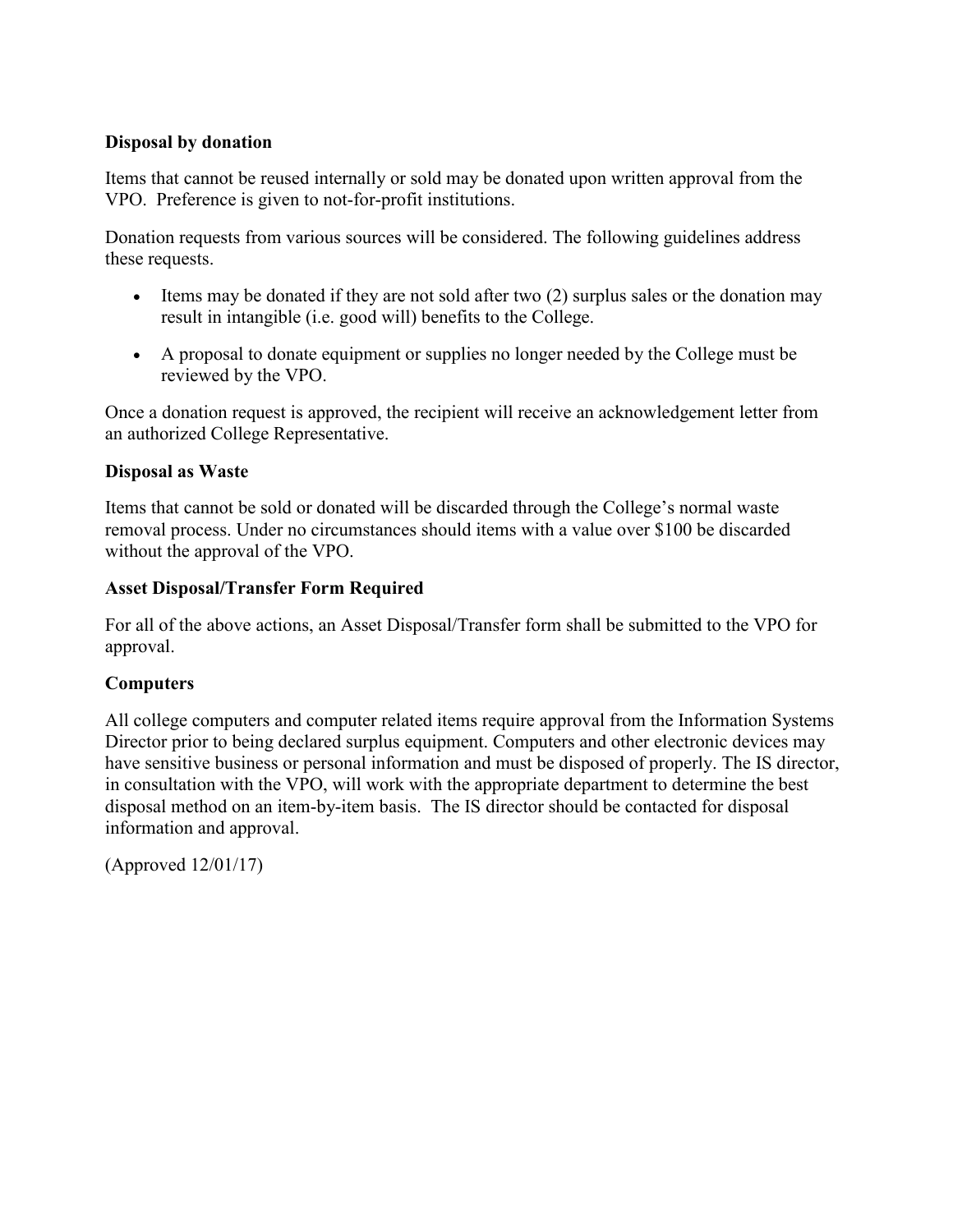# Divine Word College Asset Disposal/Transfer Form

| Date: $\frac{1}{\sqrt{1-\frac{1}{2}} \cdot \frac{1}{2}}$                         | Dept.<br><u> 1989 - Johann Harry Harry Harry Harry Harry Harry Harry Harry Harry Harry Harry Harry Harry Harry Harry Harry</u> |
|----------------------------------------------------------------------------------|--------------------------------------------------------------------------------------------------------------------------------|
|                                                                                  |                                                                                                                                |
|                                                                                  |                                                                                                                                |
|                                                                                  |                                                                                                                                |
| Disposal: Check appropriate box                                                  |                                                                                                                                |
|                                                                                  |                                                                                                                                |
|                                                                                  | Agency Signature                                                                                                               |
|                                                                                  |                                                                                                                                |
| Interoffice Transfer: To Whom:                                                   |                                                                                                                                |
|                                                                                  |                                                                                                                                |
|                                                                                  |                                                                                                                                |
|                                                                                  | Traded Information: VIN #                                                                                                      |
|                                                                                  |                                                                                                                                |
|                                                                                  |                                                                                                                                |
| Stolen – Give details – attach police report ___________________________________ |                                                                                                                                |

Vice President for Operations Authorization:

 $Signature:$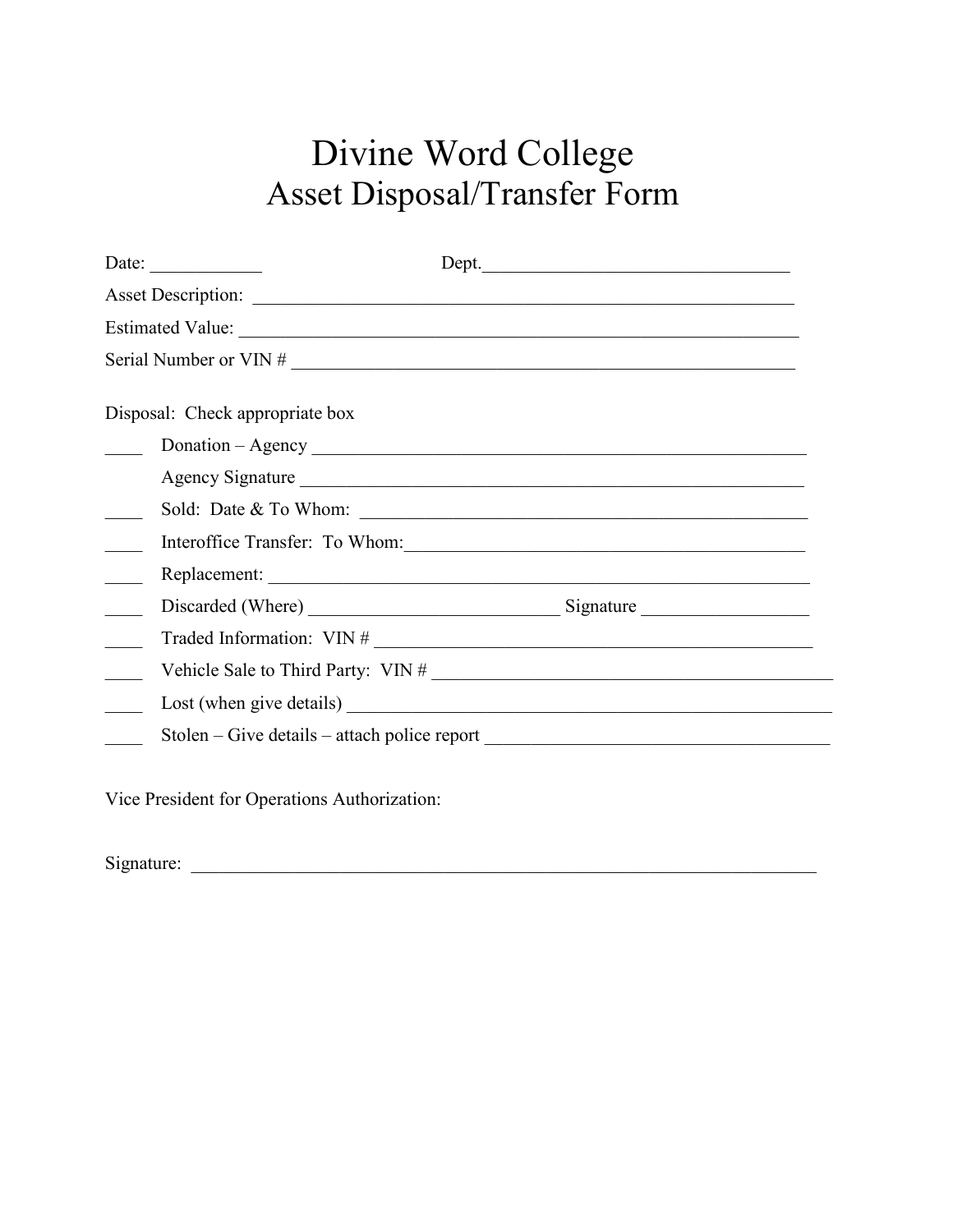#### **917 DRUG FREE WORKPLACE AND COLLEGE**

No employee or student shall unlawfully manufacture, distribute, dispense, possess or use any narcotic drug, hallucinogenic drug, amphetamine, barbiturate, marijuana, or any other controlled substance, as defined in schedules "I" through "V" of Section 202 of the "Controlled Substances Act (21 U.S.C. 812).

Workplace is defined to mean the site for the performance of work including any college building or any college premises; any college owned vehicle used to transport students to and from college or college-sponsored or College approved activity, event or function, such as a field trip or athletic event where students are under the jurisdiction of the College.

As a condition of employment each employee shall notify his or her supervisor of his or her conviction of any criminal drug statute for violation occurring in the workplace as defined above. Such notification shall be provided no later than 5 days after such conviction.

As a condition of matriculation each student shall notify the Dean of Students of his conviction of any criminal drug statute for a violation occurring in the workplace a defined above. Such notification shall be provided no later than 5 days after such conviction.

As a condition of employment or matriculation, each employee or student shall abide by the terms of the College policy respecting a drug-free workplace.

Counseling for any drug problem and/or violation is available at the College Counseling Office. In addition, counseling is available from Substance Abuse Services, Dubuque, IA 52001, 563-582-3784 or the Turning Point, Dubuque, IA 52001, 563-589-8290.

An employee or student who violates the terms of this policy may have his/her employment/matriculation suspended or terminated in accordance with College policy as defined in the Employee Handbook, Administration Manual, and Student Handbook.

#### **919 COLLEGE SAFETY AND SECURITY**

The Higher Education Opportunity Act (HEOA) was signed into law in August 2008 and contains several crucial campus safety components. One of the main provisions of the HEOA is the Campus Fire Safety Right-to-Know Act. This provision calls for all Title IV eligible institutions that participate in Title IV programs and maintain on-campus student housing facilities to publish an annual fire safety report and an annual security report. These reports outline fire safety systems, policies, practices, statistics, and emergency responses and procedures.

Divine Word College has an established Emergency Team in place to respond to any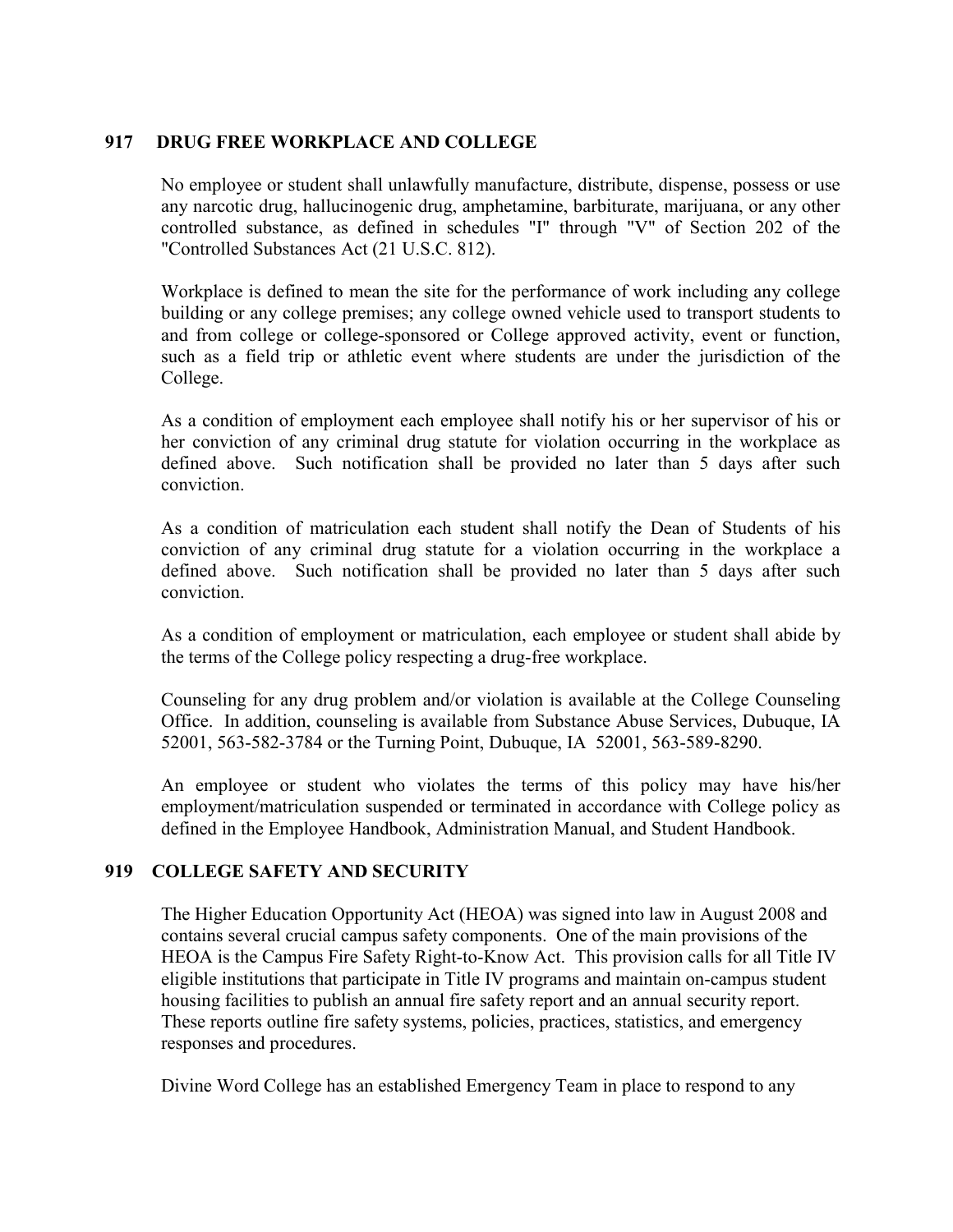emergency. They are the President, Dean of Students, and the Rector of the SVD Religious Community. Students, faculty, staff and the SVD community are reminded that security is a shared responsibility and any emergency should be reported immediately to a member of the Emergency Team.

The Dean of Students is available 24 hours a day to assist students for any emergency on campus by calling extension 215 from within the building or from Megan Hall. The Dean of Students, in an emergency, will contact the Dubuque County Sherriff, fire, or medical services by dialing 9-911 from any phone.

## **SECURITY**

Students, faculty, and staff are asked to exercise reasonable caution on-campus and to be alert to suspicious persons or activities. You are reminded to be certain that exit doors are not propped open and that you do not give the access code or keys to the building or your private room to anyone. Entrance doors are locked 24 hours a day in all residences for your protection.

Divine Word College complies with the requirements of the "Campus Crime Awareness and Campus Security Act of 1990" and makes available information describing College policies related to fire safety, security and crime statistics to its students, faculty, and staff and to prospective students, faculty, and staff. These reports are available online from the *Student Life* link.

- **Reporting** Divine Word College does not have security officers but has assigned personnel who do have access to the county sheriff and ambulance service. If you are the victim of a crime or have information regarding a crime, report the crime immediately to the President, Dean of Students, or Rector of the Religious Community.
- **Phones** In an emergency, students living in the main College dorms and Megan Hall must contact the Dean of Students from the phone in their room or in the corridors by dialing 215. Students living in off-campus housing will inform their supervisor, who resides in the house, or call 9-876-3353, ext. 215.
- **Timely Notice** In cases where an emergency or criminal activity is reported, whether within one of the College buildings or outside the College campus, that may pose a threat to others, the President or Dean of Students will use appropriate means to provide a general warning to the College community. This may include an email notice, intercom announcement, or bulletin board notice. It is your responsibility to be attentive to these announcements and act prudently when warned.
- **Dorms/Residence Halls** Students are asked to be particularly careful about keeping all exterior doors closed and locked. For your safety and the safety of others, you should not permit non-residents into the dorm areas of the College, Megan Hall, or off-campus housing.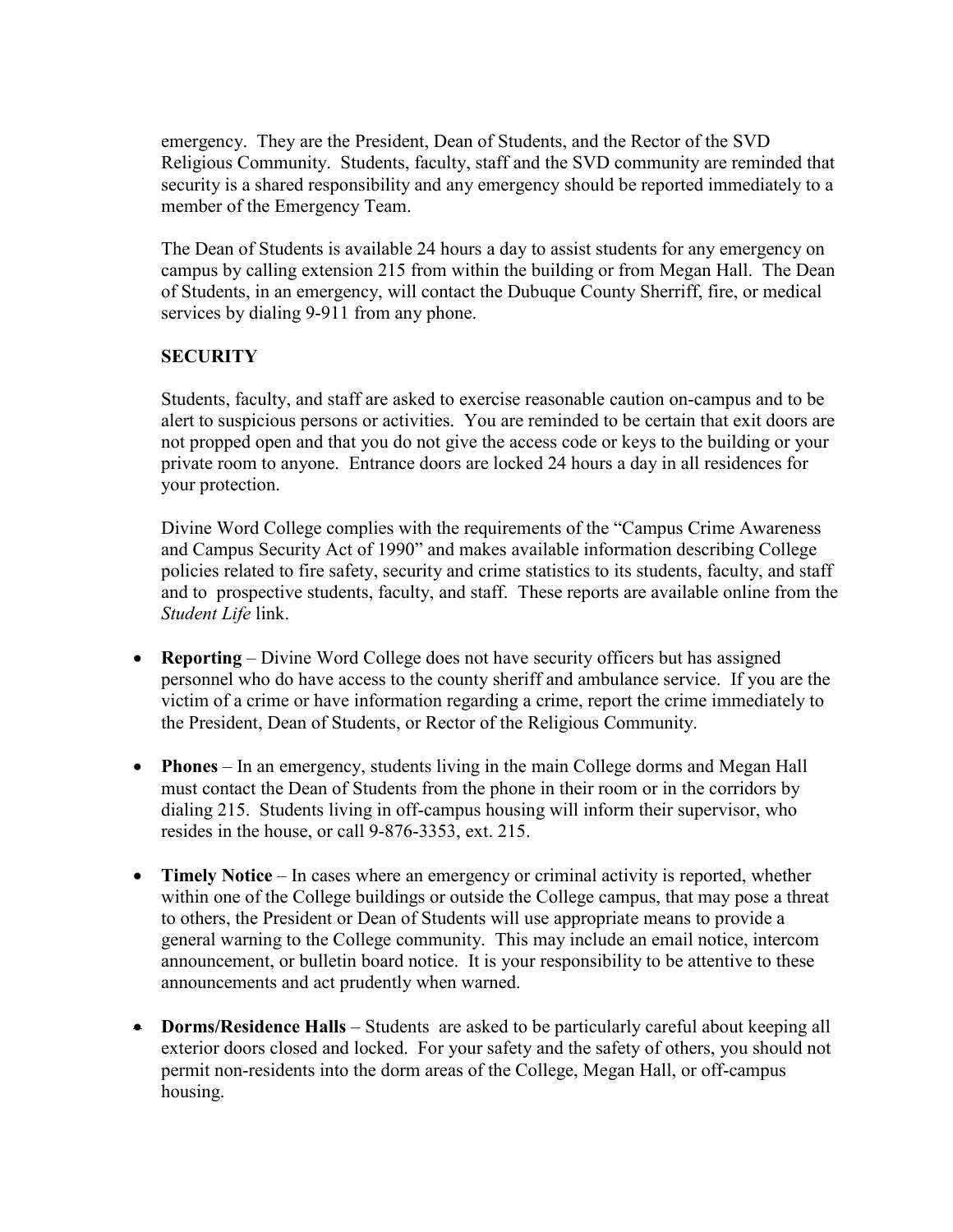- **Security Awareness** It is the responsibility of the Dean of Students and appropriate staff members to provide information to the students about security procedures and fire safety at least once each semester.
- **Contact Person** At the beginning of each semester, students register for courses with the Registrar. At that time, students are asked to update their personal information. Students are also asked to list a contact person in the event of an emergency. This information is confidential and is only available to authorized personnel.
- **Entrance/Exit Doors** All doors are locked twenty-four hours a day and require a code to enter. Please do not prop these doors open.
- **Classrooms** In the event of an intruder or hostile environment, all classrooms, labs, library, offices, etc. lock from the inside. If an announcement is made for a lockdown, you are to proceed to the nearest room, lock the door, and remain until law enforcement individuals or College personnel come to get you.
- **Photo IDs** Everyone at DWC is provided with a photo ID for security reasons. You are asked to wear your ID at all times. Should there be an emergency situation at the College, law enforcement officials will recognize you as being a student or employee of the College.
- **Visitors** Visitors who come to the College are asked to sign in at the front desk and to wear a visitor pass. If you see someone in the building without a visitor pass or believe they may not be an invited guest, inform the Dean of Students immediately.

# **EMERGENCY PROCEDURES**

The Emergency Planning Committee and Emergency Team assist the administration of Divine Word College in providing for the welfare and safety of the College community. The Dean of Students reviews the emergency procedures with the student body at the beginning of each semester. Fire and tornado drills are conducted each semester according to state fire regulations.

#### **Fire:**

- 1. Pull the nearest fire alarm if you see a fire/smoke.
- 2. When the fire alarm goes off leave the building immediately through the nearest exit! Walk fast, do not run!
- 3. Proceed to the soccer field and gather by your formation groups.
- 4. Stay on the field until the fire department gives the "all-clear" signal. If you are unable to return to the main building, proceed to Megan Hall. If you reside at Megan Hall and are unable to return to the building, proceed to the main building.
- 5. Contact persons are assigned to each formation group. They are to inform the fire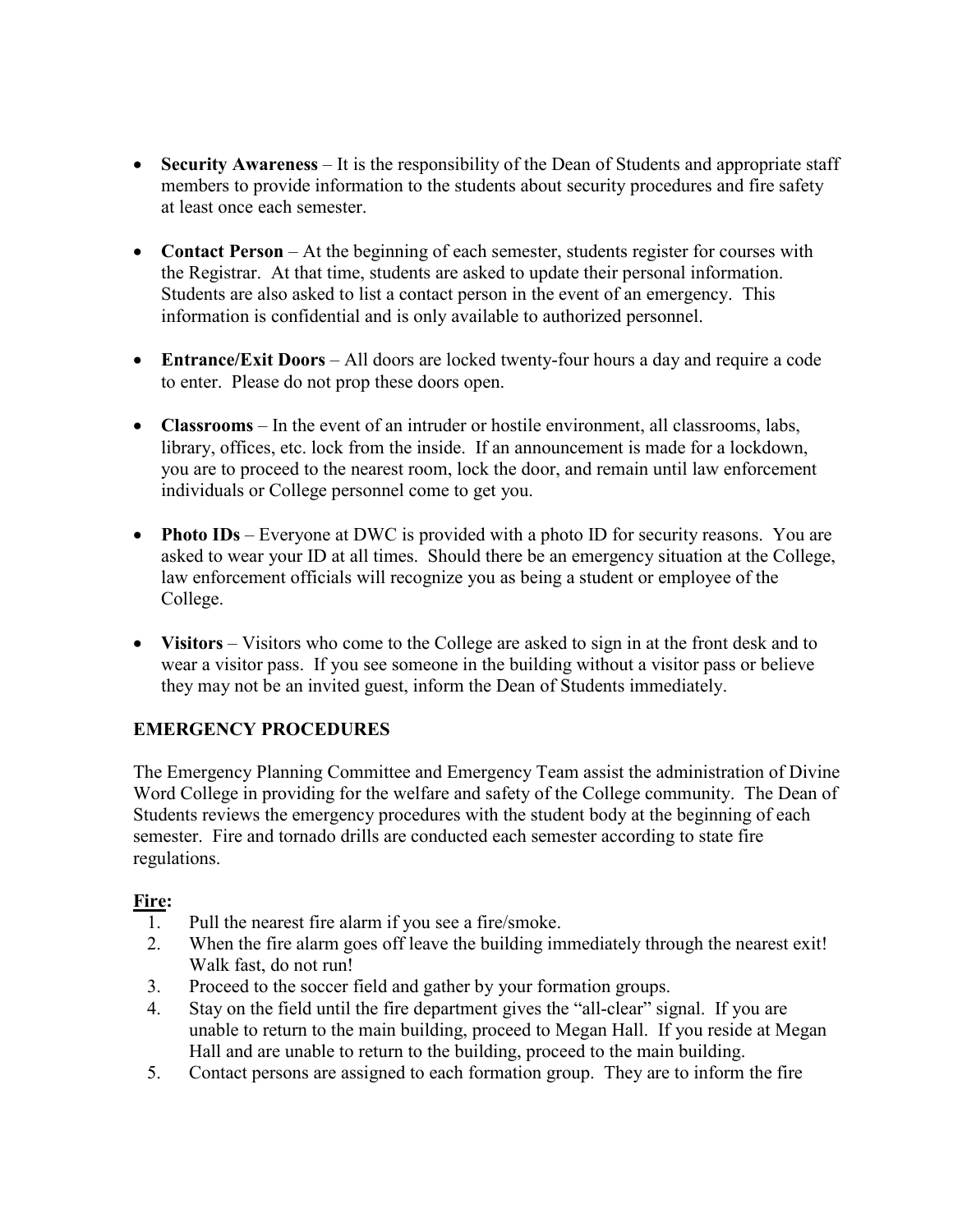department if someone is missing in their group. No one but the Fire Department is to go back into the building to look for someone who is missing.

#### **Tornado:**

- 1. When a tornado warning is announced over the PA system**,** go immediately to the basement corridor (near the art room). Megan Hall residents go to the south end of the Megan Hall basement (green game room).
- 2. Gather in your formation group.
- 3. Remain there until the "all-clear" signal sounds.

#### **Intruder:**

- 1. When the announcement "THIS IS A LOCK DOWN" sounds over the PA system, remain where you are at. Shut/lock the door and remain quiet. Stay away from the windows.
- 2. Remain where you are until you hear the "all-clear" call or the police notify you that it is safe to leave the room.
- 3. After the emergency is over, everyone gathers in the gym for a person count.

## **Bomb Threat:**

- 1. When the PA system announces a bomb threat, leave the building immediately through the nearest exit.
- 2. Go to the soccer field and line up in your formation group.
- 3. Remain on the field until the "all clear" signal is given.

#### **Severe Weather or Electrical Storm:**

1. The lifeguards or Dean of Students should evacuate the swimming pool, soccer field and tennis courts immediately.

# **MISSING STUDENT**

If an employee or student suspects or knows that another student is missing, he/she should report the situation to the Dean of Students immediately. The Dean of Students and the President of the College will work to substantiate that the student is missing and then proceed to contact area law enforcement. When a student is confirmed missing, the President will then inform the student's contact person about the missing student. If the student is under 18 years of age, the parent or guardian will be notified immediately.

#### **921 EQUAL OPPORTUNITY EMPLOYMENT**

Divine Word College employs the most qualified person for a position based on training, education, experience, credentials, character, integrity, and ability. Divine Word College does not discriminate against anyone on the basis of race, color, creed, sex, ethnic origin, age, disability or physical handicap who meets the qualifications established for the position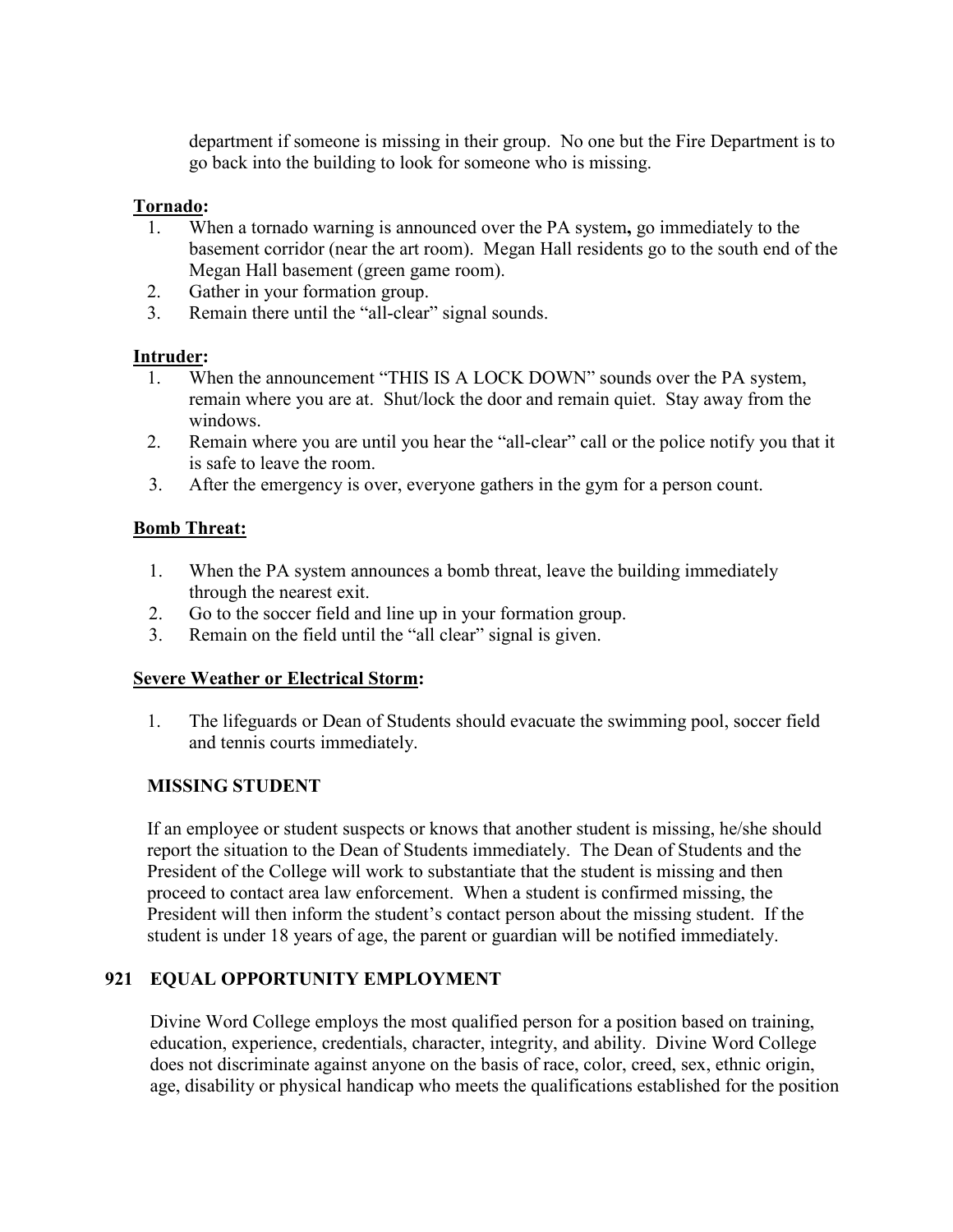for which application is made. This basic policy of non-discrimination applies to all aspects of employment, including promotion, transfer, assignment and termination.

The College is committed to complying with all federal, state, and local laws providing equal employment opportunities.

As a Catholic educational institution sponsored by the Society of the Divine Word, the College may grant employment preferences to members of the Society of the Divine Word. The College may seek qualified members of the Society for faculty positions without advertising these positions. The College may favor a qualified SVD applicant over a qualified but non-SVD applicant for an advertised staff position.

#### **923 FAMILY EDUCATION RIGHTS AND PRIVACY ACT (FERPA)**

NOTICE OF COMPLIANCE WITH THE FAMILY EDUCATION RIGHTS AND PRIVACY ACT OF 1974 - Divine Word College pledges complete cooperation to the provisions of Section 513 of the "Family Education Rights and Privacy Act of 1974," commonly known as the Buckley Amendment. The amendment protects the privacy of educational records, establishes the right of students to inspect and review their educational records, and provides guidelines for the correction of inaccurate or misleading data through informal and/or formal proceedings. The administrative rules and regulations to implement compliance procedures are available to interested parties, and may be reviewed during ordinary business hours in the Registrar's Office or the Dean of Students' Office.

The College observes the policy that no one outside the institution has access to a student's educational records without the written consent of the student. However, in accordance with the provisions of the Family Education and Privacy Act of 1974, the College establishes the right to publish directory information which includes:

- Name and Address
- Telephone listing
- Electronic mail address
- Enrollment status (e.g., undergraduate or graduate)
- Photograph
- Major field of study
- Honors and awards received
- Grade level
- Date and place of birth
- Full-time or part-time
- Dates of attendance
- Participation in officially recognized activities and sports
- Weight and height of members of athletic teams
- Degrees
- The most recent educational agency or institution attended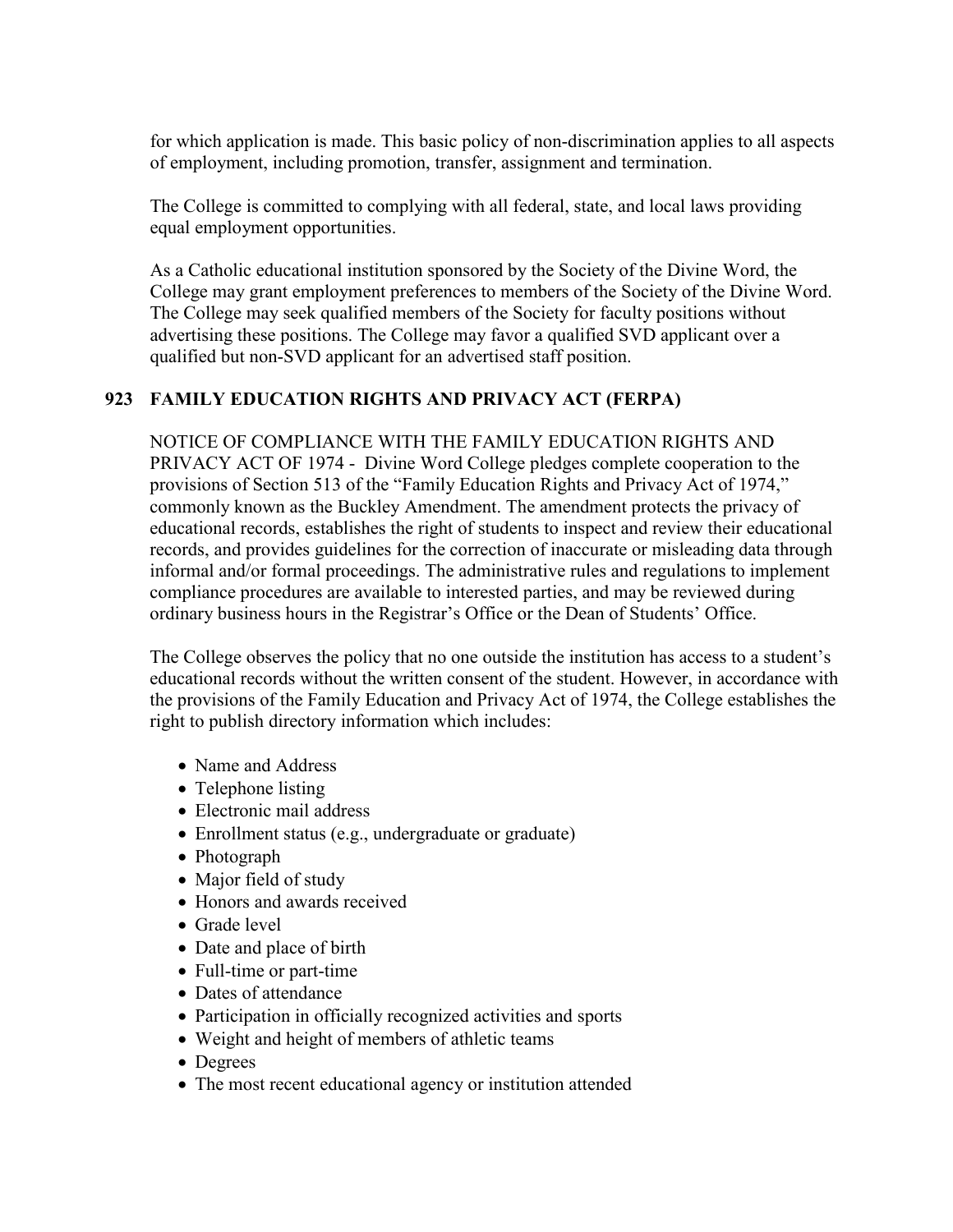The student directory is shared with other college offices on a need-to-know basis. During Orientation Week each semester, new students will sign the College's FERPA release form. Each student has the option of withholding "directory information" and/or identifying individuals to whom the college may disclose specific information. While the release form is valid as long as a student is a student at Divine Word College, the student may revoke consent at anytime by completing a new form.

## **925 FOOD AND BEVERAGES**

- 1. Eating and drinking are not permitted in the following areas: gym, swimming pool, music rooms, lecture hall (room 107), chapel and chapel areas (including the organ loft, sacristies, crypt), computer room, classrooms, front entrance, and all corridors.
- 2. Only by special arrangement may food and drink sometimes be permitted in the crypt for special meetings, recollections, and retreats.

#### **927. GRADUATION POLICY**

In recognition of their successful fulfillment of the academic requirements, the Board of Trustees, upon the recommendation of the faculty, grants to each graduate either a Bachelor of Arts Degree or an Associate of Arts Degree in the particular field of his/her concentration.

This recognition and conferral takes place at the commencement ceremony.

#### **OBJECTIVES OF COMMENCEMENT EXERCISES**

The Board of Administration specifies certain objectives for the commencement exercises to:

- 1.1 Welcome the graduates into the community of scholars; to encourage them to continue their intellectual endeavors.
- 1.2 Encourage those graduates who are continuing in their commitment to Divine Word Missionaries; to encourage those not continuing with Divine Word Missionaries in their dedication and commitment to the Church, its world-wide mission and service to the people of God.
- 1.3 Encourage the student body in its pursuit of learning and vocational commitment.
- 1.4 Foster a closer union between Divine Word Missionaries and the relatives and friends of our students.
- 1.5 Say "farewell" officially and formally.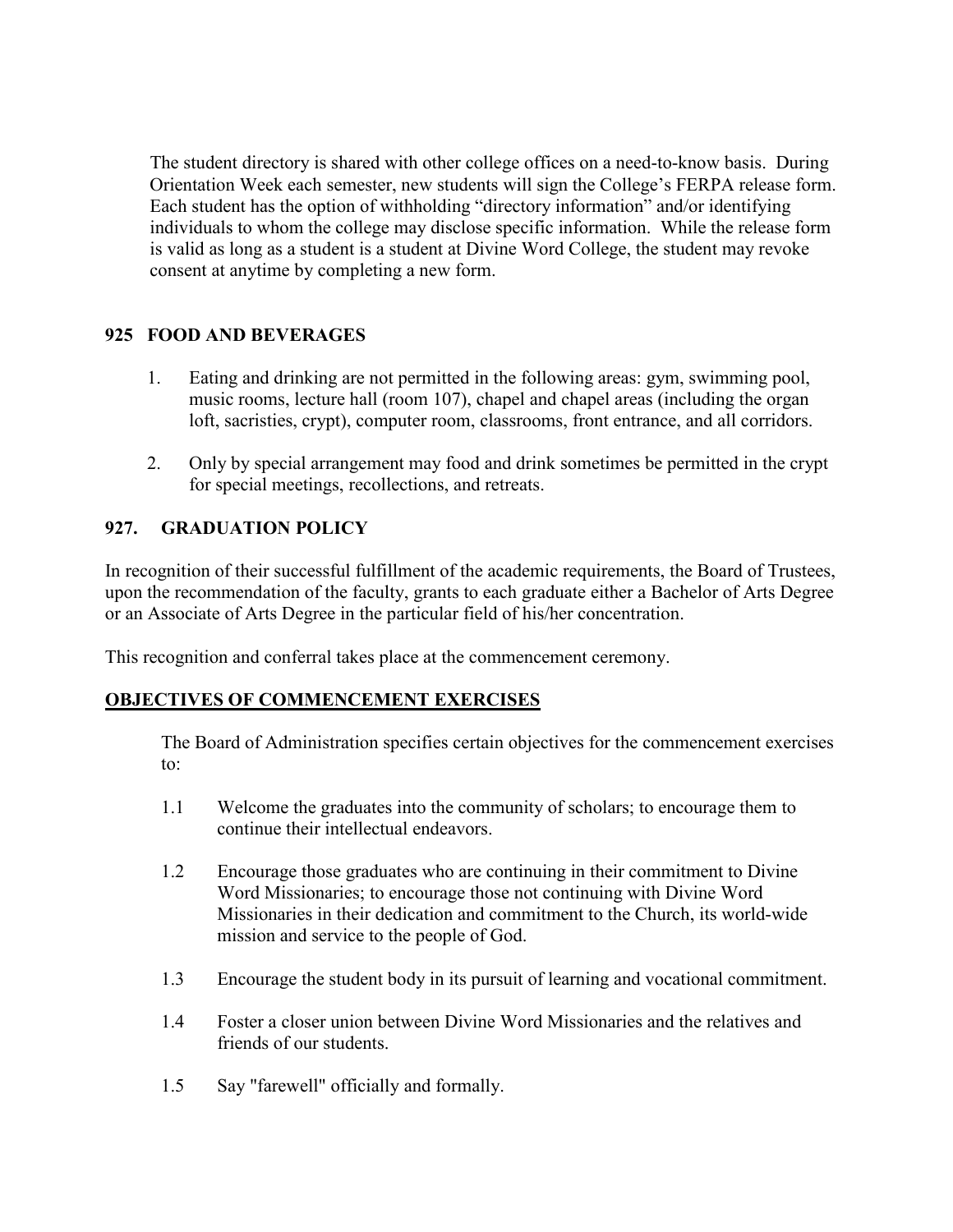# **2. CONDUCT OF COMMENCEMENT**

The Board of Administration is the deciding body regarding the various aspects of the graduation ceremonies. It is free to consult with others and to delegate various responsibilities either to an individual or a committee. To ensure an orderly and joyful graduation, the Board of Administration has the right to establish the principles which guide the conduct of the graduation ceremonies.

- 2.1 The Vice President for Academic Affairs organizes and oversees the commencement activities. The Public Relations Director, in a timely fashion, informs the Vice President for Academic Affairs of the persons selected to serve as marshals, invocation, benediction, etc.
- 2.2 The College President, in consultation with the Board of Administration, has the right to decide the following:
	- 2.2.1 Select the commencement speaker.
	- 2.2.2 Brief the commencement speaker on the purposes of graduation ceremonies in the light of the mission of the College.
	- 2.2.3 Establish the date and time of the Commencement ceremony.
		- 2.3.3.1 Commencement is held at 10:30 a.m. on the Friday of final exam week of the spring semester.
		- 2.3.3.2 Commencement is followed by a light lunch for all guests.
	- 2.2.4 Approve the selection of the Valedictorian. The Valedictorian is a member of the graduating class who, in addition to above average academic achievement, exemplifies positive leadership in word and action. The graduates may select and propose to the Board of Administration their recommendation for the Valedictorian no later than February 15.

#### **3. POLICIES GOVERNING COMMENCEMENT**

The Board of Administration establishes the following policies:

- 3.1 The graduates, faculty, administration, trustees, and commencement speaker wear academic robes for the commencement ceremony.
- 3.2 The College does not pay for motel rooms for families and friends of the graduates.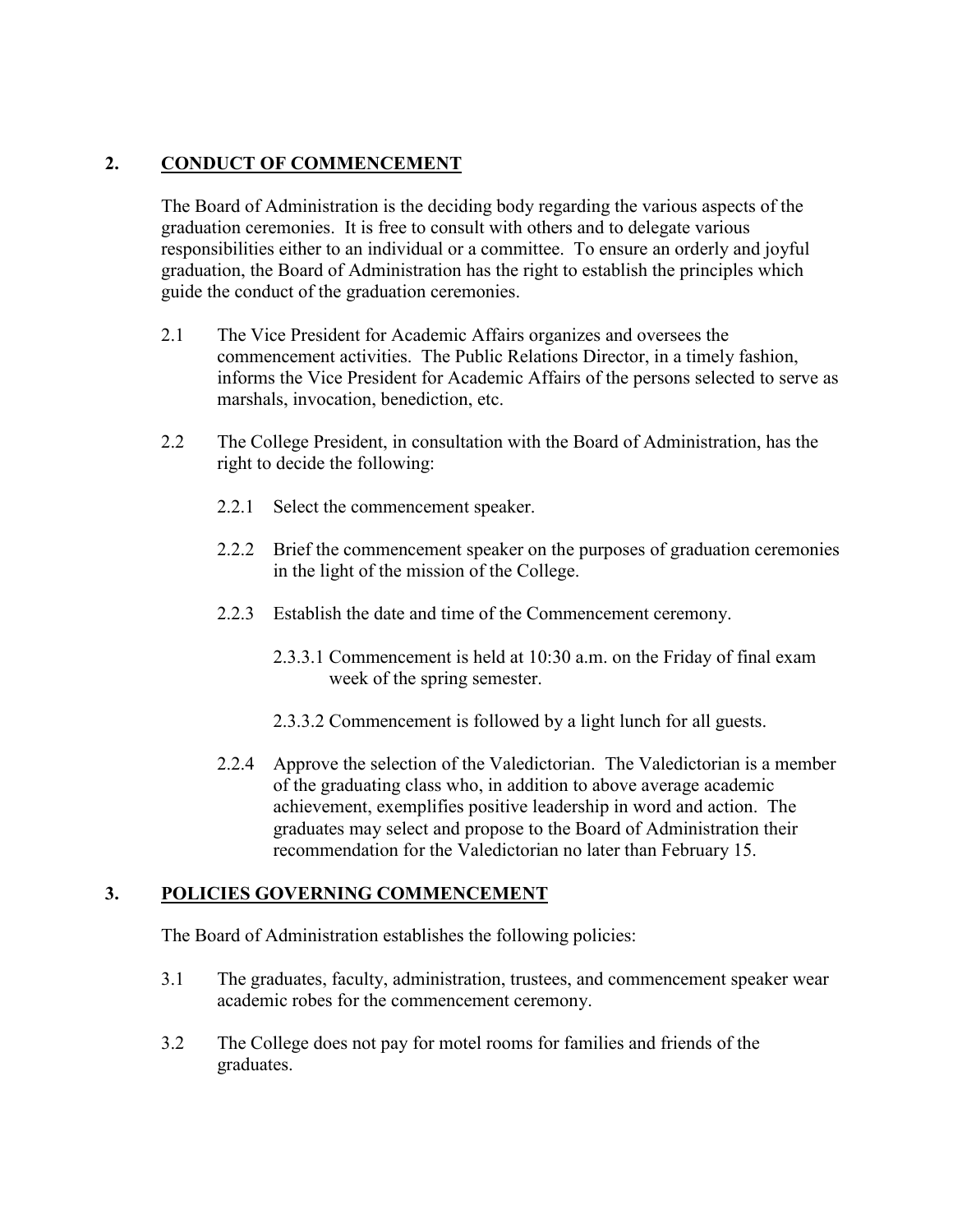- 3.3 The families and guests of the graduates may not use rooms at the College for overnight stays at graduation time. Guest rooms at the College are reserved for guests of the College and of the SVD members assigned to the College. Requests by alumni or other guests for accommodations in the student dorms require the approval of the Dean of Students per established College policies.
- 3.4 The College underwrites much of the expense pertaining to graduation. Included in these expenses are the cost of printing invitations and the commencement program, the stipend and travel for the commencement speaker, and the luncheon following commencement.
- 3.5 The College sets the Student Graduation fee.
- 3.6 Students pay the rental fee for their own caps and gowns.
- 3.7 The College pays for the academic regalia of the faculty.

#### **4. COMMENCEMENT ACTIVITIES**

The Public Relations Director, in consultation with the College President and Vice President for Academic Affairs, will arrange and oversee the details of the Commencement Ceremony.

- 4.1 She/he will consult and work with the College Chaplain, the Liturgical Music Coordinator, a representative of the graduating class, the Dean of Students, and the Vice President for Academic Affairs.
- 4.2 Duties will include:
	- Design and print the invitations.
	- Provide invitations for the graduates to send to their family and friends.
	- Design and print the Commencement Program.
	- Select individuals who will take part in the commencement marshals, readers, etc.
	- Organize set up and clean up.
	- Work with the Liturgical Music Coordinator and the College Chaplain for the selection of cantors, music, etc.
	- Work with the Vice President for Academic Affairs to provide information on the Commencement.
	- All other necessary details for the commencement ceremony.

(Revised/Approved October 9, 2015)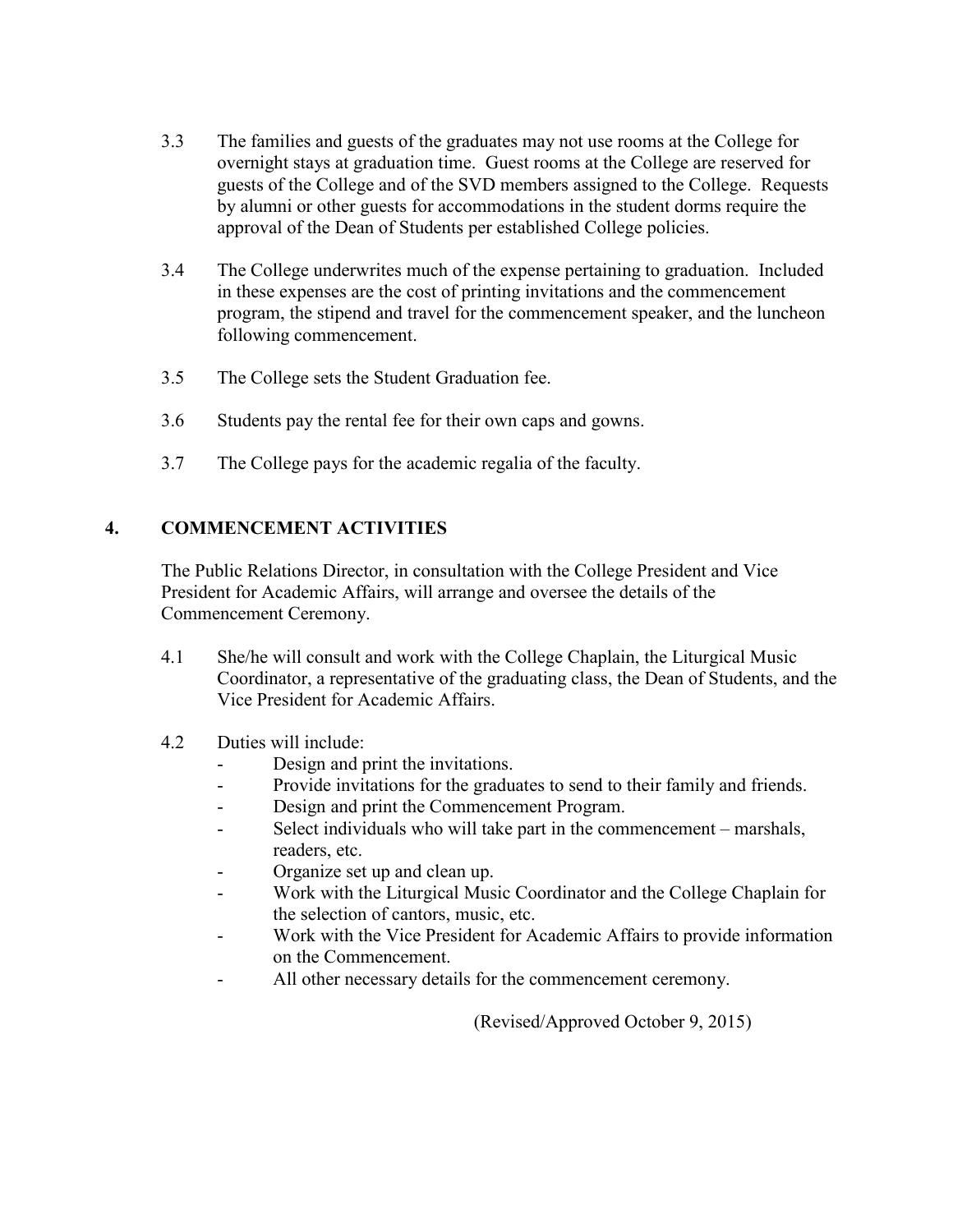## **929 GUESTS (OVERNIGHT) OF DWC STUDENTS**

- 1. SVD guests are always welcome and are not covered by this policy. Official guests of the College, are, of course, welcome to stay overnight at the College and are not covered by this policy.
- 2. Students who wish to request overnight accommodations at the College for guests must first secure the permission of the Dean of Students for each visit. Students may not offer visitors overnight accommodations in the student dormitories, the third-floor guest rooms or Megan Hall without the explicit permission of the Dean of Students.
- 3. Students who wish to request overnight accommodations for visitors requiring a separate guest room on the third floor of the main building (e.g. family members, female visitors, married couples, families with children, elderly visitors, etc.) must secure the assistance of the Dean of Students in making such arrangements. The same procedure applies for requests for overnight accommodations for visitors at Megan Hall.
- 4. The Dean of Students alone will present the student's request to the Rector of the SVD community who is responsible for coordinating the assignment of guest rooms for visitors. After conferring with the Rector of the SVD community, the Dean of Students will inform the student whether or not overnight accommodations will be provided.
- 5. Accommodations for the non-SVD overnight guests during the Lunar New Year celebration will be coordinated through the office of the Dean of Students and approved by the Rector.

# **931 HIV/AIDS POLICY**

#### **General Statement**

The primary response of a College to the Human Immunodeficiency Virus (HIV) infection epidemic is education since the most effective way to prevent primary infection with HIV and to relieve irrational fears and anxieties about HIV infection is education about its nature, how it is and is not spread, and how to prevent its transmission. Such education is part of the responsibility the College has to protect the physical and mental well-being of its members, to foster a compassionate environment for a person with HIV infection, and to help students, faculty and staff for a world in which HIV infection continues to play an ever more influential role.

The Catholic mission of the College calls us to exercise compassion, prayer and concern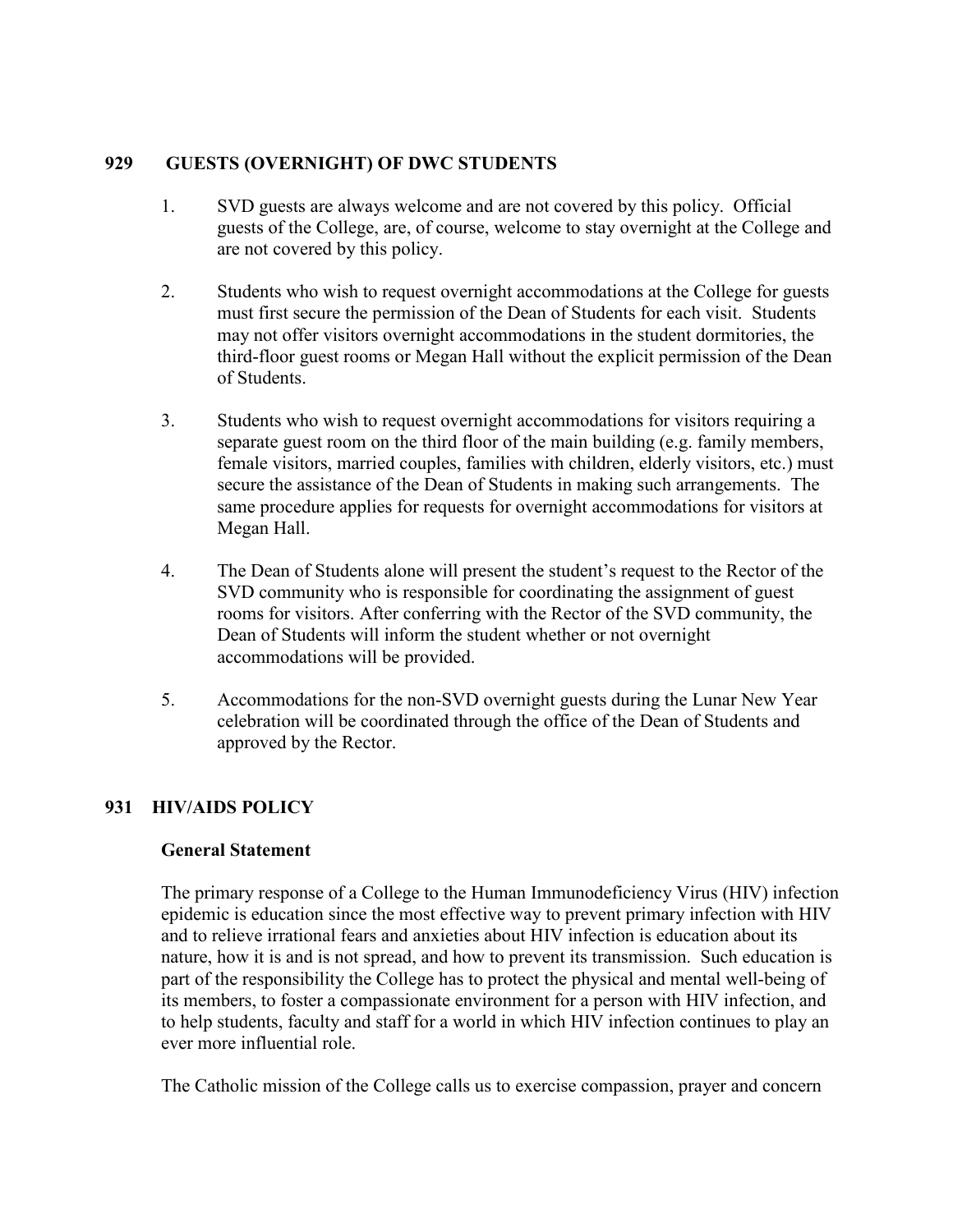for all persons affected by HIV infection. At the same time, each individual must accept ultimate responsibility for his or her own health. Within this context, each person must also refrain from endangering or risking endangerment of another's health and well-being.

#### **Rights of the Individual**

- 1. HIV infection will not be a consideration in admission or employment decisions.
- 2. The College will not require newly admitted or current students to be screened for the HIV antibody; neither will mandatory screening of employees be implemented.
- 3. With a physician's recommendation, those who are known to be immunologically compromised may be excused from institutional recommendations for certain vaccinations, notably measles and rubella vaccines, as those vaccinations may lead to serious consequences in those with poorly functioning immune systems.
- 4. Human rights legislation prohibits discrimination on the basis of a disability. From a human rights standpoint, HIV infection will be treated as a disability.
- 5. Students and employees, whether symptomatic or not, will be allowed access to any campus common area or classroom and be permitted to attend classes or work in an unrestricted manner as long as they are physically able to attend classes or perform their duties and take appropriate precautions related to secondary infections. Because of secondary infections, restrictions may be necessary on a case-by-case base.
- 6. There is no medical necessity to advise others living in college housing of the presence of residents with a positive HIV antibody test. Whenever possible, an immuno-comprised individual should be offered the option of a single room to decrease his exposure to contagious diseases.

#### **Resource Services**

- 1. The Dean of Students and formation directors will provide appropriate information to students who have concerns about HIV infection. These services may include counseling, referrals to health professionals and support groups, or referrals for blood testing and medical care.
- 2. The Vice President for Operations will provide appropriate information to faculty and staff who have concerns about HIV infection. These services may include referrals for counseling, referrals to health professionals and support groups, or referrals for blood testing and medical care.
- 3. The President will be the official spokesperson to handle external inquiries regarding the institution's policies concerning HIV infection.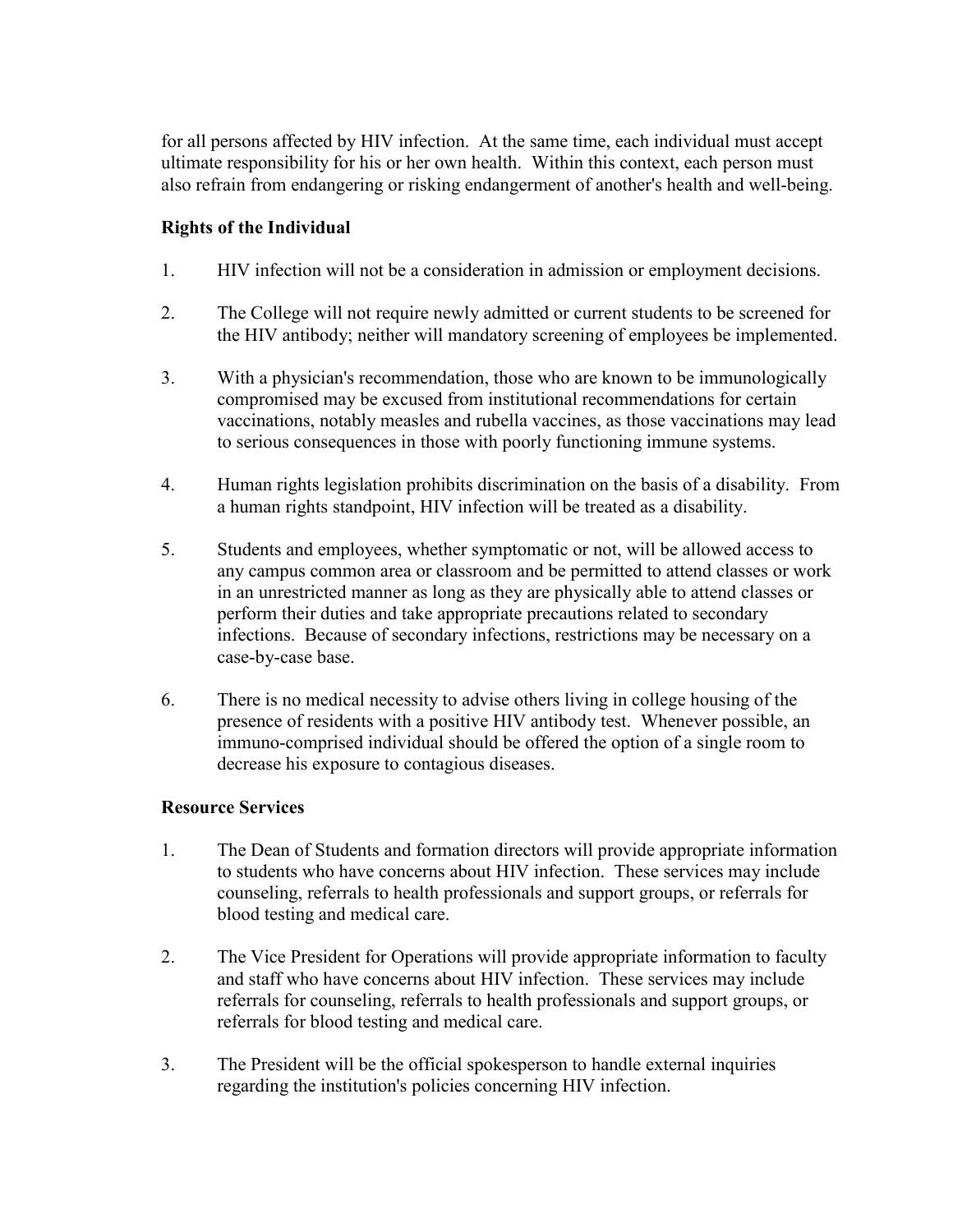4. Instructors are encouraged to incorporate information and discussion about HIV infection in courses as appropriate.

## **933 HONORARY DEGREES FROM DIVINE WORD COLLEGE**

#### **A. Objectives**

The primary objective for awarding an honorary degree at Divine Word College is to recognize and encourage a standard of excellence that is exemplary to the Christian community, especially the Divine Word College Community, its friends, benefactors and students. A secondary objective is to promote the reputation of the College as an institution that recognizes and promotes such excellence.

#### **B. Selection Criteria**

- 1. Consideration of candidates for honorary degrees includes the nominee's scholarly achievements, charitable works, community service, and other life achievements.
- 2. Candidates are exemplars of the values imbedded in the mission of Divine Word College.
- 3. Candidates for honorary degrees may be chosen from a variety of fields including public service, ministry, theology/philosophy, the social sciences, science, the humanities, education, and business.
- 4. Candidates may include not only those who have gained a reputation as one of the best in their field but also those who have not yet reached the pinnacle of their achievements. Those who may never be famous but who perform outstanding service quietly may be worthy candidates.
	- C. Selection Procedures
- 1. Any person may nominate a candidate for this degree. The nominations are submitted to the President of the College by February 15 of the year prior to the anticipated awarding of the degree.
- 2. The President submits the name(s) of nominee(s) for review by the Faculty Committee on Rank and Tenure. This Committee's role is advisory. The President makes the final decision as to which name(s) he will present to the Committee for Academic Affairs of the Board of Trustees.
- 3. The Committee for Academic Affairs of the Board of Trustees votes on the nominee(s) and presents the name(s) of the nominee(s) to the full Board of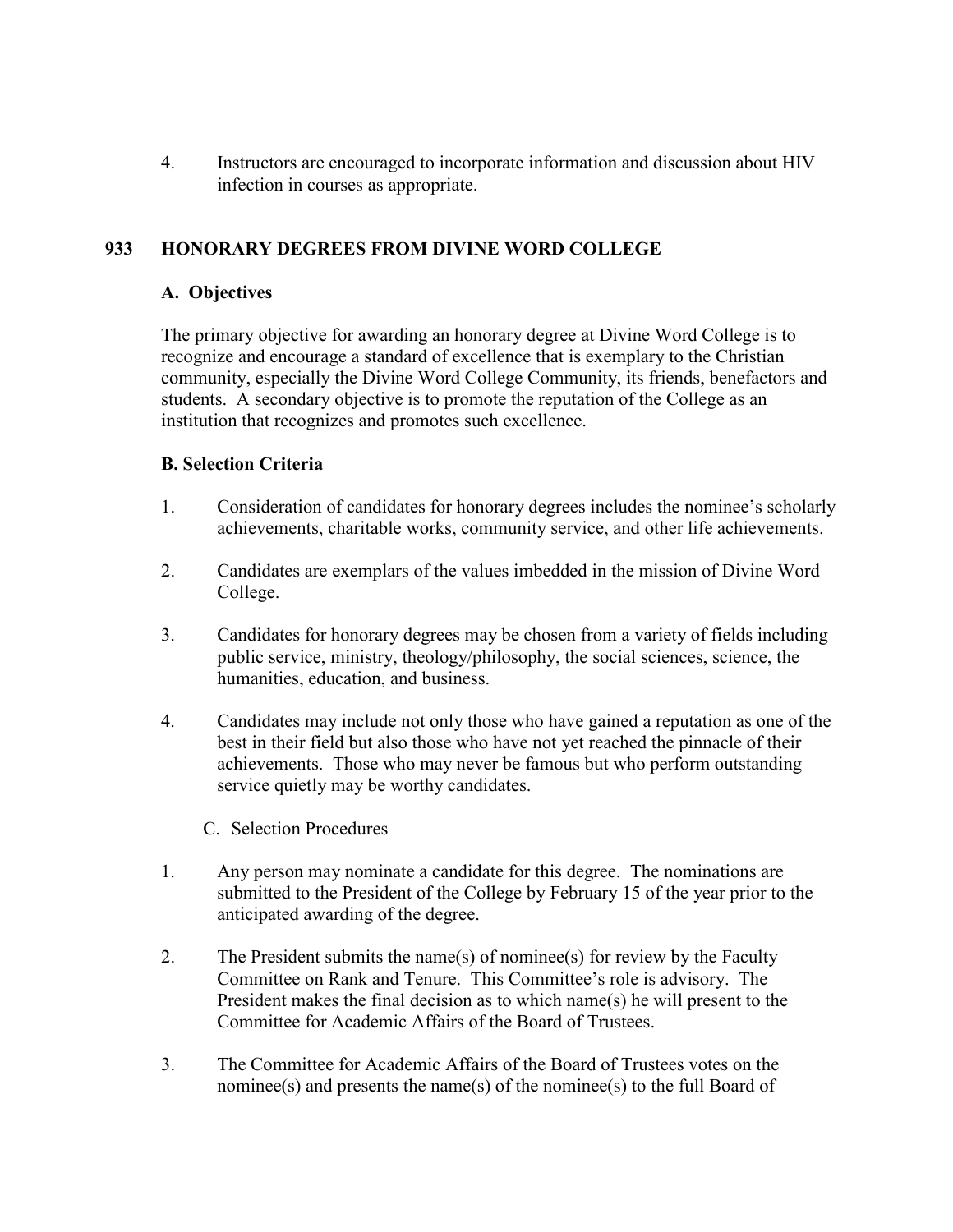Trustees.

4. The Board of Trustees is responsible for the final approval of the nominee(s). Approved by the Board of Trustees: 10/05/02

## **935 INJURIES/WORKER'S COMPENSATION**

Employees injured on the job who are off work for three days or fewer days:

- 1. Regardless of the nature or severity, all injuries sustained while on the job must be reported to the Business Office and the supervisor at once, on the day the injury occurs.
- 2. The College insures employees against accidental injuries under the Worker's Compensation Act of the State of Iowa.
- 3. An injured employee who is sent home by the Vice President for Operations or his/her immediate supervisor, will be paid for the remainder of the workday.
- 4. Divine Word College pays regular wages up to three (3) days for work connected injury, but if the employee is disabled for more than fourteen (14) days, the amount of worker's compensation actually received for the first three (3) days shall be refunded to the College.
- 5. Worker's Compensation payments begin to accumulate on the fourth day of absence from work due to a work-related disability. The employee will receive payments directly from the Worker's Compensation insurance company as the information is processed. The benefits also provide payments to the doctors and hospitals involved.
- 6. The employee is required to submit a written medical release from the treating physician before returning to work. The employee should report to their supervisor before beginning work.

# **936 INTERCULTURAL CELEBRATIONS**

Divine Word College promotes cultural celebrations, and encourages students to celebrate their heritage and to learn about and appreciate the culture of others.

- 1. The College celebrates Mission Sunday, inviting the public to attend and enjoy the celebration with the College community.
- 2. Such celebrations are scheduled with the approval of the Dean of Students for the following academic year.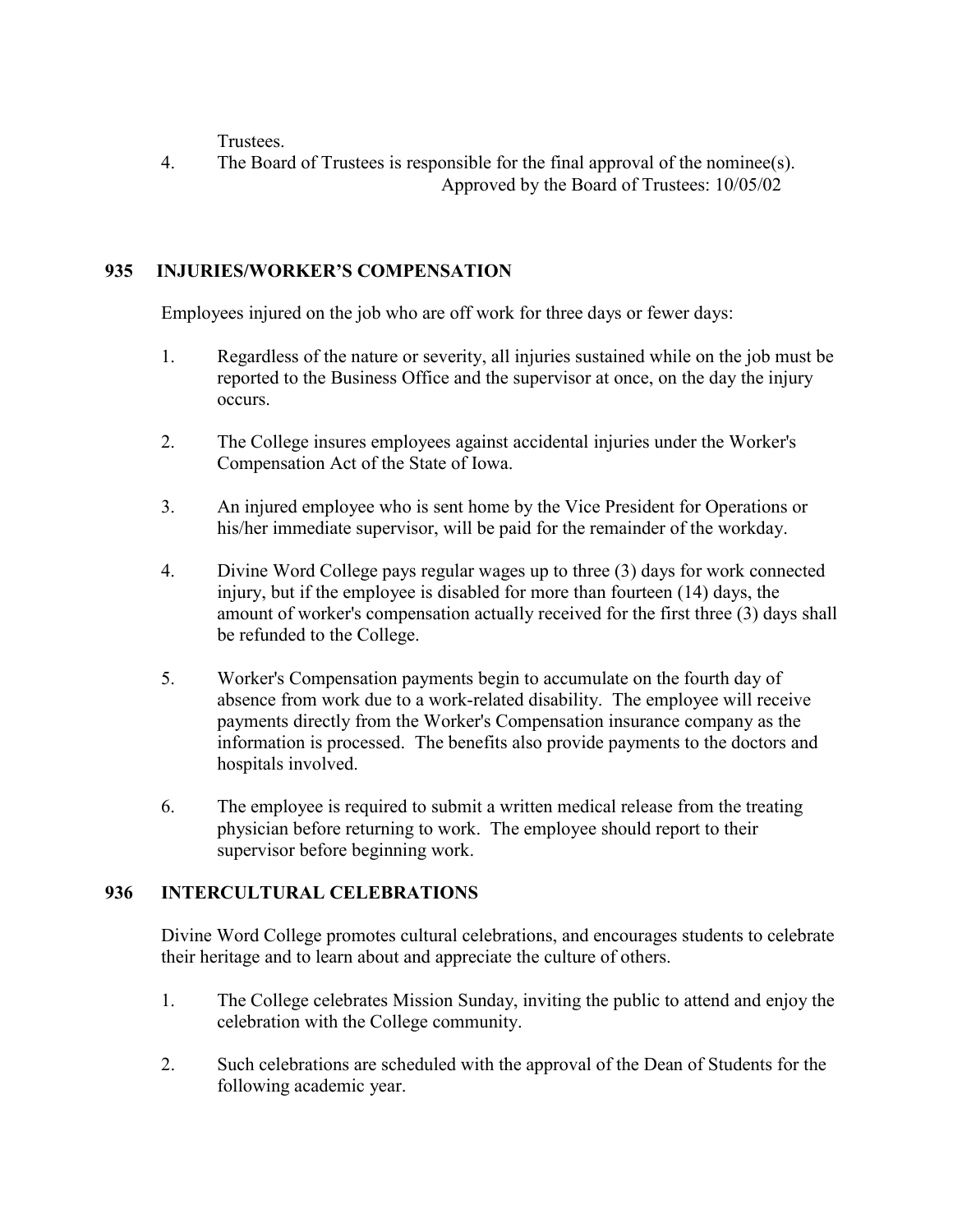- 3. The Dean of Students may also schedule internal celebrations with the College community for Lunar New Year, Our Lady of Guadalupe, Martin Luther King, Jr., St. Josephine Bakita, etc. Each celebration will be coordinated by the Dean of Students, who will also administer the budget. Some events may be more elaborate owing to the number of students involved in the celebration.
- 4. Groups or individuals may volunteer or be asked to assist in the planning and production of the celebration. Designated groups will be responsible for their assigned tasks. Outside assistance is permitted with the approval of the Dean of Students.
- 5. Attendance at these events is mandatory for all students.

#### **937 KEY DISTRIBUTION PROCEDURE**

1. When an employee of the College, SVD member, or student needs a key, he/she should request the key from one of the following administrators**:**

| VP for Academic Affairs     | Faculty                           |
|-----------------------------|-----------------------------------|
| VP for Operations           | <b>Staff</b>                      |
| Rector                      | <b>SVD</b> Member                 |
| VP for Recruitment & Adm. - | Recruiters                        |
| Dean of Students            | Any Individual needing dorm keys, |
|                             | Infirmary, or Megan Hall keys     |
| Work-Study Coordinator      | <b>Work-Study Students</b>        |

- 2. The above administrator will provide a request form to the Business Office for the requested key one week in advance of the date the key is needed. The Business Office will correspond with the maintenance department to make sure the keys are supplied to the Business Office.
- 3. The Business Office will supply the key(s) to the administrator along with a form listing the key(s). The administrator and the recipient sign the form acknowledging receipt of the key(s). The form will be returned to the Business Office and kept on file.
- 4. The Dean of Students will provide any student, Formator, Spiritual Director and Director of Health keys needed for the dormitory, Megan Hall, etc. For any other keys needed, i.e. master keys, the Dean of Students will provide the request form to the Business Office and follow the same procedures as above.
- 5. It is the responsibility of the administrative office requesting the keys to make sure the keys are returned to them when an employee is leaving the employment of the College or when a faculty member goes on sabbatical. These keys should then be returned to the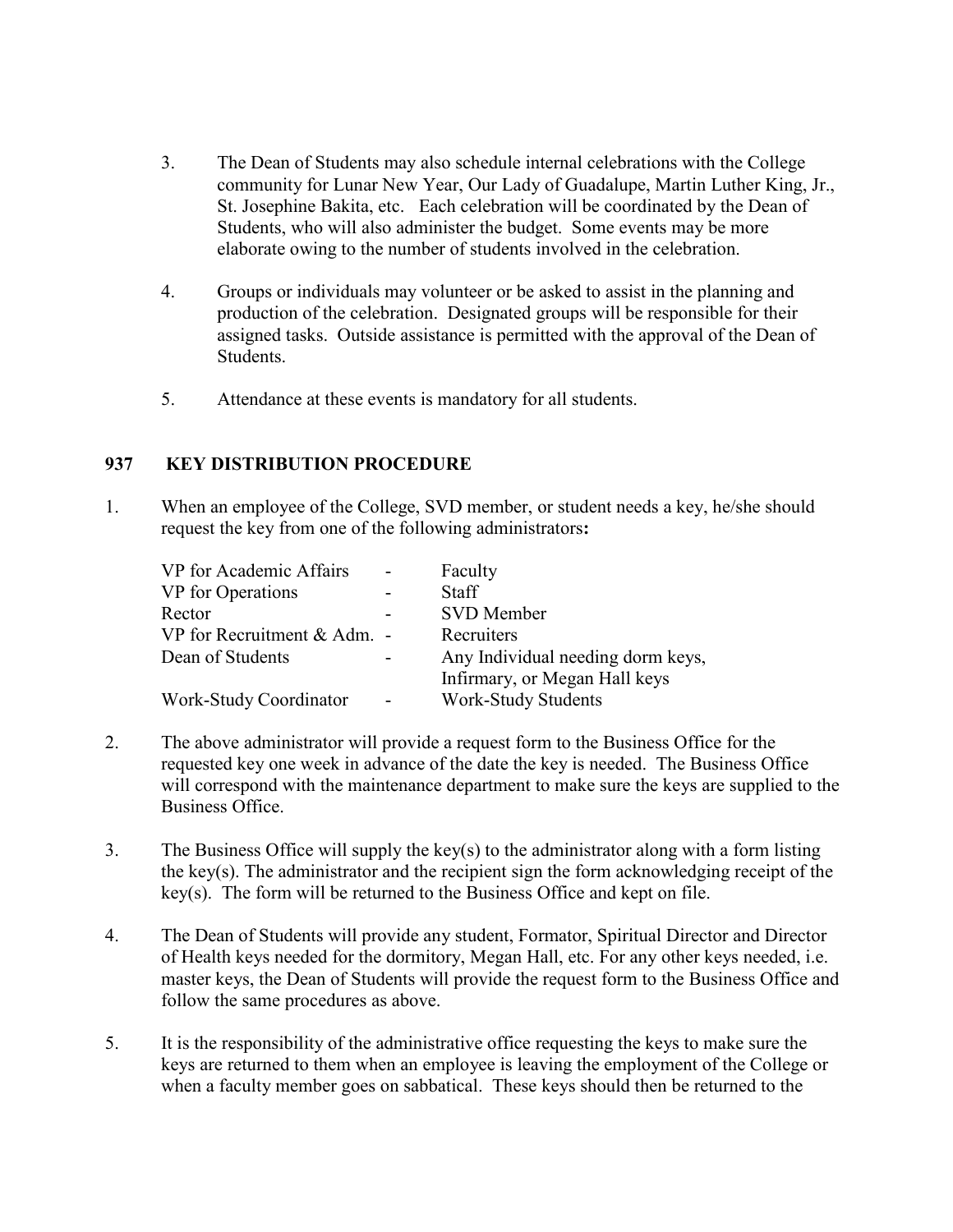Business Office and recorded on the original form.

#### **939 MEALS**

During the work week, the College invites faculty and staff to share one meal (normally lunch) each day with the rest of the College community.

Standard meal charges apply when faculty members wish to have an additional meal or to invite family members or other guests for meals. The faculty member should make payment directly to the Business Office.

#### **941 PERSONALLY OWNED PROPERTY**

Divine Word College does not assume liability for the personal property of faculty, staff or students lost by theft or damage due to fire or other causes. Students and employees should lock their offices and rooms. They should not keep cash in their rooms or offices; they should not keep valuables in their desks or cabinets except as these may be needed for short-term use related to instructional purposes. Students and employees should report the loss of personal items to the Dean of Students, the Vice President for Academic Affairs or the Vice President for Operations. If the loss of an item of significant value appears to have resulted from theft, College authorities will inform the Dubuque County Sheriff's Department immediately. While reserving the right to do so, College officials will not ordinarily engage in a search of the premises for missing items. The Emergency Committee maintains a record of reports regarding missing or stolen items and their recovery.

#### **943 PROTECTION OF THE HUMAN SUBJECT OF RESEARCH**

Divine Word College encourages faculty, staff, and students to engage in research and creative activities consistent with its educational mission. When human subjects are involved as subjects of such research, the College recognizes and complies with the ethical principles and standards contained in Federal Regulations and declarations that include: The Nuremberg Code (1948); The Belmont Report (1974); Code of Federal Regulations, 45 CFR 46; Declaration of Helsinki (last revised in 2000). In accordance with these standards, the following policy is intended to ensure that the privacy, welfare, and safety of the human subjects are protected while conducting research involving such subjects.

Research is defined as a "systematic investigation … designed to develop or contribute to generalizable knowledge." (45 CFR 46). When such investigation involves collecting information about living persons through any form of intervention, observation,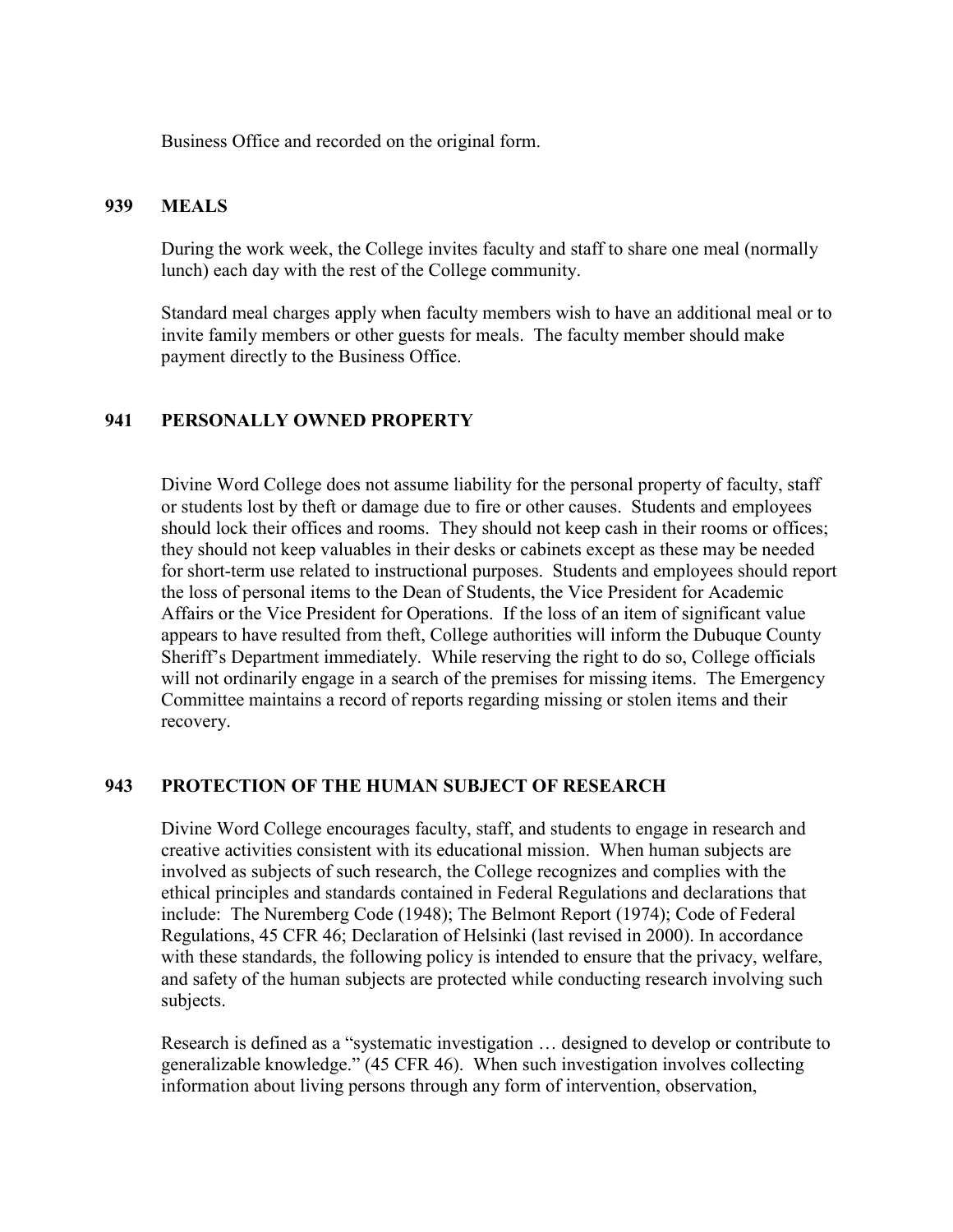interaction or through the use of identifiable private information, it requires review and approval by an Institutional Review Board.

# **Institutional Review Board (IRB)**: **Appointment and responsibilities:**

- The IRB will consist of four members and a Chair, and it will be appointed by the President of the College in consultation with the Vice President for Academic Affairs.
- The IRB is charged with the responsibilities of assuring the protection of the human subject of research by faculty, students, staff, or others at Divine Word College.
- Develops and implements procedures and provide training and education for researchers as may be needed.
- Determines whether or not a proposed activity qualifies as research.
- Assures that informed consent given by human subjects conforms to appropriate standards.
- Has authority to approve, disapprove, or require modifications to the research proposal.
- Communicates its decision in writing and explains the reason(s) for disapproval if a proposal is disapproved.
- Reviews and approves/disapproves changes to the research proposal.
- Reviews annually a research that lasts over one calendar year.
- The IRB Chair may decide whether or not a research proposal qualifies for exemption, expedited review, or a full review.
- The IRB Chair has authority to grant expedited review of the proposal that involves no more than minimal risk to human subjects.
- The IRB Chair will maintain all documentation associated with the IRB actions.

When in doubt as to whether or not an activity counts as research, the IRB shall be consulted. Researchers shall not make that determination for themselves.

Researchers shall assure that risks to the human subjects are minimized. This can be accomplished by constructing a sound research methodology, carefully designed procedures for data collection, assuring informed consent, and protecting the privacy and confidentiality of the human subject. Research involving especially vulnerable population such as children, mentally handicapped individuals, and prisoners must comply with additional requirements as stipulated by law.

# **Procedure**

The principal investigator(s) will submit the detailed research proposal to the IRB Chair prior to collecting any data on human subjects. The Chair determines whether or not the proposal qualifies for an expedited review or a full review by the entire Board. Expedited review may be conducted by the Chair without involving the full Board.

If the researcher changes the approved research protocol during the course of the research, the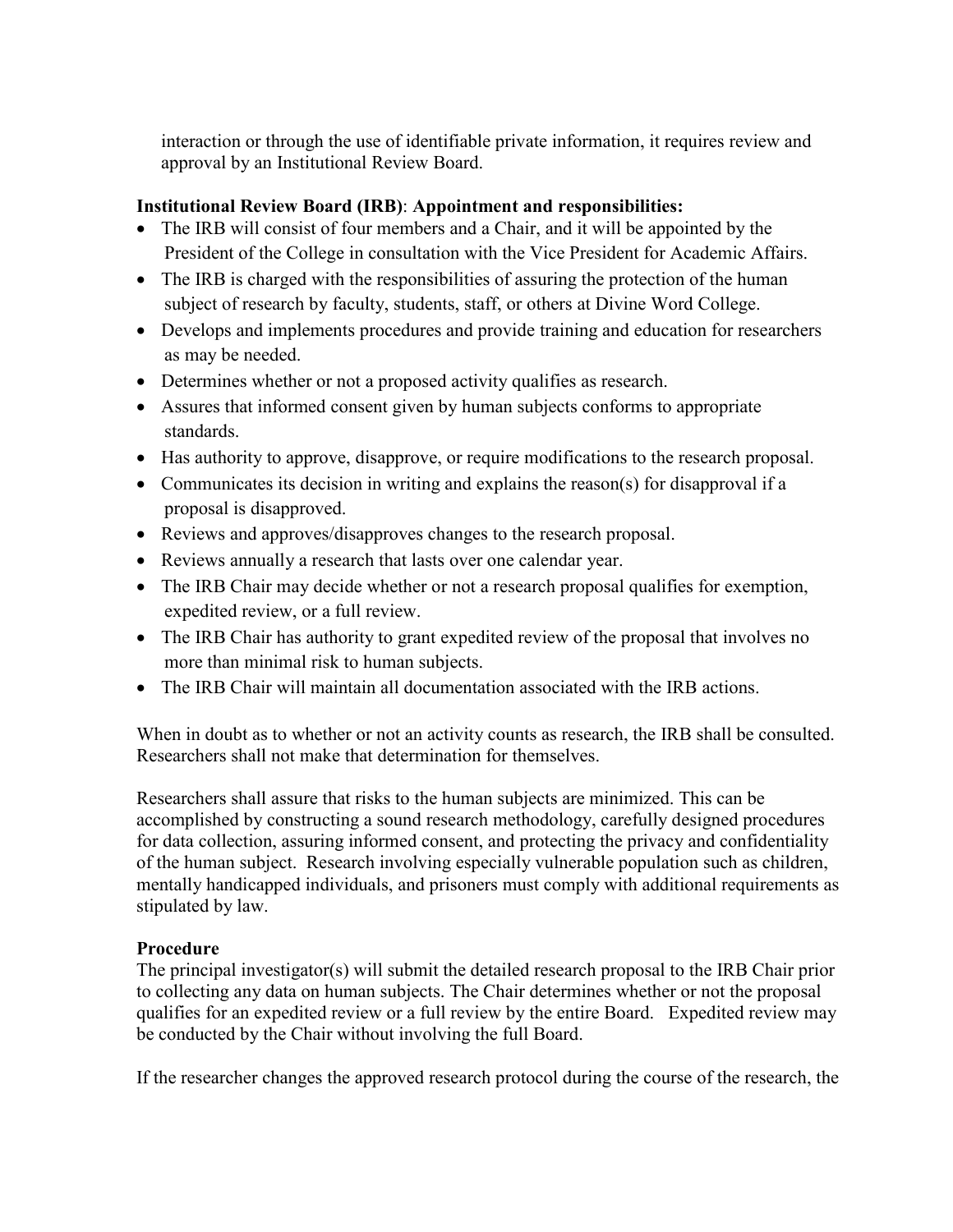changes must be immediately submitted to the IRB for review. If the project last over a year, continuing review will be necessary. The Chair will determine whether a full or an expedited review is appropriate to approve the proposed changes.

#### **Informed and Voluntary Consent**

Whenever a human subject is involved, the researcher is required to obtain the subject's informed consent prior to collecting data. Care shall be taken to assure that the prospective subject fully understands the purpose of the research, the procedures to be followed, and the expected duration of the research. Any foreseeable risks, discomforts, or any potential benefits shall be fully explained prior to obtaining consent. The prospective subject shall be given sufficient opportunity to consider whether or not to participate in the research and there shall be no pressure or influence coercing his or her participation.

#### **Confidentiality of Records**

In most instances, researchers are required to maintain all identifying and private information about the subject confidential. Only investigators or individuals directly associated with the study should be permitted to identify the subjects. Confidentiality is usually assured by using numbers rather than names on all forms and instruments.

#### **Informed Consent Form**

\_\_\_\_\_\_\_\_\_\_\_\_\_\_\_\_\_\_\_\_\_\_\_\_\_\_\_\_\_\_\_\_\_\_\_\_\_\_\_\_\_\_\_\_\_\_\_\_\_\_\_\_\_\_\_\_\_\_\_\_\_\_\_\_\_\_\_\_\_\_\_\_\_\_\_\_\_\_

\_\_\_\_\_\_\_\_\_\_\_\_\_\_\_\_\_\_\_\_\_\_\_\_\_\_\_\_\_\_\_\_\_\_\_\_\_\_\_\_\_\_\_\_\_\_\_\_\_\_\_\_\_\_\_\_\_\_\_\_\_\_\_\_\_\_\_\_\_\_\_\_\_\_\_\_\_\_

\_\_\_\_\_\_\_\_\_\_\_\_\_\_\_\_\_\_\_\_\_\_\_\_\_\_\_\_\_\_\_\_\_\_\_\_\_\_\_\_\_\_\_\_\_\_\_\_\_\_\_\_\_\_\_\_\_\_\_\_\_\_\_\_\_\_\_\_\_\_\_\_\_\_\_\_\_\_

\_\_\_\_\_\_\_\_\_\_\_\_\_\_\_\_\_\_\_\_\_\_\_\_\_\_\_\_\_\_\_\_\_\_\_\_\_\_\_\_\_\_\_\_\_\_\_\_\_\_\_\_\_\_\_\_\_\_\_\_\_\_\_\_\_\_\_\_\_\_\_\_\_\_\_\_\_\_

\_\_\_\_\_\_\_\_\_\_\_\_\_\_\_\_\_\_\_\_\_\_\_\_\_\_\_\_\_\_\_\_\_\_\_\_\_\_\_\_\_\_\_\_\_\_\_\_\_\_\_\_\_\_\_\_\_\_\_\_\_\_\_\_\_\_\_\_\_\_\_\_\_\_\_\_\_\_  $\mathcal{L}_\text{max} = \mathcal{L}_\text{max} = \mathcal{L}_\text{max} = \mathcal{L}_\text{max} = \mathcal{L}_\text{max} = \mathcal{L}_\text{max} = \mathcal{L}_\text{max} = \mathcal{L}_\text{max} = \mathcal{L}_\text{max} = \mathcal{L}_\text{max} = \mathcal{L}_\text{max} = \mathcal{L}_\text{max} = \mathcal{L}_\text{max} = \mathcal{L}_\text{max} = \mathcal{L}_\text{max} = \mathcal{L}_\text{max} = \mathcal{L}_\text{max} = \mathcal{L}_\text{max} = \mathcal{$ \_\_\_\_\_\_\_\_\_\_\_\_\_\_\_\_\_\_\_\_\_\_\_\_\_\_\_\_\_\_\_\_\_\_\_\_\_\_\_\_\_\_\_\_\_\_\_\_\_\_\_\_\_\_\_\_\_\_\_\_\_\_\_\_\_\_\_\_\_\_\_\_\_\_\_\_\_\_

\_\_\_\_\_\_\_\_\_\_\_\_\_\_\_\_\_\_\_\_\_\_\_\_\_\_\_\_\_\_\_\_\_\_\_\_\_\_\_\_\_\_\_\_\_\_\_\_\_\_\_\_\_\_\_\_\_\_\_\_\_\_\_\_\_\_\_\_\_\_\_\_\_\_\_\_\_\_

\_\_\_\_\_\_\_\_\_\_\_\_\_\_\_\_\_\_\_\_\_\_\_\_\_\_\_\_\_\_\_\_\_\_\_\_\_\_\_\_\_\_\_\_\_\_\_\_\_\_\_\_\_\_\_\_\_\_\_\_\_\_\_\_\_\_\_\_\_\_\_\_\_\_\_\_\_\_

 $\mathcal{L}_\mathcal{L} = \{ \mathcal{L}_\mathcal{L} = \{ \mathcal{L}_\mathcal{L} = \{ \mathcal{L}_\mathcal{L} = \{ \mathcal{L}_\mathcal{L} = \{ \mathcal{L}_\mathcal{L} = \{ \mathcal{L}_\mathcal{L} = \{ \mathcal{L}_\mathcal{L} = \{ \mathcal{L}_\mathcal{L} = \{ \mathcal{L}_\mathcal{L} = \{ \mathcal{L}_\mathcal{L} = \{ \mathcal{L}_\mathcal{L} = \{ \mathcal{L}_\mathcal{L} = \{ \mathcal{L}_\mathcal{L} = \{ \mathcal{L}_\mathcal{$ 

 $\mathcal{L}_\mathcal{L} = \{ \mathcal{L}_\mathcal{L} = \{ \mathcal{L}_\mathcal{L} = \{ \mathcal{L}_\mathcal{L} = \{ \mathcal{L}_\mathcal{L} = \{ \mathcal{L}_\mathcal{L} = \{ \mathcal{L}_\mathcal{L} = \{ \mathcal{L}_\mathcal{L} = \{ \mathcal{L}_\mathcal{L} = \{ \mathcal{L}_\mathcal{L} = \{ \mathcal{L}_\mathcal{L} = \{ \mathcal{L}_\mathcal{L} = \{ \mathcal{L}_\mathcal{L} = \{ \mathcal{L}_\mathcal{L} = \{ \mathcal{L}_\mathcal{$ 

 $\mathcal{L}_\mathcal{L} = \{ \mathcal{L}_\mathcal{L} = \{ \mathcal{L}_\mathcal{L} = \{ \mathcal{L}_\mathcal{L} = \{ \mathcal{L}_\mathcal{L} = \{ \mathcal{L}_\mathcal{L} = \{ \mathcal{L}_\mathcal{L} = \{ \mathcal{L}_\mathcal{L} = \{ \mathcal{L}_\mathcal{L} = \{ \mathcal{L}_\mathcal{L} = \{ \mathcal{L}_\mathcal{L} = \{ \mathcal{L}_\mathcal{L} = \{ \mathcal{L}_\mathcal{L} = \{ \mathcal{L}_\mathcal{L} = \{ \mathcal{L}_\mathcal{$ 

You are being asked to participate in a study of:

The purpose of the study is to:

If you agree to participate, you will:

Risks and benefits of the study:

Compensation: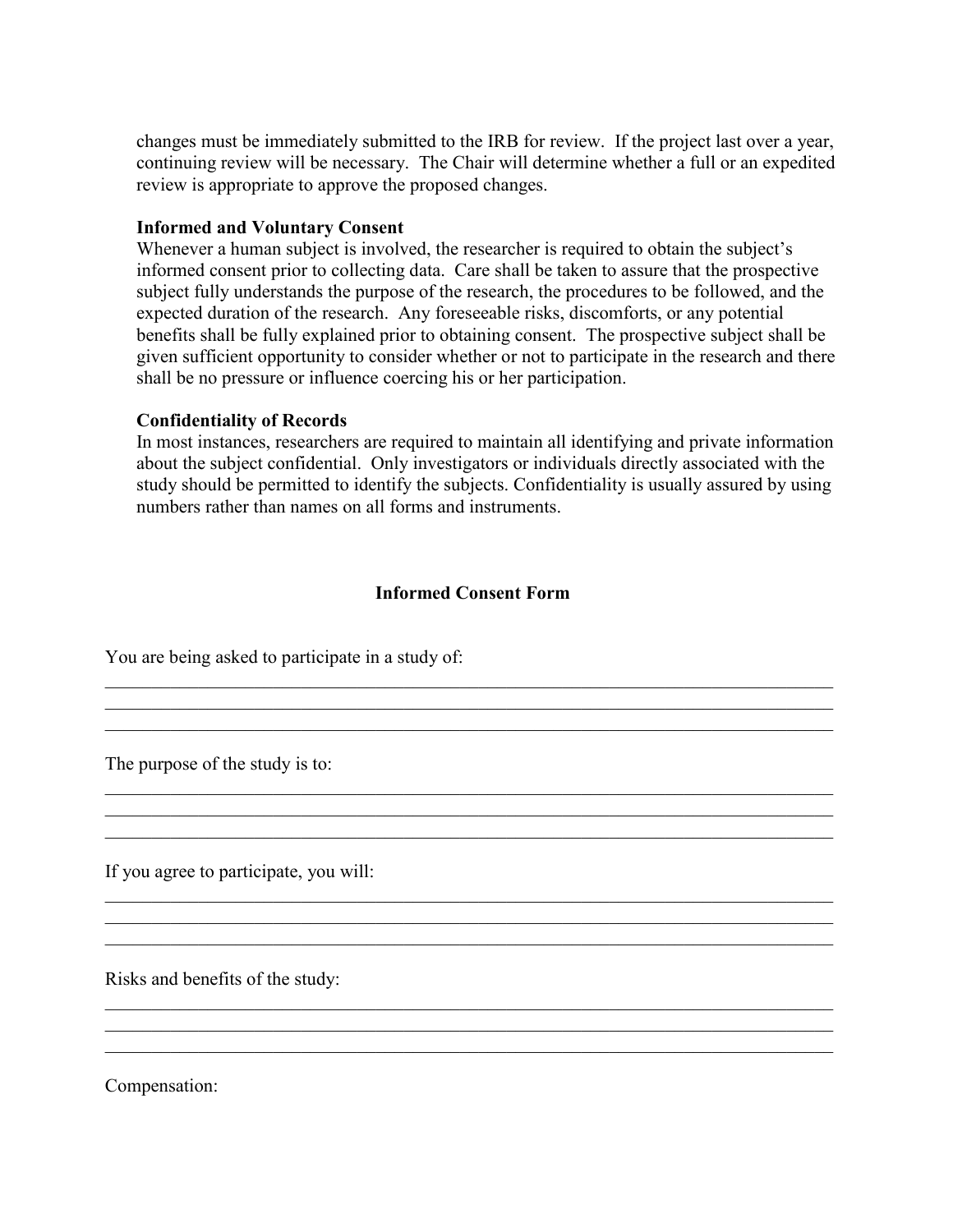Confidentiality:

Records of this study will be kept in a secure place; only researchers will have access to the records. If the results of the study are reported in any form, the report will not contain information that will make it possible for others to identify you.

\_\_\_\_\_\_\_\_\_\_\_\_\_\_\_\_\_\_\_\_\_\_\_\_\_\_\_\_\_\_\_\_\_\_\_\_\_\_\_\_\_\_\_\_\_\_\_\_\_\_\_\_\_\_\_\_\_\_\_\_\_\_\_\_\_\_\_\_\_\_\_\_\_\_\_\_\_\_ \_\_\_\_\_\_\_\_\_\_\_\_\_\_\_\_\_\_\_\_\_\_\_\_\_\_\_\_\_\_\_\_\_\_\_\_\_\_\_\_\_\_\_\_\_\_\_\_\_\_\_\_\_\_\_\_\_\_\_\_\_\_\_\_\_\_\_\_\_\_\_\_\_\_\_\_\_\_

**Voluntariness:** Your participation in this study is completely voluntary. You are free to withdraw from the study at any time.

If you have any questions, you can contact me at (Office address, telephone, and email)

Consent to participate:

I have read and understood the above information, and I have no further questions at this time. I consent to participate in the study:

\_\_\_\_\_\_\_\_\_\_\_\_\_\_\_\_\_\_\_\_\_\_\_\_\_\_\_\_\_\_\_\_\_\_\_\_\_\_\_\_\_\_\_\_\_\_\_\_\_\_\_\_\_\_\_\_\_\_\_\_\_\_\_\_\_\_\_\_\_\_\_\_\_\_\_\_\_\_  $\mathcal{L}_\mathcal{L} = \{ \mathcal{L}_\mathcal{L} = \{ \mathcal{L}_\mathcal{L} = \{ \mathcal{L}_\mathcal{L} = \{ \mathcal{L}_\mathcal{L} = \{ \mathcal{L}_\mathcal{L} = \{ \mathcal{L}_\mathcal{L} = \{ \mathcal{L}_\mathcal{L} = \{ \mathcal{L}_\mathcal{L} = \{ \mathcal{L}_\mathcal{L} = \{ \mathcal{L}_\mathcal{L} = \{ \mathcal{L}_\mathcal{L} = \{ \mathcal{L}_\mathcal{L} = \{ \mathcal{L}_\mathcal{L} = \{ \mathcal{L}_\mathcal{$ \_\_\_\_\_\_\_\_\_\_\_\_\_\_\_\_\_\_\_\_\_\_\_\_\_\_\_\_\_\_\_\_\_\_\_\_\_\_\_\_\_\_\_\_\_\_\_\_\_\_\_\_\_\_\_\_\_\_\_\_\_\_\_\_\_\_\_\_\_\_\_\_\_\_\_\_\_

Signature

\_\_\_\_\_\_\_\_\_\_\_\_\_\_\_\_\_\_\_\_\_\_\_\_\_\_\_\_\_\_\_\_\_\_\_\_\_\_\_\_\_Date\_\_\_\_\_\_\_\_\_\_\_\_\_\_\_\_\_\_\_\_\_\_\_\_\_\_\_\_\_\_\_\_

Your name (printed)

*A copy of the signed consent form must be given to the participant, and the original must be kept for a minimum of three years beyond the termination of the study.*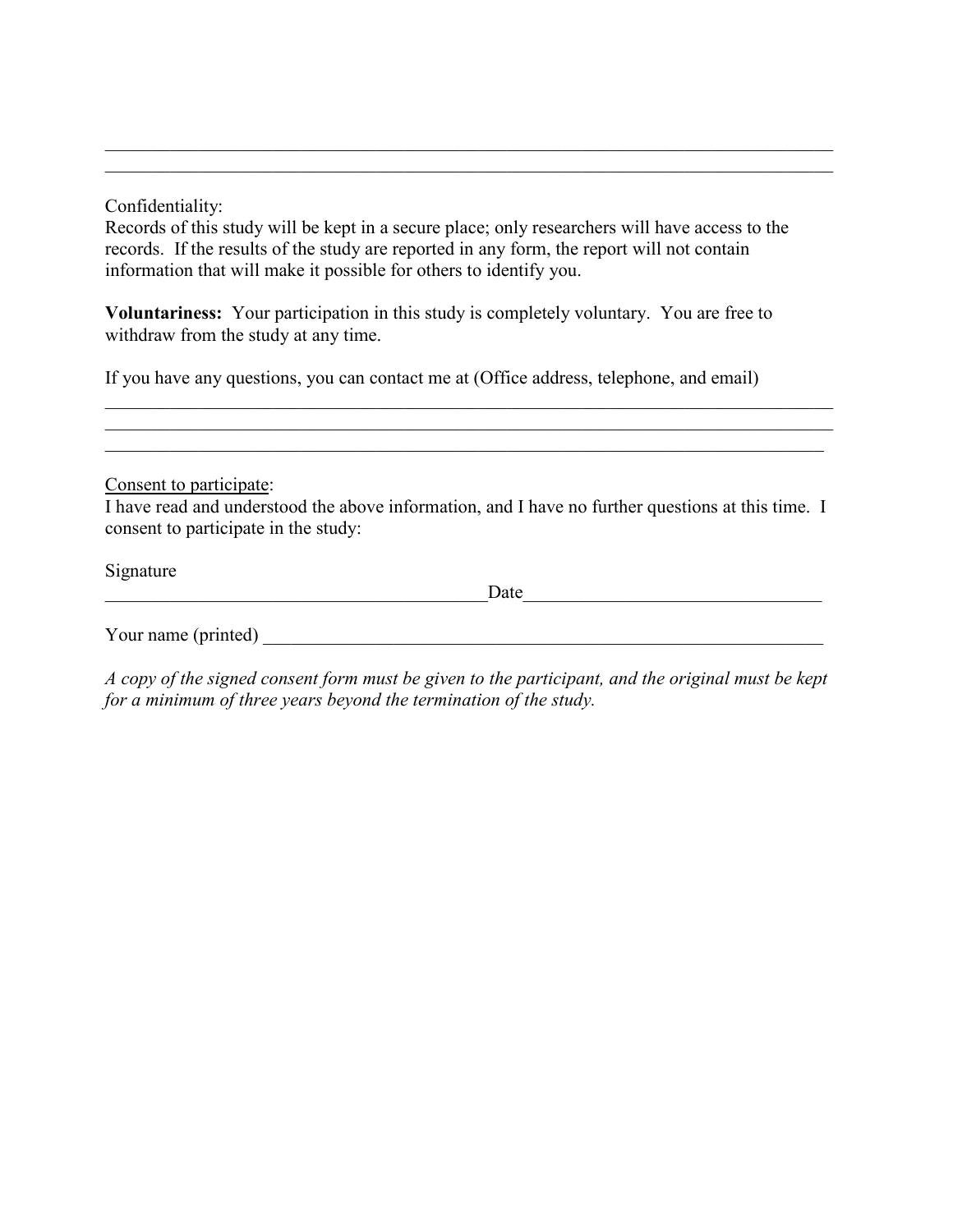#### **949 SMOKE DETECTORS/FIRE ALARM**

Smoke detectors are installed throughout the College to protect property and, most importantly, to protect the lives of students and staff. Anyone attempting to disarm smoke detectors (by covering, by shutting off the electricity, etc.) shall be subject to dismissal.

Pulling a farm alarm in an intentionally foolish or careless way will lead to disciplinary action.

During fire drills, the fire/smoke alarm system is tested by maintenance, at least once per semester.

#### **951 SMOKING POLICY**

- 1. In compliance with the Iowa Smokefree Air Act (HF-2212 142 D.1), and to protect the health of our students, faculty, staff and visitors, Divine Word College prohibits the use of tobacco products on its campus. Campus includes all College buildings, grounds, parking lots, College vehicles (regardless of location), athletic fields, dock areas and personal or commercial vehicles while on the DWC campus.
- 2. Tobacco products include, but are not limited to: cigarettes, cigars, pipes, ecigarettes, vaping, and all smokeless tobacco products such as chew and snuff.
- 3. This policy extends to employees, residents, visitors and students.
- 4. The policy applies at all times, including school-sponsored and non-schoolsponsored events.
- 5. Under no circumstances may any tobacco product be sold on campus.

#### **953 SOLICITATION OF FUNDS**

Divine Word College is responsible for the correct and legitimate use of funds raised in its name or for goals associated with the College's mission and purpose.

To carry out its obligations in this matter, the College must be fully aware of and give its approval for any solicitation of funds, either by an individual or a group, to initiate or complete a project or projects, as well as to support, partially or totally, the needs of an individual or individuals.

The heading "Project(s)" includes, but is not limited to, the following:

1. Solicitation of funds for equipment, academic and non-academic;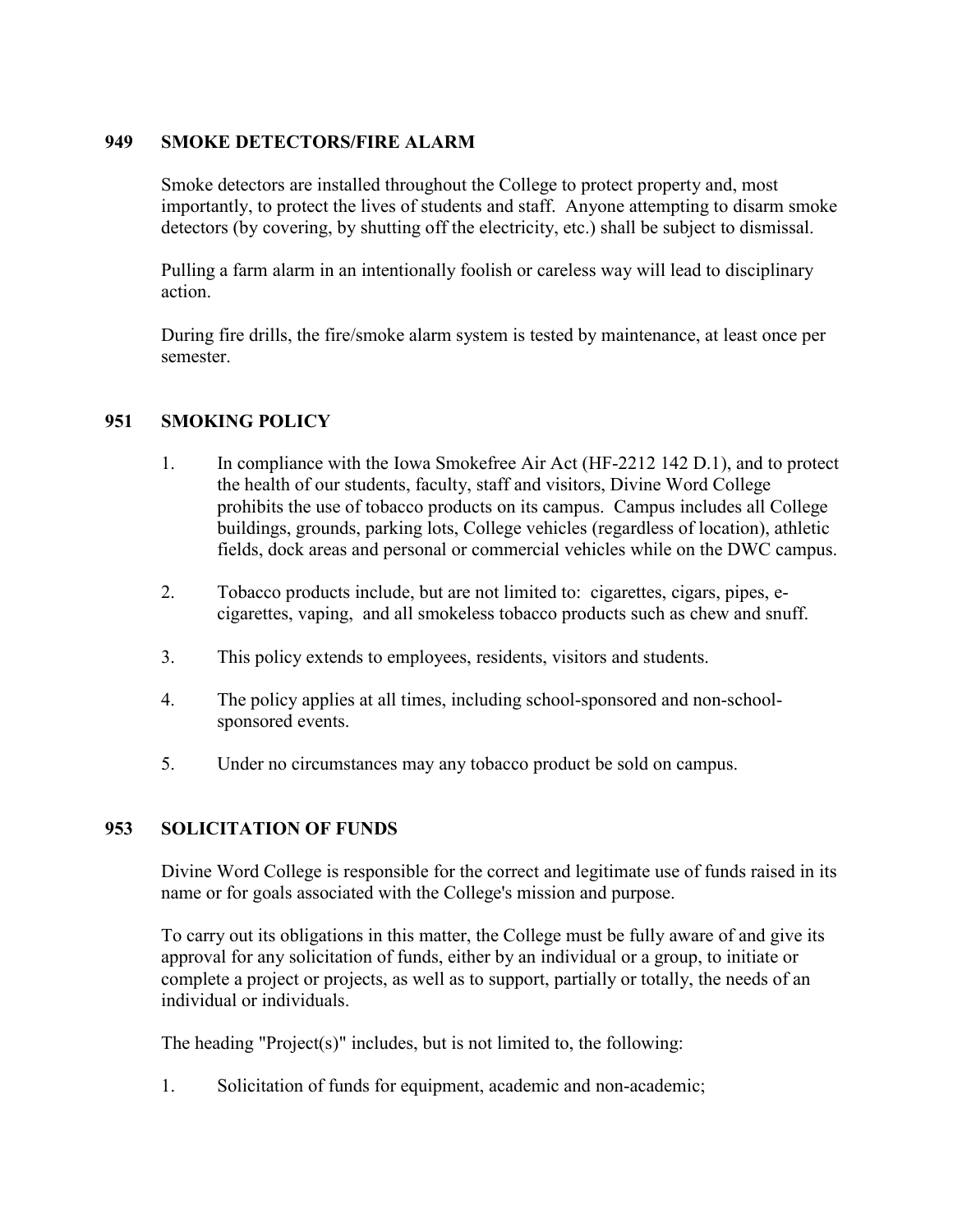- 2. Solicitation of funds for missionaries, whether in this country or other countries; and
- 3. Solicitation of funds for the personal, legal, or extraordinary needs and expenses of a member of the faculty, staff or a student.

All fund raising of Divine Word College for whatever purpose, falls under the purview of the Development Director. Any member of the faculty, staff or a student who solicits funds for any of the above mentioned projects will be considered by the one solicited as representing Divine Word College. Therefore, before any outside organization or individual may be approached for a contribution, the following procedures must be adhered to.

- 1. For academic equipment or programs, after consultation with the Vice President for Academic Affairs, the permission and approval of the Development Director must be secured.
- 2. For equipment related to student activities, e.g., sports equipment, gym equipment, etc., the Dean of Students must be consulted before approaching the Development Director for approval and permission.
- 3. To solicit funds for the needs, whether personal or otherwise, of a student or students, the approval and permission of the President is required.

# **955 STUDENT COMPLAINTS**

#### **1. Processing Student Concerns**

Individuals in human organizations are sometimes the victims of unfair treatment or perceive themselves to be the victims of unfair treatment. Students in schools and seminaries experience this same reality. At Divine Word College, where respect for the individual person is a core value, processes are in place to ensure that students receive fair treatment in their dealings with faculty members, formation personnel, administrators, staff employees and other students.

Processes for establishing fair treatment or resolving perceptions of unfair treatment are both formal and informal. All College personnel, including students, are encouraged to resolve differences and problems by discussing them personally and informally with the individuals or parties concerned. Students are encouraged to seek the assistance of their formation directors, spiritual directors, the College Counselor, appropriate administrators and other staff members toward an informal resolution of a difficult issue or perceived grievance.

When a student feels unable to achieve satisfactory resolution of a problem, the student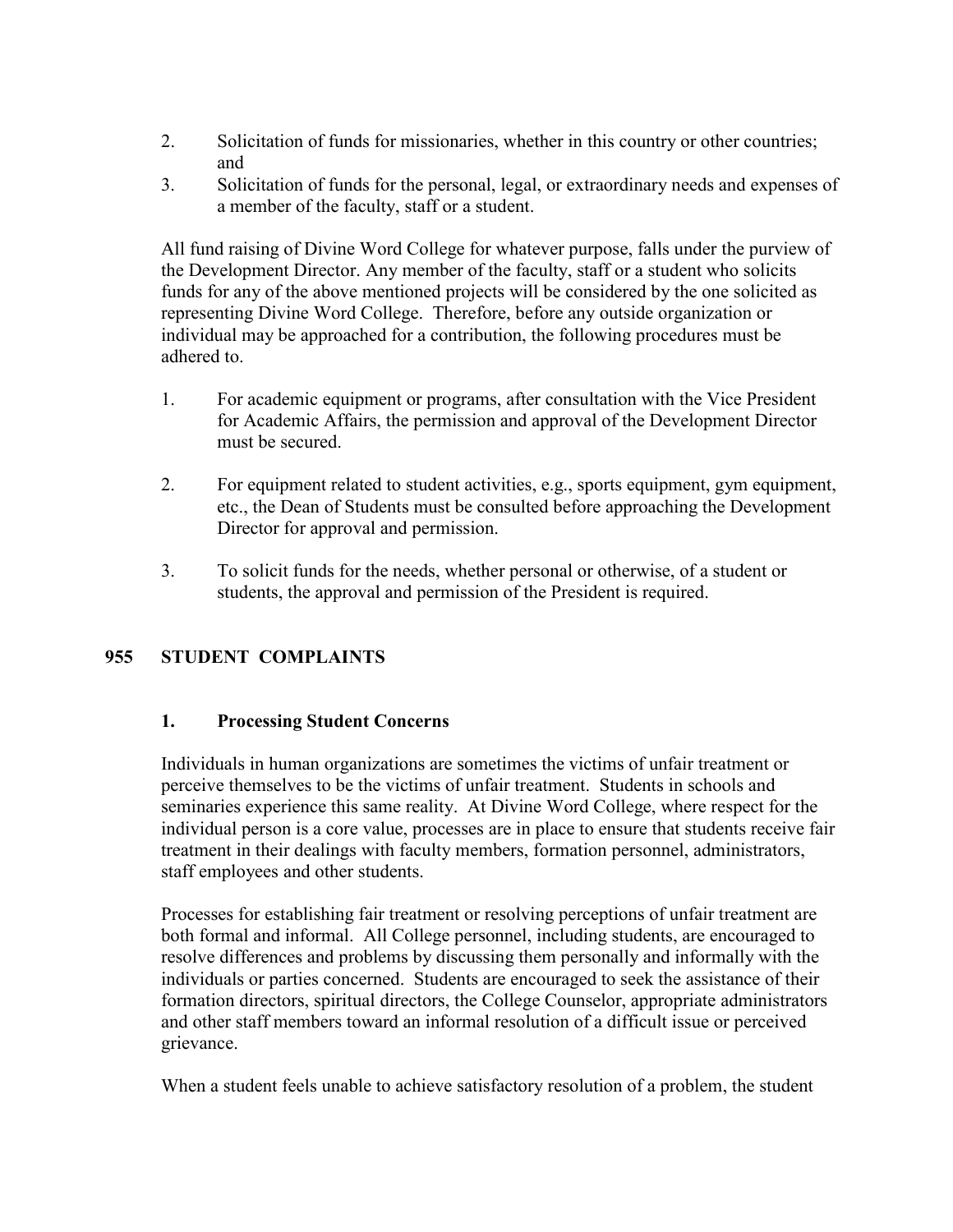may resort to a formal process. Examples of formal processes available to students include but are not limited to the process for resolving a grade dispute between a student and an instructor (*College Catalog);* appeals to the Formation Appeals Committee; "Fair Process" protections afforded students in the administration of discipline (*Student Handbook No. 140 and 160.2)*; actions of the Student Senate *(Student Handbook No. 720);* and written requests to either the Vice President for Academic Affairs or the Dean of Students.

A record of student issues addressed through a formal procedure should be kept in the minutes of the committee or office primarily responsible for the resolution of the issue.

It is possible that in some instances, after having exhausted both informal and formal processes, a student or students may feel that they have failed to achieve a satisfactory resolution of a problem. In such instances a student or students may submit a written request for review of the issue to the College President. The request should include a description of the problem and the actions already taken toward its resolution. The College President will act on the request within ten working days.

#### **2. Record of Student Complaints**

Divine Word College, in accord with the expectations of higher education accrediting bodies, maintains a record of all formal, written complaints filed by students. This record is available in the President's Office for review by authorized personnel. The Vice President for Academic Affairs and the Vice President for Formation are the College officials who will ordinarily forward such records to the President's Office.

#### **3. Filing Student Complaints**

Student complaints about Divine Word College can be filed with the Iowa College Aid Commission, a state agency that accepts complaints from students attending an Iowa college or university. The Iowa College Aid Commission:

Iowa College Student Aid Commission 430 East Grand Ave, FL 3 Des Moines, IA 50309-1920 Phone: 877-272-4456 Website: <https://www.iowacollegeaid.gov/content/constituent-request-review>

Students can also file complaints with the Higher Learning Commission: Higher Learning Commission 230 South LaSalle Street, Suite 7-500 Chicago, IL 60604-1411 Phone: 800-621-7440 Website: [https://www.ncahlc.org](https://www.ncahlc.org/)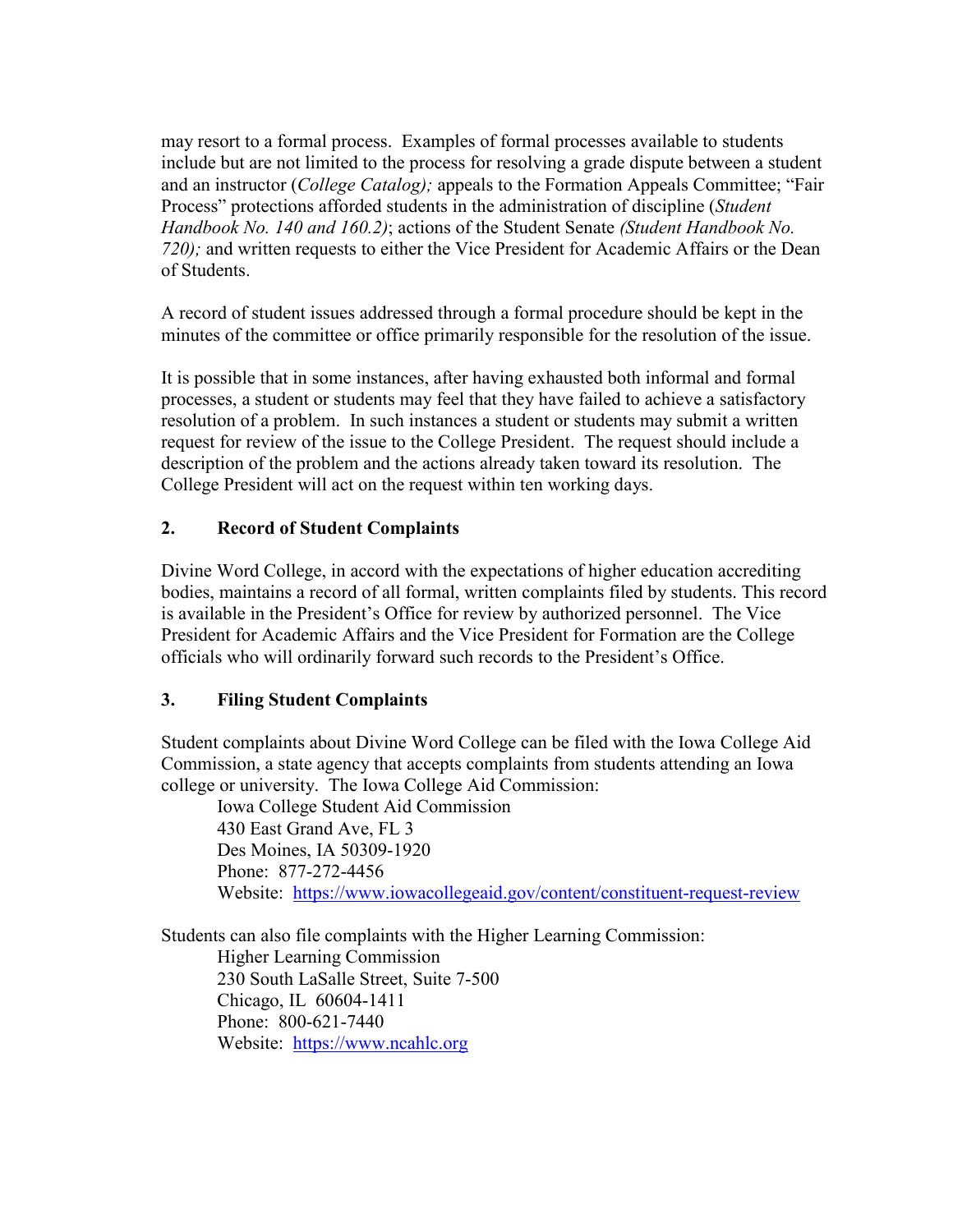#### **957 Divine Word College -** *Student Leave of Absence (See No. 332)*

A student with good reason and with approval, by both the Vice President for Formation and the Vice President for Academic Affairs, may request and be granted a leave of absence for a period up to one year without withdrawing from the College. S/He may re-enroll after communicating directly with the Vice Presidents for Formation and Academic Affairs. The Dean of Students will maintain contact with the departing student during his/her absence. If the student does not return to the College within two semesters, s/he must re-apply to Divine Word College under the "Readmission" section.

The leave of absence policy may be used by students who have compelling reasons for stopping out of DWC for a short period of time. The Leave of Absence is not intended as an escape or easy way out, but rather as a mechanism for students with compelling reasons to take a one or two-semester hiatus from the college. This hiatus is not intended for students with major academic or formational issues, but for a student to address a situation which keeps him/her from applying him/herself completely at DWC. Action on the part of the student that is necessary to deal with a particular situation prior to returning to DWC could be listed on the Leave of Absence Request form.

A compelling reason for a student to take a leave includes situations like: a family illness where the student is needed either for financial support or personal care; family financial trouble; personal illness. Taking courses at another institution or conflict with DWC faculty or administration is not sufficient grounds for granting a request for leave. A student should take a maximum of one Leave while a student at DWC. Denials of a Leave of Absence by the Deans may be appealed in writing to the President within one week. The President's decision is final.

#### **Criteria Assessed at by Academic Dean:**

- Student is in good academic standing (not on probation).
- Student meets the criteria for Satisfactory Academic Progress.
- Student has cumulative GPA of at least 2.50.
- Student has not failed courses due to unexcused or unexplained absences.
- Student has compelling reason for leave.

#### **Criteria Assessed at by Dean of Students:**

- Student is in good formation standing (not on probation).
- Student has had no disciplinary action brought against him/her for at least one year.
- Student has compelling reason for leave.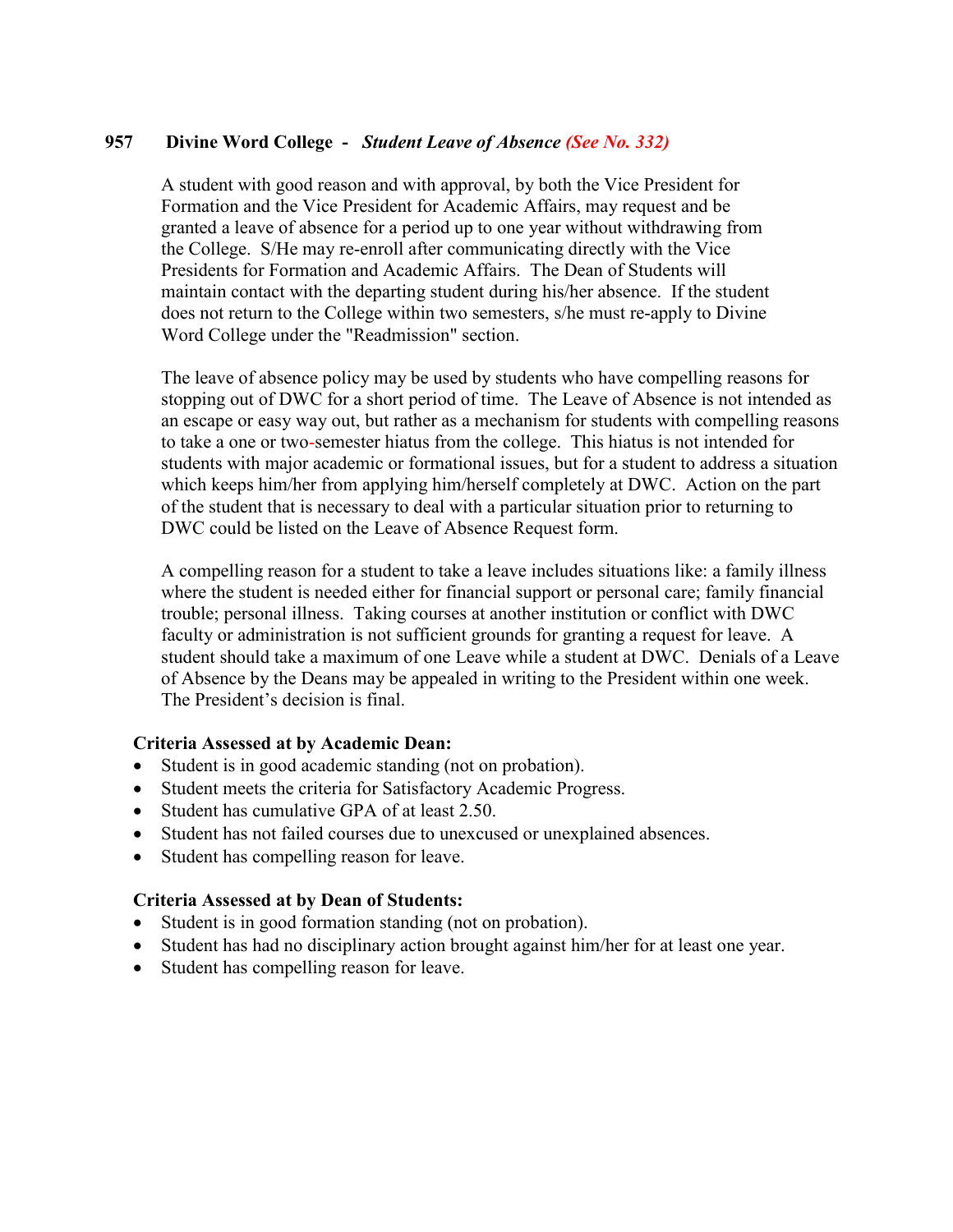### **Divine Word College** *Application for Student Leave of Absence*

I, the equest permission for a leave of absence from Divine Word College for a period of no longer than one year.

My reason(s) for obtaining a leave of absence are:

While away from Divine Word College, I will do the following to deal with the reason(s) above, so that I can return to the College ready to complete my program:

\_\_\_\_\_\_\_\_\_\_\_\_\_\_\_\_\_\_\_\_\_\_\_\_\_\_\_\_\_\_\_\_\_\_\_\_\_\_\_\_\_\_\_\_\_\_\_\_\_\_\_\_\_\_\_\_\_\_\_\_\_\_\_\_\_\_\_\_\_\_\_\_\_\_\_\_\_\_

\_\_\_\_\_\_\_\_\_\_\_\_\_\_\_\_\_\_\_\_\_\_\_\_\_\_\_\_\_\_\_\_\_\_\_\_\_\_\_\_\_\_\_\_\_\_\_\_\_\_\_\_\_\_\_\_\_\_\_\_\_\_\_\_\_\_\_\_\_\_\_\_\_\_\_\_\_\_

 $\mathcal{L}_\mathcal{L} = \{ \mathcal{L}_\mathcal{L} = \{ \mathcal{L}_\mathcal{L} = \{ \mathcal{L}_\mathcal{L} = \{ \mathcal{L}_\mathcal{L} = \{ \mathcal{L}_\mathcal{L} = \{ \mathcal{L}_\mathcal{L} = \{ \mathcal{L}_\mathcal{L} = \{ \mathcal{L}_\mathcal{L} = \{ \mathcal{L}_\mathcal{L} = \{ \mathcal{L}_\mathcal{L} = \{ \mathcal{L}_\mathcal{L} = \{ \mathcal{L}_\mathcal{L} = \{ \mathcal{L}_\mathcal{L} = \{ \mathcal{L}_\mathcal{$ 

\_\_\_\_\_\_\_\_\_\_\_\_\_\_\_\_\_\_\_\_\_\_\_\_\_\_\_\_\_\_\_\_\_\_\_\_\_\_\_\_\_\_\_\_\_\_\_\_\_\_\_\_\_\_\_\_\_\_\_\_\_\_\_\_\_\_\_\_\_\_\_\_\_\_\_\_\_\_

\_\_\_\_\_\_\_\_\_\_\_\_\_\_\_\_\_\_\_\_\_\_\_\_\_\_\_\_\_\_\_\_\_\_\_\_\_\_\_\_\_\_\_\_\_\_\_\_\_\_\_\_\_\_\_\_\_\_\_\_\_\_\_\_\_\_\_\_\_\_\_\_\_\_\_\_\_\_

\_\_\_\_\_\_\_\_\_\_\_\_\_\_\_\_\_\_\_\_\_\_\_\_\_\_\_\_\_\_\_\_\_\_\_\_\_\_\_\_\_\_\_\_\_\_\_\_\_\_\_\_\_\_\_\_\_\_\_\_\_\_\_\_\_\_\_\_\_\_\_\_\_\_\_\_\_\_

At least six weeks prior to the semester of return, I will contact the Dean of Students and Vice President for Academic Affairs of my intention to return to the College.

If I do not return to Divine Word College within the period of my leave, I will need to follow the readmission process as stated in the Divine Word College Catalog.

Signature of Student

Date

Dean of Students Signature Date

\_\_\_\_\_\_\_\_\_\_\_\_\_\_\_\_\_\_\_\_\_\_\_\_\_\_\_\_\_\_\_\_\_\_\_ \_\_\_\_\_\_\_\_\_\_\_\_\_\_\_\_\_\_\_\_\_\_\_ Vice President for Academic Affairs Date

 $\overline{\mathcal{L}}$  , and the state of the state of the state of the state of the state of the state of the state of the state of the state of the state of the state of the state of the state of the state of the state of the stat

 $\overline{\mathcal{L}}$  , and the state of the state of the state of the state of the state of the state of the state of the state of the state of the state of the state of the state of the state of the state of the state of the stat

\_\_\_\_\_\_\_\_\_\_\_\_\_\_\_\_\_\_\_\_\_\_\_\_\_\_\_\_\_\_\_\_\_\_\_ \_\_\_\_\_\_\_\_\_\_\_\_\_\_\_\_\_\_\_\_\_\_\_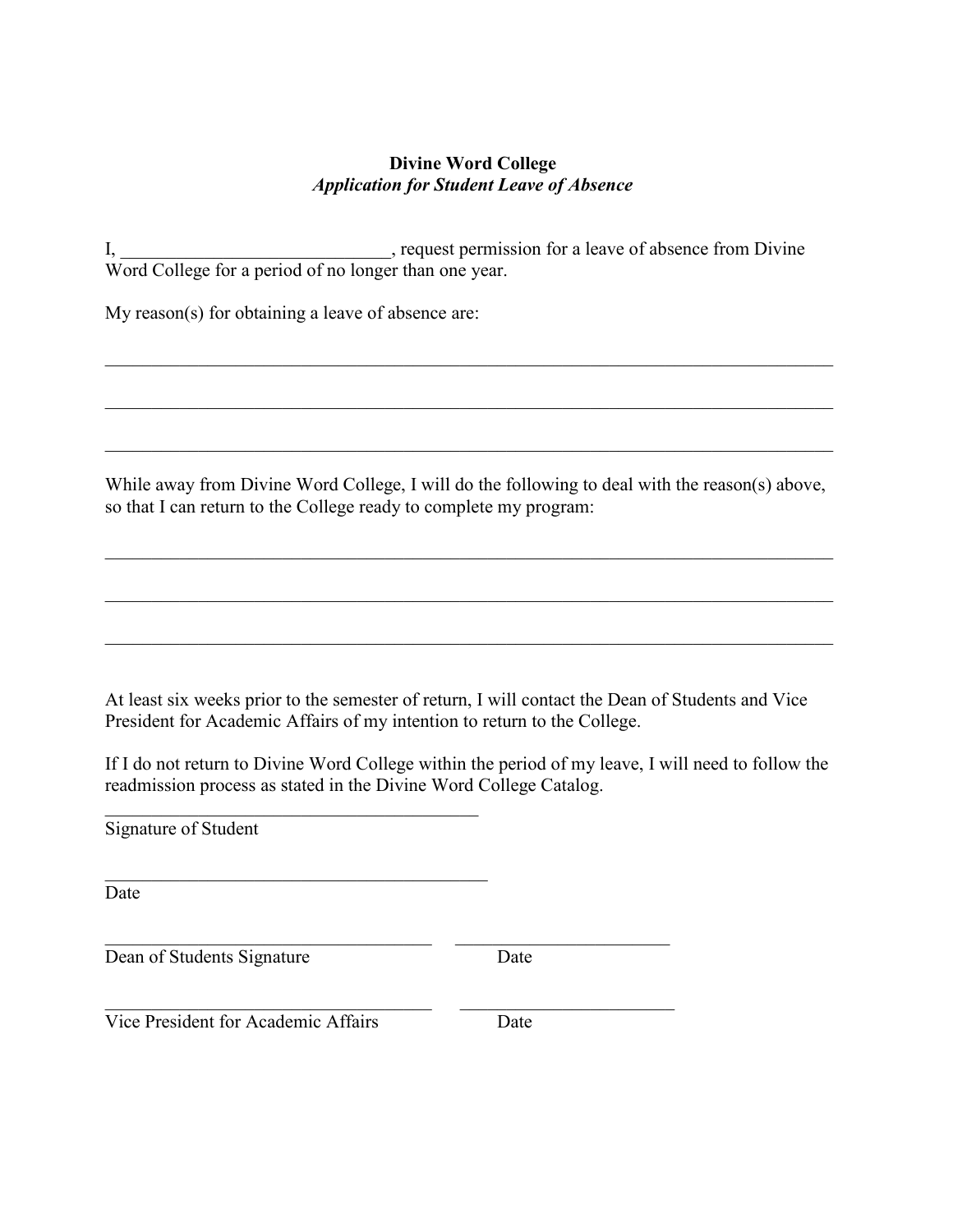#### **959 SVD STUDENTS IN TEMPORARY/PERPETUAL VOWS**

Divine Word College welcomes SVD students in perpetual vows to study in the College's English as a Second Language Institute. The College is eager to share with them its substantial resources for learning English. The College also welcomes SVD students in temporary vows. The College's expectations for students in perpetual and temporary vows are similar in some aspects but vary in others. The purpose of this statement is to clarify the aspects that vary for students in perpetual vows.

- 1. SVD students of Divine Word College, whether in perpetual or temporary vows, will strive to live their religious, missionary way of life in an exemplary manner. They will serve as role models for our pre-novitiate candidates. As such, they will live according to the spirit of the SVD constitutions, other Society directives, and local community customs.
- 2. SVD students, whether in perpetual or temporary vows, will participate in SVD community activities, like days of recollection, house assemblies, vow renewal and anniversary celebrations, and regularly scheduled conveniats.
- 3. SVD students, whether in perpetual or temporary vows, will take full advantage of the learning opportunities available to them at Divine Word College. They will use their time and resources well, in order to achieve their particular educational objectives. They will abide by all specified academic requirements and conform to other traditional academic practices.
- 4. SVD students in temporary vows will participate in structured religious, spiritual formation during their period of study at Divine Word College. Students in perpetual vows, who are responsible for their own ongoing formation, will not be required to participate in a structured formation program of the College.
- 5. Following the mandate of the provincial superior of the Chicago province, students in both temporary and perpetual vows will participate in housework or other assigned tasks as part of their service to the Divine Word College community. Those in perpetual vows will normally be responsible for tasks in the parts of the College reserved for the SVD community.
- 6. SVD students in perpetual vows are excused specifically from the following: the weekly liturgical preparation period, student retreats and recollections, etc.
- 7. SVD students in perpetual vows ordinarily reside in the SVD residence as assigned by the Rector. SVD students in temporary vows usually reside in the student dorms as arranged by the Dean of Students and the Rector.

Revised: 8/24/12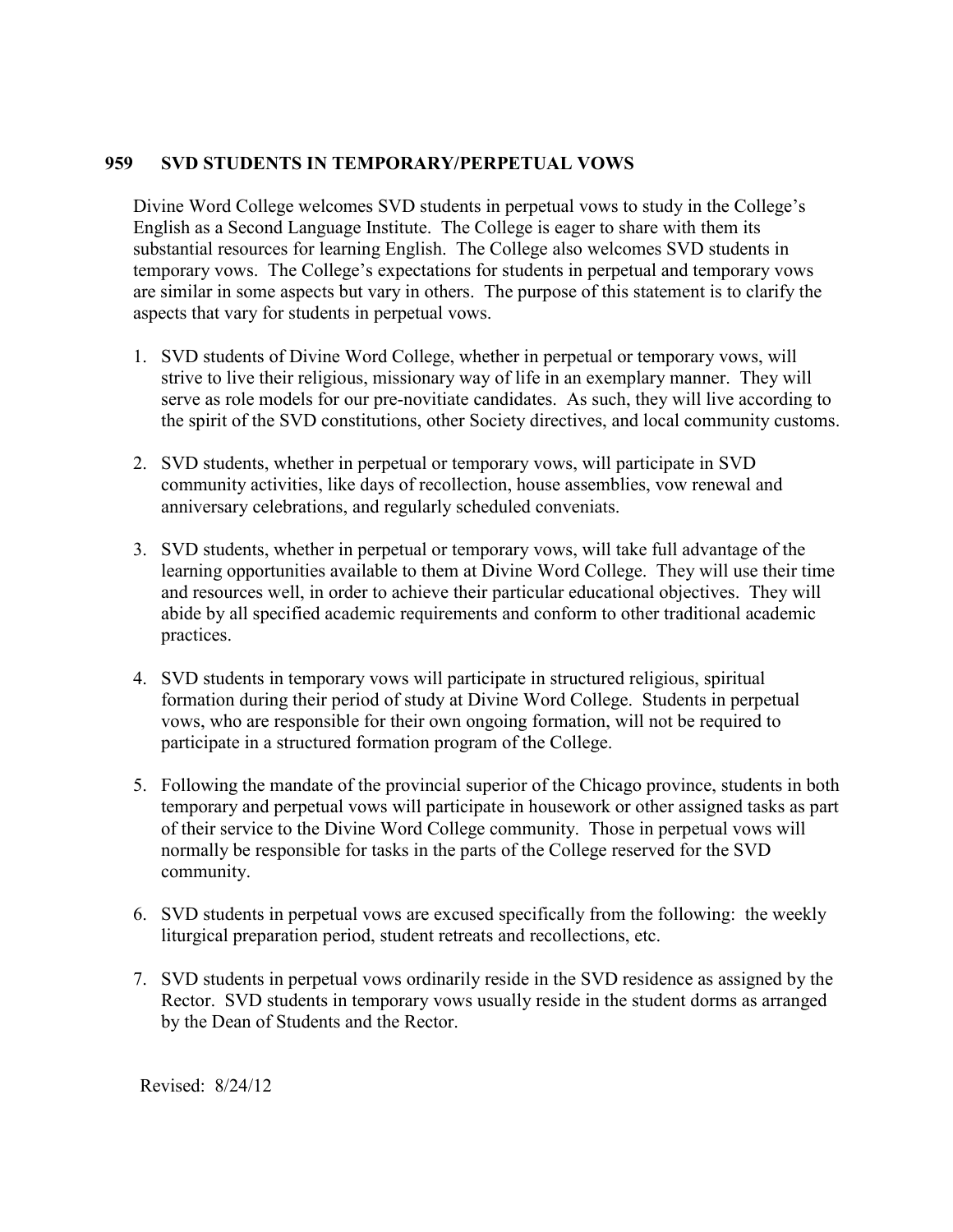#### **961 TELEPHONE/CELL PHONES**

College phones are primarily for College business. Students needing to make longdistance calls on College phones must first seek the permission of the Dean of Students.

The College does not provide cell phones for employees or students. Personal calls should occur during break periods or at lunch time. Use of cell phones in the college seminary environment requires respect for others in the community, thus no calls in the dining room, during classes, in places where others are studying or expect quiet.

#### **963 TRANQUILITY WEEKENDS**

One weekend in September, October, January, February, and April is set aside as a "Tranquility Weekend." From Friday at 5:00 p.m. and extending through the entire weekend, various activities are curtailed. Even activities for which attendance is not required are not scheduled. The very scheduling of such events imposes a certain obligation on students to attend.

The following list, while not exhaustive, suggests ways to ensure that designated weekends remain tranquil.

- 1. No "Cultural Events Calendar" activities are scheduled, e.g. art gallery openings, recitals, special liturgical celebrations, and other cultural events. International nights are not scheduled.
- 2. Special lectures and presentations will not be scheduled by formation, academic departments, Special Events Committee, Student Senate, or other groups which occasionally plan such activities.
- 3. Sporting activities with outside groups are not scheduled.
- 4. College facilities will not be rented so that extra cleaning and dish-washing will not be required.
- 5. No banquets are scheduled.
- 6. Student cars will be available as usual for use to Dubuque, etc.
- 7. Formation groups may plan a non-required, optional community outing using College cars.
- 8. Academic requirements are not affected by Tranquility Weekends.

These dates will be published and approved by the Board of Administration in consultation with the formation team and the academic departments before May 1 of each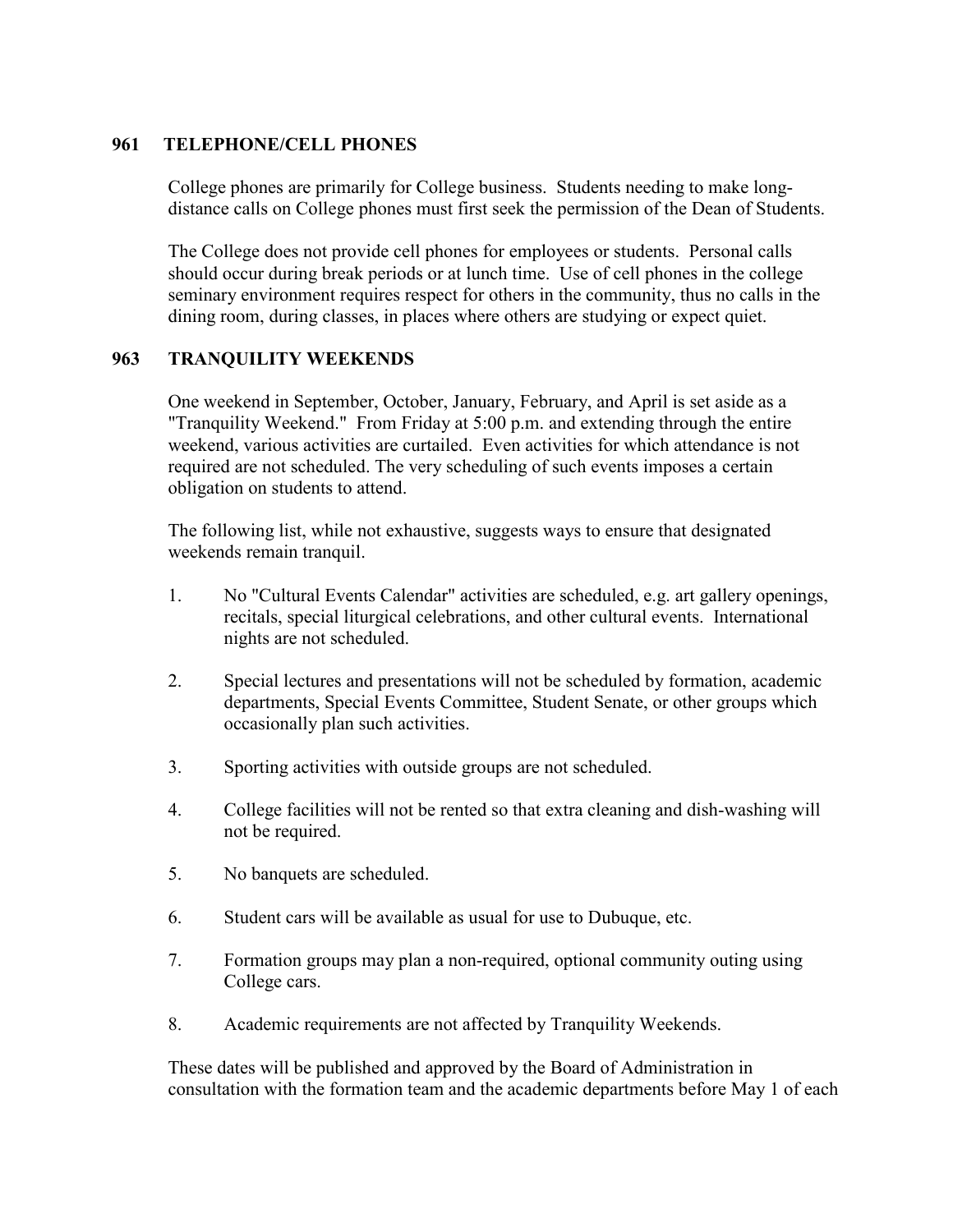preceding year.

#### **965 WHISTLEBLOWER POLICY**

1. **The Whistleblower Policy** is intended to encourage and enable Divine Word College employees and others to raise serious concerns within the college prior to seeking resolution outside the college. As employees and representatives of the college, employees are expected to practice honesty and integrity in fulfilling their responsibilities, and to comply with all applicable laws, regulations, and college policies.

#### **2. Reporting Violations**

 Divine Word College seeks to have an open door policy and suggests that employees share their questions, concerns, suggestions, or complaints with someone who can address them properly. In most cases, an employee's supervisor is in the best position to address an area of concern. However, if employees are not comfortable speaking with their supervisor and are not satisfied with the supervisor's response, they are encouraged to speak with anyone in the administration whom they are comfortable. Administrators and supervisors shall report violations to the Compliance Officer, who has specific and exclusive responsibility to investigate all reported violations.

#### **3. Accounting and Auditing Matters**

The Financial Affairs Committee of the college shall address all reported concerns or complaints regarding corporate accounting practices, internal controls, or auditing. The Compliance Officer shall immediately notify the Financial Affairs Committee of any such complaint and work with the Committee until the matter is resolved.

#### **4. No Retaliation**

Anyone who in good faith reports a violation of college policies shall not suffer harassment, retaliation, or adverse employment consequence. An employee who retaliates against someone who has reported a violation is subject to disciplinary action, up to and including termination of employment.

#### **5. Acting in Good Faith**

Anyone filing a complaint concerning a violation or suspected violation of college policies must be acting in good faith and have reasonable grounds for believing the information disclosed indicates a violation. Any allegations that prove not to be substantiated and which prove to have been made maliciously or knowingly to be false will be viewed as a serious disciplinary offense.

#### **6. Confidentiality**

Violations or suspected violations may be submitted on a confidential basis by the complainant or may be submitted anonymously. Reports of violations or suspected violations will be kept confidential to the extent possible, consistent with the need to conduct an adequate investigation.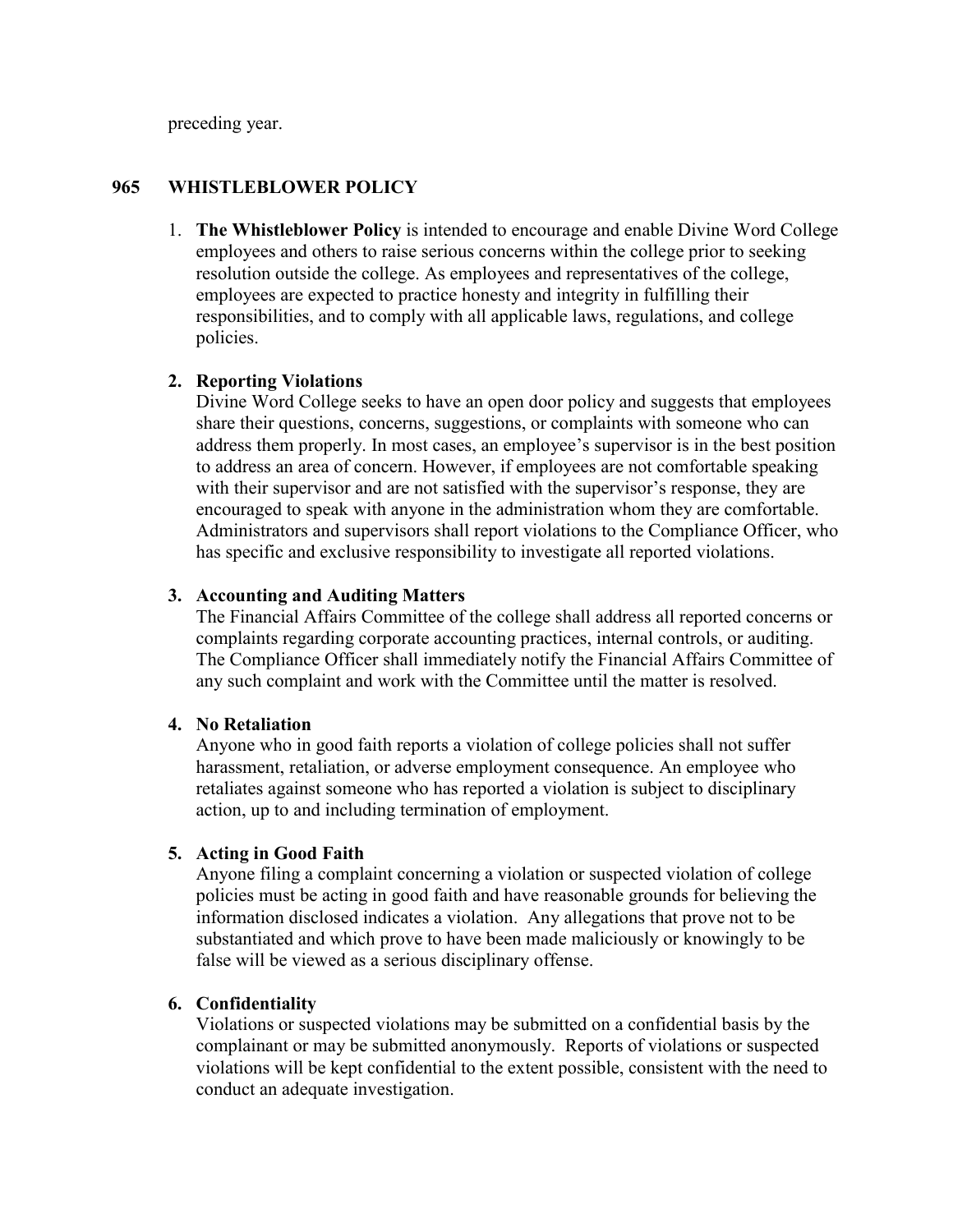### **7. Handling of Reported Violations**

The Compliance Officer or the person responsible for carrying out the Compliance Officer's role will acknowledge receipt of the reported or suspected violation by writing a letter or (e-mail) to the complainant within five business days. All reports will be promptly investigated and appropriate corrective action will be taken if warranted by the investigation.

Approved: May 18, 2016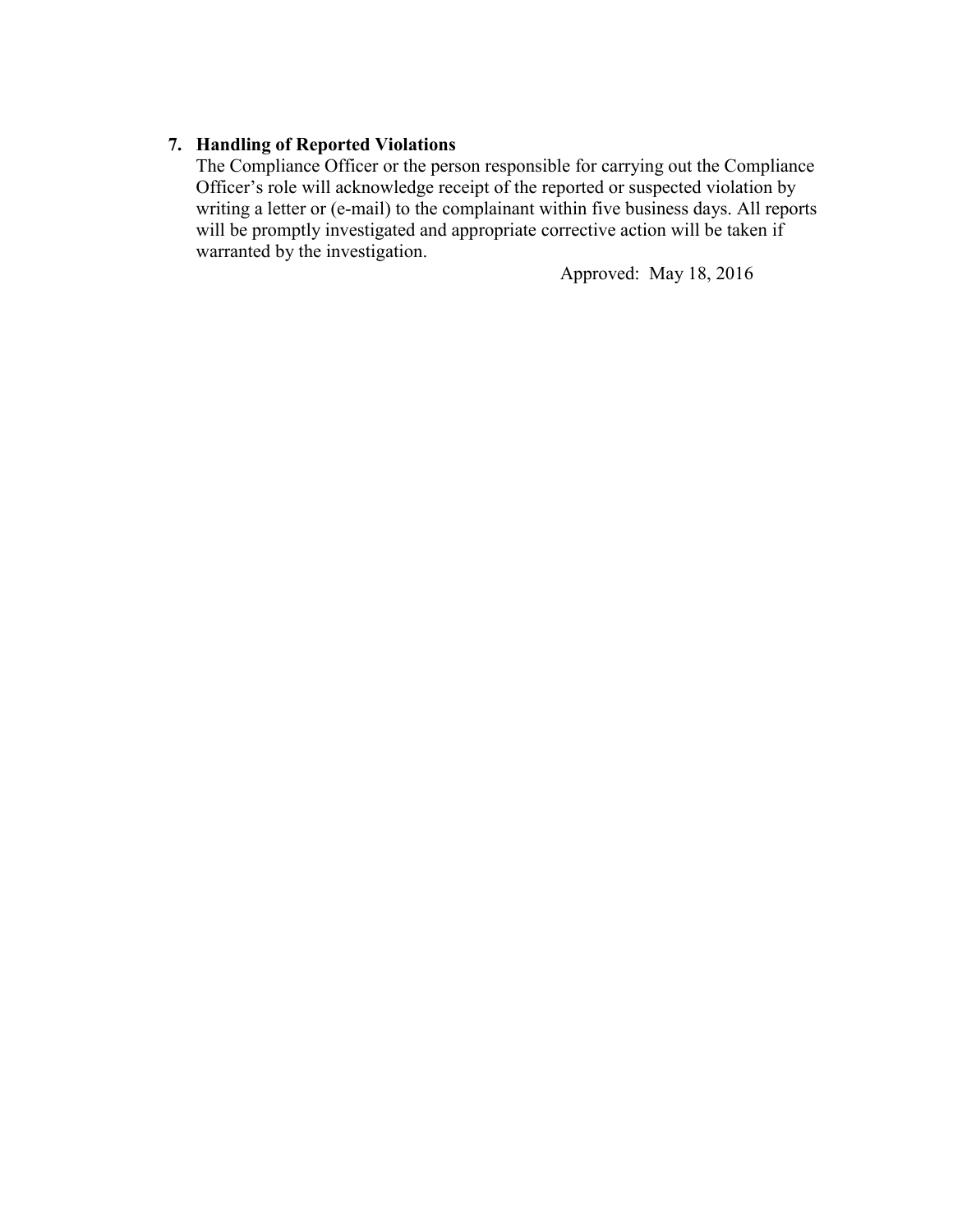# **Student Handbook Index**

# **A**

| Absence from the College                           | 590.9        |
|----------------------------------------------------|--------------|
| Academic Advisor                                   | 620.1        |
| Academic Affairs Committee                         | 790.4.4.3    |
| Academic Honor Code                                | 591          |
| <b>Academic Probation</b>                          | 592          |
| Academics                                          | 620          |
| Admission of Students Without H.S. Diploma/GED 902 |              |
| Alcohol                                            | 150.9, 190.1 |
| Altercation, faculty and student                   | 160.2        |
| Americans with Disability Act (ADA)                | 903          |
| Anti-Bullying                                      | 570, 904     |
| Anti-Harassment/Sexual Misconduct                  | 580, 906     |
| Appeals                                            | 170          |
| Appearance                                         | 400          |
| Atmosphere for Study                               | 320          |
| Awards                                             | 905          |
|                                                    |              |
| B                                                  |              |
| Bereavement and Illness Notices                    | 907          |
| Bookstore – Textbooks                              | 380          |
| Bro. Leonard Bauer Service Award                   | 905          |
| $\mathbf C$                                        |              |
| <b>Campus Sustainability Committee</b>             | 790          |
| Candles, Burning                                   | 330, 4.6     |
| Car Insurance, Proof of                            | 530.20       |
| <b>Causes for Dismissal</b>                        | 150, 151     |
| <b>Cell Phones</b>                                 | 590.3        |
| Child Abuse-Mandatory Reporter                     | 908          |
| Children in the Workplace                          | 909          |
| College Cars                                       | 530          |
| College Facilities – Use of                        | 911          |
| College Language Policy                            | 510          |
| College Network - Use and Security                 | 913.1        |
| College Safety and Security                        | 919          |
| Committee Members, Student Senate                  | 770.3        |
| Communication, Student Channels of                 | 600          |
| <b>Computer Emergency Services</b>                 | 913.7        |
| Computer Hardware and Software Acquisitions        | 913.2        |
| Computer Information System - Waste Disposal       | 913.6        |
|                                                    |              |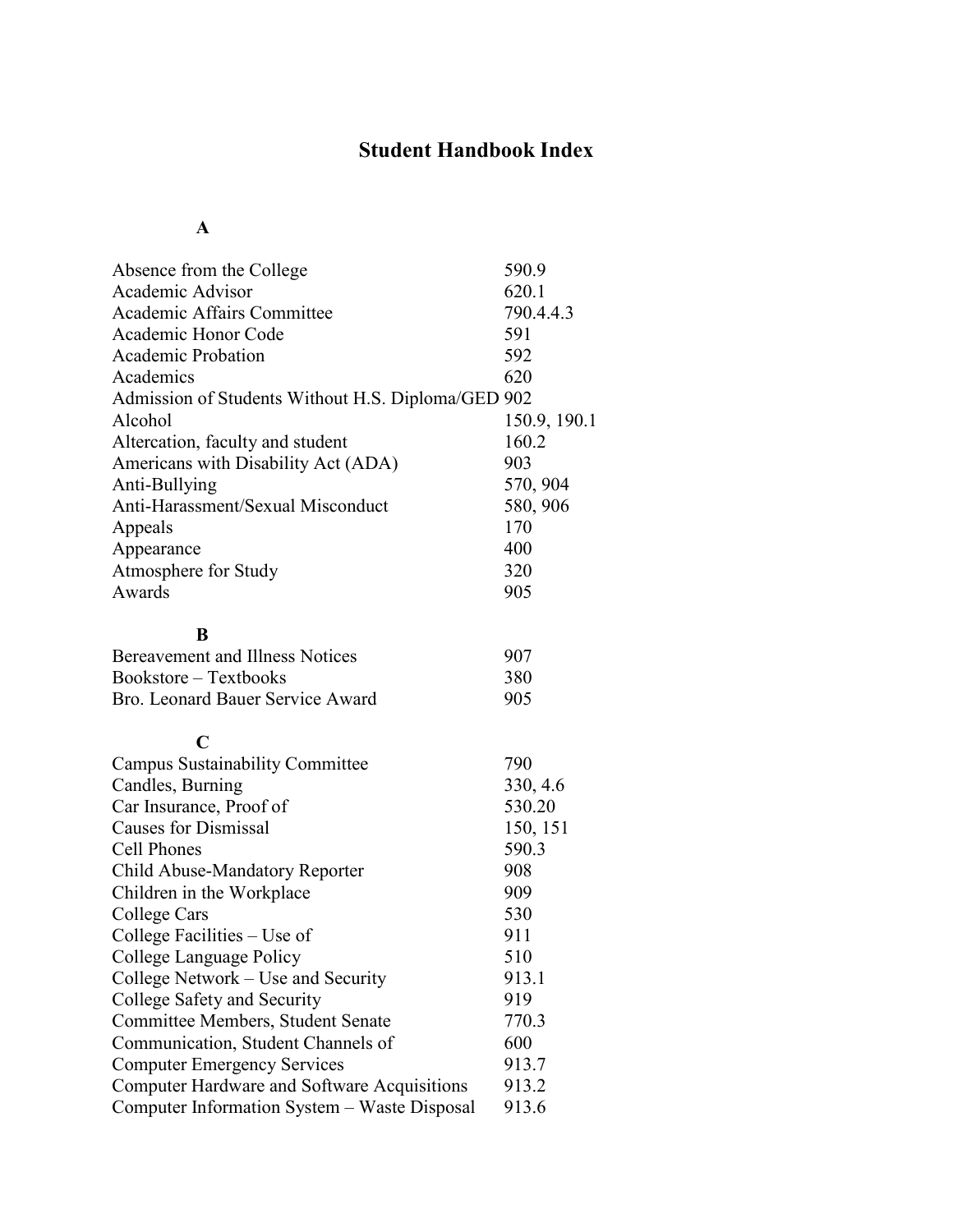| Computer Information Tech. Emergency Services   | 913.7       |
|-------------------------------------------------|-------------|
| Computer Lab Fees                               | 590.19      |
| <b>Computer Lab Policy</b>                      | 913.3       |
| <b>Computer Resources and Technology Policy</b> | 913.4       |
| <b>Computer Virus Policy</b>                    | 913.5       |
| Conduct, On and Off Campus                      | 150.8       |
| <b>Conduct of Employees</b>                     | 915         |
| Constitution of the Student Senate              | 700         |
| Constitutions, Amending the                     | 780         |
| Cooking                                         | 330, 4.4.1  |
| Coordinator of Spiritual Life                   | 610.5       |
| Copy Machine                                    | 590.21      |
| <b>Counseling Services</b>                      | 610.6       |
| Cross-Cultural (Intercultural) Celebrations     | 590.20, 936 |

# **D**

| Damage and Costs                        | 360          |
|-----------------------------------------|--------------|
| Dean of Students/Assoc. Dean/Asst. Dean | 610.3        |
| Dean's Forum                            | 630.4        |
| Dining Room                             | 390          |
| Dining Room Coordinator                 | 790.3.3.1    |
| Disciplinary Proceeding                 | 160.4        |
| Dishonesty (cheating, plagiarism, etc.) | 150.1        |
| Dismissal from Class                    | 160.3        |
| Disorderly Conduct                      | 150.10       |
| Disposal of College Property            | 916          |
| Disruption of teaching                  | 150.3        |
| Dorm Policies                           | 310          |
| Dorm Room Entry                         | 195          |
| Dorms Closed                            | 550          |
| Dress Code                              | 400          |
| Drug Free Workplace and the College     | 917          |
| Drugs                                   | 150.9, 190.3 |
| <b>DUI</b> Policy                       | 190.2        |

# **E**

| 740   |
|-------|
| 750   |
| 740.5 |
| 540   |
| 350   |
| 340   |
| 921   |
|       |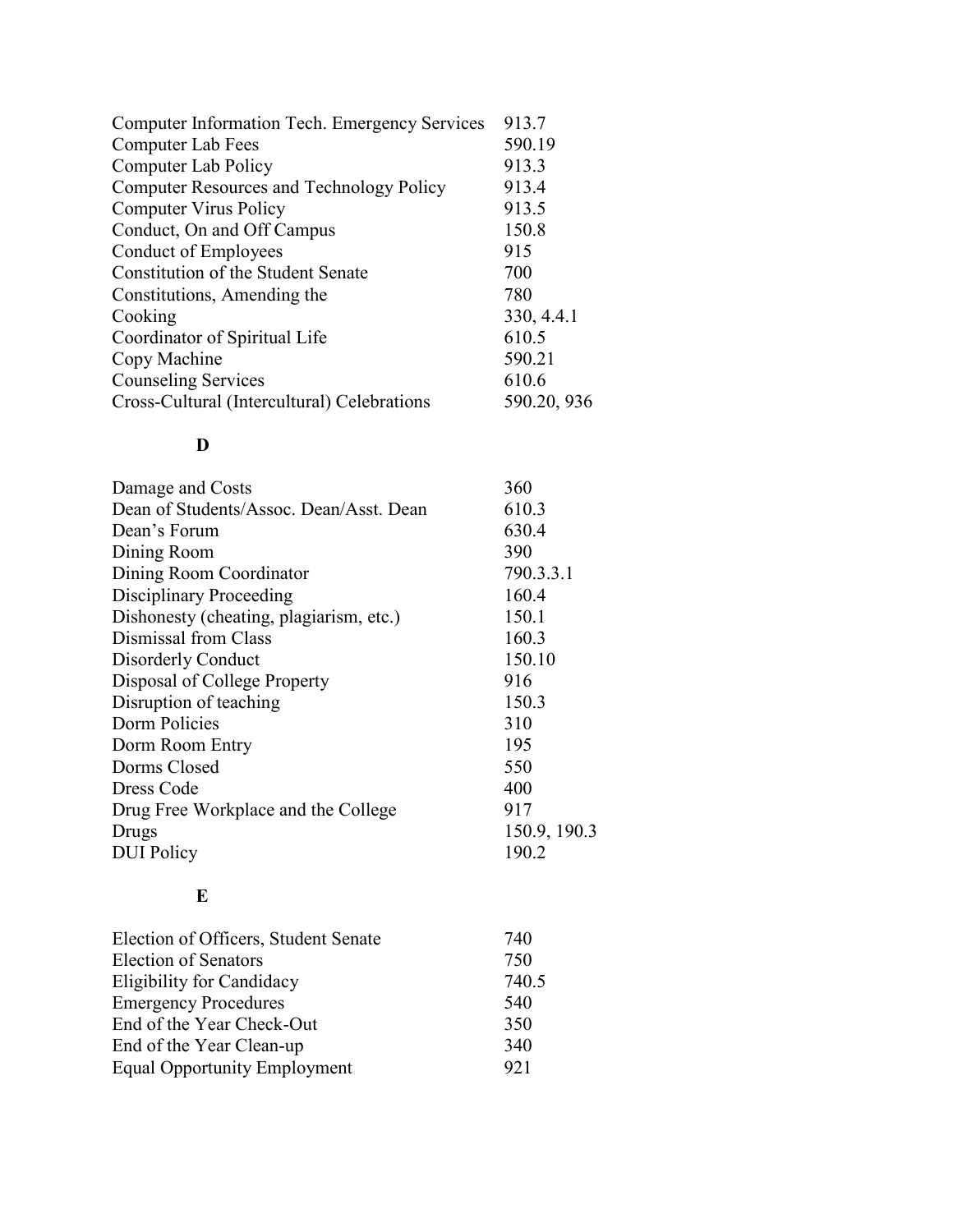# **F**

| 140              |
|------------------|
| 130, 923         |
| 590.21           |
| 790.4.4.5        |
| 150.12, 590.11   |
| 540              |
| 925              |
| 391              |
| 150.2            |
| 610.2            |
| $200.1 - 17$     |
| 610.4, 790.4.4.6 |
|                  |

# **G**

| <b>General College Policies</b> | 500    |
|---------------------------------|--------|
| General Rules and Obligations   | 100    |
| <b>Graduation Policy</b>        | 927    |
| Guests (Overnight) at DWC       | 929    |
| Gym Use                         | 590.15 |

# **H**

| Handbook Approval, Student                | 800 |
|-------------------------------------------|-----|
| <b>Health Services</b>                    | 585 |
| <b>HIV</b> Infection, Policy              | 931 |
| Honorary Degrees from Divine Word College | 933 |

# **I**

| Information System – Waste Disposal              | 913.6 |
|--------------------------------------------------|-------|
| <b>Information Technology Emergency Services</b> | 913.7 |
| Injuries/Workers Compensation                    | 935   |
| <b>Intercultural Celebrations</b>                | 936   |
| Intoxicants                                      | 190.1 |
|                                                  |       |

# **J**

| Jurisdiction, Discipline | 180 |
|--------------------------|-----|
|--------------------------|-----|

# **K**

| Key Deposit                       | 310.3 |
|-----------------------------------|-------|
| <b>Key Distribution Procedure</b> | -937  |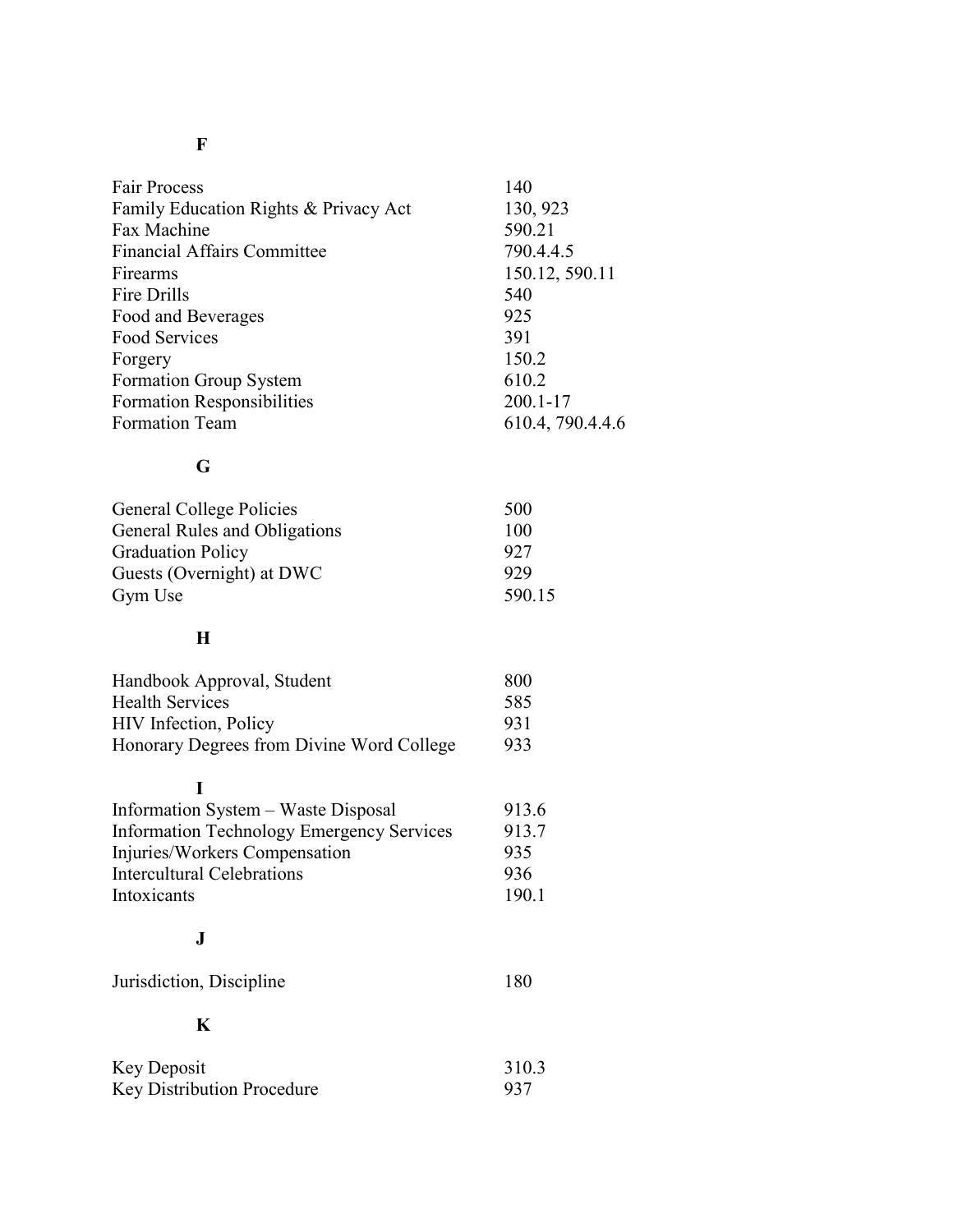| Keys    | 370     |
|---------|---------|
| Kitchen | 390,939 |

## **L**

| Language Rule           | 510              |
|-------------------------|------------------|
| Late Returns to DWC     | 550.2            |
| Laundry                 | 590.3            |
| Leave of Absence Policy | 957              |
| Library Council         | 620.5, 790.4.4.7 |
| Lights Out              | 590.10           |

# **M**

| 310.5        |
|--------------|
| <b>200</b>   |
| 590          |
| 150          |
| Introduction |
|              |

# **N**

**O**

Non-Discrimination 120

| Officers, Election                                 | 740  |
|----------------------------------------------------|------|
| Officers, Vacancy and Removal                      | 7701 |
| Officers and Senators, Rights and Responsibilities | 760  |
| Overnight Visitors of Students                     | 929  |

## **P**

| Personal Property                           | 590.17, 941 |
|---------------------------------------------|-------------|
| Phones                                      | 590.3       |
| <b>Physical Abuse</b>                       | 150.4       |
| Pool Use                                    | 590.15      |
| Pourhouse                                   | 380, 590.25 |
| Pre-Novitiate Program                       | 590.22-23   |
| President, Student Senate                   | 760.1       |
| Privacy Act of 1974                         | 130         |
| Proscriptions Stated                        | 150         |
| Protection on the Human Subject of Research | 943         |
|                                             |             |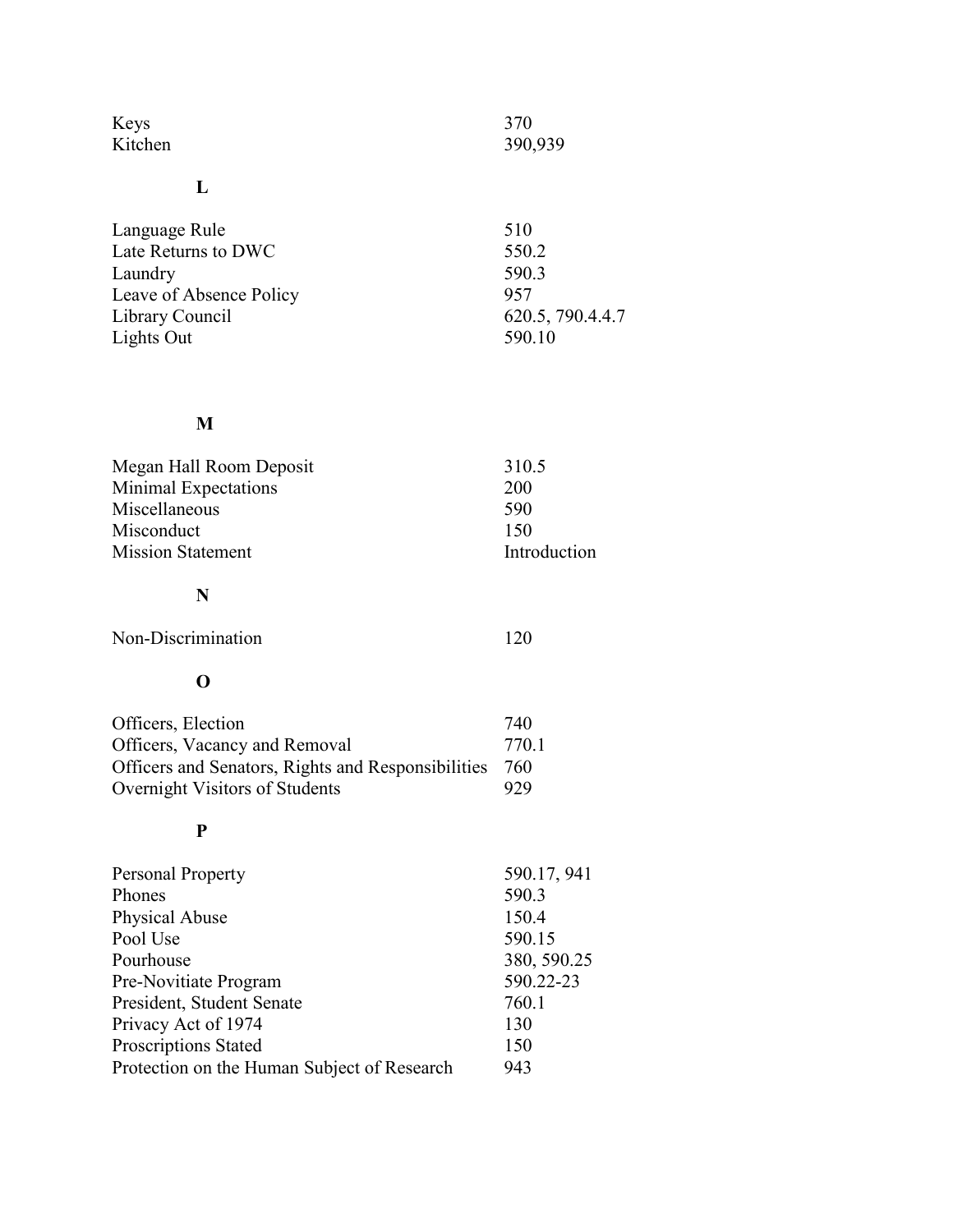# **Q**

Quiet and Privacy 320

# **R**

| Residence and Room Policies | 300   |
|-----------------------------|-------|
| Residence Hall Contract     | 310   |
| Room Care                   | 330   |
| Room Deposit                | 310.4 |

# **S**

| Safety and Security                          | 540         |
|----------------------------------------------|-------------|
| <b>Sanctions Defined</b>                     | 160         |
| Secretary, Student Senate                    | 760.3       |
| Senators, Rights and Responsibilities        | 760         |
| Senators, Student Senate                     | 760.5       |
| Senators, Vacancy and Removal                | 770.2       |
| Sexual Misconduct/Anti-Harassment            | 906         |
| <b>Smoke Detectors</b>                       | 590.13, 949 |
| Smoking                                      | 190.4       |
| <b>Smoking Policy</b>                        | 951         |
| Social Coordinator                           | 790.3.3.2   |
| <b>Social Justice Coordinator</b>            | 790.3.3.3   |
| Solicitation of Funds                        | 590.12, 953 |
| <b>Sports and Recreation Committee</b>       | 790.3.3.4   |
| <b>Student and College Committees</b>        | 790         |
| <b>Student Association - Name, Purposes</b>  | 710-720     |
| <b>Student Channels of Communication</b>     | 600         |
| <b>Student Complaints</b>                    | 135, 955    |
| <b>Student Coordinator/Committees</b>        | 630.2       |
| <b>Student Leave of Absence</b>              | 957         |
| <b>Student Leave of Absence, Application</b> | 957         |
| <b>Student Life/Concerns</b>                 | 630         |
| <b>Student Responsibilities</b>              | 200         |
| <b>Student Rights</b>                        | 110         |
| <b>Student Senate</b>                        | 630.1       |
| <b>Student Senate, Organization</b>          | 730         |
| Substance Use and Abuse                      | 190         |
| <b>Summer Placement Program</b>              | 555         |
| SVD Students in Temporary/Perpetual Vows     | 959         |
|                                              |             |